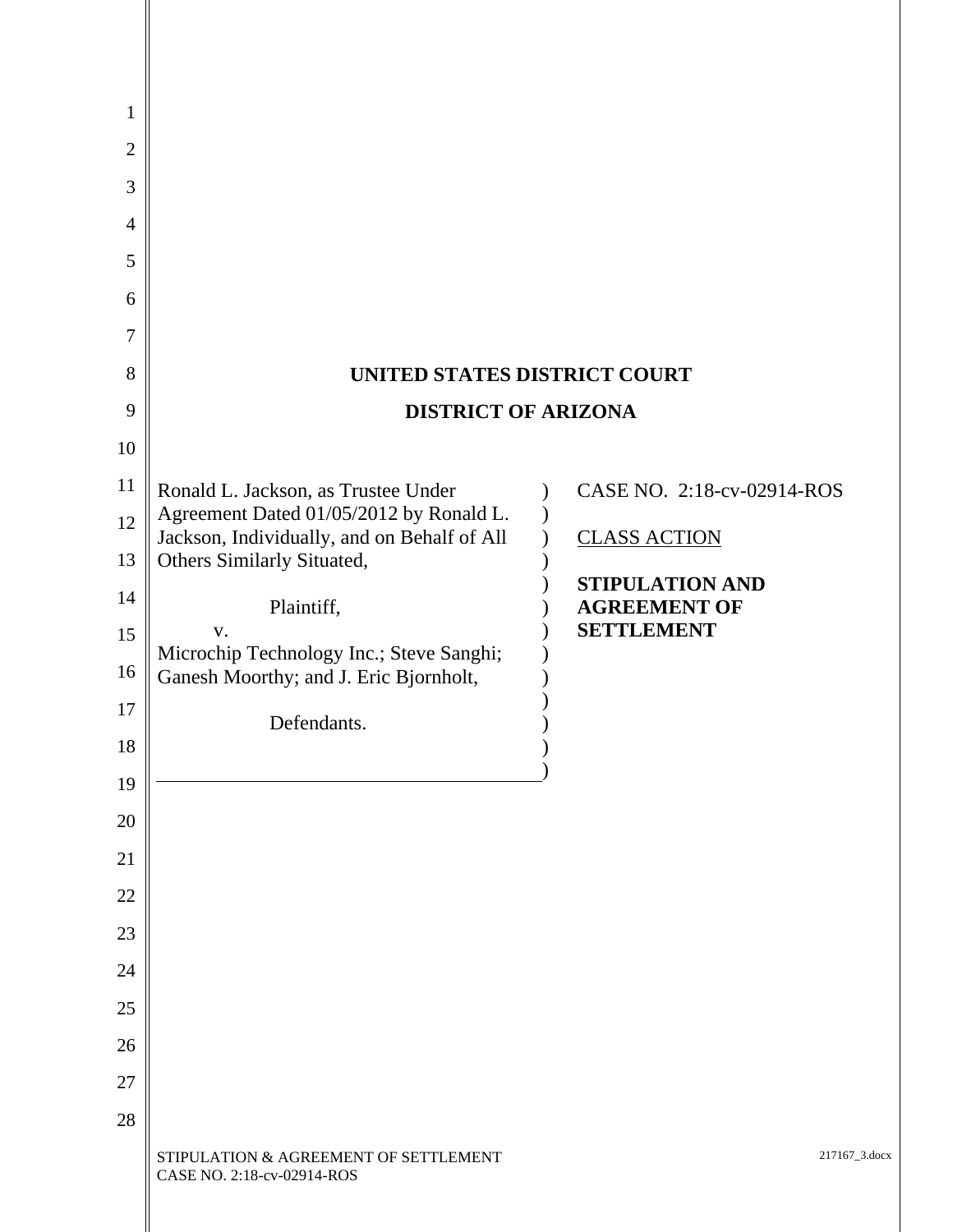1 2 3 4 5 6 7 8 9 10 11 12 13 14 15 16 17 18 19 20 21 22 23 24 This Stipulation and Agreement of Settlement (together with all exhibits and appendices thereto, the "Stipulation"), dated as of March 7, 2022, which is entered into by and among (i) Lead Plaintiff and Class Representative Ronald L. Jackson, on his own behalf and on behalf of the Class (as defined below), by and through Class Counsel (as defined below), and (ii) defendants Microchip Technology Incorporated ("Microchip" or the "Company"), Steve Sanghi, J. Eric Bjornholt, and Ganesh Moorthy (collectively, "Defendants"), by and through Defendants' Counsel, states all of the terms of the settlement and resolution of the above-captioned Action (as defined below). This Stipulation is intended to fully, finally, and forever resolve, discharge, and settle the Released Claims and Released Defendants' Claims (both defined below) upon and subject to the terms and conditions hereof and subject to the Court's approval. Throughout this Stipulation, all terms used with initial capitalization, but not immediately defined, shall have the meanings ascribed to them in Section 1 below.  **WHEREAS: A. Procedural Background of the Action**  1. On September 14, 2018, the initial complaint in the Action was filed alleging violations of Sections 10(b) and 20(a) of the Exchange Act (15 U.S.C. §§ 78j and 78t) and SEC Rule 10b-5. ECF No. 1. 2. On October 1, 2018, the Action was assigned to Judge John J. Tuchi. 3. On November 16, 2018, Plaintiff filed a motion for appointment as lead plaintiff pursuant to the PSLRA, (ECF Nos. 14-16), and on December 11, 2018, Judge Tuchi issued an order appointing Plaintiff as the Lead Plaintiff. ECF No. 24. 4. On February 22, 2019, Lead Plaintiff filed the amended Complaint. ECF No. 32. On April 1, 2019, Defendants filed a motion to dismiss the Complaint (ECF Nos. 36-

25 38), which Lead Plaintiff opposed (ECF No. 39). On March 11, 2020, Judge Tuchi issued

STIPULATION & AGREEMENT OF SETTLEMENT CASE NO. 2:18-cv-02914-ROS -1-

26

27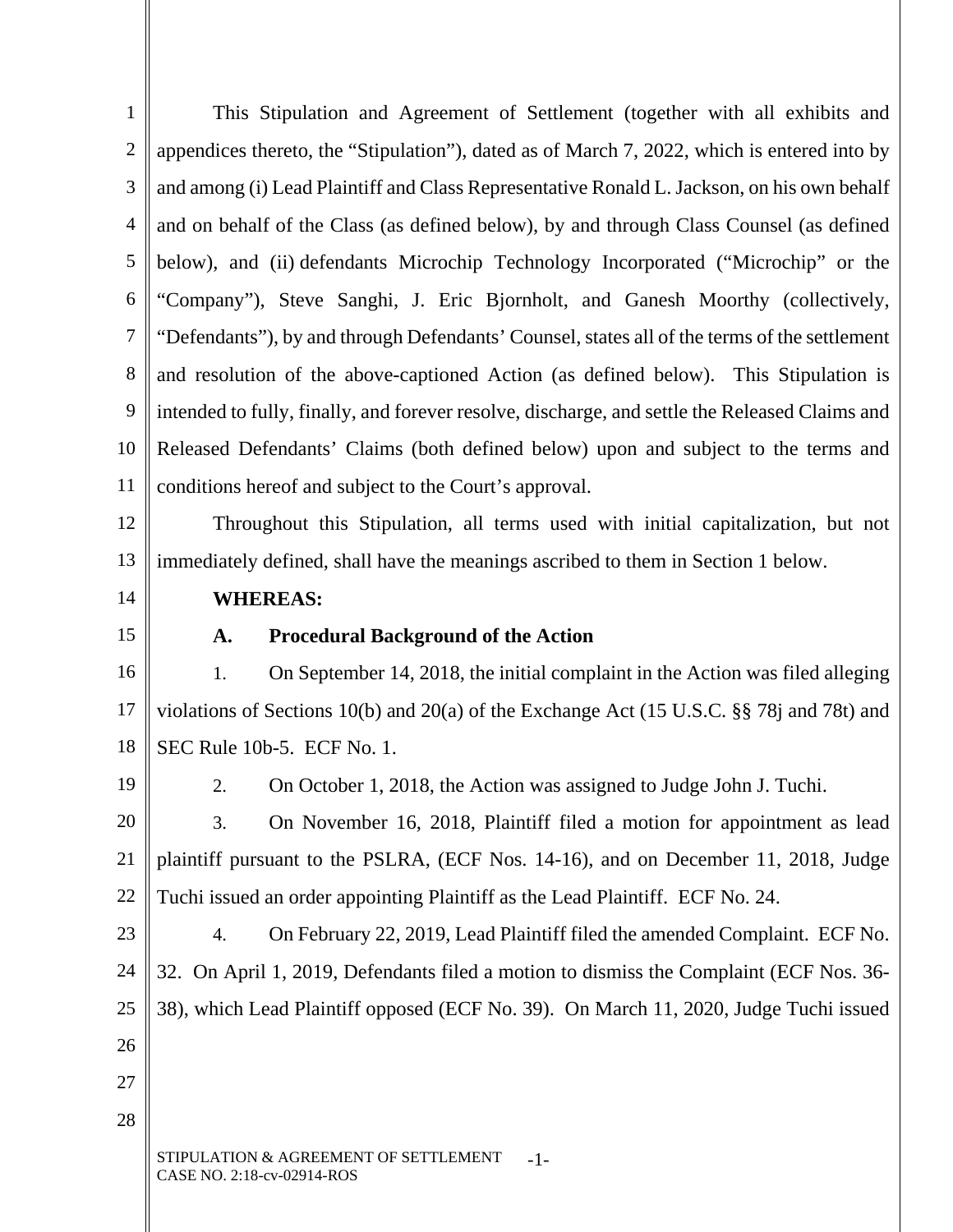1 2 an Order granting in part and denying in part Defendants' motion to dismiss. ECF No. 44. On April 24, 2020, Defendants filed their Answer to the Complaint. ECF No. 49.

3 4 5 6 7 8 5. The Parties thereafter engaged in extensive fact discovery, which included interrogatories, requests for admission, document production (including the production of more than two million pages of documents, discovery documents, and transcripts and exhibits from more than 40 depositions in the *Peterson* Litigation), third-party discovery, and depositions (including Lead Plaintiff, the Individual Defendants, other Microchip employees, and Plaintiff's proposed expert witnesses).

9 10 11 12 6. On September 11, 2020, Lead Plaintiff filed a Motion for Class Certification. ECF Nos. 67-68. On October 16, 2020, Defendants filed a response to Lead Plaintiff's motion for class certification, in which Defendants took no position on the motion, but reserved their right to later move to decertify the class. ECF No. 71.

13

14

15

7. On February 22, 2021, Judge Tuchi issued an order granting Lead Plaintiff's Motion for Class Certification, which certified the Class, appointed Lead Plaintiff as Class Representative, appointed Wolf Popper LLP as Lead Class Counsel, and appointed Bonnett Fairbourn Friedman & Balint P.C. as Liaison Counsel. ECF No. 76.

17

16

8. On April 22, 2021, the Action was re-assigned to Judge Roslyn O. Silver.

18 19 20 21 22 23 24 25 26 27 9. On August 9, 2021, the Parties filed a Stipulation Regarding Class Notice Procedures, which set forth a plan to provide notice of class certification to the Class through a Postcard Class Notice to be mailed to potential class members, a Summary Class Notice to be published on a national wire service, and a Class Notice Website where copies of a Longform Class Notice could be downloaded. ECF No. 80. The proposed Postcard Class Notice and Summary Class Notice, among other things, provided information about the Action, the right of Class Members to exclude themselves from the Class and the deadline to request exclusion from the Class, and also directed Class Members to the Class Notice Website and the Longform Class Notice for more information on the Action and the procedures and requirements to request exclusion from the Class. ECF Nos. 80-1, 80-2,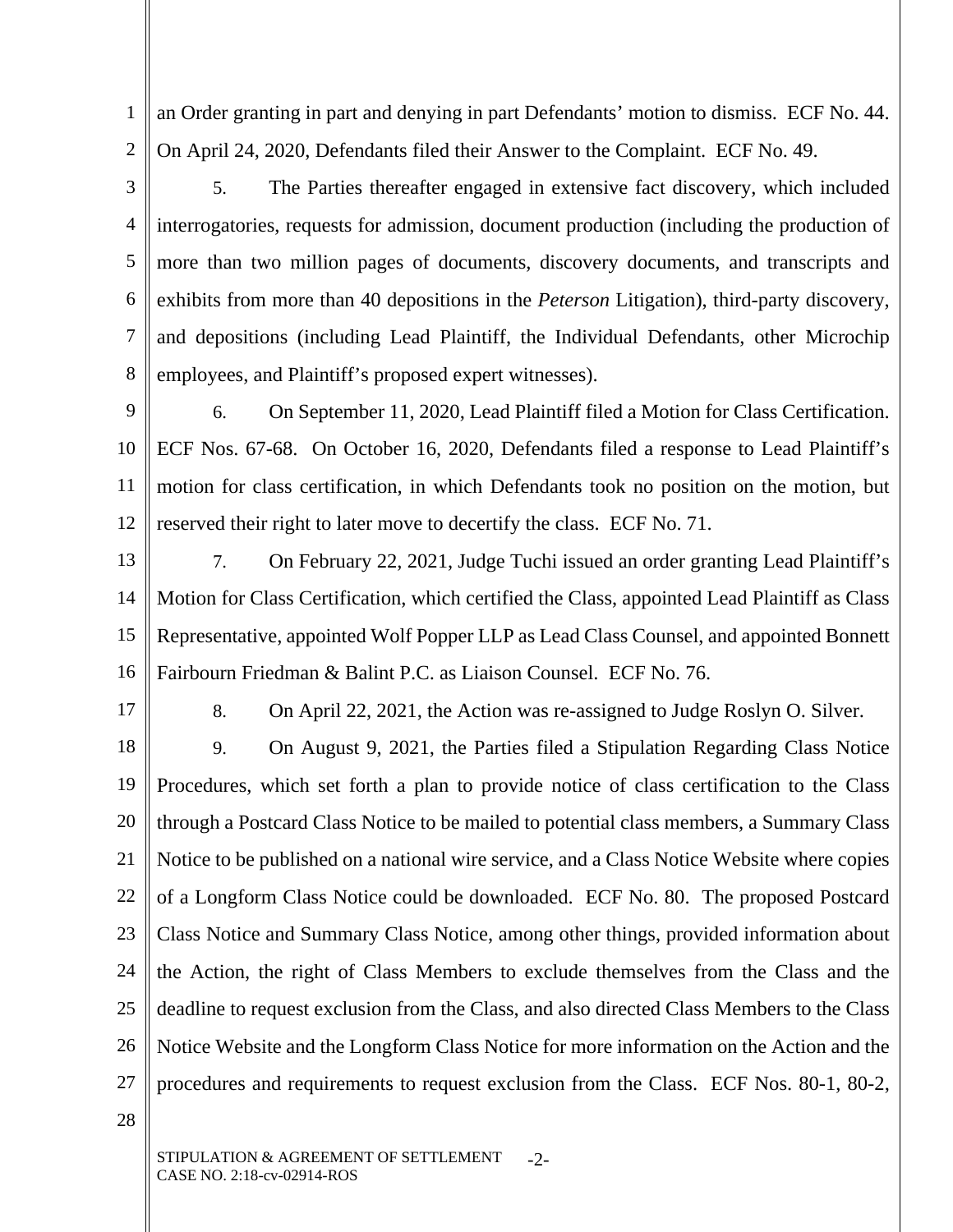1 2 80-3. The Stipulation also appointed A.B. Data Ltd. as the Notice Administrator who would oversee the Class Notice Program and would receive requests for exclusion from the Class.

- 3 4 10. On August 10, 2021, Judge Silver issued an Order granting the Stipulation Regarding Class Notice Procedures. ECF No. 81.
- 5

6

11. On August 25, 2021, the Notice Administrator caused the Summary Class Notice to be published on *PR Newswire*. ECF No. 85, ¶ 9.

7 8 9 10 11 12. On September 3, 2021, the Notice Administrator commenced the mailing of Postcard Class Notices to potential Class Members and their Nominees (ECF No. 85, ¶¶ 3- 6), and as of November 17, 2021, the Notice Administrator mailed or provided copies of a total of 186,125 Postcard Class Notices to potential Class Members and Nominees. ECF No. 85, ¶ 8; ECF No. 91 ¶ 3.

12

13 14 15 13. On or about September 3, 2021, the Notice Administrator established the Class Notice Website, which contained, among other things, downloadable copies of the Longform Class Notice, information on the Action, and instructions regarding, and the deadline for, requesting exclusion from the Class. ECF No. 85, ¶ 11.

16 17 18 19 20 14. The Postcard Class Notice informed potential Class members that requests for exclusion from the Class were to be postmarked no later than November 2, 2021. The Postcard Class Notice also indicated that in order to be effective, the request for exclusion must conform with the instructions and requirements set forth in the Longform Class Notice and must be signed under penalty of perjury. ECF No. 91, ¶ 6.

21 22 23 24 25 26 27 28 STIPULATION & AGREEMENT OF SETTLEMENT CASE NO. 2:18-cv-02914-ROS -3- 15. The Notice Administrator received a total of 31 requests for exclusion, 30 of which were postmarked on or before November 2, 2021, and one of which was subsequently withdrawn. The 31st request for exclusion was postmarked after November 2, 2021 and was submitted by the executor and trustee of a Class Member who passed away in March 2021. The executor stated that she did not receive notice of the class action until after the deadline to submit a request for exclusion. Of the 31 requests for exclusion received, five Class Members submitted the required documentation for the number of Microchip common stock shares transacted during the Class Period, totaling 171 shares.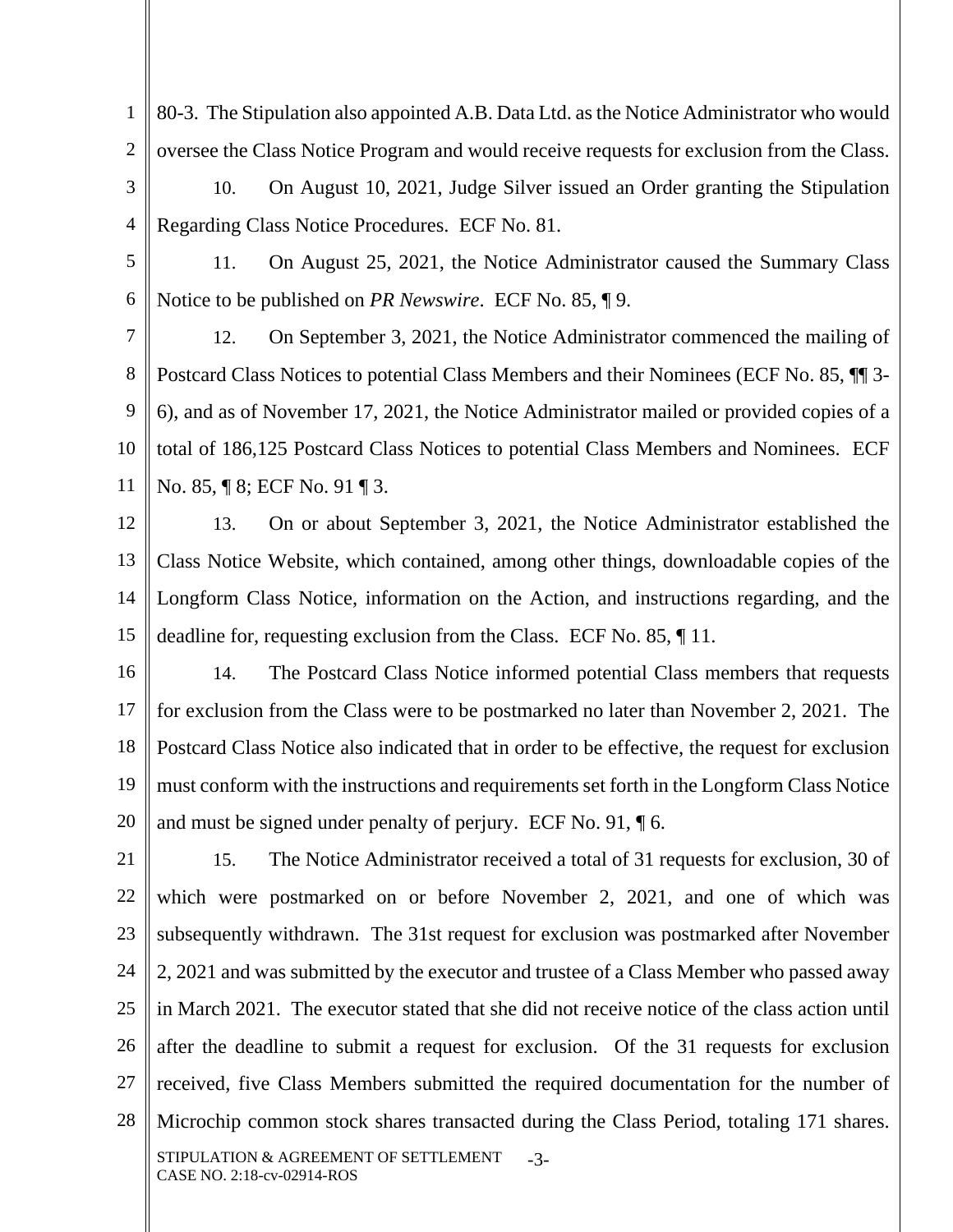1 2 3 All but one of the requests for exclusion were from individuals or joint trustees. The remaining request was filed by a liquidator of a bank, which did not provide trading details of Microchip common stock during the Class Period. ECF No. 91, ¶¶ 6-10.

4 5 16. On December 10, 2021, Lead Plaintiff served two expert reports, and Defendants subsequently deposed Lead Plaintiff's experts.

6 7 17. On January 14, 2022, Defendants served four expert reports. The Parties reached a settlement of the Action before Lead Plaintiff deposed Defendants' experts.

8 9 18. The Court's Scheduling Order (ECF No. 79) set a deadline of February 28, 2022 for the Parties to conduct good faith settlement discussions. .

- 10 11 12 13 14 15 16 19. The Parties conducted a full day virtual mediation on January 25, 2022 with Robert Meyer, Esq. of JAMS, who has a national reputation for his experience in mediating securities and other complex class actions. In advance of the mediation, the Parties submitted to Mr. Meyer and exchanged detailed mediation statements. At the end of the full day mediation, Mr. Meyer made a mediator's proposal for the Action to settle for nine million dollars (\$9,000,000). Lead Plaintiff and Defendants accepted the mediator's proposal.
- 17

## **B. The Settlement**

18 19 20 21 22 23 24 20. As set forth herein, the Parties desire to settle and resolve any and all actual or potential claims by, between, or among Lead Plaintiff and the Class, on the one hand, and Defendants, on the other hand, arising out of or relating to the subject matter of the Action, including the allegations of the Complaint. The Parties wish to settle and compromise any dispute regarding the Action or its subject matter, including, but not limited to, whether the Action was pursued by the Lead Plaintiff and defended by the Defendants in good faith and with adequate basis in fact under Rule 11.

25 26 27 21. This Stipulation reflects the final and binding agreement between the Parties to fully and finally settle the Action and to fully release the Released Defendants' Parties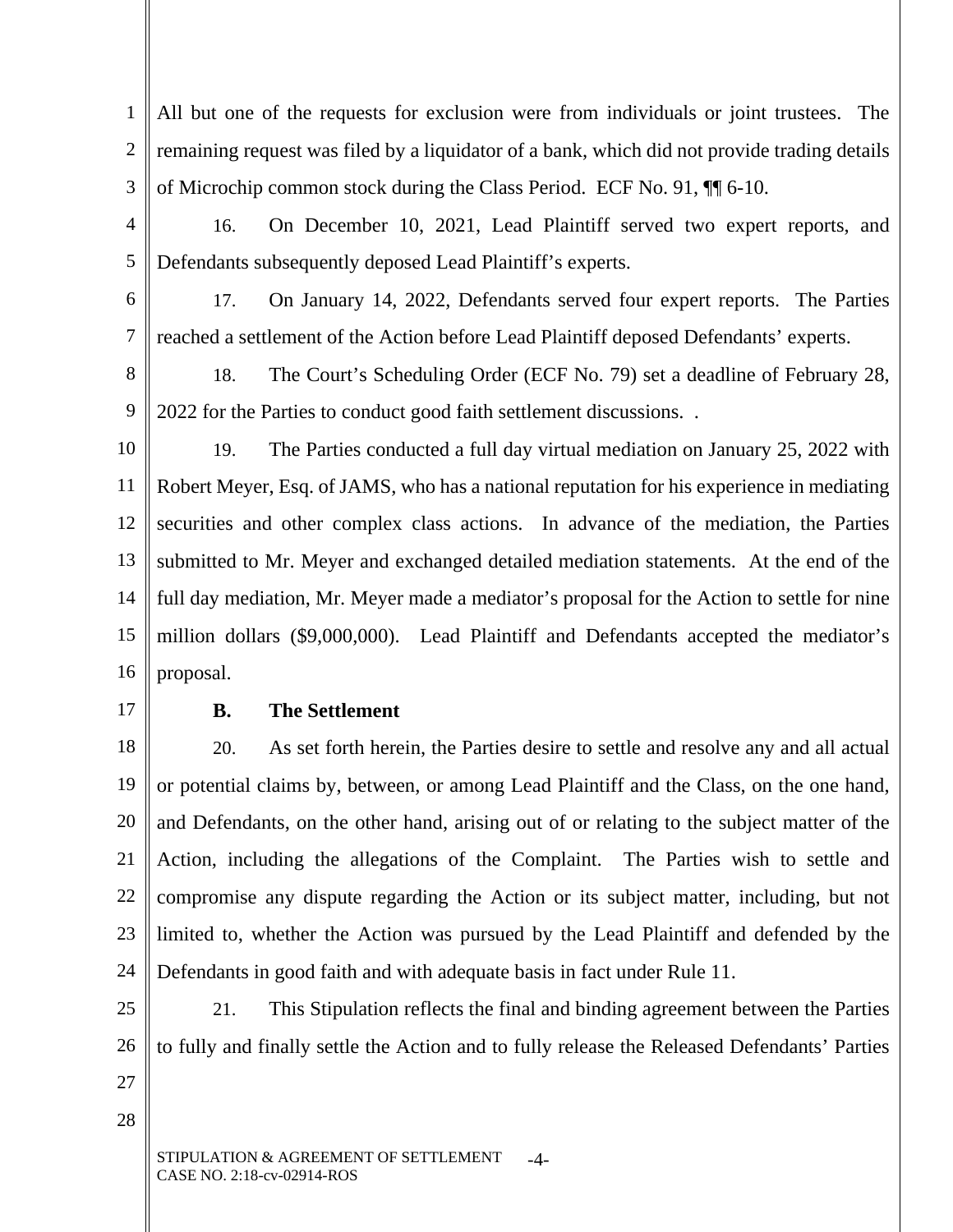1 2 with respect to the Released Claims, including all claims asserted against the Defendants in this Action, and to dismiss such claims with prejudice.

3 4 5 6 7 8 22. Neither this Stipulation, nor the fact of its execution, nor any of its provisions, shall be offered or received in evidence in any action or proceeding of any nature or otherwise referred to or used in any manner in any court or other tribunal to establish any allegation of liability or wrongdoing by each or any of the Released Defendants' Parties, other than such proceedings as may be necessary to effectuate or enforce the provisions of this Stipulation or as set forth in ¶ 12.2.

9

#### **C. Defendants' Denial Of Wrongdoing And Liability**

10 11 12 13 14 15 16 17 18 19 20 23. Defendants enter into this Stipulation solely to eliminate the uncertainties, burden, and expense of further litigation. Nothing in this Stipulation shall be construed as an admission by any Defendant or any of the Released Defendants' Parties of any wrongdoing, fault, liability, or damages whatsoever. Defendants expressly have denied and continue to deny all charges of wrongdoing or liability against them arising out of any of the conduct, statements, acts or omissions alleged, or that could have been alleged, in this Action. Defendants also have denied and continue to deny, *inter alia*, the allegations that Class Representative or Class Members have suffered damage or were otherwise harmed by the conduct alleged in this Action. Defendants have asserted and continue to assert that, at all times, they acted in good faith and in a manner reasonably believed to be in accordance with all applicable rules, regulations and laws.

21

22 23 24 25 26 24. The Stipulation, whether or not consummated, any proceedings relating to any settlement, or any of the terms of any settlement, whether or not consummated, shall in no event be construed as, or deemed to be evidence of, an admission or concession on the part of the Defendants, the Released Defendants' Parties, or any of them, with respect to any fact or matter alleged in the Action, or any claim of fault or liability or wrongdoing or damage whatsoever, or any infirmity in any defense that has been or could have been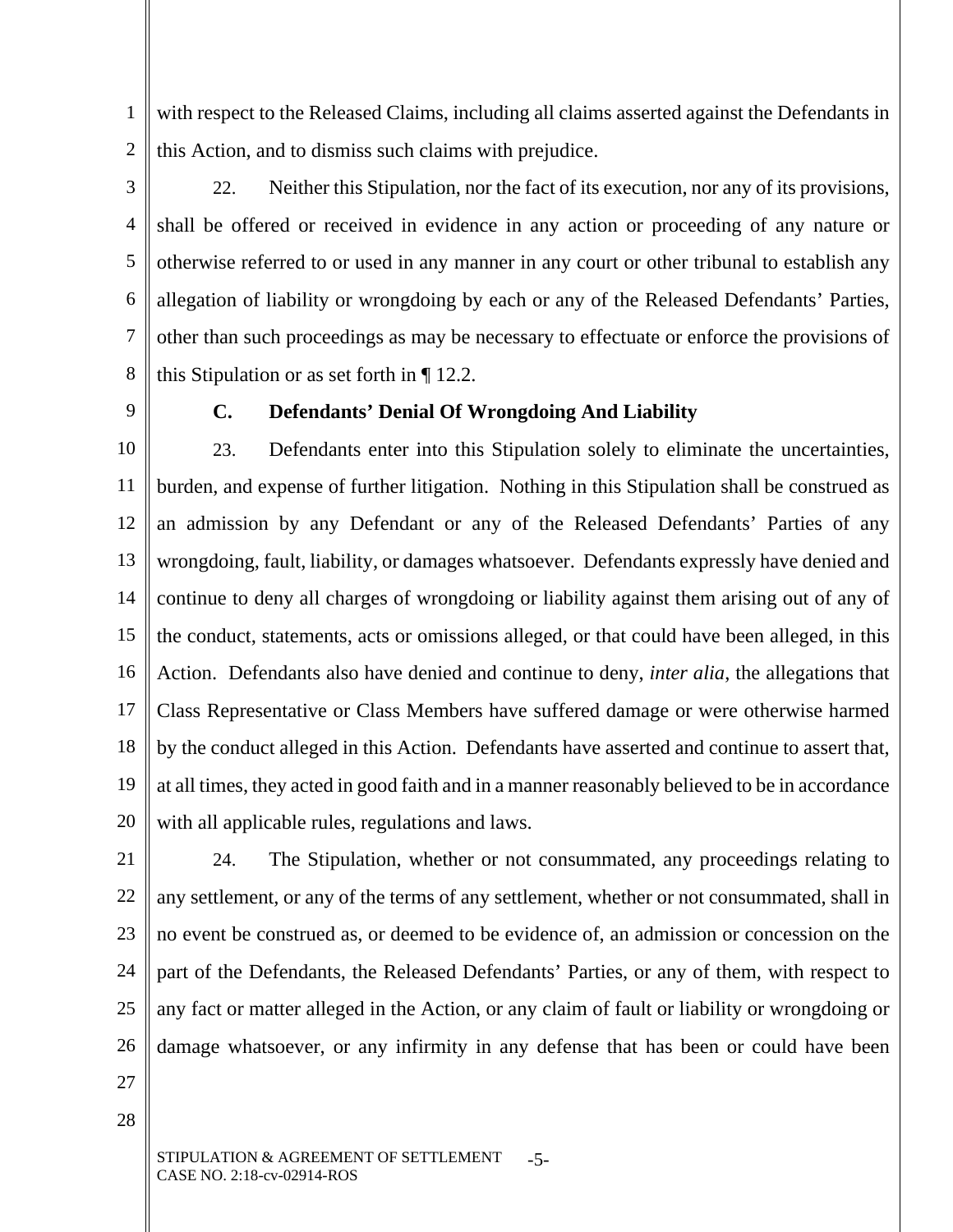1 2 asserted. Each Defendant reserves all defenses to any claims that may be filed by any individual or entity that previously sought exclusion from the Class.

3

#### **D. Lead Plaintiff's Statement Regarding Settlement**

4 5 6 7 8 9 25. Lead Counsel, on behalf of Lead Plaintiff and the Class, has conducted an investigation and discovery relating to the claims alleged in the Action and has analyzed the facts and the law applicable to the claims of Lead Plaintiff and the Class against Defendants and the potential defenses thereto, which in Lead Plaintiff's and Lead Counsel's judgment has provided an adequate and satisfactory basis for the evaluation of an agreement to settle, as described herein.

10 11 12 13 14 15 16 17 26. Based upon its investigation and discovery, with the advice of Plaintiff's Counsel, Lead Plaintiff has concluded that the terms and conditions of this Stipulation are fair, reasonable and adequate as to the Class, and in the best interests of the Class, and has agreed to settle the claims raised in the Action pursuant to the terms and provisions of this Stipulation, after considering: (i) the substantial benefits that the members of the Class will receive from settlement of the Action; (ii) the attendant risks of going forward with the Action; and (iii) the desirability of permitting the Settlement to be consummated as provided by the terms of this Stipulation.

18 19 20 21 22 27. The Stipulation, whether or not consummated, any proceedings relating to any settlement, or any of the terms of any settlement, whether or not consummated, shall in no event be construed as, or deemed to be evidence of, an admission or concession on the part of Lead Plaintiff or the Class concerning any infirmity in the claims asserted in the Action.

23

24 25 26 27 28 STIPULATION & AGREEMENT OF SETTLEMENT CASE NO. 2:18-cv-02914-ROS -6-  **NOW, THEREFORE, IT IS HEREBY STIPULATED AND AGREED**, by and among Class Representative, for himself and on behalf of the Class, and Defendants, by and through their respective undersigned counsel that, subject to the approval of the Court pursuant to Rule 23(e), in consideration of the benefits flowing to the Parties hereto, all Released Claims and all Released Defendants' Claims, as against all Released Parties, shall be fully, finally, and forever compromised, settled, released, discharged, and dismissed with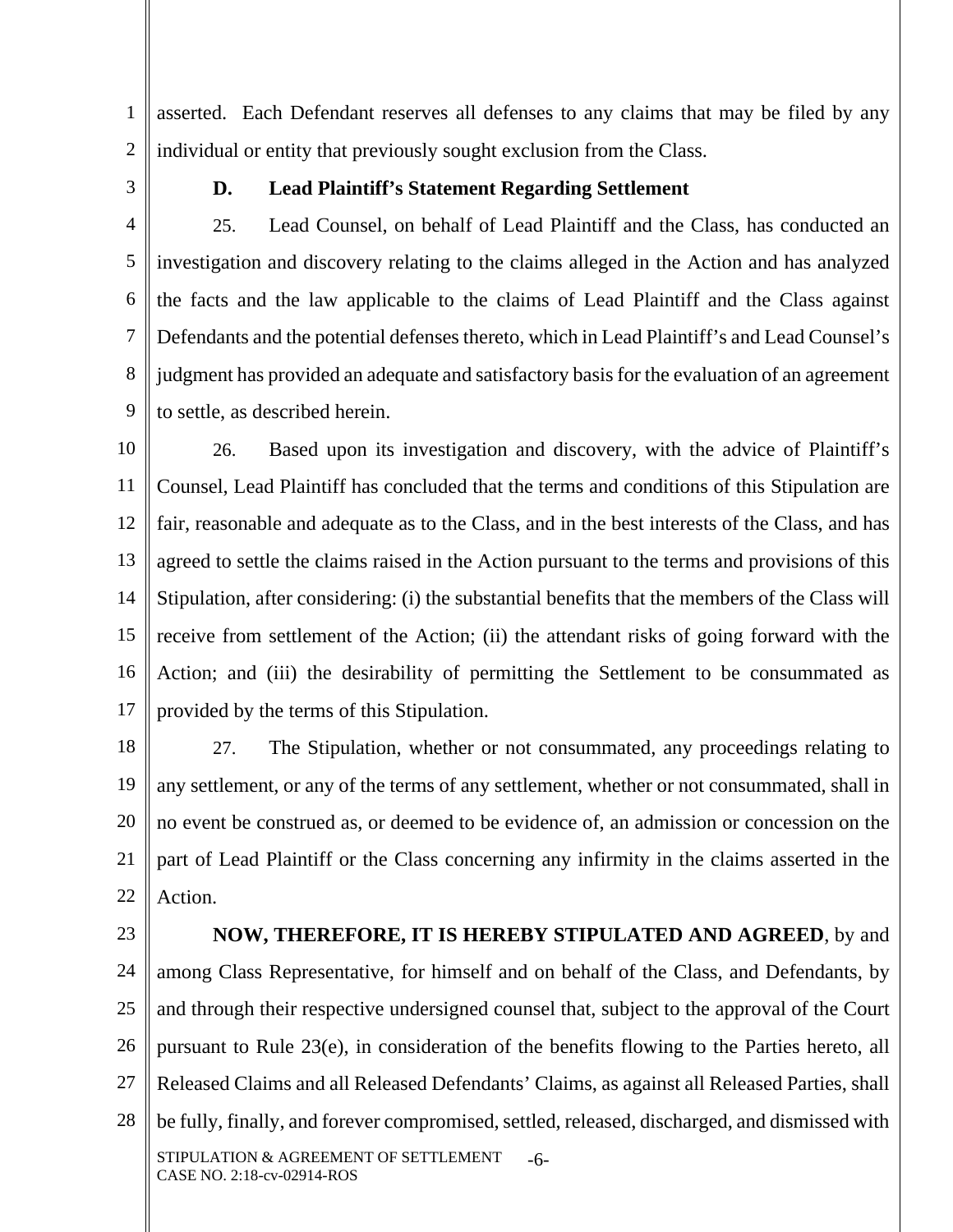1 2 3 prejudice, and without costs (except as provided in the Stipulation), and the Action shall be dismissed with prejudice, upon and subject to the following terms and conditions of this Stipulation, as follows:

#### **1. DEFINITIONS**

4

5 6 In addition to the terms defined above, the following capitalized terms, used in this Stipulation, shall have the meanings specified below:

7 8 9 **1.1.** "Action" or "Litigation" means the class action captioned *Jackson v. Microchip Technology, Inc., et al.*, Case No. 2:18-cv-02914-ROS, pending in the United States District Court for the District of Arizona.

10 11 12 13 **1.2.** "Alternative Judgment" means a form of final judgment that may be entered by the Court herein but in a form other than the form of Final Judgment provided for in this Stipulation and where none of the Settling Parties hereto elects to terminate this Settlement by reason of such variance.

14 15 **1.3.** "Answer" means Defendants' Answer to the Complaint, filed in the action on April 24, 2020 (ECF No. 49).

16 17 18 19 **1.4.** "Attorneys' Fees and Expenses" means the portion of the Settlement Fund approved by the Court for payment to Plaintiff's Counsel, including attorneys' fees, costs, litigation expenses, fees and expenses of experts, and fees and expenses of the Class Notice Program. Attorneys' Fees and Expenses does not include Notice and Administration Costs.

20 21 22 **1.5.** "Authorized Claimant" means any Class Member who is a Claimant and whose Proof of Claim and Release has been allowed pursuant to the terms of this Stipulation, the exhibits hereto, and any order of the Court.

23

**1.6.** "CAFA" has the meaning set forth in  $\P$  10.1.

24 25 26 **1.7.** "Claimant" means any Class Member who submits a Proof of Claim and Release form in such form and manner, and within such time, as the Court shall prescribe, and does not withdraw it.

27 28 **1.8.** "Claims Administrator" or "Notice Administrator" means A.B. Data Ltd., which shall administer the Settlement.

STIPULATION & AGREEMENT OF SETTLEMENT CASE NO. 2:18-cv-02914-ROS -7-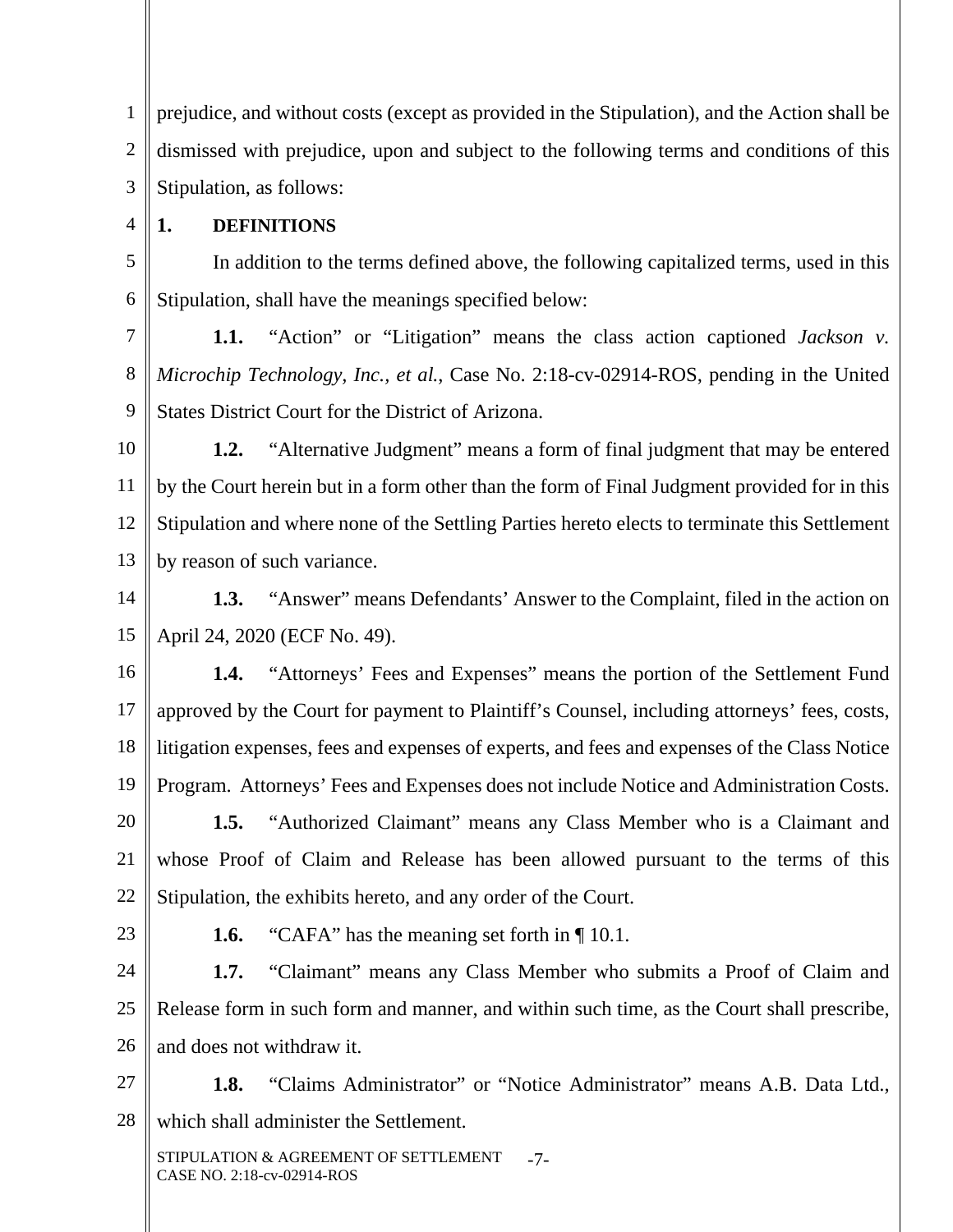1 2 3 4 5 6 7 8 **1.9.** "Class" means the class that was certified by the Court on February 22, 2021 (ECF No. 76) pursuant to Rule 23 of all persons who purchased or otherwise acquired Microchip common stock on a U.S. open market during the Class Period. Excluded from the Class are Defendants, the officers and directors of the Company during the Class Period (the "Excluded D&Os"), members of Defendants' and Excluded D&Os' immediate families, legal representatives, heirs, successors or assigns and any entity in which Defendants or the Excluded D&Os have or had a controlling interest." The Class also excludes any Excluded Class Member.

9 10 11 12 **1.10.** "Class Distribution Order" means the order entered by the Court, upon application of Class Counsel, following the occurrence of the events identified in ¶ 8.5 below, which authorizes the Claims Administrator to distribute the Net Settlement Fund to the Class.

13 14 **1.11.** "Class Member" or "Member of the Class" means any person or entity who meets the definition of the Class.

15 16 17 18 **1.12.** "Class Notice Program" or "Class Notices" means the full program to provide notice of pendency of class action to the Class as approved by the Court, including the Postcard Class Notice, the Summary Class Notice, the Longform Class Notice, and the Class Notice Website.

19 20 **1.13.** "Class Period" means March 2, 2018 through August 9, 2018, both dates inclusive.

21 22 23 **1.14.** "Class Representative," "Lead Plaintiff," or "Plaintiff," means Ronald L. Jackson and Ronald L. Jackson, as Trustee Under Agreement Dated 01/05/2012 by Ronald L. Jackson.

24 25 26 27 **1.15.** "Class Representative Service Award" means an award to Lead Plaintiff by the Court for his service on behalf of the Class or pursuant to 15 U.S.C. § 78u-4(a)(4) of his reasonable costs and expenses (including lost wages) directly relating to the representation of the Class.

28

STIPULATION & AGREEMENT OF SETTLEMENT CASE NO. 2:18-cv-02914-ROS -8-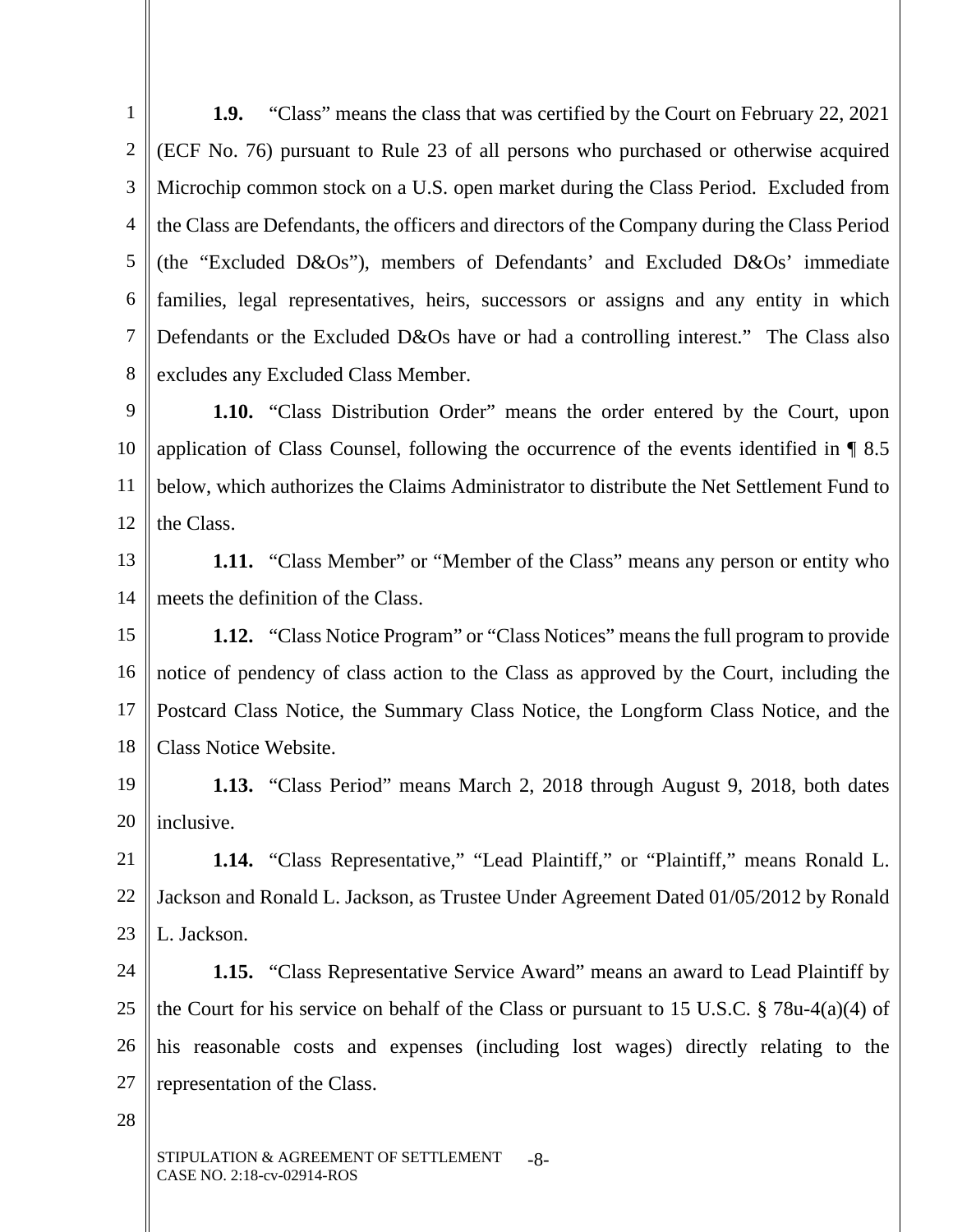**1.16.** "Complaint" means the Amended Complaint for Violation of the Federal Securities Laws, filed in the Action on February 22, 2019 (ECF No. 32).

3

4

1

2

**1.17.** "Court" means the United States District Court for the District of Arizona.

**1.18.** "Defendants" has the meaning set forth in the Recitals.

5 6 **1.19.** "Defendants' Counsel" means Wilson Sonsini Goodrich & Rosati Professional Corporation and Osborn Maledon P.A.

7 8 **1.20.** "Effective Date" means the first date by which all of the events and conditions specified in ¶ 11.3 of this Stipulation have been met and have occurred or have been waived.

9 10 11 12 13 14 **1.21.** "Escrow Account" means an interest-bearing escrow account with a U.S. bank established and maintained by the Escrow Agent or its appointed agent. The Escrow Account shall be managed by the Escrow Agent, subject to the Court's supervisory authority, for the benefit of Class Representative and the Class in accordance with the terms of the Stipulation. The Escrow Account shall require a signature from a partner of the law firm of Wolf Popper LLP to release any portion of the Settlement Fund.

15 16 **1.22.** The "Escrow Agent" is Huntington Bank. The Escrow Agent shall perform the duties set forth in this Stipulation.

17 18 **1.23.** "Exchange Act" means the Securities Exchange Act of 1934, 15 U.S.C. § 78a *et seq.*

19 20 21 22 23 24 25 26 27 28 STIPULATION & AGREEMENT OF SETTLEMENT CASE NO. 2:18-cv-02914-ROS  $-9-$ **1.24.** "Excluded Class Member(s)" means any Class Member who timely and validly submitted a request for exclusion from the Class in connection with the Class Notice Program and who did not withdraw their request for exclusion and is excluded from the Class by the Court in the Preliminary Approval Order, Final Judgment, or Alternative Judgment. Excluded Class Members include the legal representatives, heirs, successors, assigns, or affiliates of any Excluded Class Member ("Excluded Class Members Related Parties") to the extent the Excluded Class Members Related Parties' claims arise from their relationship to the Excluded Class Members or the Excluded Class Members' purchase or acquisition of Microchip common stock on a U.S. open market during the Class Period, rather than arising independent of their relationship to the Excluded Class Members or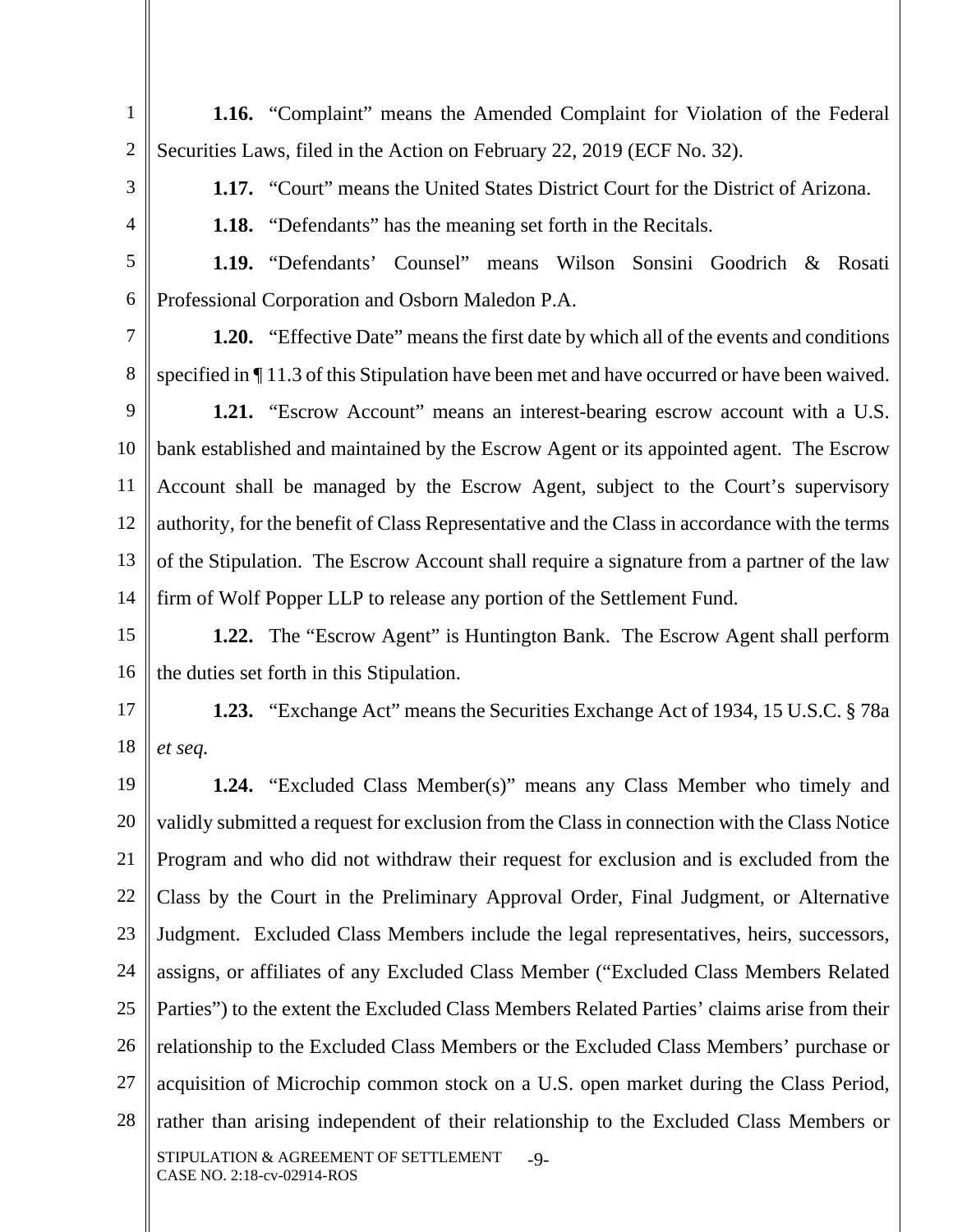1 2 3 4 based on the Excluded Class Members Related Parties' separate purchase or acquisition of Microchip common stock on a U.S. open market during the Class Period. A list of Excluded Class Members is attached hereto as Annex 1 to Exhibit A and as Exhibit B-1 and will be attached as an Exhibit to the Final Judgment or Alternative Judgment.

5 6 **1.25.** "Excluded Class Members Related Parties" has the meaning set forth in ¶ 1.24.

7

8

9

10

11

**1.26.** "Excluded D&Os" has the meaning set forth in  $\P$  1.9.

**1.27.** "Exhibits" means the exhibits attached hereto, as defined in  $\P$  13.1.

**1.28.** "Failure to Fund Termination Notice" has the meaning set forth in  $\P$  11.2.

**1.29.** "Fee and Expense Application" shall have the meaning set forth in  $\P$ 9.1.

**1.30.** "Fee and Expense Award" shall have the meaning set forth in  $\P$  9.2.

12 13 14 15 16 17 18 19 20 21 22 23 24 25 26 27 28 STIPULATION & AGREEMENT OF SETTLEMENT CASE NO. 2:18-cv-02914-ROS -10- **1.31.** "Final," with respect to the Final Judgment, or, if applicable, the Alternative Judgment, or any other court order, means when the last of the following shall occur: (i) the expiration of three (3) business days after the time to file a motion to alter or amend the Final or Alternative Judgment under Rule 59(e) has passed without any such motion having been filed; (ii) the expiration of three (3) business days after the time in which to appeal the Final or Alternative Judgment has passed without any appeal having been taken (which date shall be deemed to be thirty-three (33) calendar days following the entry of the Final or Alternative Judgment, unless the date to take such an appeal shall have been extended by Court order or otherwise, or unless the 33rd day falls on a weekend or a Court holiday, in which case the date for purposes of this Stipulation shall be deemed to be the next business day after such 33rd day); and (iii) if such motion to alter or amend is filed or if an appeal is taken, three (3) business days after the determination of that motion or appeal by the last reviewing court, the expiration of the time to file a petition for a writ of certiorari or other form of review, or the denial of a writ of certiorari or other form of review, and, if certiorari or other form or review is granted, the date of final affirmance following review pursuant to that grant, in such a manner as to permit the consummation of the Settlement substantially in accordance with the terms and conditions of this Stipulation. For purposes of this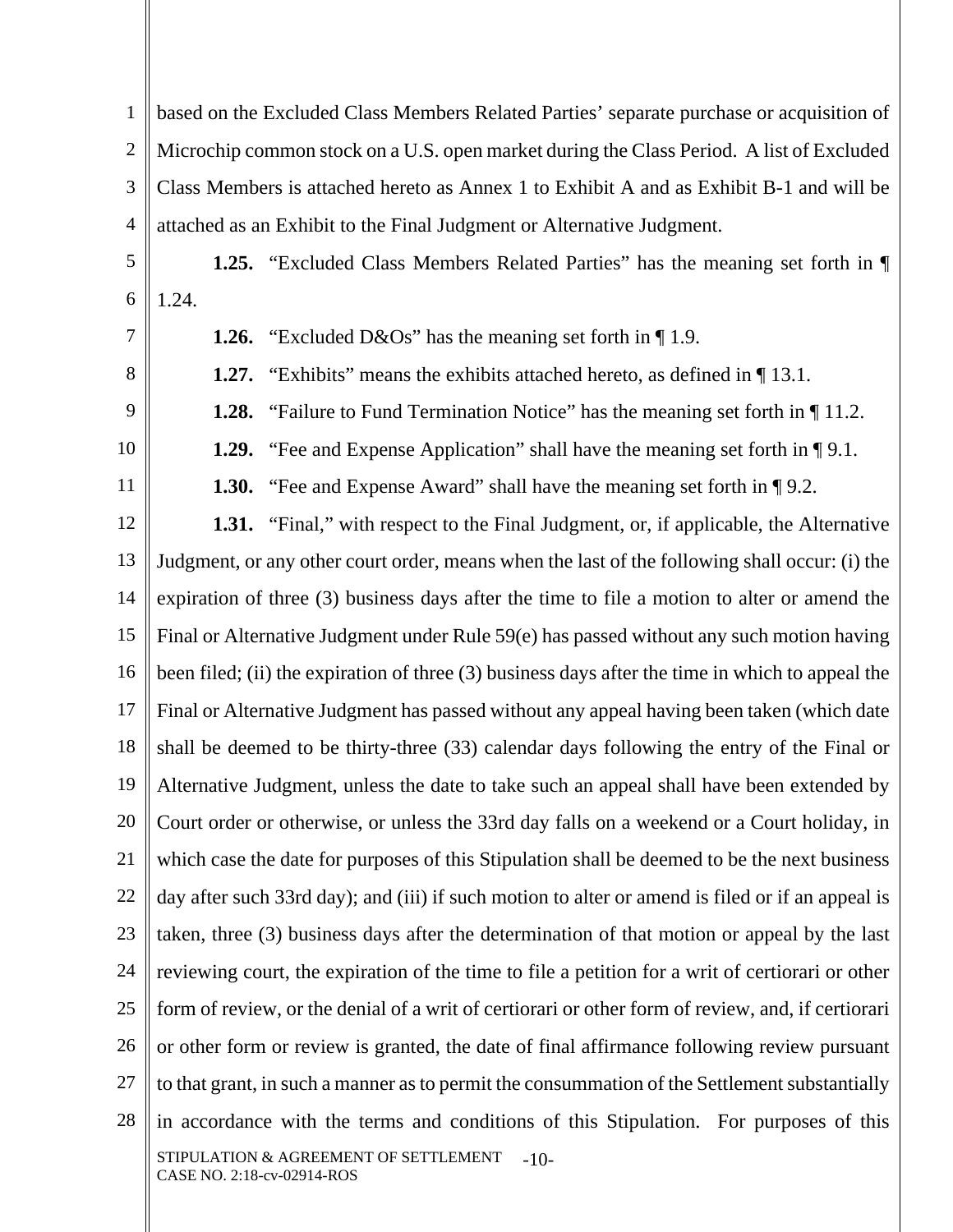1 2 3 4 5 6 paragraph, any proceedings, disputes, or appeals relating solely to the amount, payment, or allocation of Attorneys' Fees and Expenses, the Class Representative Service Award, the Plan of Allocation, Notice and Administration Costs, or the administration, processing, and determination of claims shall have no effect on finality for purposes of determining the date on which the Final Judgment, or Alternative Judgment, becomes Final and shall not in any way delay or preclude a judgment from becoming Final.

7 8 9 **1.32.** "Final Judgment" means the order and judgment to be entered by the Court approving the Settlement, materially or substantially in the form attached hereto as Exhibit B.

10 11 **1.33.** "Individual Defendants" mean Steve Sanghi, Ganesh Moorthy, and J. Eric Bjornholt.

12 13 **1.34.** "Lead Counsel," "Class Counsel," or "Lead Class Counsel" means Wolf Popper LLP.

14

**1.35.** "Liaison Counsel" means Bonnett Fairbourn Friedman & Balint P.C.

15 16 17 18 **1.36.** "Longform Class Notice" means the Notice of Pendency of Class Action Settlement that was previously authorized by the Court (ECF No. 81), was posted to the Class Notice Website on or about September 3, 2021, and was available for download by Class Members.

19 20 21 **1.37.** "Longform Settlement Notice" means the Notice of Proposed Class Action Settlement and Motion for Attorneys' Fees and Expenses, which is to be provided to Class Members and shall be substantially in the form attached hereto as Exhibit A-3.

22 23 **1.38.** "Merger" means the acquisition of Microsemi by Microchip, which was announced on March 1, 2018 and closed on May 29, 2018.

24 25 **1.39.** "Microchip" or the "Company" has the meaning set forth in the Recitals.

**1.40.** "Microsemi" means Microsemi Corporation.

26 27 **1.41.** "Net Settlement Fund" means the Settlement Fund (defined below) less: (i) Court-awarded Attorneys' Fees and Expenses; (ii) Notice and Administration Costs; (iii)

28

STIPULATION & AGREEMENT OF SETTLEMENT CASE NO. 2:18-cv-02914-ROS -11-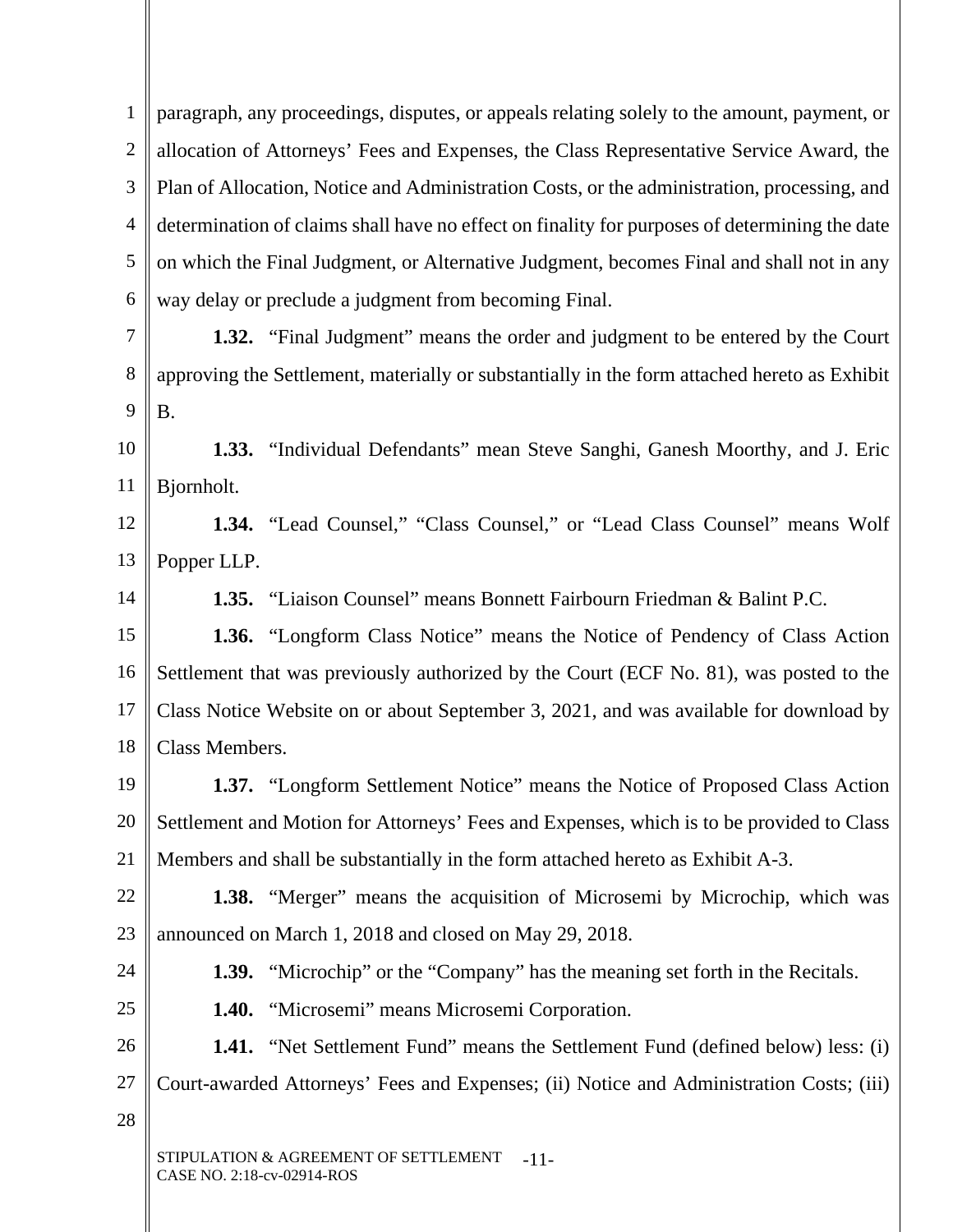1 2 Taxes and Tax Expenses (defined below); (iv) Court-awarded Class Representative Service Award; and (v) any other fees or expenses approved by the Court.

**1.42.** "Nominees" means brokerage firms, banks, institutions, and other thirdparties who purchase securities for the beneficial interest of a person or entity other than themselves and/or hold securities in "street name" for beneficial purchasers.

6 7 8 9 10 11 12 13 14 **1.43.** "Notice and Administration Account" means the account to be established by an advance of \$350,000 from the Settlement Fund, which will be paid from the Settlement Fund and which may be drawn upon by Class Counsel for Notice and Administration Expenses without further order of the Court. Any part of the \$350,000 paid into the Notice and Administration Account not used for the payment of such expenses shall be returned to the Net Settlement Fund for distribution. If the Notice and Administration Expenses are greater than \$350,000, any additional amount needed to pay them may, with Court approval, be paid from the Settlement Fund to the Notice and Administration Account in order to cover the deficiency.

15 16 17 18 19 20 21 22 23 **1.44.** "Notice and Administration Costs" means all costs and expenses associated with the Settlement Notice Program and otherwise administering or carrying out the terms of the Settlement. Such costs may include, without limitation: Escrow Agent costs; the costs of creating and administering a plan of allocation; the costs of publishing the Summary Settlement Notice, the costs of printing and mailing the Postcard Settlement Notice, the Longform Settlement Notice, or the Proof of Claim and Release forms; the costs of the Settlement Website; and the costs of reviewing and processing Proof of Claim and Release forms, as directed by the Court. Such costs do not include legal fees and shall not be deemed to be Attorneys' Fees and Expenses.

25

24

3

4

5

**1.45.** "Objection" shall have the meaning set forth in  $\P$  7.1.

**1.46.** "Protective Order" shall have the meaning set forth in  $\P$  13.6.

26 27 **1.47.** "Parties" means, collectively, Defendants and Class Representative on behalf of himself and the Class.

28

STIPULATION & AGREEMENT OF SETTLEMENT -12-CASE NO. 2:18-cv-02914-ROS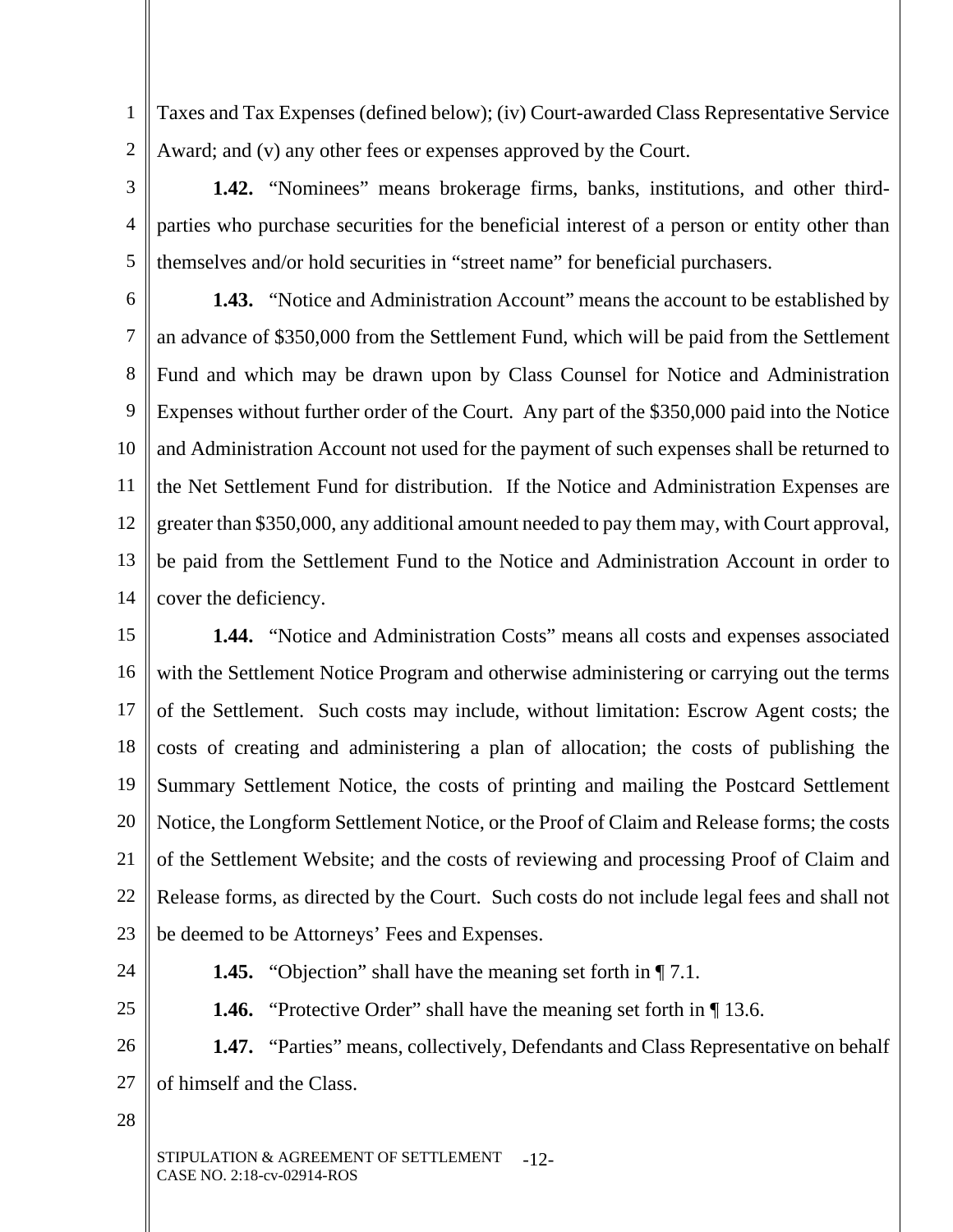| $\mathbf{1}$   | <b>1.48.</b> "Person(s)" means an individual, corporation, fund, limited liability                           |  |
|----------------|--------------------------------------------------------------------------------------------------------------|--|
| $\overline{2}$ | corporation, professional corporation, limited liability partnership, partnership, limited                   |  |
| 3              | partnership association, bank, joint stock company, estate, legal representative, trust,                     |  |
| $\overline{4}$ | trustee, unincorporated association, and any business or legal entity and their spouses, heirs,              |  |
| 5              | predecessors, successors, representatives, or assigns.                                                       |  |
| 6              | <b>1.49.</b> " <i>Peterson</i> Litigation" means the litigation titled <i>Peterson v. Sanghi</i> , No. 8:18- |  |
| $\overline{7}$ | cv-02000-JLS (ADSx) (C.D. Cal.).                                                                             |  |
| 8              | 1.50. "Plaintiff's Counsel" means Lead Counsel, Liaison Counsel, and any other                               |  |
| 9              | counsel working under the direction of Lead Counsel, including DiCello Levitt Gutzler                        |  |
| 10             | LLC.                                                                                                         |  |
| 11             | <b>1.51.</b> "Plan of Allocation" means a plan or formula for allocating the Net                             |  |
| 12             | Settlement Fund to Authorized Claimants, as set forth in Exhibit A-3 (Longform Settlement                    |  |
| 13             | Notice).                                                                                                     |  |
| 14             | <b>1.52.</b> "Postcard Class Notice" means the Postcard Notice of Pendency of Class                          |  |
| 15             | Action that was previously authorized by the Court (ECF No. 81), and was mailed to Class                     |  |
| 16             | Members beginning on September 3, 2021.                                                                      |  |

17 18 **1.53.** "Postcard Settlement Notice" means the Postcard Notice of Proposed Class Action Settlement, substantially in the form attached hereto as Exhibit A-1.

19 20 21 **1.54.** "Preliminary Approval Order" means an order materially or substantially in the form attached hereto as Exhibit A, to be entered by the Court preliminarily approving the Settlement and directing that notice of the Settlement be provided to the Class.

22 23 24 **1.55.** "Proof(s) of Claim and Release" or "Claim Form(s)" means the Proof of Claim and Release form to be submitted by Claimants, substantially in the form attached hereto as Exhibit A-4.

25 26 **1.56.** "PSLRA" means the Private Securities Litigation Reform Act of 1995, 15 U.S.C. § 78u-4.

27 28 STIPULATION & AGREEMENT OF SETTLEMENT CASE NO. 2:18-cv-02914-ROS -13- **1.57.** "Released Claims" means all claims (including but not limited to Unknown Claims as defined below), rights, demands, obligations, damages, actions or causes of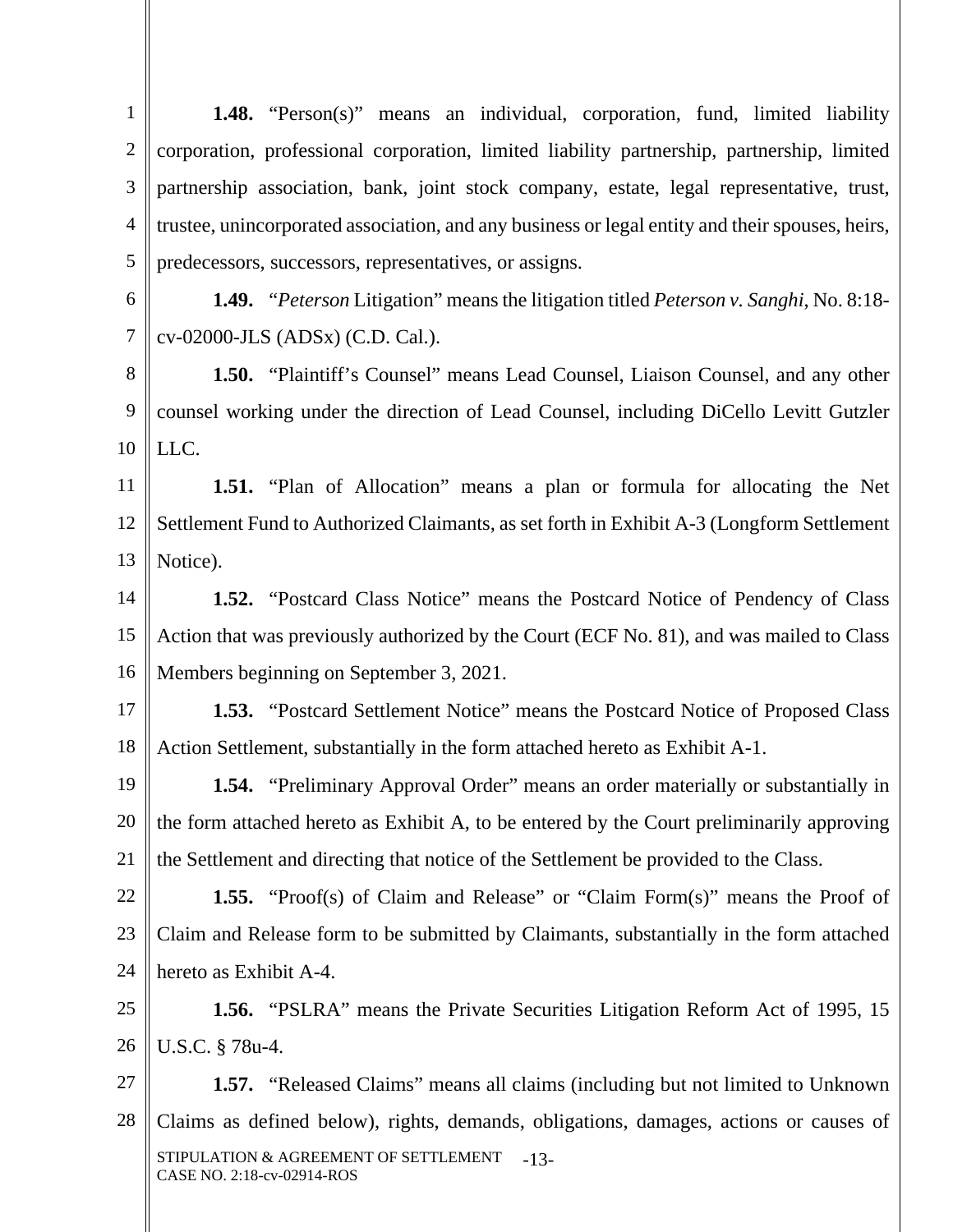1 2 3 4 5 6 7 8 9 10 11 12 13 14 15 16 action, or liabilities whatsoever, of every nature and description, whether known or unknown, that have been or could have been asserted in the Action or in any other action or could in the future be asserted in any forum, whether federal or state, foreign or domestic, whether arising under federal, state, common, or foreign law, by Class Representative, any member of the Class, or their successors, assigns, executors, administrators, representatives, attorneys, and agents, in their capacities as such, whether brought directly or indirectly, individually or on behalf of a class, against any of the Released Defendants' Parties, which (a) arise out of, are based on, or relate in any way to any of the allegations, acts, transactions, facts, events, matters, occurrences, statements, representations or omissions involved, set forth, alleged or referred to, in the Action, or which could have been alleged in the Action, and (b) arise out of, are based on, or relate to the purchase, acquisition, holding, disposition, or sale of any shares of Microchip stock during the Class Period. "Released Claims" does not include: (i) any claims relating to the enforcement of the Settlement; (ii) the derivative claims asserted in *Dutrisac v. Sanghi, et al.*, Case No. CV2021-012459 (Ariz. Super. Ct.) and *Reid v. Sanghi, et al.*, Case No. CV2019-002389 (Ariz. Super. Ct.); or (iii) the claims of Excluded Class Members.

17 18 19 20 21 22 23 24 25 26 27 28 STIPULATION & AGREEMENT OF SETTLEMENT CASE NO. 2:18-cv-02914-ROS -14- **1.58.** "Released Defendants' Claims" means all claims (including but not limited to Unknown Claims as defined below), rights, demands, obligations, damages, actions or causes of action, or liabilities whatsoever, of every nature and description, whether known or unknown, that have been or could have been asserted in the Action or in any other action or could in the future be asserted in any forum, whether federal or state, foreign or domestic, whether arising under federal, state, common, or foreign law, by Defendants or their successors, assigns, executors, administrators, representatives, attorneys, and agents, in their capacities as such, whether brought directly or indirectly, individually or on behalf of a class, against any of the Released Plaintiff's Parties, which arise out of, are based on, or relate in any way to the institution, prosecution, or Settlement of this Action or the Released Claims, including but not limited to all claims for malicious prosecution or sanctions. Released Defendants' Claims do not include any claims to enforce the terms of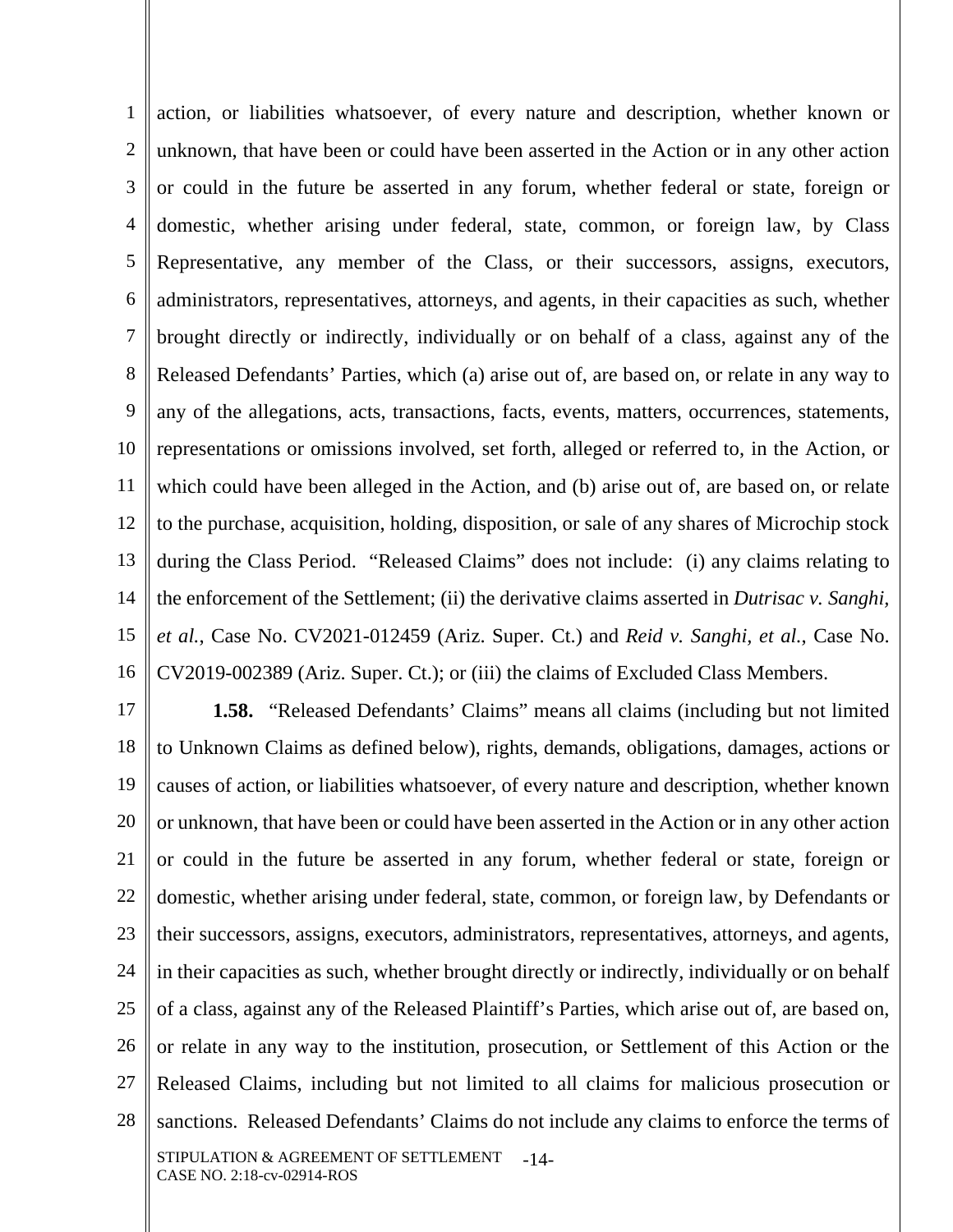1 2 3 this Stipulation, the Final Judgment, or an Alternative Judgment, any claims that could be asserted in response to such a claim to enforce, and any claims against Excluded Class Members.

4 5 6 7 8 9 10 11 12 13 **1.59.** "Released Defendants' Parties" means (i) each Defendant; (ii) each of their respective family members (for individuals) and each of their direct or indirect parent entities, subsidiaries, and related entities and affiliates (including Microsemi); and (iii) for any of the entities listed in parts (i) or (ii), their respective past and present general partners, limited partners, principals, shareholders, joint venturers, members, officers, directors, managers, managing directors, supervisors, employees, contractors, consultants, auditors, accountants, financial advisors, professional advisors, investment bankers, representatives, insurers, trusts, trustees, trustors, agents, attorneys, professionals, predecessors, successors, assigns, heirs, executors, administrators, and any controlling person thereof, in their capacities as such.

14 15 **1.60.** "Released Parties" means the Released Defendants' Parties and Released Plaintiff's Parties.

16 17 18 19 20 21 22 23 24 **1.61.** "Released Plaintiff's Parties" means: (i) Class Representative and the Members of the Class; and (ii) each of their respective family members and their respective general partners, limited partners, principals, shareholders, joint venturers, members, officers, directors, managers, managing directors, supervisors, employees, contractors, consultants, auditors, accountants, financial advisors, professional advisors, investment bankers, representatives, insurers, trusts, trustees, trustors, agents, attorneys, professionals, predecessors, successors, assigns, heirs, executors, administrators, and any controlling person thereof, in their capacities as such. Released Plaintiff's Parties includes Plaintiff's Counsel. Released Plaintiff's Parties does not include Excluded Class Members.

- 25
- 26
- **1.63.** "Rule" means a Federal Rule of Civil Procedure.

**1.62.** "Releases" means the releases set forth in ¶¶ 2.1-2.3.

27

**1.64.** "SEC" means the U.S. Securities & Exchange Commission.

28

**1.65.** "Settlement" means the settlement contemplated by this Stipulation.

STIPULATION & AGREEMENT OF SETTLEMENT -15-CASE NO. 2:18-cv-02914-ROS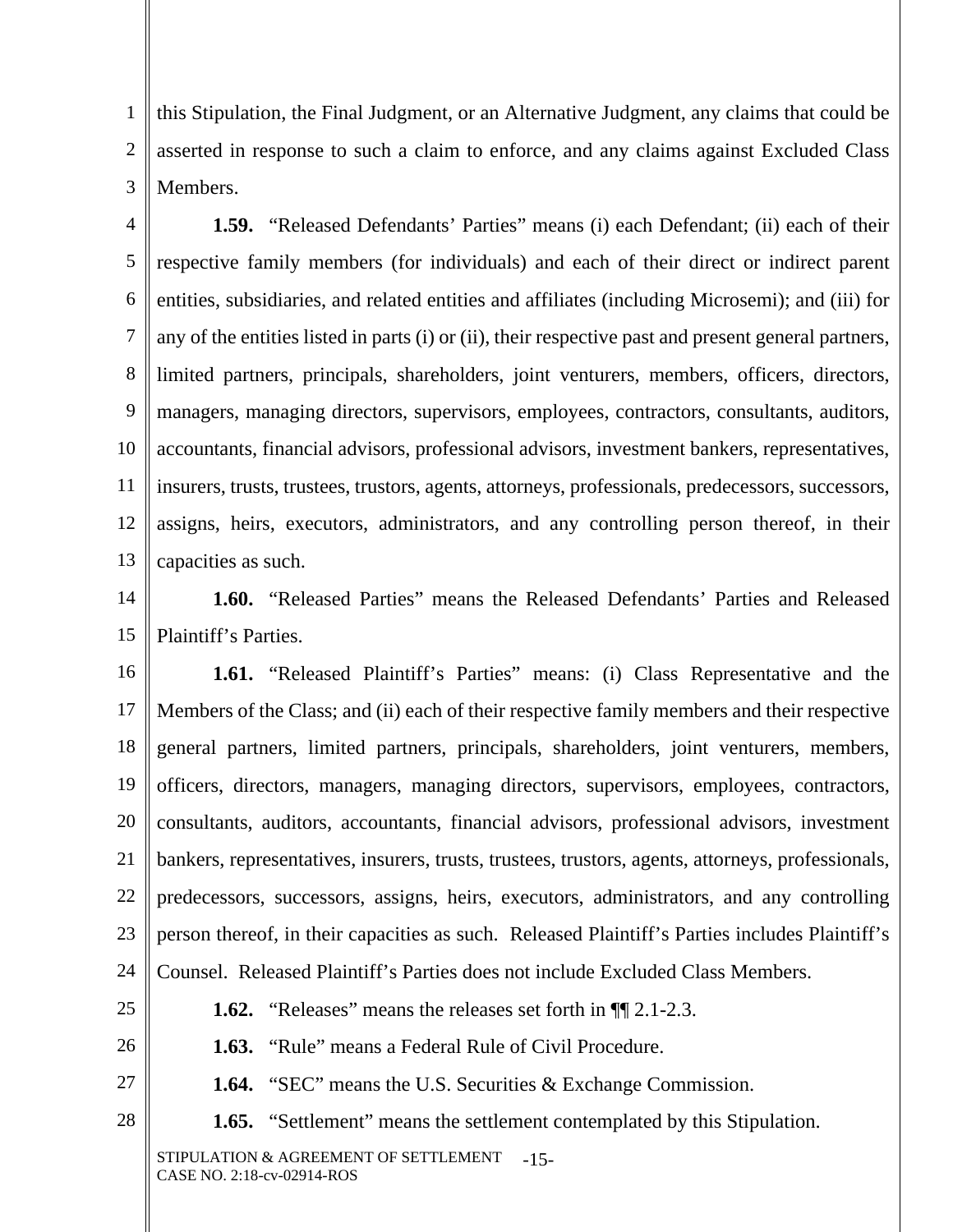1 2 **1.66.** "Settlement Amount" means the sum of \$9,000,000 in cash to be paid pursuant to ¶ 3.1 of this Stipulation.

3 4 **1.67.** "Settlement Fund" means the Settlement Amount plus all interest earned thereon.

5 6 7 8 **1.68.** "Settlement Hearing" or "Final Settlement Hearing" means the hearing at or after which the Court will make a final decision pursuant to Rule 23 and due process as to whether the Settlement contained in the Stipulation is fair, reasonable, and adequate, and therefore should receive final approval from the Court.

9

**1.69.** "Settlement Notice Date" shall have the meaning set forth in  $\P$  6.3(a).

10 11 12 13 **1.70.** "Settlement Notice Program" or "Settlement Notices" means the full program to provide notice of the Settlement to the Class approved by the Court, including the Postcard Settlement Notice, the Summary Settlement Notice, the Longform Settlement Notice, Proof of Claim and Release form, and the Settlement Website.

14 15 16 17 18 19 20 21 **1.71.** "Settlement Website" or "Class Notice Website" means the website www.MicrochipTechnologySecuritiesLitigation.com, which was established by the Claims Administrator as part of the Class Notice Program and to provide to the Class, among other things, copies of the Longform Class Notice, relevant Court documents, and additional information regarding the Action, and which shall be used as part of the Settlement Notice Program to provide to the Class additional information regarding the Settlement, including copies of the Longform Settlement Notice, Proof of Claim form, and relevant Court documents.

22 23 24 **1.72.** "Settling Party" means any one of, and "Settling Parties" means all of, the parties to the Stipulation, namely Defendants and Class Representative, on behalf of himself and the Class.

25

**1.73.** "Stipulation" has the meaning set forth in the Recitals.

26 27 28 **1.74.** "Summary Class Notice" means the Summary Notice of Pendency of Class Action Settlement that was previously authorized by the Court (ECF No. 81), and was published on *PR Newswire* on August 25, 2021.

STIPULATION & AGREEMENT OF SETTLEMENT -16-CASE NO. 2:18-cv-02914-ROS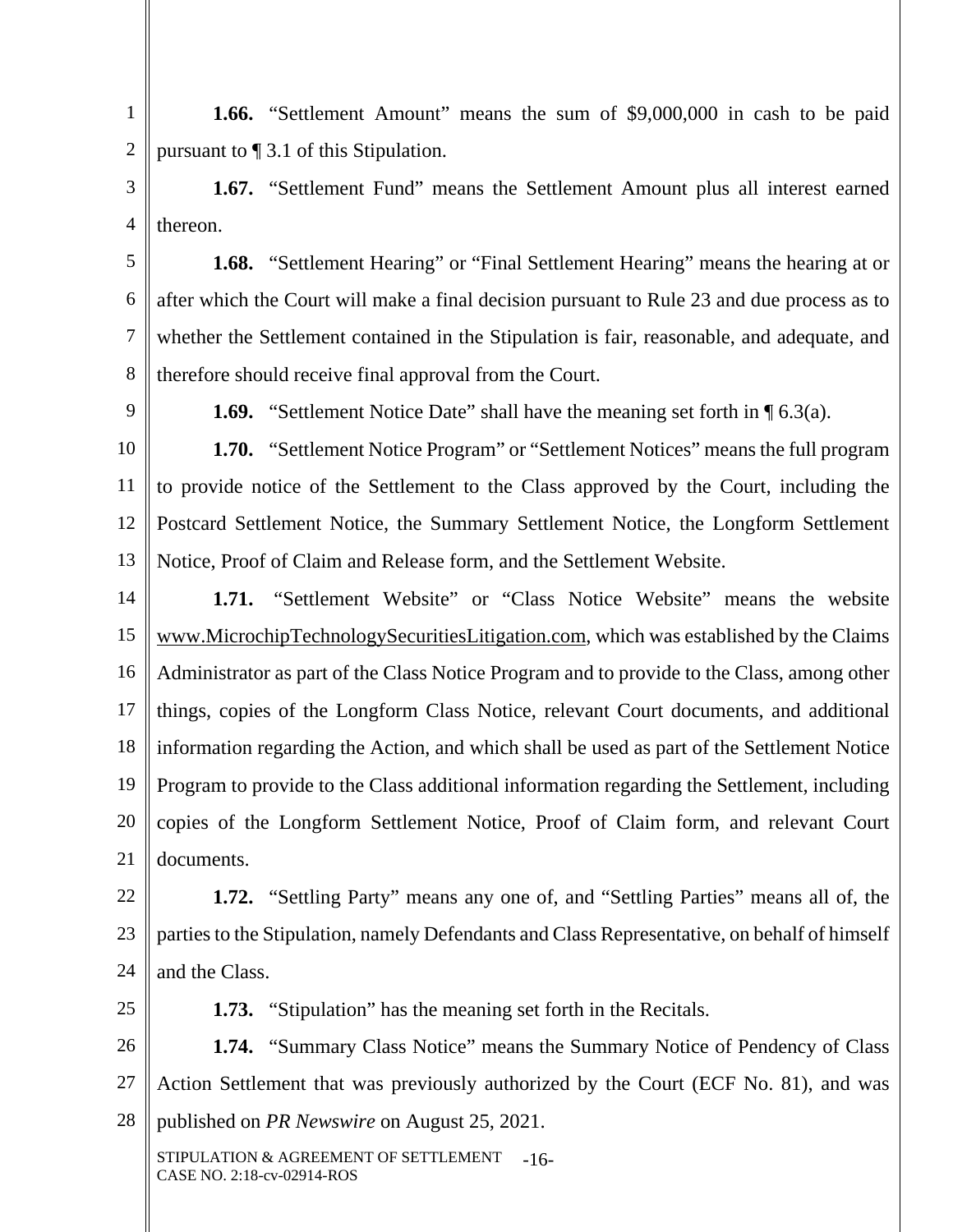1  $\mathcal{L}$ 3 **1.75.** "Summary Settlement Notice" means the Summary Notice of Proposed Class Action Settlement and Motion for Attorneys' Fees and Expenses for publication, which shall be substantially in the form attached as Exhibit A-2.

4

**1.76.** "Taxes" has the meaning set forth in  $\P$  5.1(b).

5

6

**1.77.** "Tax Expenses" has the meaning set forth in  $\P$  5.1(b).

**1.78.** "Termination Notice" has the meaning set forth in ¶ 11.1.

7 8 9 10 11 12 13 14 15 16 17 18 19 20 21 22 **1.79.** "Unknown Claims" shall mean any and all Released Claims of every nature and description whatsoever which Class Representative or any Member of the Class does not know or suspect to exist in his, her, or its favor at the time of the release of the Released Defendants' Parties, which if known by him, her, or it might have affected his, her, or its decision(s) with respect to settlement, including the decision to object to the terms of the Settlement, and any and all Released Defendants' Claims that any Defendant does not know or suspect to exist in his or its favor at the time of the release of the Released Plaintiff's Parties, which if known by him or it might have affected his, her, or its decision(s) with respect to settlement. With respect to any and all Released Claims and Released Defendants' Claims, the Parties agree that, upon the Settlement becoming final and effective, Class Representative and Defendants shall expressly, and each other Class Member shall be deemed to have, and by operation of the Final Judgment or Alternative Judgment shall have, to the fullest extent permitted by law, expressly waived and relinquished any and all provisions, rights and benefits conferred by any law of any state or territory of the United States or foreign law, or principle of common law, which is similar, comparable, or equivalent to Cal. Civ. Code § 1542, which provides:

- 23
- 24 25

**A general release does not extend to claims that the creditor or releasing party does not know or suspect to exist in his or her favor at the time of executing the release and that, if known by him or her, would have materially affected his or her settlement with the debtor or released party.** 

26 27 28 STIPULATION & AGREEMENT OF SETTLEMENT CASE NO. 2:18-cv-02914-ROS -17- Class Representative, other Class Members, or Defendants may hereafter discover facts, legal theories, or authorities in addition to or different from those which any of them now knows or believes to be true with respect to the subject matter of the Released Claims and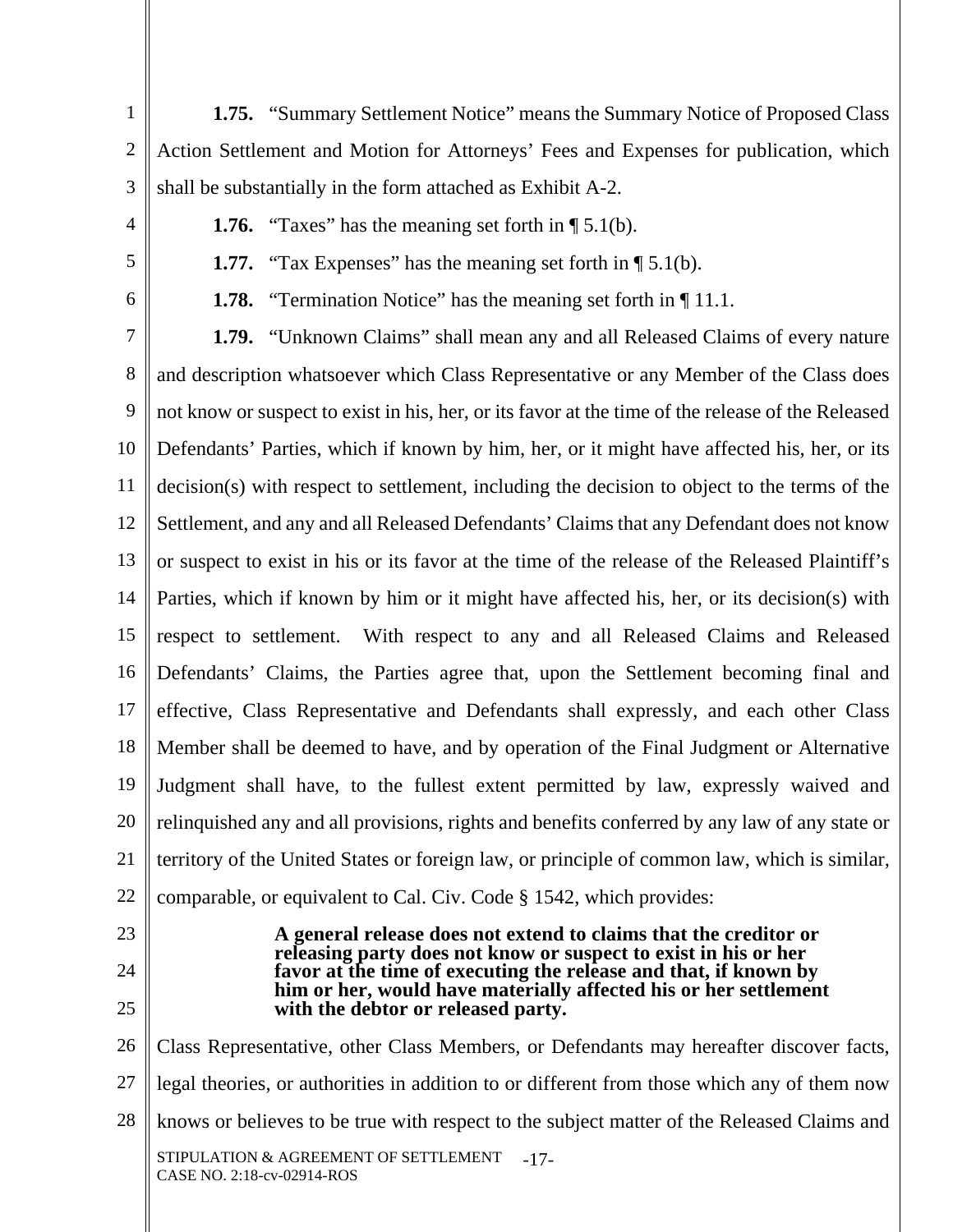1 2 3 4 5 6 7 8 9 10 11 12 13 14 15 the Released Defendants' Claims, but Class Representative and Defendants shall expressly, fully, finally, and forever settle and release, and each member of the Class shall be deemed to have settled and released, and upon the Effective Date and by operation of the Final Judgment or Alternative Judgment shall have settled and released, fully, finally, and forever, any and all Released Claims and Released Defendants' Claims as applicable, known or unknown, suspected or unsuspected, contingent or non-contingent, disclosed or undisclosed, matured or unmatured, whether or not concealed or hidden, which now exist, or heretofore have existed, upon any theory of law or equity now existing or coming into existence in the future, including but not limited to conduct which is negligent, intentional, with or without malice, or a breach of any duty, law or rule, without regard to the subsequent discovery or existence of such different or additional facts, legal theories, or authorities. Class Representative and Defendants acknowledge, and other members of the Class by operation of law shall be deemed to have acknowledged, that the inclusion of "Unknown Claims" in the definition of Released Claims and Released Defendants' Claims was separately bargained for and was a material element of the settlement.

16

#### **2. SCOPE AND EFFECT OF SETTLEMENT**

17 18 19 20 **2.1.** The obligations incurred pursuant to the Stipulation are: (a) subject to approval by the Court and the Final Judgment, or Alternative Judgment, reflecting such approval becoming Final; and (b) in full and final disposition of the Action, with respect to the Released Parties and any and all Released Claims and Released Defendants' Claims.

21 22 23 24 25 26 27 28 STIPULATION & AGREEMENT OF SETTLEMENT CASE NO. 2:18-cv-02914-ROS -18- **2.2.** By operation of the Final Judgment, or the Alternative Judgment, if applicable, as of the Effective Date, Class Representative and each and every other Member of the Class, on behalf of themselves and each of their respective heirs, executors, trusts, trustees, administrators, predecessors, successors, assigns, representatives, agents, and attorneys, in their capacities as such, shall be deemed to: (i) have fully, finally, and forever waived, compromised, settled, discharged, dismissed, extinguished, and released each and every one of the Released Claims against each and every one of the Released Defendants' Parties; (ii) forever be barred from commencing, instituting, prosecuting, or maintaining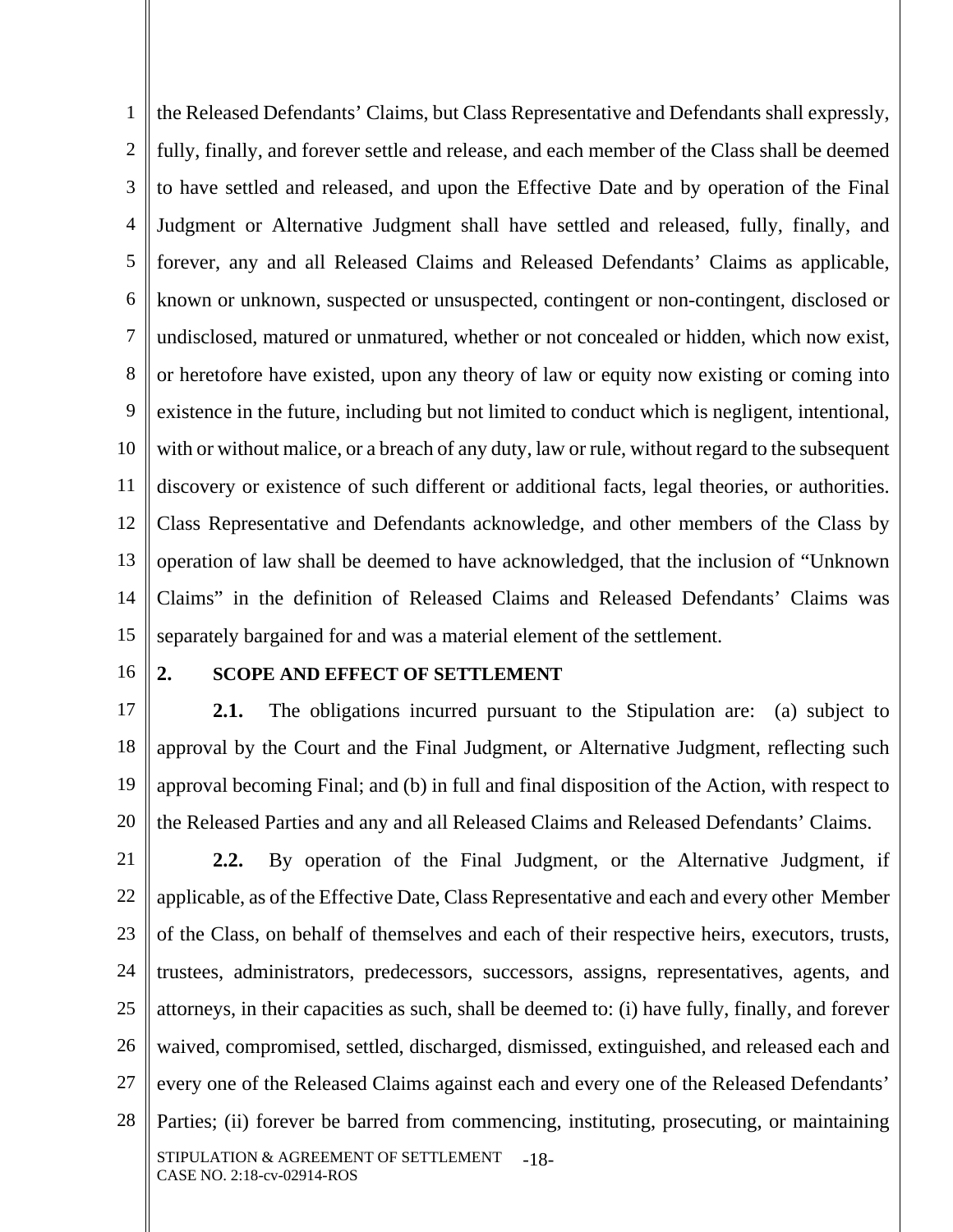1 2 3 4 5 6 7 8 9 10 11 12 any and all of the Released Claims in any action or other proceeding in any court of law or equity, arbitration tribunal, or administrative forum against any and all of the Released Defendants' Parties; and (iii) be deemed to have covenanted not to sue any Released Defendants' Parties on the basis of any Released Claims or to assist any person in commencing or maintaining any suit relating to any Released Claim against any Released Defendants' Parties. The foregoing release is given regardless of whether Class Representative or Members of the Class have: (i) executed and delivered a Proof of Claim and Release; (ii) received the Settlement Notice; (iii) participated in the Settlement Fund; (iv) filed an objection to the Settlement, the proposed Plan of Allocation, or any application by Lead Counsel for Attorneys' Fees and Expenses; or (v) had their claims approved or allowed. Nothing contained herein shall, however, bar any action or claim to enforce the terms of this Stipulation or the Final Judgment or Alternative Judgment.

13 14 15 16 17 18 19 20 21 22 23 24 **2.3.** By operation of the Final Judgment or Alternative Judgment, as of the Effective Date, Defendants, on behalf of themselves and each of their respective heirs, executors, trusts, trustees, administrators, predecessors, successors, assigns, representatives, agents, and attorneys, in their capacities as such, shall be deemed to have fully, finally, and forever waived, compromised, settled, discharged, dismissed, extinguished, and released each and every one of the Released Defendants' Claims against each and every one of the Released Plaintiff's Parties and shall forever be barred from commencing, instituting, prosecuting, or maintaining any and all of the Released Defendants' Claims in any action or other proceeding in any court of law or equity, arbitration tribunal, or administrative forum against any and all of the Released Plaintiff's Parties. Nothing contained herein shall, however, bar any action or claim to enforce the terms of this Stipulation or the Final Judgment or Alternative Judgment.

25

## **3. THE SETTLEMENT CONSIDERATION**

26 27 28 STIPULATION & AGREEMENT OF SETTLEMENT -19-CASE NO. 2:18-cv-02914-ROS **3.1.** In full settlement of the claims asserted in the Action against Defendants and in consideration of the Releases specified in ¶¶ 2.1-2.3, all of which the Parties agree are good and valuable consideration, Defendants agree to cause the Settlement Amount to be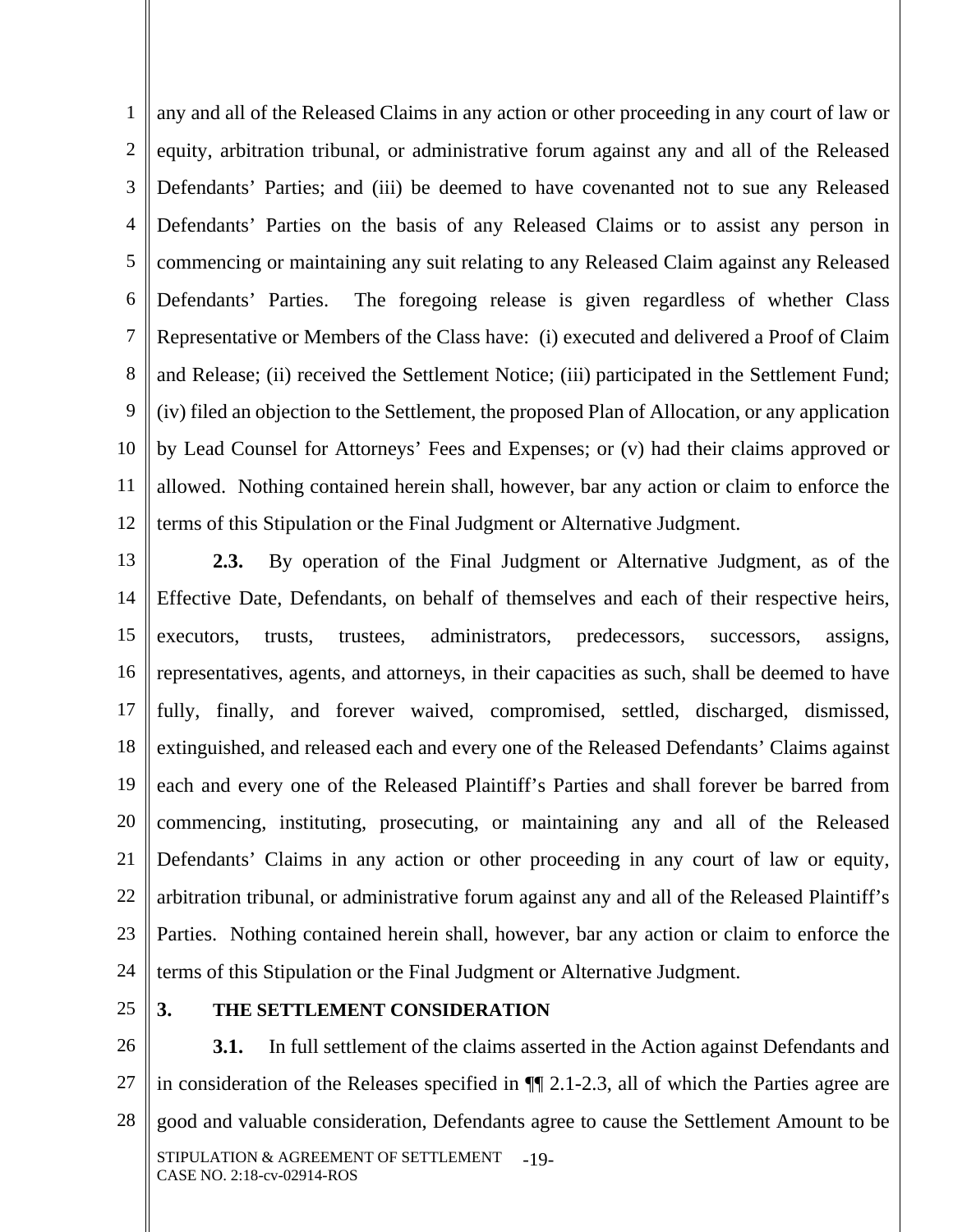1 2 3 4 5 6 7 8 paid into the Escrow Account within fifteen (15) business days after the later of: (i) entry of the Preliminary Approval Order; or (ii) Lead Counsel's provision to Defendants' Counsel of the information necessary to effectuate a transfer of funds to the Escrow Account, including, but not limited to, wire transfer instructions, payment address, and a complete and executed Form W-9 for the Settlement Fund that reflects a valid tax identification number. Any wire transfer charge or wire transfer fee for paying the Settlement Amount into the Escrow Account will be paid by Defendants and not deducted from the Settlement Amount.

9 10 11 12 13 **3.2.** Under no circumstances will Defendants be required to pay more than the Settlement Amount pursuant to this Stipulation and the Settlement for any reason whatsoever, including, without limitation, as compensation to any Class Member or in payment of any fees or expenses incurred by any Class Member or Plaintiff's Counsel, except Defendants shall pay the cost of CAFA notice, as set forth in ¶ 10.1.

14 15 16 17 18 19 20 21 22 23 24 25 **3.3.** With the sole exception of Defendants' obligation to secure payment of the Settlement Amount into the Escrow Account, provided for in ¶ 3.1, Defendants and Defendants' Counsel shall have no responsibility for, interest in, or liability whatsoever with respect to: (i) any act, omission, or determination by Plaintiff's Counsel, the Claims Administrator, the Escrow Agent, or any of their respective designees, in connection with the administration of the Settlement or otherwise; (ii) the management, investment, or distribution of the Settlement Fund; (iii) the Plan of Allocation; (iv) the determination, administration, calculation, or payment of any claims asserted against the Settlement Fund; (v) any loss suffered by, or fluctuation in value of, the Settlement Fund; or (vi) the payment or withholding of any Taxes, Tax Expenses, and/or costs or expenses incurred in connection with the taxation of the Settlement Fund, distributions, or other payments from the Escrow Account, or the filing of any federal, state, or local returns.

26

27 28 **3.4.** Except as provided in  $\P$  11.7, after the Effective Date, Defendants shall have no interest in the Settlement Fund or in the Net Settlement Fund, and no funds will be returned to Defendants.

STIPULATION & AGREEMENT OF SETTLEMENT CASE NO. 2:18-cv-02914-ROS  $-20-$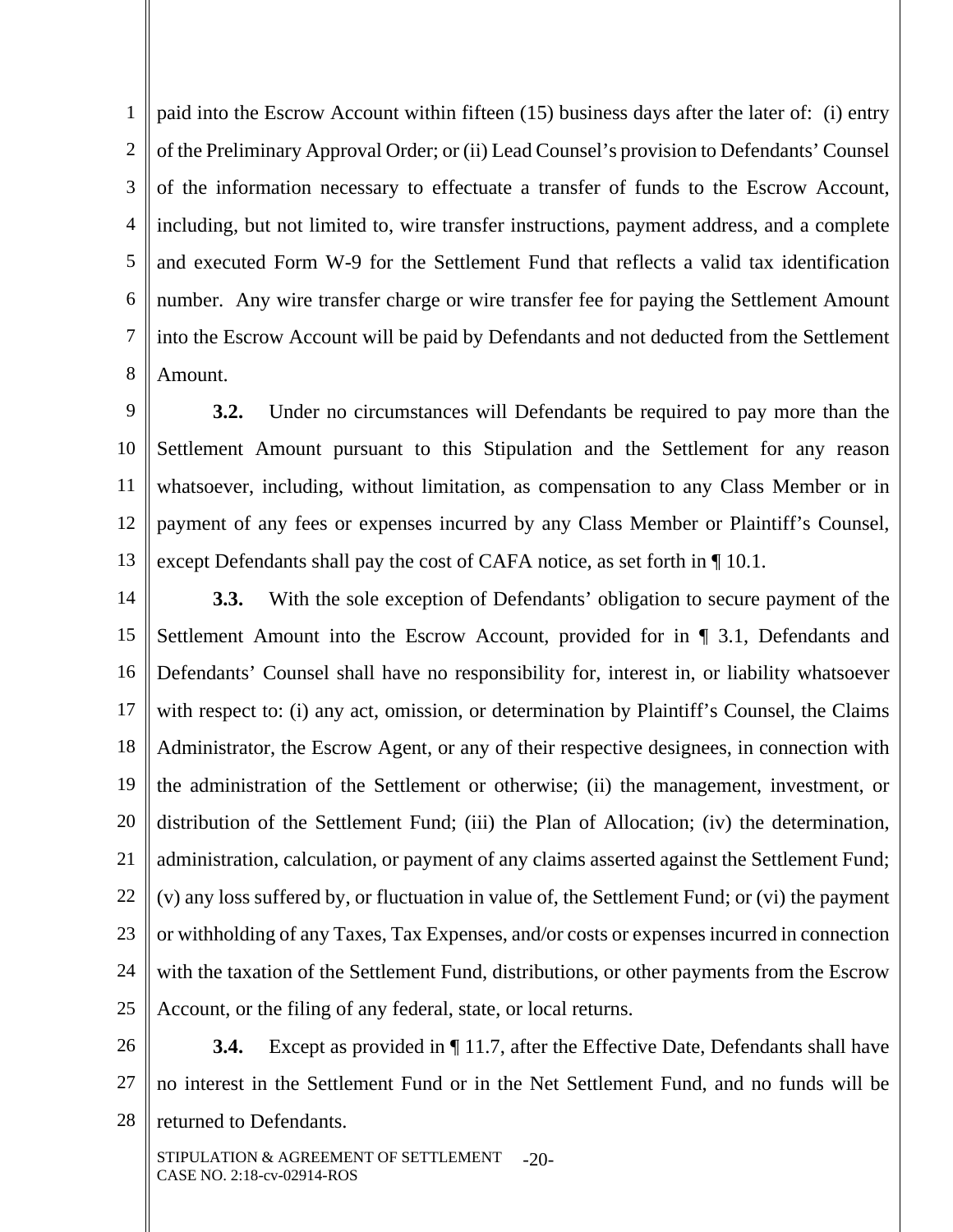1

#### **4. HANDLING AND DISBURSEMENT OF FUNDS BY THE ESCROW AGENT**

2 3 **4.1.** No monies will be disbursed from the Settlement Fund until after the Effective Date except:

4 5

6

**4.1(a)** As provided in ¶ 4.4 below;

**4.1(b)** As provided in  $\P$  11.7 below, if applicable;

**4.1(c)** As provided in ¶ 9.2 below; and

7 8 9 10 **4.1(d)** To pay Taxes and Tax Expenses (as defined in  $\P$  5.1(b) below) on the income earned by the Settlement Fund. Taxes and Tax Expenses shall be paid out of the Settlement Fund and shall be considered to be a cost of administration of the Settlement and shall be timely paid by the Escrow Agent without prior order of the Court.

11 12 13 14 15 16 17 18 19 20 **4.2.** The Escrow Agent shall invest any funds (other than security interests in assets) deposited into the Settlement Fund in short term instruments backed by the full faith and credit of the United States Government or fully insured by the United States Government or an agency thereof, and may reinvest the proceeds of these instruments as they mature in similar instruments at their then-current market rates. Defendants, Defendants' Counsel, and the Released Defendants' Parties shall have no responsibility for, interest in, or any liability whatsoever with respect to any investment decisions or other actions executed by the Escrow Agent. The Settlement Fund shall bear all risks related to the investments of the Settlement Amount in accordance with the guidelines set forth in this paragraph.

21 22 23 24 25 26 27 **4.3.** Any sums required to be held in escrow hereunder shall be held by the Escrow Agent for the benefit of the Class. All funds held by the Escrow Agent shall be deemed to be in *custodia legis* and shall remain subject to the jurisdiction of the Court until such time as the funds are distributed or returned pursuant to this Stipulation and/or further order of the Court. The Escrow Agent shall not disburse the Settlement Fund except as provided in this Stipulation or after issuance of the Class Distribution Order or another order of the Court.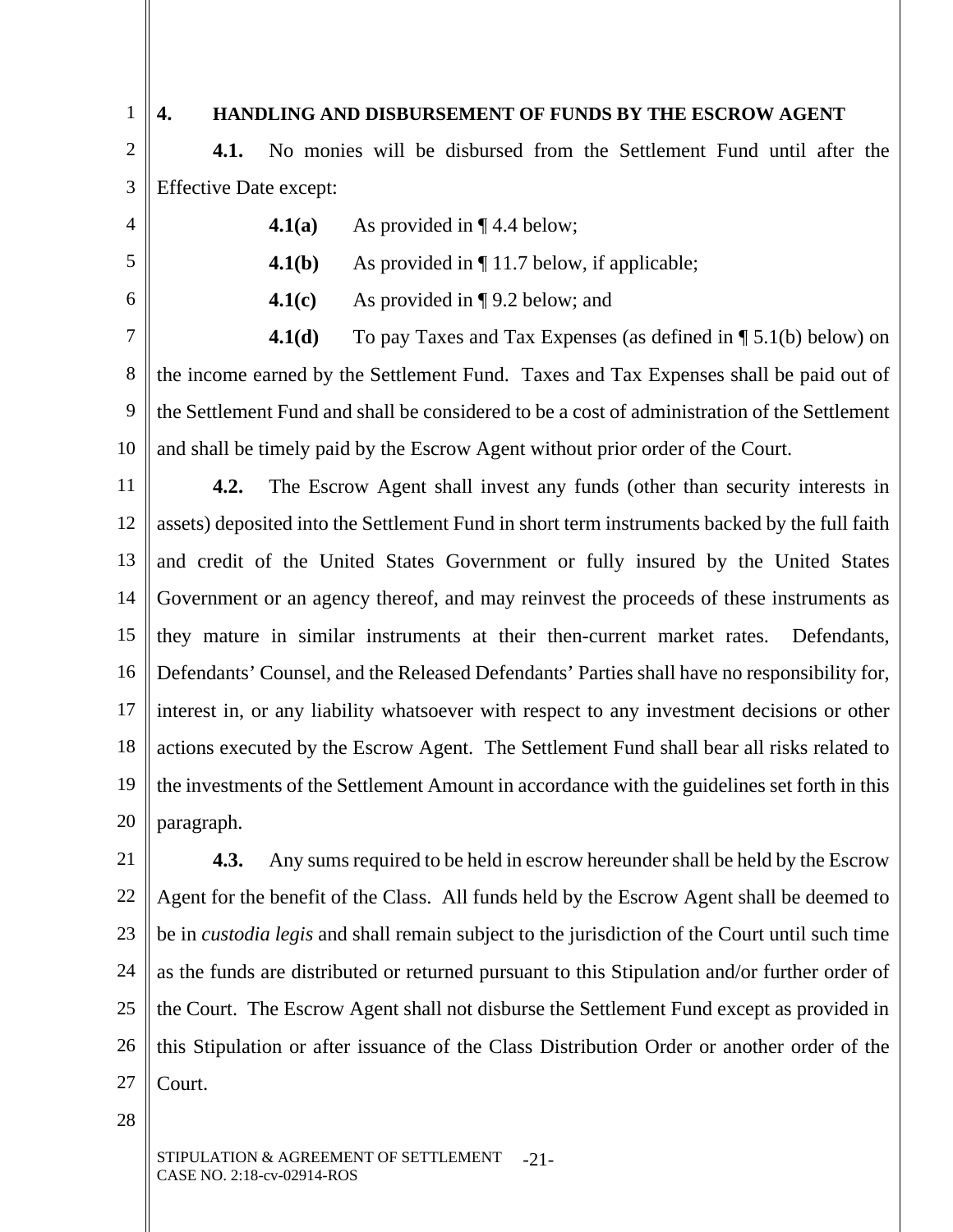1 2 3 4 **4.4.** At any time after the Court grants preliminary approval of the Settlement, the Escrow Agent may, without further approval from Defendants or the Court, disburse at the direction of Lead Counsel up to \$350,000 from the Settlement Fund to the Notice and Administration Account to pay the Notice and Administration Costs.

5 6 7 8 **4.5.** The Notice and Administration Expenses shall be paid from the Notice and Administration Account. The Notice and Administration Account may be drawn upon for payment of Notice and Administration Expenses upon Class Counsel's review and approval and without prior Court approval.

**5. TAXES** 

9

10 11 12 13 14 15 16 17 18 19 20 21 22 23 **5.1.** The Parties agree that the Settlement Fund is intended to be, and will be treated at all times as, a "qualified settlement fund" within the meaning of Treasury Regulation § 1.468B-1 and Section 468B of the Internal Revenue Code, as amended, for the taxable years of the Settlement Fund, beginning with the date it is created. In addition, Lead Counsel, the Claims Administrator (at the direction of Lead Counsel), or their designees shall timely make such elections as necessary or advisable to carry out the provisions of this ¶ 5.1, including the "relation-back election" (as defined in Treasury Regulation § 1.468B-1) back to the earliest permitted date. Such elections shall be made in compliance with the procedures and requirements contained in such regulations. It shall be the responsibility of the Claims Administrator to timely and properly prepare and deliver the necessary documentation for signature by all necessary parties, and thereafter to cause the appropriate filing to occur. Each "transferor," as defined in Treas. Reg. § 1.468B  $1(d)(1)$ , of the amounts paid pursuant to this Stipulation agrees to provide promptly the statement described in Treas. Reg. § 1.468B 3(e).

24 25 26 27 28 STIPULATION & AGREEMENT OF SETTLEMENT CASE NO. 2:18-cv-02914-ROS -22- **5.1(a)** For purposes of § 468B of the Internal Revenue Code of 1986, as amended, and Treasury Regulation  $\S$  1.468B-2(k)(3) promulgated thereunder, the "administrator" shall be the Claims Administrator. The Claims Administrator shall timely and properly file all informational and other tax returns necessary or advisable with respect to the Settlement Fund (including without limitation the returns described in Treasury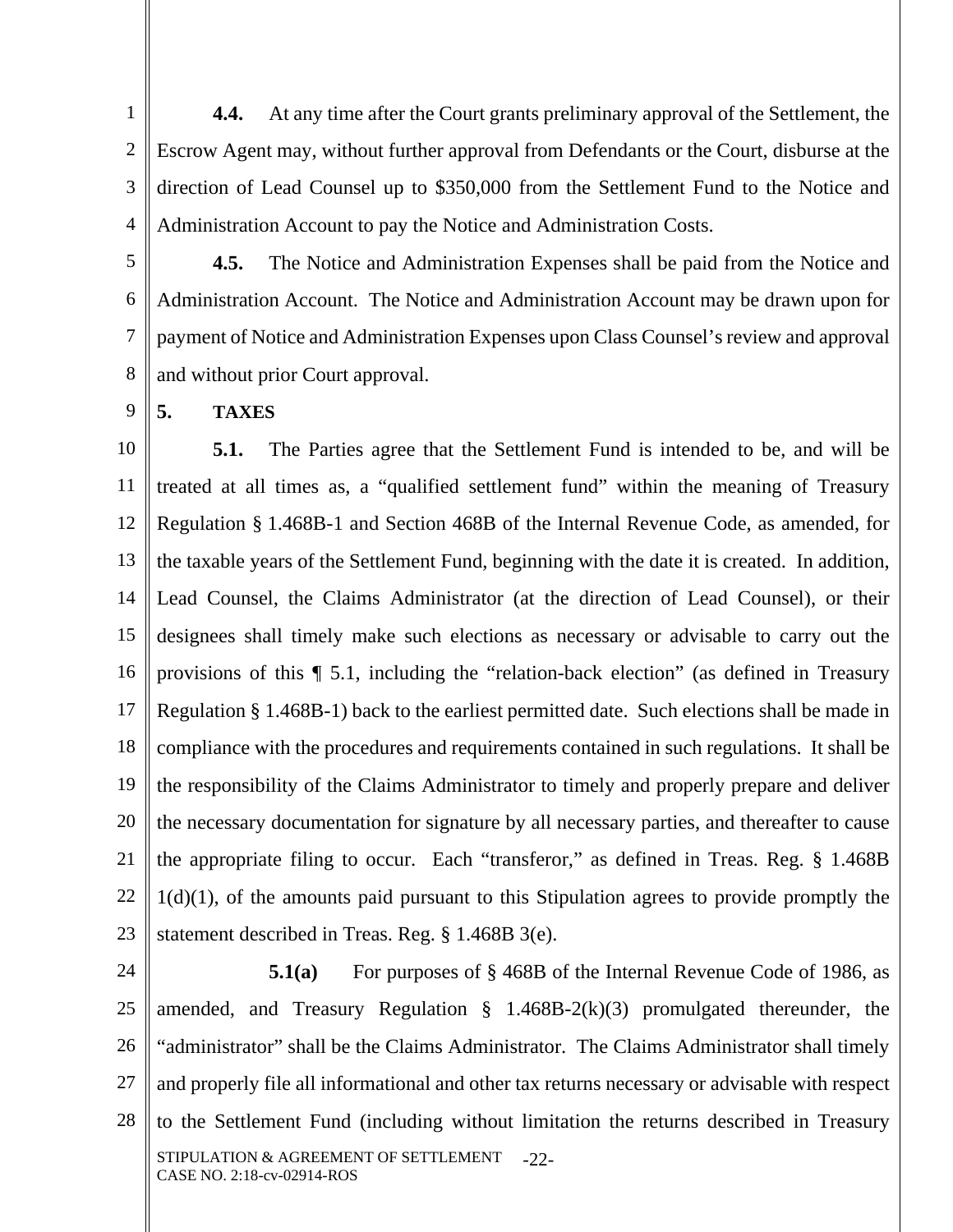1 2 3 4 Regulation § 1.468B-2(k)). Such returns (as well as the election described in this  $\P$  5.1) shall be consistent with this ¶ 5.1 and in all events shall reflect that all Taxes and Tax Expenses (including any estimated Taxes, interest or penalties) on the income earned by the Settlement Fund shall be paid out of the Settlement Fund as provided in this Stipulation.

5 6 7 8 9 10 11 12 13 14 15 16 17 18 19 20 21 22 23 24 25 26 **5.1(b)** All Taxes (including any estimated Taxes, interest or penalties) arising with respect to the income earned by the Settlement Fund, including any Taxes or tax detriments that may be imposed upon Defendants or Defendants' Counsel with respect to any income earned by the Settlement Fund for any period during which the Settlement Fund does not qualify as a "qualified settlement fund" for federal or state income tax purposes ("Taxes"), and expenses and costs incurred in connection with the operation and implementation of this ¶ 5.1 (including, without limitation, expenses of tax attorneys and/or accountants and mailing and distribution costs and expenses or penalties relating to filing (or failing to file) the returns described in this ¶ 5.1) ("Tax Expenses"), shall be paid out of the Settlement Fund, as appropriate. Defendants, Defendants' Counsel, and the Released Defendants' Parties shall have no liability or responsibility for the Taxes or the Tax Expenses. Taxes and Tax Expenses shall be treated as, and considered to be, a cost of administration of the Settlement and shall be timely paid out of the Settlement Fund without prior order from the Court. At the direction of Lead Counsel, the Escrow Agent shall be obligated (notwithstanding anything herein to the contrary) to withhold from distribution to Authorized Claimants any funds necessary to pay such amounts, including the establishment of adequate reserves for any Taxes and Tax Expenses (as well as any amounts that may be withheld under Treasury Regulation  $\S 1.468B-2(1)(2)$ . Defendants, Defendants' Counsel, and the Released Defendants' Parties shall have no responsibility for, interest in, or any liability whatsoever with respect to the foregoing provided in this  $\P$  5.1. The Settling Parties agree to cooperate with each other, and their tax attorneys and accountants, to the extent reasonably necessary to carry out the provisions of this ¶ 5.1.

27

28 STIPULATION & AGREEMENT OF SETTLEMENT CASE NO. 2:18-cv-02914-ROS -23- **5.2.** Lead Plaintiff and Plaintiff's Counsel shall have no liability for, or obligations with regard to, Taxes and Tax Expenses. The Settlement Fund shall indemnify and hold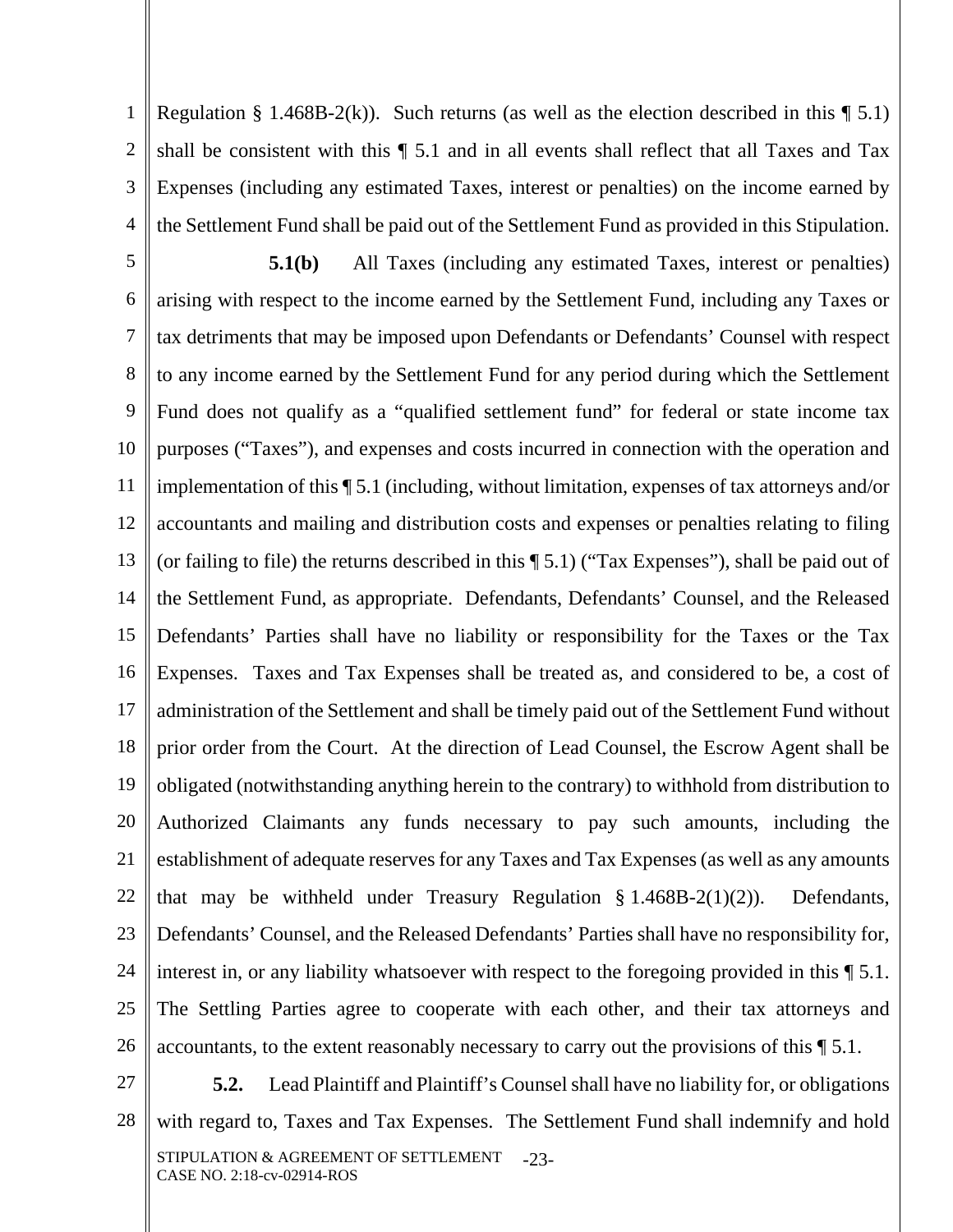1 2 3 4 each of Lead Plaintiff and Lead Counsel, and each of their Released Plaintiff's Parties harmless for any Taxes and Tax Expenses (including, without limitation, taxes payable by reason of such indemnification), and all such Taxes and Tax Expenses shall be paid from the Settlement Fund.

5

6

# **6. PRELIMINARY APPROVAL ORDER, SETTLEMENT NOTICE PROGRAM, AND SETTLEMENT HEARING**

7 8 9 10 **6.1.** Plaintiff's Counsel shall submit this Stipulation and its exhibits to the Court and shall apply for preliminary approval of the Settlement set forth in this Stipulation and entry of the Preliminary Approval Order, substantially in the form of Exhibits A, A-1, A-2, A-3, and A-4.

11 12 13 14 15 **6.2.** As part of the Preliminary Approval Order, Lead Counsel shall seek appointment of the Claims Administrator. The Claims Administrator shall administer the Settlement, including, but not limited to, the process of receiving, reviewing, and approving or denying claims, under Lead Counsel's supervision and subject to the jurisdiction of the Court.

16 17 **6.3.** As part of the Preliminary Approval Order, Lead Counsel shall seek approval of a Settlement Notice Program substantially in the following form:

18 19 20 21 22 23 **6.3(a)** Lead Counsel shall cause the Claims Administrator to mail, by first-class mail, postage prepaid, a copy of the Postcard Settlement Notice to each Class Member or Nominee who was previously mailed or forwarded the Postcard Class Notice or can otherwise be identified by reasonable effort, within the time provided in the Court's Preliminary Approval Order (the "Settlement Notice Date"). The Postcard Settlement Notice shall be substantially in the form attached hereto as Exhibit A-1.

24 25 26 27 28 STIPULATION & AGREEMENT OF SETTLEMENT CASE NO. 2:18-cv-02914-ROS  $-24-$ **6.3(b)** Lead Counsel shall cause the Claims Administrator to (a) publish the Longform Settlement Notice and Proof of Claim and Release form in a form available for download (*i.e*., PDF) on the Settlement Website, and (b) mail or email a copy of the Longform Settlement Notice and Proof of Claim and Release form to any Class Member that requests one by phone, email, or mail. The Longform Settlement Notice and Proof of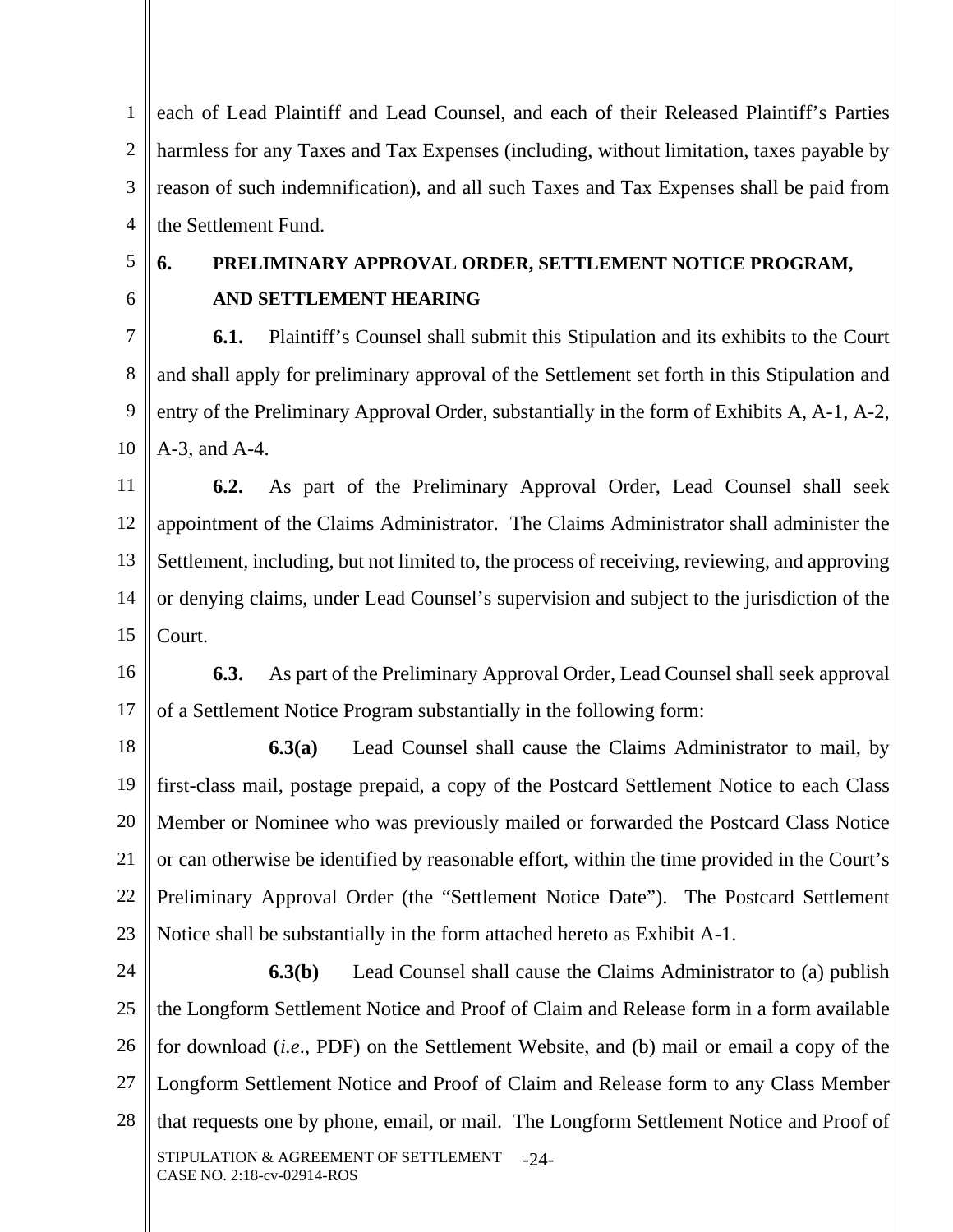1 2 Claim and Release form shall be substantially in the form attached hereto as Exhibits A-3 and A-4.

3 4 5 6 **6.3(c)** Lead Counsel shall cause the Claims Administrator to publish the Summary Settlement Notice, substantially in the form of Exhibit A-2 attached hereto, once over *PR Newswire* or a similar wire service with similar reach within the time provided by the Court's Preliminary Approval Order.

7 **6.4.** The cost of the Settlement Notice Program shall constitute Notice and Administration Costs and be paid out of the Notice and Administration Account.

9 10 11 12 13 14 15 16 **6.5.** Subject to the requirements of the Preliminary Approval Order, Class Counsel and the Claims Administrator shall submit to the Court affidavits demonstrating the adequacy of its efforts to provide notice to the Class Members, including any Objections received. Defendants shall have no responsibility with respect to the Settlement Notice Program, except if any Objections are received by Defendants' or Defendants' Counsel, Defendants or Defendants' Counsel will forward such objections to Plaintiff's Counsel and the Claims Administrator, and if an affidavit concerning receipt and forwarding of the Objection is requested by the Court or the objecting Person, submit such an affidavit.

17 18 19 20 21 22 **6.6.** At the time of the submission described in ¶ 6.1 hereof, the Parties, through their counsel, shall jointly request that the Court schedule the Settlement Hearing to occur no less than ninety (90) calendar days after the Settlement Notice Date, and will request the Court set a deadline for Class Members to submit Objections and for Lead Plaintiff and Class Counsel to file a motion for final approval of the Settlement and for an award of Attorneys' Fees and Expenses and a Class Representative Service Award.

23 24 25 **6.7.** At the Settlement Hearing, the Parties will request that the Court (i) approve the Settlement as set forth herein and (ii) enter judgment substantially in the form of Exhibit B hereto.

26

8

## **7. OBJECTIONS TO THE SETTLEMENT**

27 28 STIPULATION & AGREEMENT OF SETTLEMENT CASE NO. 2:18-cv-02914-ROS -25- **7.1.** Any Class Member who intends to object to the fairness of the Settlement or the Fee and Expense Application ("Objection") must do so within the time and in the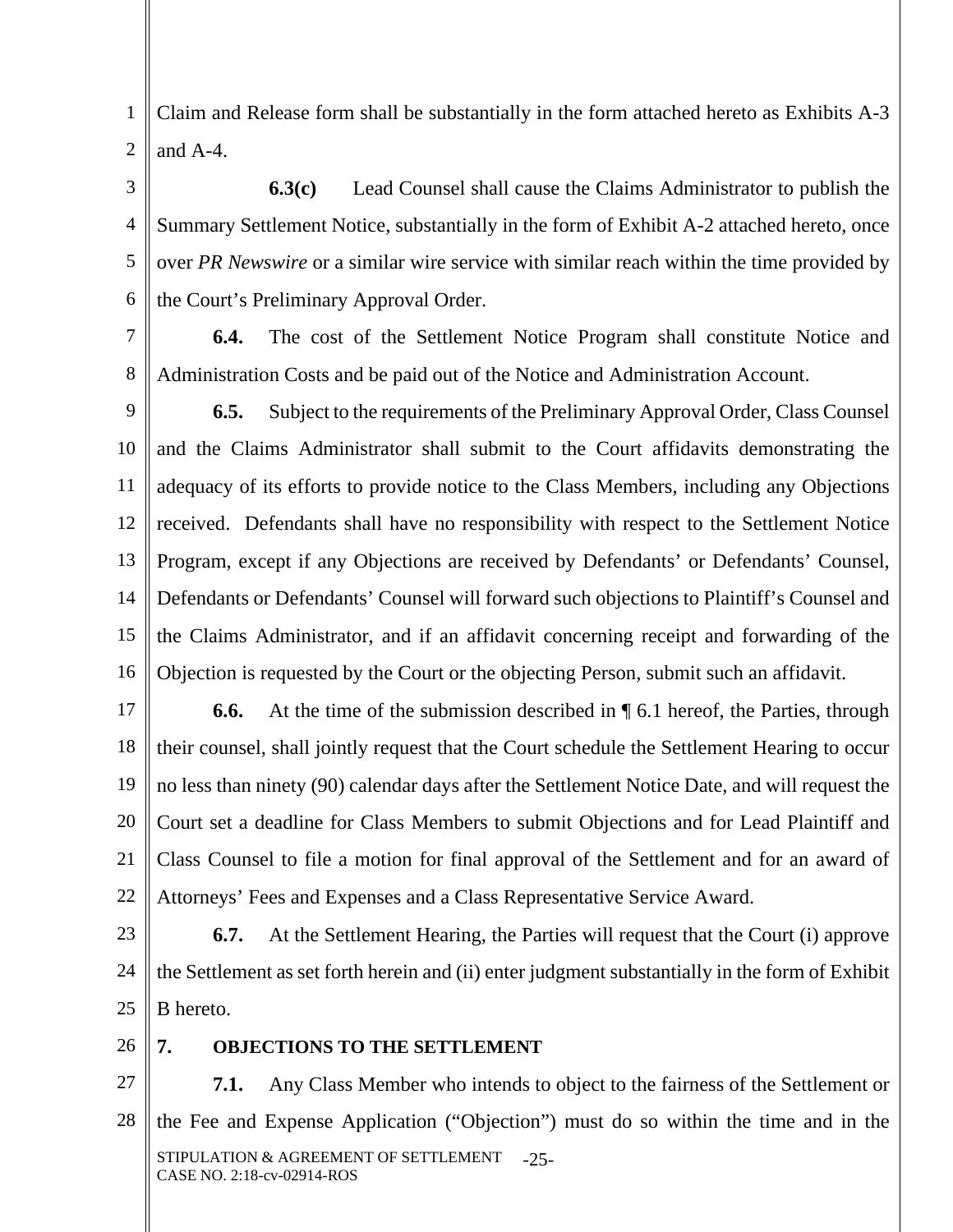1 2 3 4 manner provided by the Court's Preliminary Approval Order. The deadline for submitting Objections is to be set by the Court, but shall be received no later than at least twenty-one (21) calendar days before the Settlement Hearing. In order to be considered, an objection also must be signed by the Class Member making the objection.

5

6 7 8 9 10 11 **7.2.** The Claims Administrator shall scan and send electronically copies of all Objections in PDF format (or such other format as shall be agreed) to Defendants' Counsel and to Class Counsel expeditiously after the Claims Administrator receives such Objections. If Lead Plaintiff, Plaintiff's Counsel, Defendants, or Defendants' Counsel receive an Objection, they shall send electronically copies of the Objection in PDF format (or such other format as shall be agreed) to Lead Plaintiff, Plaintiff's Counsel, Defendants, Defendants' Counsel, and the Claims Administrator expeditiously after receipt.

12 13 14 15 **7.3.** As part of its reply papers in support of the motion for final approval of the Settlement or Fee and Expense Application, Lead Plaintiff and Lead Counsel will address any Objections received by the Claims Administrator, Plaintiff's Counsel, Defendants' Counsel, or the Court.

- 16
- 17

# **8. ADMINISTRATION AND CALCULATION OF CLAIMS, FINAL AWARDS AND SUPERVISION AND DISTRIBUTION OF THE SETTLEMENT FUND**

18 19 20 21 22 **8.1.** Under the supervision of Lead Counsel, acting on behalf of the Class, and subject to such supervision and direction of the Court as may be necessary or as circumstances may require, the Claims Administrator shall administer and calculate the claims submitted by Class Members and shall oversee distribution of the Net Settlement Fund (as defined below) to Authorized Claimants.

23 24 25 26 27 28 STIPULATION & AGREEMENT OF SETTLEMENT CASE NO. 2:18-cv-02914-ROS  $-26-$ **8.2.** The Settlement Fund shall be applied as follows: **8.2(a)** To pay the Taxes and Tax Expenses described in  $\P$  5.1 above; **8.2(b)** To pay Notice and Administration Costs; **8.2(c)** To pay Plaintiff's Counsel's Attorneys' Fees and Expenses, and to pay Class Representative's PSLRA Award, to the extent allowed by the Court; and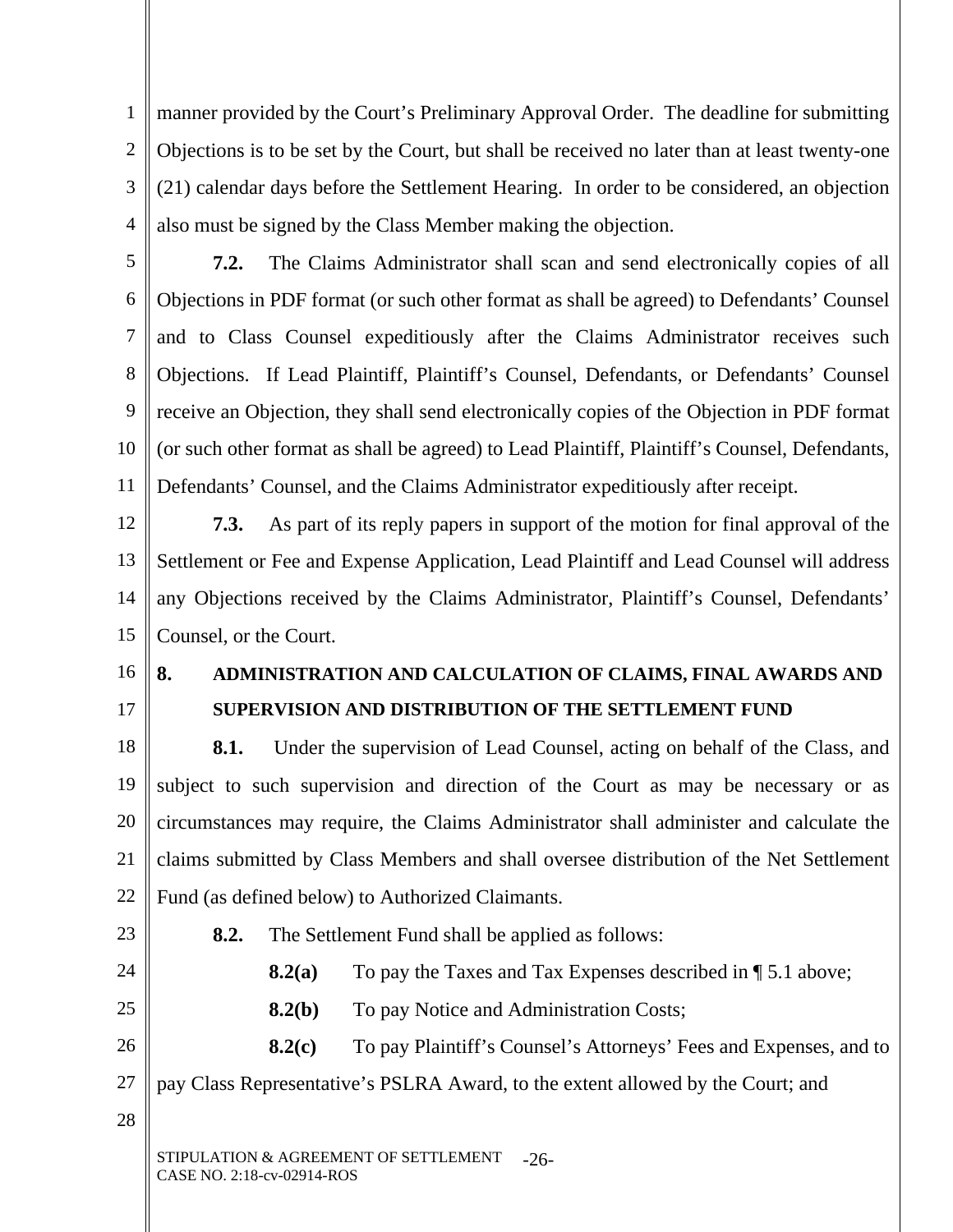1 2 3 4 **8.2(d)** To distribute the balance of the Settlement Fund, that is, the Settlement Fund less the items set forth in ¶¶ 8.2(a), 8.2(b), and 8.2(c) hereof (the Net Settlement Fund), to the Authorized Claimants as allowed by this Stipulation, the Plan of Allocation, or the Court.

5

6

**8.3.** For purposes of determining the extent, if any, to which a Class Member shall be entitled to be treated as an Authorized Claimant, the following conditions shall apply:

7 8 9 10 11 12 **8.3(a)** Each Claimant shall be required to submit a Proof of Claim and Release in paper form, substantially in the form attached hereto as Exhibit A-4, or in electronic form, in accordance with the instructions for the submission of such Proof of Claim and Release, and supported by such documents as are designated therein, including proof of the Claimant's loss, or such other documents or proof as the Claims Administrator or Lead Counsel, in their discretion, may deem acceptable;

13 14 15 16 17 18 19 20 21 22 23 24 25 26 27 28 STIPULATION & AGREEMENT OF SETTLEMENT CASE NO. 2:18-cv-02914-ROS -27- **8.3(b)** The Proof of Claim and Release must be submitted by the date set by the Court in the Preliminary Approval Order and specified in the Settlement Notice. Any Class Member who fails to submit a Proof of Claim and Release by such date shall be forever barred from receiving any distribution from the Net Settlement Fund or payment pursuant to this Stipulation (unless by Order of the Court such Class Member's Proof of Claim and Release is accepted), but shall in all other respects be bound by all of the terms of this Stipulation and the Settlement, including the terms of the Final Judgment or Alternative Judgment, and the Releases provided for herein and therein, and will be permanently barred and enjoined from bringing any action, claim, or other proceeding of any kind against any of the Released Defendants' Parties with respect to any Released Claims. Notwithstanding the foregoing, Class Counsel may, at its discretion, accept for processing late Proofs of Claim and Release forms provided such acceptance does not delay the distribution of the Net Settlement Fund to the Class. Provided that it is mailed by the claim-submission deadline, a Proof of Claim and Release shall be deemed to be submitted when postmarked, if received with a postmark indicated on the envelope and if mailed by first-class mail and addressed in accordance with the instructions thereon. In all other cases,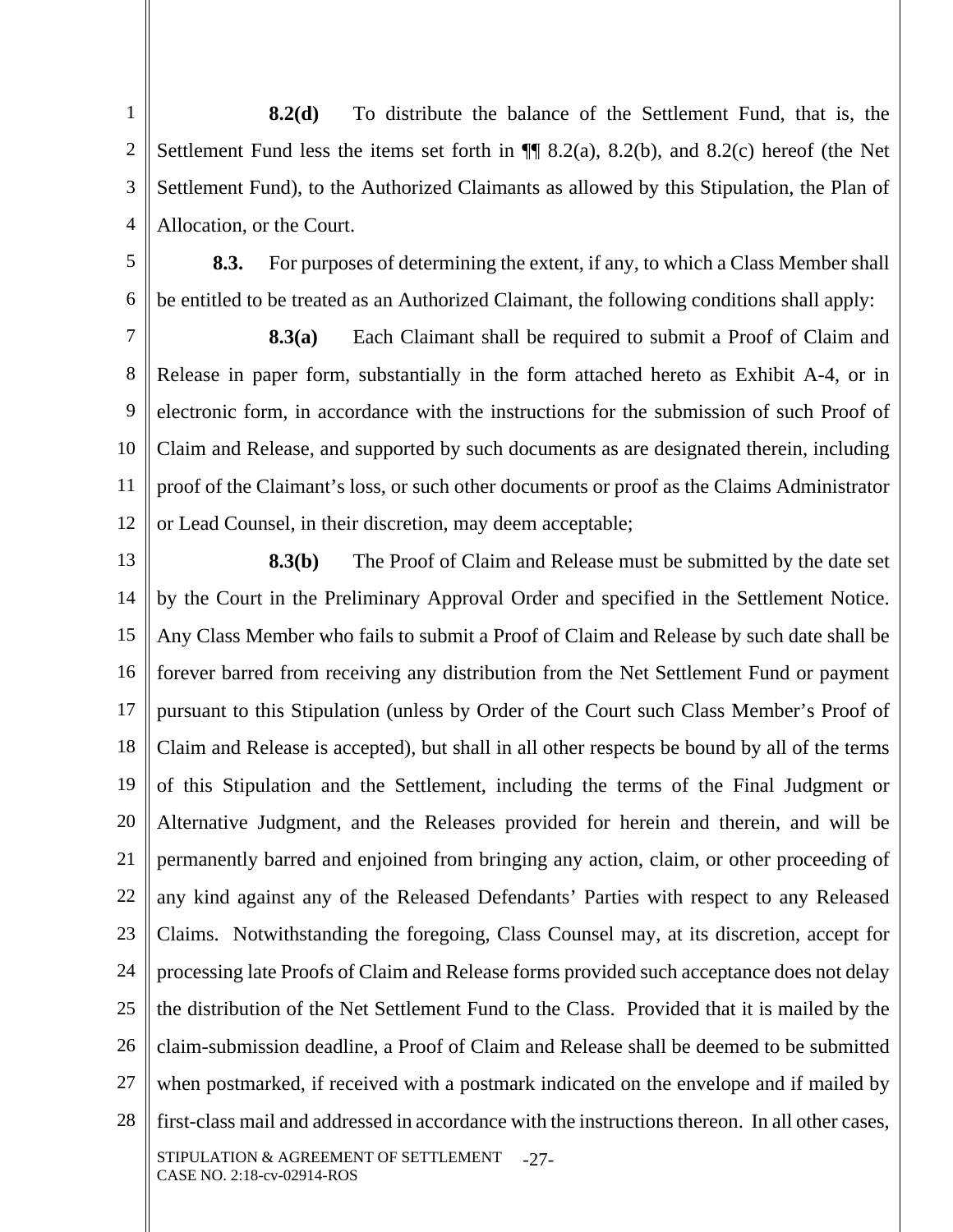1 2 the Proof of Claim and Release forms shall be deemed to have been submitted on the date when actually received by the Claims Administrator;

3 4 5 6 7 **8.3(c)** The Claims Administrator shall receive the Proof of Claim and Release forms and determine whether the claim is a valid claim, in whole or in part, and each Authorized Claimant's share of the Net Settlement Fund as set forth in the Plan of Allocation, or in such other plan of allocation as the Court approves, subject to Court approval;

8 9 10 11 12 13 14 15 16 17 **8.3(d)** Proof of Claim and Release forms that do not meet the submission requirements may be rejected. Before rejecting a Proof of Claim and Release in whole or in part, the Claims Administrator shall communicate with the Claimant in writing to give the Claimant the chance to remedy any curable deficiencies in the Proof of Claim and Release submitted. The Claims Administrator, under supervision of Lead Counsel, as necessary, shall notify, in a timely fashion and in writing, all Claimants whose claims the Claims Administrator proposes to reject in whole or in part for curable deficiencies, setting forth the reasons therefore and shall indicate in such notice that the Claimant whose claim is to be rejected has the right to a review by the Court if the Claimant so desires and complies with the requirements of subparagraph (e) below; and

18 19 20 21 22 23 24 **8.3(e)** If any Claimant whose timely claim has been rejected in whole or in part for curable deficiency desires to contest such rejection, the Claimant must, within twenty (20) calendar days after the date of mailing of the notice required in subparagraph (d) above, or a lesser period of time if the claim was untimely, serve upon the Claims Administrator a notice and statement of reasons indicating the Claimant's grounds for contesting the rejection, along with any supporting documentation, and requesting a review thereof by the Court.

25 26 27 28 **8.4.** Each Claimant who submits a Proof of Claim and Release shall be deemed to have submitted to the jurisdiction of the Court with respect to the Claimant's claim, including, but not limited to, all Releases provided for herein and in the Final Judgment or Alternative Judgment.

STIPULATION & AGREEMENT OF SETTLEMENT CASE NO. 2:18-cv-02914-ROS -28-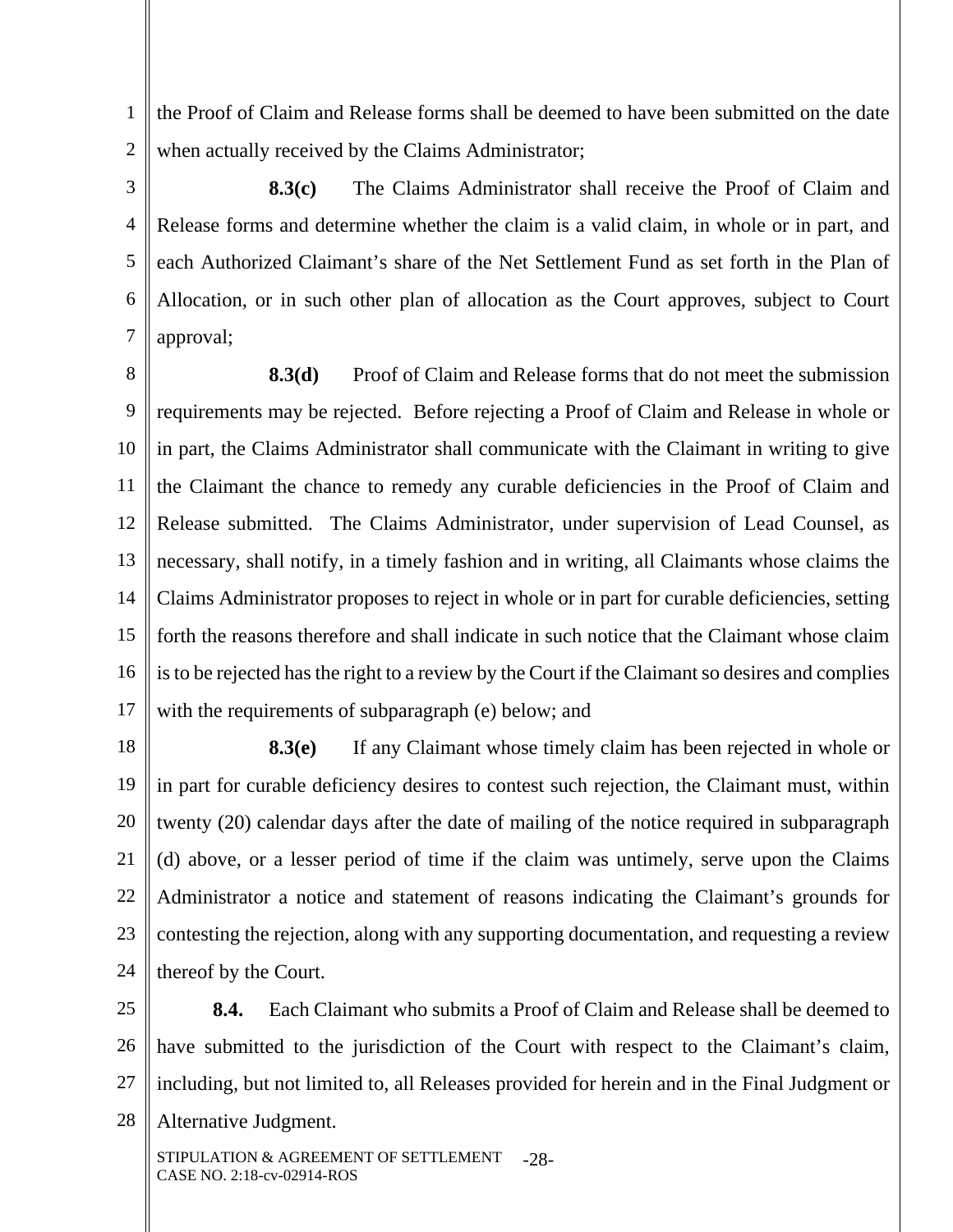1 2 3 4 5 6 7 8 9 10 11 12 13 14 15 **8.5.** Upon and after the Effective Date, and in accordance with the terms of the Plan of Allocation or such further approval and further order(s) of the Court as may be necessary or as circumstances may require, the Net Settlement Fund shall be distributed to Authorized Claimants subject to and in accordance with the Plan of Allocation set forth in the Settlement Notice. The Net Settlement Fund shall be distributed to Authorized Claimants by the Claims Administrator upon application to the Court by Lead Counsel for a Class Distribution Order only after all of the following having occurred: (i) the Effective Date; (ii) all claims have been processed, and all Claimants whose claims have been rejected or disallowed, in whole or in part, have been notified and provided the opportunity to be heard concerning such rejection or disallowance; (iii) all objections with respect to all rejected or disallowed claims have been resolved by the Court, and all appeals therefrom have been resolved or the time therefor has expired; (iv) all matters with respect to Attorneys' Fees and Expenses, costs, and disbursements have been resolved by the Court, and all appeals therefrom have been resolved or the time therefor has expired; and (v) all costs of administration have been paid.

16 17 18 19 20 21 22 **8.6.** Payment pursuant to the Stipulation and Plan of Allocation shall be deemed final and conclusive against any and all Class Members. All Class Members whose claims are not approved shall be barred from participating in distributions from the Net Settlement Fund, but otherwise shall be bound by all of the terms of this Stipulation and the Settlement, including the terms of the Final Judgment or Alternative Judgment to be entered in the Action, and the Releases provided for herein and therein, and will be barred from bringing any action against the Released Defendants' Parties concerning the Released Claims.

23

24 25 26 27 **8.7.** All proceedings with respect to the administration, processing, and determination of claims described by this Stipulation, and the determination of all controversies relating thereto, including disputed questions of law and fact with respect to the validity of claims, shall be subject to the jurisdiction of the Court, but shall not, in any event, delay or affect the finality of the Final Judgment or Alternative Judgment.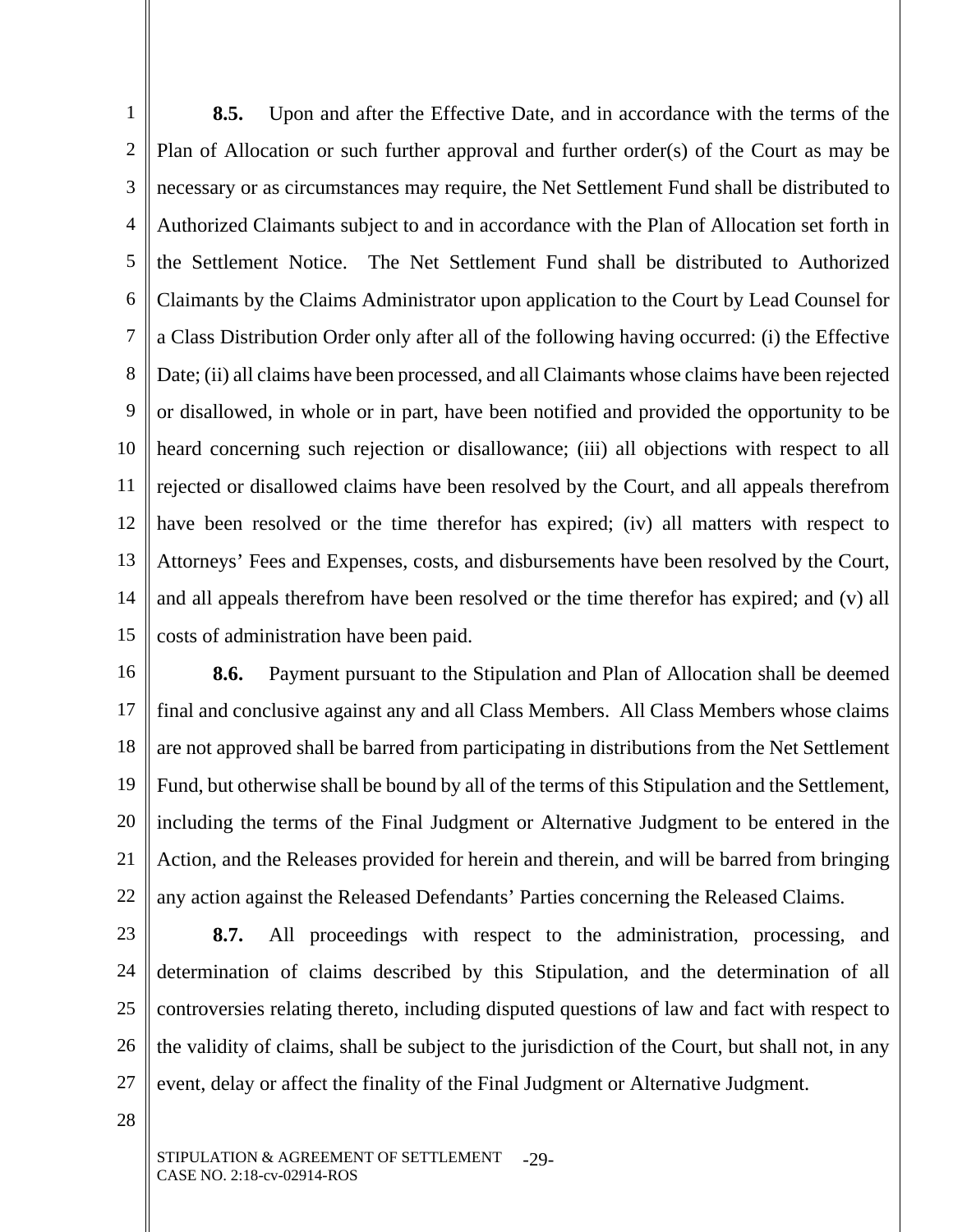1 2 3 4 5 6 7 8 9 10 11 **8.8.** Defendants, Defendants' Counsel, and the Released Defendants' Parties have no role in the development of the Plan of Allocation or the administration of the Settlement. Defendants, Defendants' Counsel, and the Released Defendants' Parties shall have no responsibility for, interest in, or liability whatsoever with respect to the investment or distribution of the Net Settlement Fund, the Plan of Allocation, the determination, administration, or calculation of claims, the payment or withholding of Taxes or Tax Expenses, or any losses incurred in connection therewith. Defendants, Defendants' Counsel, and the Released Defendants' Parties shall have no responsibility for, interest in, or liability whatsoever with respect to the administration of the Settlement or the actions or decisions of the Claims Administrator and shall have no liability to the Class in connection with such administration.

12

13 14 15 **8.9.** No Class Member shall have any claim against Lead Plaintiff, Class Counsel, or the Claims Administrator based on, or in any way relating to, the distributions from the Net Settlement Fund that have been made substantially in accordance with this Stipulation and any applicable orders of the Court.

16 17 18 19 20 21 22 23 24 **8.10.** It is understood and agreed by the Settling Parties that any proposed Plan of Allocation of the Net Settlement Fund including, but not limited to, any adjustments to an Authorized Claimant's claim set forth therein, is not a condition of this Stipulation and is to be considered by the Court separately from the Court's consideration of the fairness, reasonableness, and adequacy of the Settlement set forth in this Stipulation. Any order or proceedings relating to the Plan of Allocation, or any appeal from any order relating thereto or reversal or modification thereof, shall not operate to modify, terminate or cancel this Stipulation, or affect or delay the finality of the Final Judgment or Alternative Judgment, or any other orders entered pursuant to this Stipulation.

25 26 27 **8.11.** This is not a claims-made settlement, and if all conditions of the Stipulation are satisfied and the Final Judgment or Alternative Judgment becomes Final, no portion of the Settlement Fund will be returned to Defendants.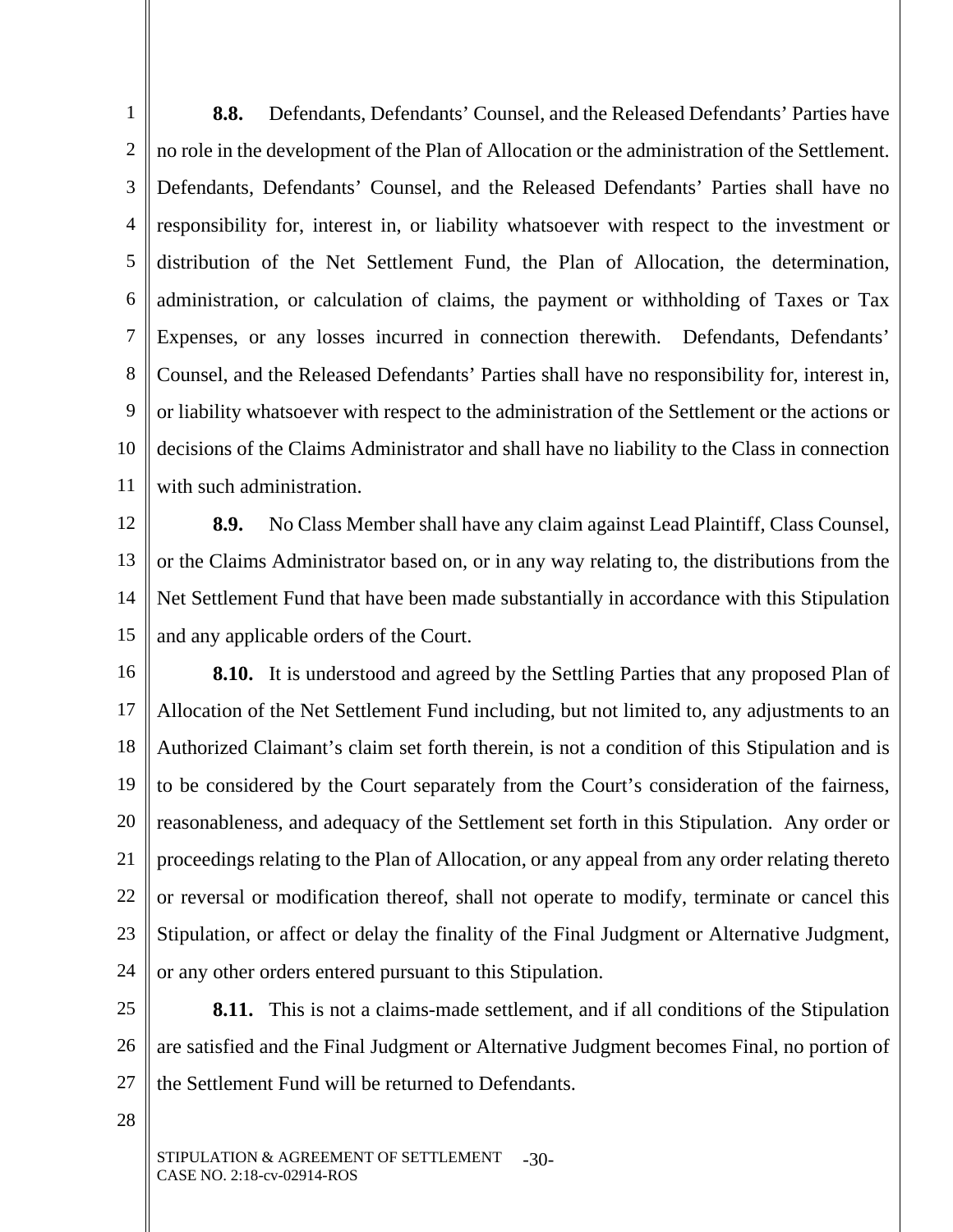1 2 3 4 5 6 7 8 9 10 11 12 13 14 15 **8.12.** If any funds remain in the Net Settlement Fund by reason of uncashed checks, or otherwise, after the Claims Administrator has made reasonable and diligent efforts to have Authorized Claimants who are entitled to participate in the distribution of the Net Settlement Fund cash their distribution checks, then any balance remaining in the Net Settlement Fund six (6) months after the initial distribution of such funds shall, if feasible and economical, be redistributed in an equitable and economic fashion among Authorized Claimants who have cashed their checks. These redistributions shall be repeated until the balance in the Net Settlement Fund is no longer feasible to distribute to Class Members. Any balance that still remains in the Net Settlement Fund after re-distribution(s) and that is not feasible or economical to reallocate, after payment of Notice and Administration Expenses, Taxes and Tax Expenses, and Attorneys' Fees and Expenses, shall be donated to an appropriate 501(c)(3) non-profit organization selected by Lead Counsel and approved by the Court. To facilitate the orderly distribution the Net Settlement Fund under this paragraph, all checks issued to Authorized Claimants shall contain a legend that the check will expire after one hundred eighty (180) calendar days from date of the check.

## 16 17

# **9. PLAINTIFF'S COUNSEL'S ATTORNEYS' FEES AND REIMBURSEMENT OF EXPENSES**

18 19 20 21 22 23 **9.1.** Lead Counsel, on behalf of Plaintiff's Counsel, may submit an application or applications (the "Fee and Expense Application") for distributions from the Settlement Fund to Plaintiff's Counsel for (i) an award of attorneys' fees; (ii) reimbursement of actual costs and expenses, including the fees and expenses of experts and/or consultants, incurred in connection with prosecuting the Action; and (iii) any Lead Plaintiff and/or Class Representative Service Award as approved by the Court.

24 25 26 27 **9.2.** Except as otherwise provided in this paragraph, any Attorneys' Fees and Expenses awarded by the Court (the "Fee and Expense Award") shall be paid to Plaintiff's Counsel from the Settlement Fund no later than three (3) business days after the date the Court enters an order awarding such fees and expenses.

28

STIPULATION & AGREEMENT OF SETTLEMENT CASE NO. 2:18-cv-02914-ROS -31-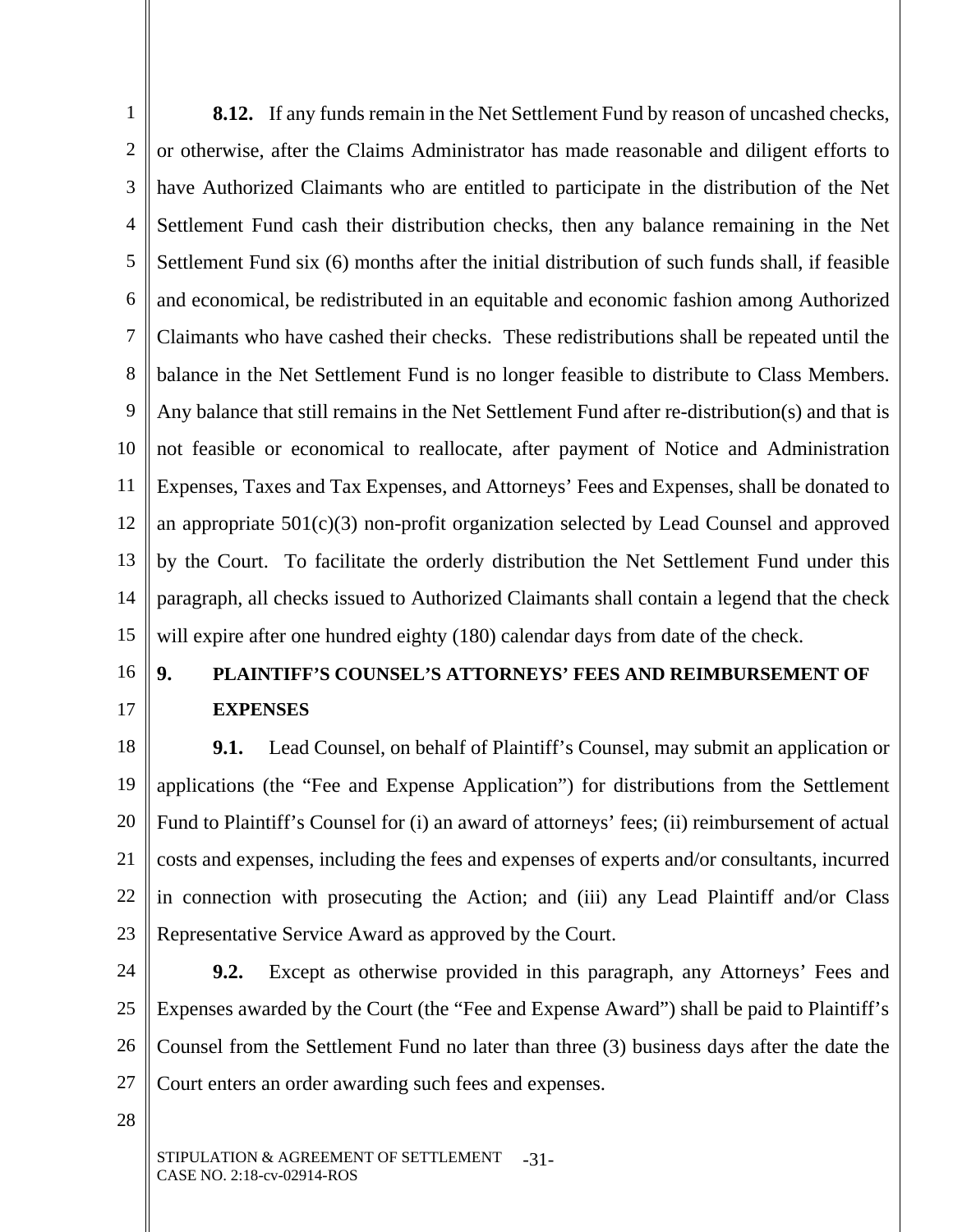1 2 3 4 5 6 7 8 9 10 11 12 13 14 15 16 17 18 19 20 21 **9.3.** Any payment of Attorneys' Fees and Expenses pursuant to  $\P$  9.1-9.2 above shall be subject to Lead Counsel's obligation to make refunds or repayments to the Settlement Fund of any paid amounts, plus accrued earnings at the same net rate as is earned by the Settlement Fund, if the Settlement is terminated pursuant to the terms of this Stipulation or fails to become effective for any reason, or if, as a result of any appeal or further proceedings on remand or successful collateral attack, the award of attorneys' fees and/or expenses is reduced or reversed by final, non-appealable court order. Lead Counsel shall make the appropriate refund or repayment in full no later than fourteen (14) business days after receiving notice of the termination of the Settlement pursuant to this Stipulation, notice from a court of appropriate jurisdiction of the disapproval of the Settlement by final, non-appealable court order, or notice of any reduction or reversal of the award of Attorneys' Fees and Expenses by final, non-appealable court order. Plaintiff's Counsel and any other plaintiff's counsel's law firm that receives fees and expenses, on behalf of itself and each partner and/or shareholder of it, agrees that the law firm and its partners and/or shareholders are subject to jurisdiction of the Court for the purpose of enforcing the provisions of this paragraph, and each shall be liable for repayment of all Attorneys' Fees and Expenses awarded by the Court. Defendants, Defendants' Counsel, and the Released Defendants' Parties shall have no responsibility for, and no liability whatsoever with respect to, any allocation of any Attorneys' Fees and Expenses among Plaintiff's Counsel in the Action, or to any other Person who may assert some claim thereto, or any fee or expense awards the Court may make in the Action.

22 23 24 25 26 27 28 STIPULATION & AGREEMENT OF SETTLEMENT CASE NO. 2:18-cv-02914-ROS -32- **9.4.** The procedure for, and allowance or disallowance by the Court of, any application by Plaintiff's Counsel for Attorneys' Fees and Expenses, including the fees and expenses of experts and/or consultants, and/or a Class Representative Service Award are not a condition of the Settlement set forth in this Stipulation and are to be considered by the Court separately from the Court's consideration of the fairness, reasonableness, and adequacy of the Settlement set forth in this Stipulation. Any order or proceedings relating to the Fee and Expense Application, or any appeal from any order relating thereto or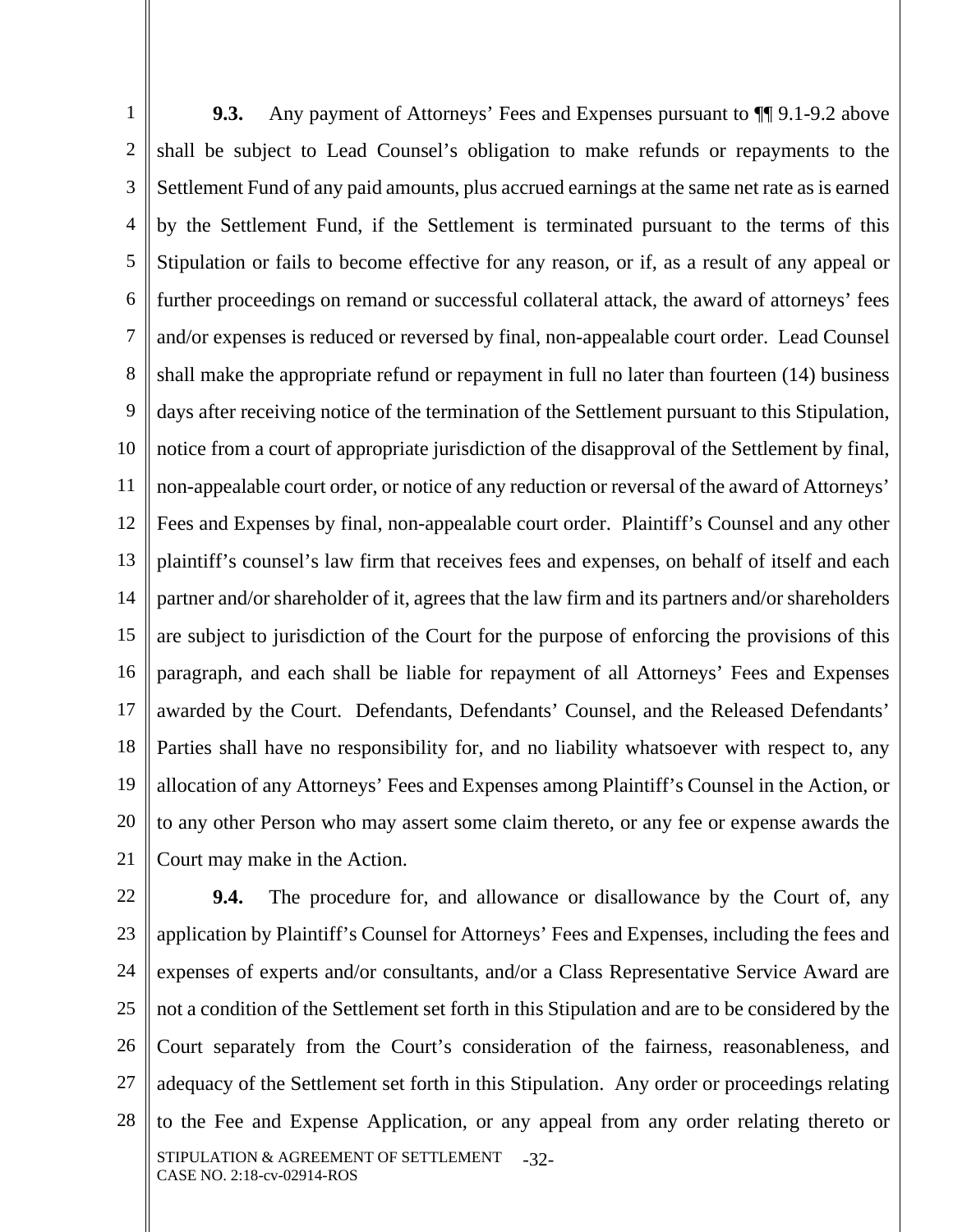1 2 3 reversal or modification thereof, shall not operate to modify, terminate or cancel this Stipulation or the Settlement, or affect or delay the finality of the Final Judgment or Alternative Judgment, or any other orders entered pursuant to this Stipulation.

4 5 6 7 8 9 10 **9.5.** Any award of Attorneys' Fees and Expenses and/or any Class Representative Service Award shall be paid solely from the Settlement Fund and shall reduce the settlement consideration paid to the Class accordingly. Defendants, Defendants' Counsel, and the Released Defendants' Parties shall have no responsibility for, and no liability whatsoever with respect to, any payments to Plaintiff's Counsel or Class Representative and/or any other Person who receives payment from the Settlement Fund, other than their obligation to fully fund the Settlement Fund.

11

#### **10. CLASS ACTION FAIRNESS ACT**

12 13 14 15 16 17 18 19 **10.1.** As set forth in the Class Action Fairness Act of 2005 ("CAFA"), Microchip, on behalf of Defendants, shall cause to be served a CAFA notice within ten (10) calendar days of the filing of the motion for preliminary approval of the Settlement and Stipulation. At least seven (7) calendar days before the Final Settlement Hearing, on behalf of Defendants, Microchip shall cause to be served on Lead Counsel and filed with the Court a declaration regarding compliance with CAFA § 1715(b). CAFA notice costs are not Notice and Administration Costs, and all costs associated with the CAFA notice shall be paid directly by Defendants and not from the Settlement Fund.

20

## **11. CONDITIONS OF SETTLEMENT, EFFECT OF DISAPPROVAL,**

21

# **CANCELLATION, OR TERMINATION, EFFECTIVE DATE**

22 23 24 25 **11.1.** Class Representative, on behalf of the Class, and Defendants shall each have the right to terminate the Settlement and this Stipulation by providing written notice of his or its election to do so ("Termination Notice") to all other Settling Parties within fourteen (14) business days of:

26 27 **11.1(a)** entry of a Court order declining to enter the Preliminary Approval Order in any material respect;

28

STIPULATION & AGREEMENT OF SETTLEMENT CASE NO. 2:18-cv-02914-ROS -33-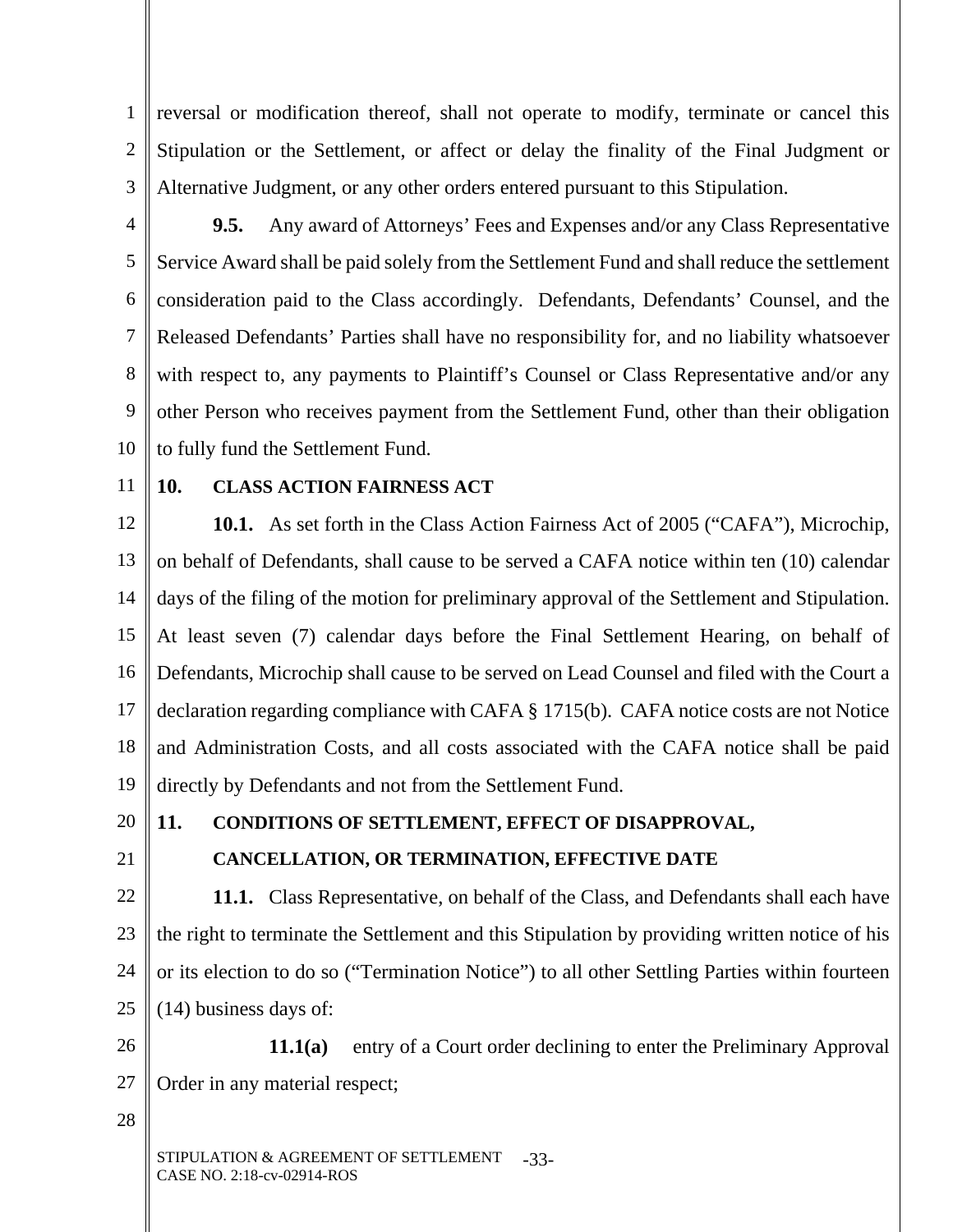1 2 3 **11.1(b)** entry of a Court order refusing to approve this Settlement in any material respect (except with respect to any decision by the Court concerning Attorneys' Fees and Expenses or a Class Representative Service Award);

4 5 **11.1(c)** entry of a Court order declining to enter the Final Judgment, or Alternative Judgment, in any material respect; or

6 7 8 9 10 **11.1(d)** entry of an order by which the Final Judgment or Alternative Judgment is modified or reversed in any material respect by the Court, the Court of Appeals, or the United States Supreme Court. In the absence of any of the events enumerated in the preceding sentence or those identified in ¶ 11.2 below, no Party shall have the right to terminate the Settlement and Stipulation for any reason.

11 12 13 14 15 16 **11.2.** Class Representative, on behalf of the Class, shall also have the right, among other remedies, to terminate the Settlement and Stipulation in the event that the Settlement Amount has not been paid in the time period provided for in ¶ 3.1 above, by providing written notice of the election to terminate ("Failure to Fund Termination Notice") to all other Parties' counsel and, thereafter, there is a failure to pay the Settlement Amount within five (5) business days of such written notice.

17 18 19 **11.3.** The Effective Date of this Settlement shall not occur unless and until each of the following events occurs and shall be the date upon which the last in time of the following events occurs:

20 21 **11.3(a)** The Court has entered the Preliminary Approval Order attached hereto as Exhibit A or an order containing materially or substantially the same terms;

22 23 **11.3(b)** The sum of \$9,000,000 has been paid into the Escrow Account, as set forth in paragraph  $\P$  3.1;

24 25 **11.3(c)** The Court has approved the Settlement and has entered the Final Judgment or Alternative Judgment; and

26 27 **11.3(d)** The Final Judgment or Alternative Judgment has become Final as defined in  $\P$  1.31.

28

STIPULATION & AGREEMENT OF SETTLEMENT CASE NO. 2:18-cv-02914-ROS -34-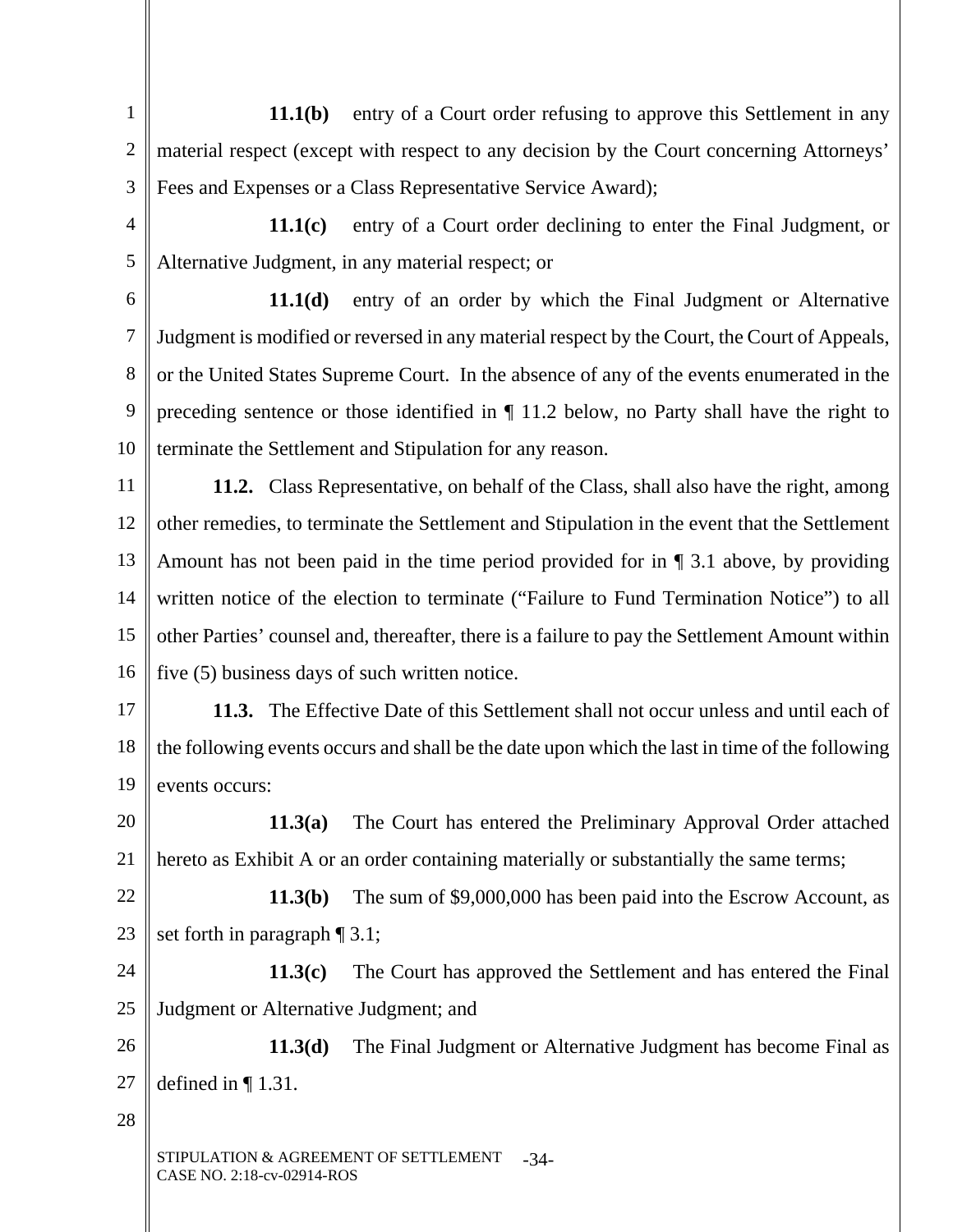1 2 3 4 5 6 7 **11.4.** If some or all of the conditions specified in ¶ 11.3 above are not met, or in the event that this Stipulation is not approved by the Court, or the Settlement set forth in this Stipulation is terminated or fails to become effective in accordance with its terms, then this Stipulation shall be canceled and terminated, unless all of the Settling Parties agree in writing to proceed with this Stipulation. None of the Settling Parties, or any of them, shall have any obligation whatsoever to proceed under any terms other than as provided for and agreed herein, including ¶¶ 9.3, 11.5, 11.6, and 11.7.

8 9 10 11 12 13 **11.5.** If the Stipulation is terminated or canceled, or does not become effective for any reason, the Settling Parties will be restored to their respective positions in the Action immediately prior to January 25, 2022, and they shall proceed in all respects as if the Stipulation had not been executed and the related orders had not been entered, and in that event all of their respective claims and defenses as to any issue in the Action shall be preserved without prejudice.

14 15 16 17 18 19 20 **11.6.** If the Stipulation is not approved by the Court or the Settlement set forth in this Stipulation is terminated or fails to become effective in accordance with its terms, the terms and provisions of this Stipulation, except as otherwise provided herein in ¶¶ 9.3, 11.5, and 11.7, shall have no further force and effect with respect to the Settling Parties and shall not be used in this Action or in any other proceeding for any purpose, and any judgment or order entered by the Court in accordance with the terms of this Stipulation shall be treated as vacated, *nunc pro tunc*.

21 22 23 24 25 26 27 28 STIPULATION & AGREEMENT OF SETTLEMENT CASE NO. 2:18-cv-02914-ROS -35- **11.7.** If the Stipulation is not approved or if the Settlement is terminated, or canceled, or does not become effective for any reason, within fourteen (14) business days after the occurrence of such event, the Settlement Fund, less Taxes, Tax Expenses, and any Notice and Administration Costs which have either been disbursed or are determined to be chargeable, shall be refunded by the Escrow Agent to Defendants or their designee(s) (pursuant to written instructions from Defendants' Counsel pursuant to this Stipulation). At the request of Defendants' Counsel at Defendants' expense, Lead Counsel or its designee shall apply for any tax refund owed on the Settlement Fund and pay the proceeds, after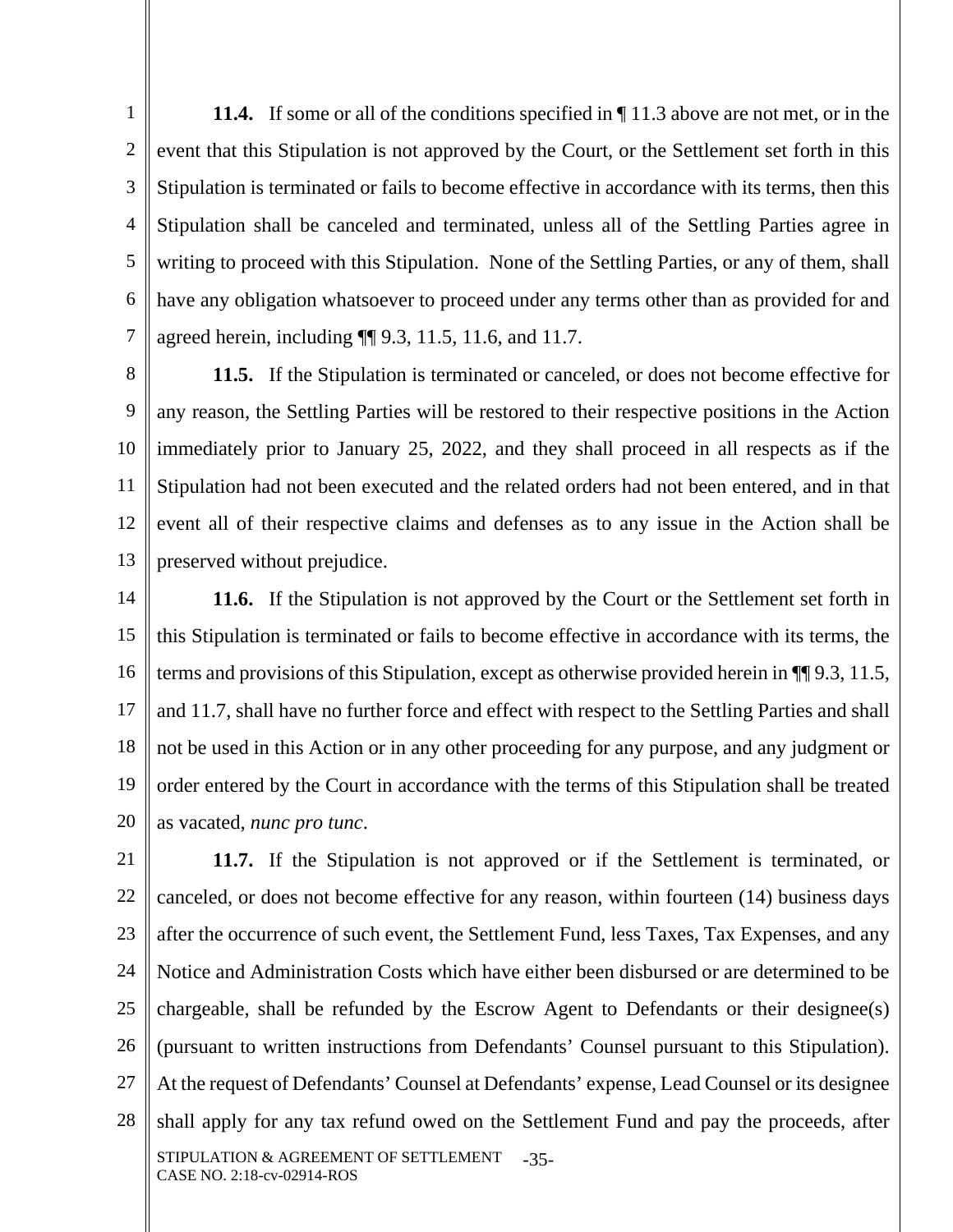1 2 deduction of any fees or expenses incurred in connection with such application(s) for refund, pursuant to written direction from Defendants' Counsel.

3 4 5 6 7 **11.8.** No decision, proceedings, order of the Court or modification or reversal on appeal of any order of the Court concerning the Plan of Allocation, the amount of any Attorneys' Fees and Expenses and interest awarded by the Court to Plaintiff's Counsel, or the amount of Class Representative's PSLRA Award shall constitute grounds for cancellation or termination of the Stipulation or Settlement.

8

### **12. NO ADMISSION OF WRONGDOING**

9 10 11 12 13 14 15 **12.1.** Except as set forth in ¶ 12.2 below, the Stipulation, whether or not consummated, and whether or not approved by the Court, and any discussion, negotiation, proceeding, or agreement relating to the Stipulation, Settlement, and any matter arising in connection with settlement discussions or negotiations, proceedings, or agreements, shall not be offered or received against or to the prejudice of the Parties or their respective counsel, for any purpose other than in an action to enforce the terms hereof, and in particular:

16 17 18 19 20 21 22 23 **12.1(a)** do not constitute, and shall not be offered or received against Defendants or the Released Defendants' Parties as evidence of, or construed as, or deemed to be evidence of any presumption, concession, or admission by Defendants or the Released Defendants' Parties, with respect to the truth of any allegation by Class Representative and the Class, or the validity of any claim that has been or could have been asserted in the Action or in any litigation, including, but not limited to, the Released Claims, or of any liability, damages, negligence, fault, or wrongdoing of Defendants or the Released Defendants' Parties or any Person or entity whatsoever;

24 25 26 27 **12.1(b)** do not constitute, and shall not be offered or received against Defendants or the Released Defendants' Parties as evidence of a presumption, concession, or admission of any fault, misrepresentation, or omission, with respect to any statement or written document approved or made by Defendants or the Released Defendants' Parties;

28

STIPULATION & AGREEMENT OF SETTLEMENT CASE NO. 2:18-cv-02914-ROS -36-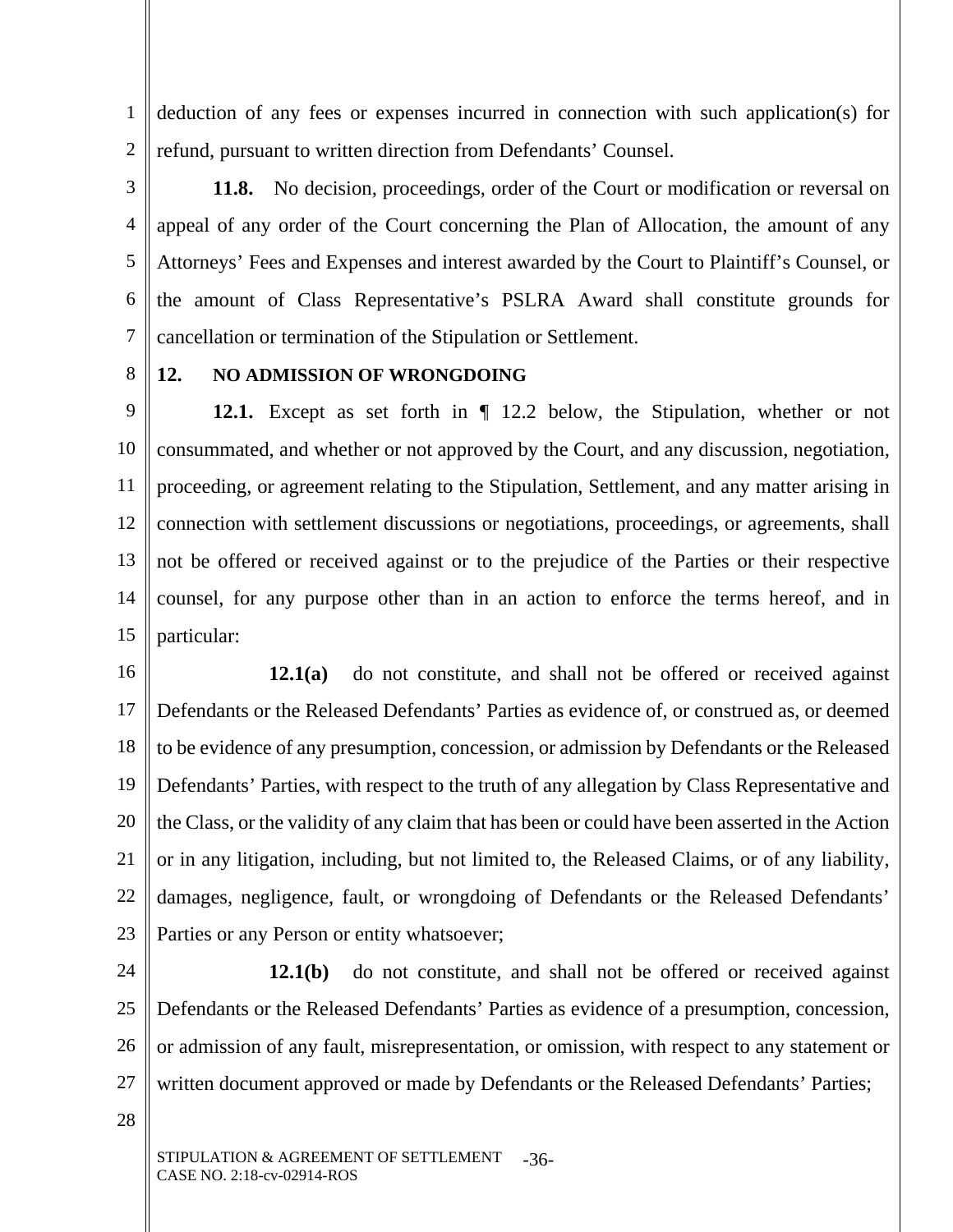1 2 3 4 12.1(c) do not constitute, and shall not be construed against Defendants, the Released Defendants' Parties, Class Representative, or the Class as an admission or concession that the consideration to be given hereunder represents the amount that could be, or would have been, recovered after trial, if any; and

5

6 7 8 9 10 11 12 **12.1(d)** do not constitute, and shall not be offered or received against Defendants or the Released Defendants' Parties as evidence of a presumption, concession, or admission with respect to any liability, damages, negligence, fault, infirmity, or wrongdoing, or in any way referred to for any other reason against, or to the prejudice of, any of the Defendants or the Released Defendants' Parties in any other action or proceeding in any court of law or equity, arbitration tribunal, or administrative forum other than such proceedings as may be necessary to effectuate the provisions of this Stipulation or as set forth in  $\P$  12.2.

13 14 15 16 17 18 19 20 **12.2.** Notwithstanding  $\P$  12.1 above, if this Stipulation is approved by the Court, the Released Parties and their respective counsel may refer to it to effectuate the protections from liability granted hereunder or otherwise to enforce the terms of the Settlement. The Released Defendants' Parties may file this Stipulation and/or the Final Judgment (or Alternative Judgment) from this Action in any other action that may be brought against them in order to support a defense or counterclaim based on principles of res judicata, collateral estoppel, release, good faith settlement, judgment bar or reduction, or any theory of claim preclusion or issue preclusion or similar defense or counterclaim.

21

# **13. MISCELLANEOUS PROVISIONS**

22 23 24 25 26 27 **13.1.** All of the exhibits attached hereto ("Exhibits") are hereby incorporated by reference as though fully set forth herein. Notwithstanding the foregoing, in the event that there exists a conflict or inconsistency between the terms of this Stipulation and the terms of any exhibit attached hereto, the terms of the Stipulation shall prevail; provided, however, that should the Court make or require any amendments to the Exhibits that are inconsistent or conflict with this Stipulation, such amendments shall amend this Stipulation.

28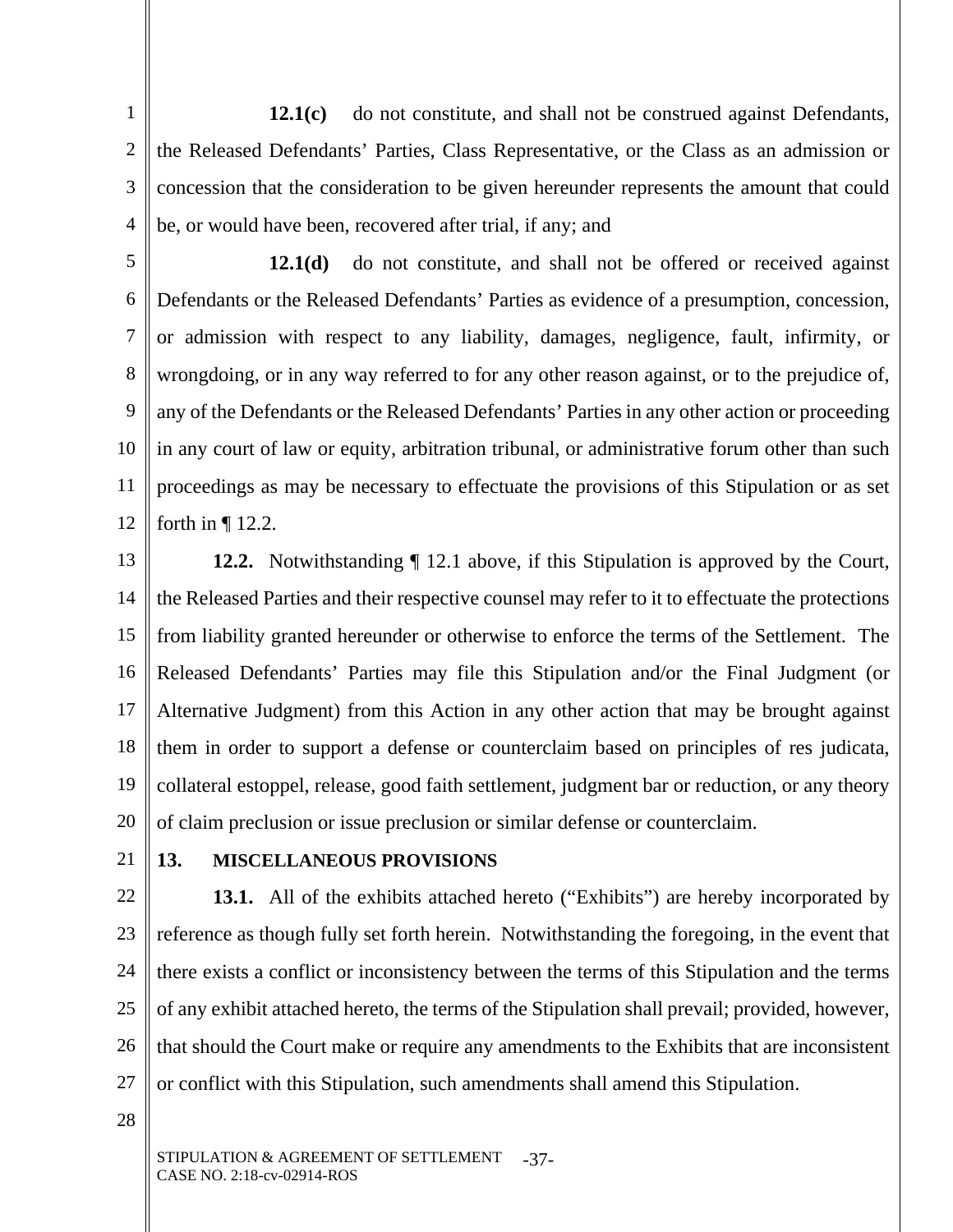1 2 3 4 5 **13.2.** Except in the event of the filing of a Termination Notice or Failure to Fund Termination Notice, pursuant to ¶¶ 11.1-11.2 of this Stipulation, the Settling Parties shall (a) take all actions reasonably necessary to consummate this Settlement and Stipulation; and (b) agree to cooperate with each other to the extent reasonably necessary to effectuate and implement all terms and conditions of the Settlement and Stipulation.

**13.3.** The Settling Parties and their counsel represent that neither they, nor any persons under their control, will encourage or otherwise influence any Class Members to object to the Settlement or the request for an award of Attorneys' Fees and Expenses.

6

7

8

9 10 11 12 **13.4.** Each of the attorneys executing this Stipulation, any of its exhibits, or any related settlement documents on behalf of any Settling Party hereto hereby warrants and represents that he or she has been duly empowered and authorized to do so by the Settling Party he or she represents.

13 14 15 16 17 **13.5.** Class Representative and Lead Counsel represent and warrant that none of Class Representative's or Class claims or causes of action against one or more Defendants in the Action, or referred to in this Stipulation, or that could have been alleged against one or more Defendants in the Action, have been assigned, encumbered or in any manner transferred in whole or in part.

18 19 20 21 22 23 **13.6.** Class Representative, Class Members, and Defendants, and their respective counsel, agree that they continue to be bound by the terms of the stipulated protective order entered by the Court in this Action on July 15, 2020 (the "Protective Order"). Pursuant to paragraph 22 of the Protective Order, the Parties agree that within sixty (60) calendar days from the Effective Date, each receiving party will return all Confidential Information to the producing party or destroy such material to the extent required under the Protective Order.

24 25 26 27 28 **13.7.** This Stipulation and its exhibits constitute the entire agreement between the Settling Parties and supersedes any prior agreements. No representations, warranties or inducements have been made to or relied upon by any Settling Party concerning this Stipulation, other than the representations, warranties and covenants expressly set forth herein.

STIPULATION & AGREEMENT OF SETTLEMENT CASE NO. 2:18-cv-02914-ROS -38-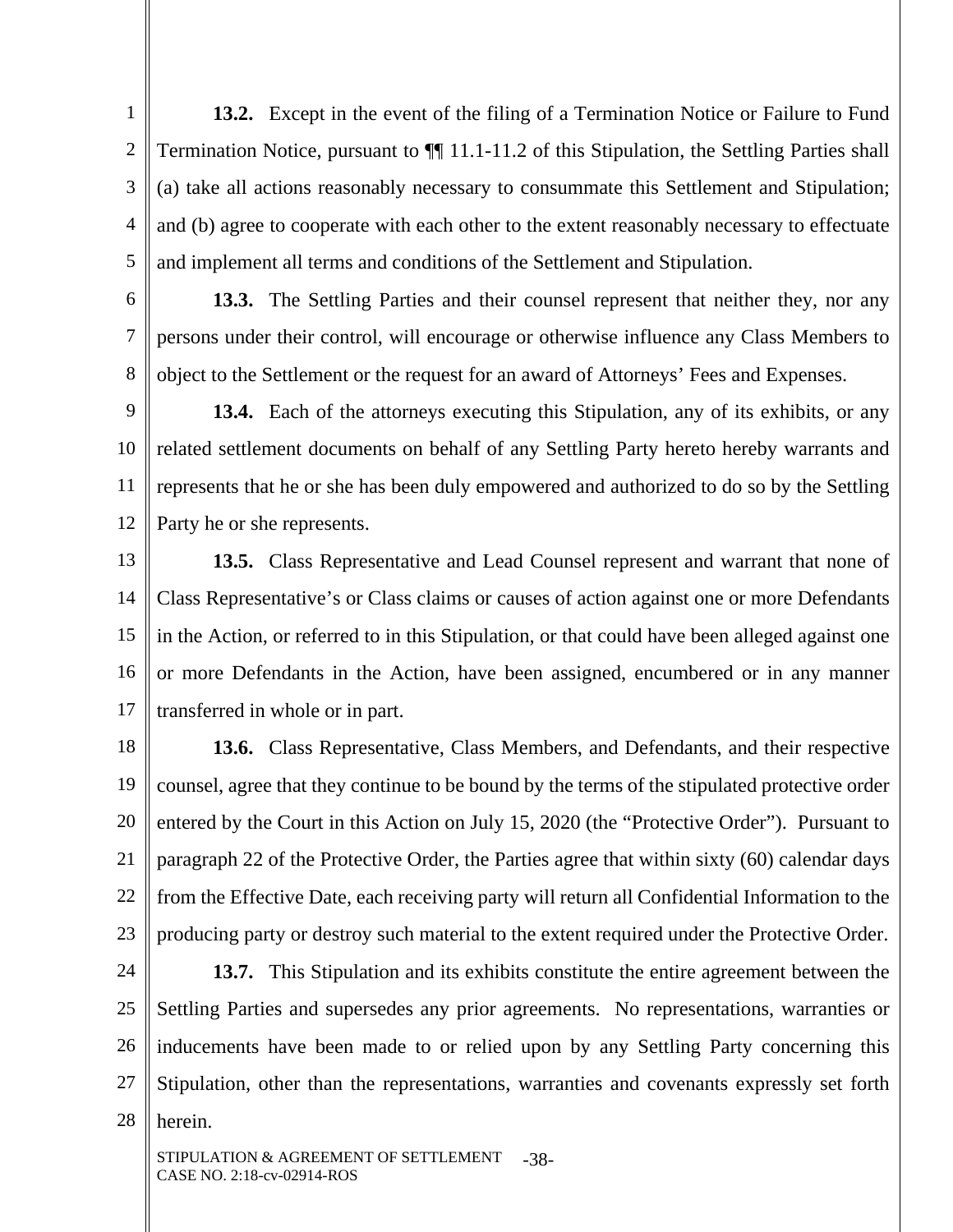1 2 3 **13.8.** This Stipulation may not be modified or amended, nor may any of its provisions be waived, except by a writing signed by all Settling Parties or their counsel or their respective successors in interest.

4 5 **13.9.** This Stipulation shall be binding upon, and shall inure to the benefit of, the Settling Parties and their respective agents, successors, executors, heirs, and assigns.

6 7 8 9 **13.10.** The Released Defendants' Parties who do not appear on the signature lines below, including but not limited to the Individual Defendants, are acknowledged and agreed to be third party beneficiaries of this Settlement and Stipulation and have the same rights to enforce this Settlement and Stipulation as the signatories hereto.

10 11 **13.11.** The headings herein are used for the purpose of convenience only and are not meant to have legal effect.

12 13 14 15 16 **13.12.** This Stipulation may be executed in any number of counterparts by any of the signatories hereto and the transmission of an original signature page electronically (including by facsimile or portable document format) shall constitute valid execution of the Stipulation as if all signatories hereto had executed the same document. Copies of this Stipulation executed in counterpart shall constitute one agreement.

17 18 19 20 **13.13.** This Stipulation, the Settlement, and any and all disputes arising out of or relating in any way to this Stipulation, whether in contract, tort or otherwise, shall be governed by and construed in accordance with the laws of the State of Arizona without regard to conflict of laws principles.

21 22 23 24 **13.14.** The Court shall retain jurisdiction with respect to the implementation and enforcement of the terms of this Stipulation, and all parties hereto submit to the jurisdiction of the Court for purposes of implementing and enforcing the Settlement embodied in this Stipulation.

25 26 27 **13.15.** The Stipulation shall not be construed more strictly against one Party than another merely by virtue of the fact that it, or any part of it, may have been prepared by counsel for one of the Settling Parties, it being recognized that it is the result of arm's-

28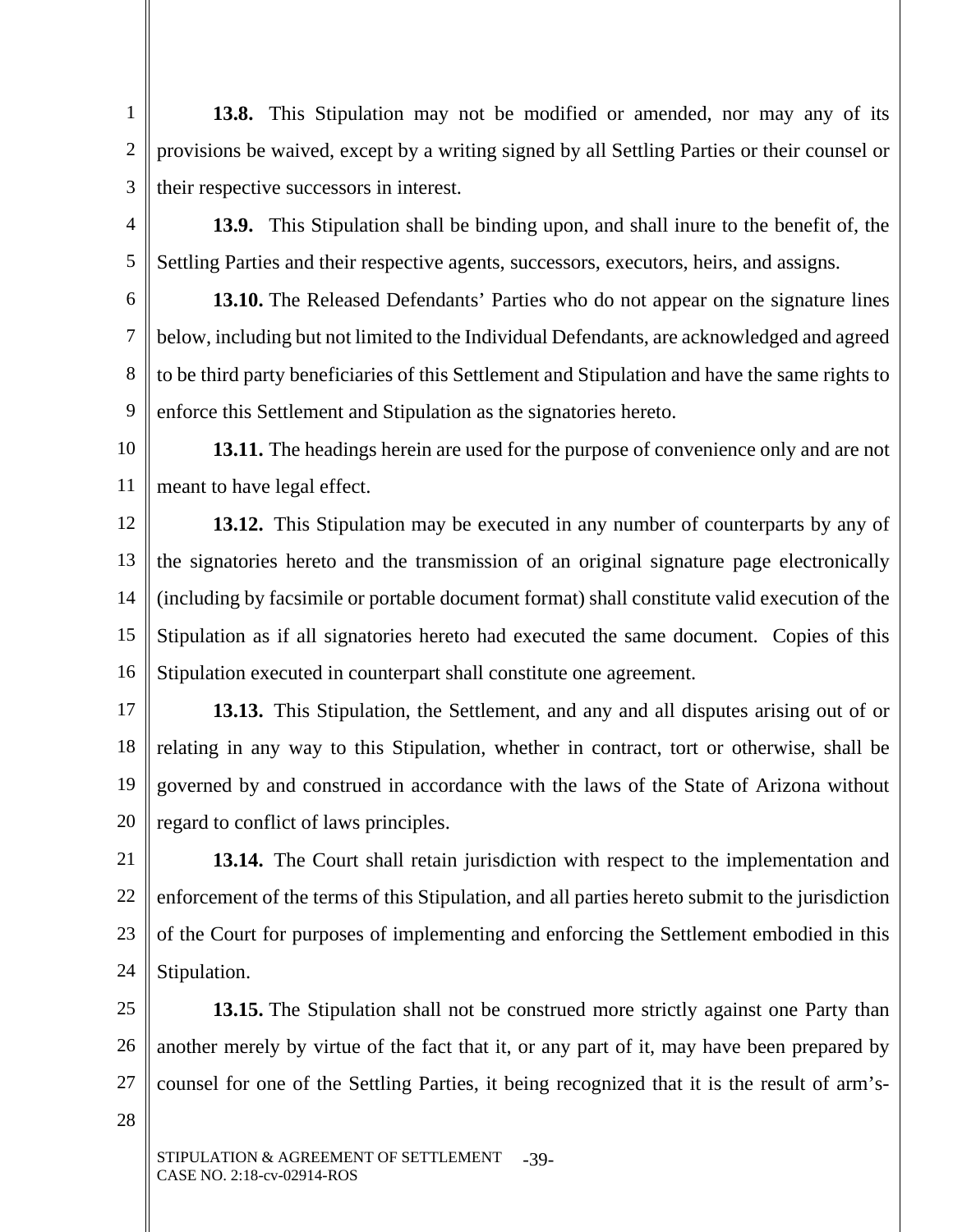1 2 length negotiations between the Settling Parties, and all Settling Parties have contributed substantially and materially to the preparation of this Stipulation.

5 6 7 **13.16.** All agreements by, between or among the Settling Parties, their counsel and their other advisors as to the confidentiality of information exchanged between or among them shall remain in full force and effect, and shall survive the execution and any termination of this Stipulation and the final consummation of the Settlement, if finally consummated, without regard to any of the conditions of the Settlement.

8 9 10 11 12 13 14 **13.17.** The Settling Parties intend this settlement to be a final and complete resolution of all disputes between them with respect to the Action. The Settlement compromises claims which are contested and shall not be deemed an admission by any Settling Party as to the merits of any claim or defense. The Final Judgment or Alternative Judgment will contain a statement that during the course of the Action, the Parties and their respective counsel at all times complied with the requirements of Rule 11. The Settling Parties agree that the Action was resolved in good faith following arm's-length bargaining.

15 16 17 18 19 20 **13.18.** Any failure by any of the Settling Parties to insist upon the strict performance by any other Settling Party of any of the provisions of the Stipulation shall not be deemed a waiver of any of the provisions hereof, and such Settling Party, notwithstanding such failure, shall have the right thereafter to insist upon the strict performance of any and all of the provisions of this Stipulation to be performed by the other Settling Parties to this Stipulation.

21 22 23 24 25 26 27 **13.19.** Whether or not the Stipulation is approved by the Court and whether or not the Settlement is consummated, or the Effective Date occurs, the Parties and their counsel shall use their best efforts to keep all negotiations, discussions, acts, agreements, drafts, and proceedings in connection with the Settlement and Stipulation confidential; provided, however, that this provision has no impact on Class Representative's rights to reference the mediation proceedings in general terms and/or the mediator in any motions or other filings made with the Court that pertain to the Settlement.

28

3

4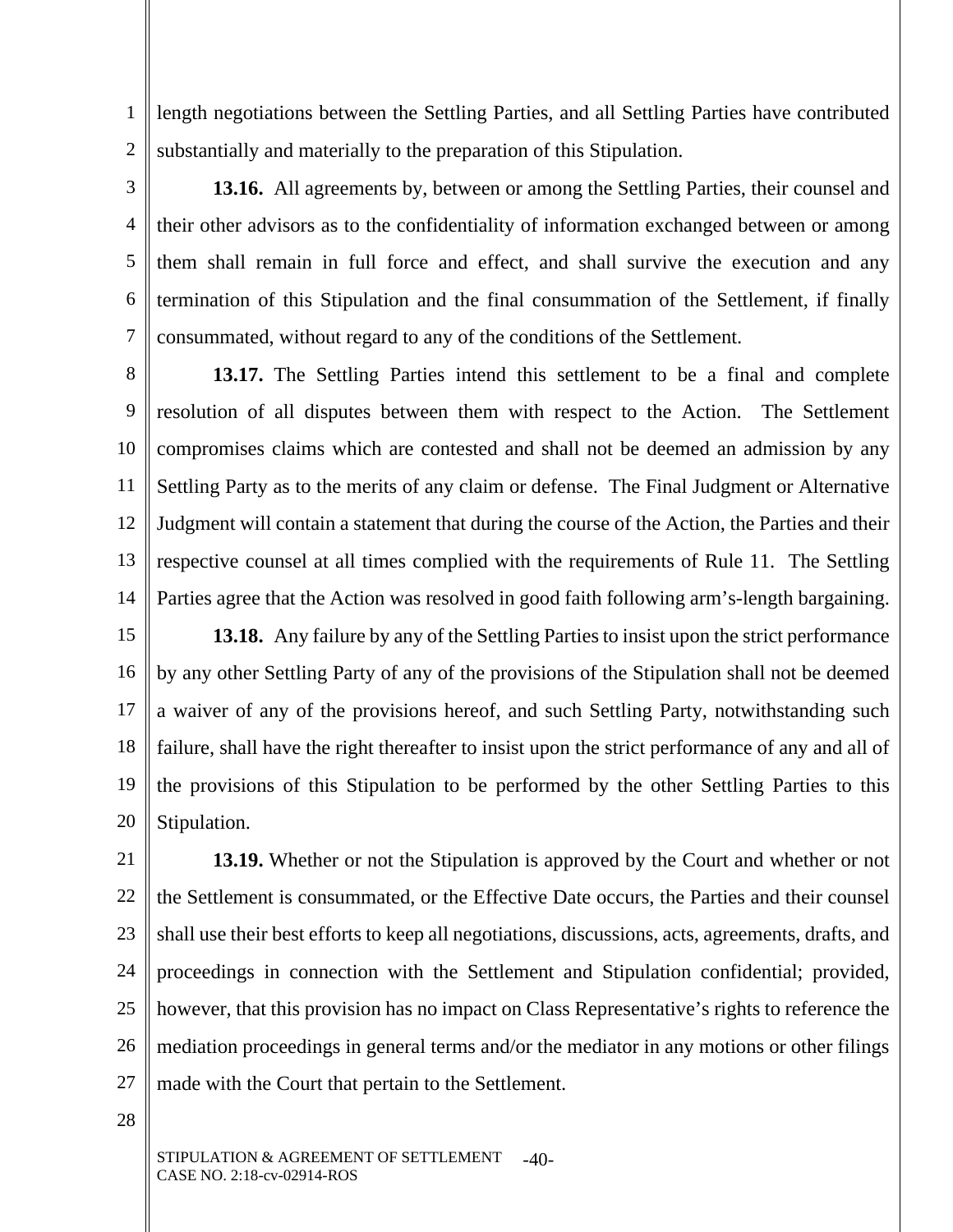1 2 3 4 **13.20.** The waiver, express or implied, by any Settling Party of any breach or default by any other Settling Party in the performance by such Settling Party of its obligations under the Stipulation shall not be deemed or construed to be a waiver of any other breach, whether prior, subsequent, or contemporaneous, under this Stipulation.

5 6 7 8 9 10 **13.21.** All notices, requests, claims, and other communications hereunder shall be in writing and shall be deemed duly given (i) when delivered personally to the recipient, (ii) when sent by email, delivery and read receipt requested, (iii) one (1) business day after being sent to the recipient by overnight courier service, or (iv) seven (7) business days after being mailed to the recipient by certified or registered mail, return receipt requested and postage prepaid, and addressed to the intended recipient as set forth below:

- 11
- *If to Class Representative or Lead Counsel:*

| 12 | Robert C. Finkel                                                                                |
|----|-------------------------------------------------------------------------------------------------|
| 13 | Joshua W. Ruthizer<br><b>WOLF POPPER LLP</b>                                                    |
| 14 | 845 Third Avenue<br>New York, NY 10022                                                          |
| 15 | Telephone: (212) 759-4600<br>Email: rfinkel@wolfpopper.com                                      |
| 16 | Email: jruthizer@wolfpopper.com                                                                 |
| 17 | If to Defendants or Defendants' Counsel                                                         |
| 18 | Keith Eggleton                                                                                  |
| 19 | Dale Bish<br>Diane M. Walters                                                                   |
|    | Wilson Sonsini Goodrich & Rosati                                                                |
| 20 | Professional Corporation<br>650 Page Mill Road                                                  |
| 21 | Palo Alto, CA 94304-1050                                                                        |
| 22 | Telephone: (650) 493-9300<br>Facsimile: (650) 493-6811                                          |
| 23 | Email: keggleton@wsgr.com                                                                       |
| 24 | Email: dbish@wsgr.com<br>Email: dwalters@wsgr.com                                               |
| 25 | <b>13.22.</b> Nothing in the Stipulation, or the negotiations relating thereto, is intended, or |
| 26 | shall be deemed, to constitute a waiver of any applicable privilege or immunity, including,     |
| 27 | without limitation, attorney-client privilege, joint defense privilege, common interest, or     |
|    |                                                                                                 |

28 work product protection.

> STIPULATION & AGREEMENT OF SETTLEMENT CASE NO. 2:18-cv-02914-ROS -41-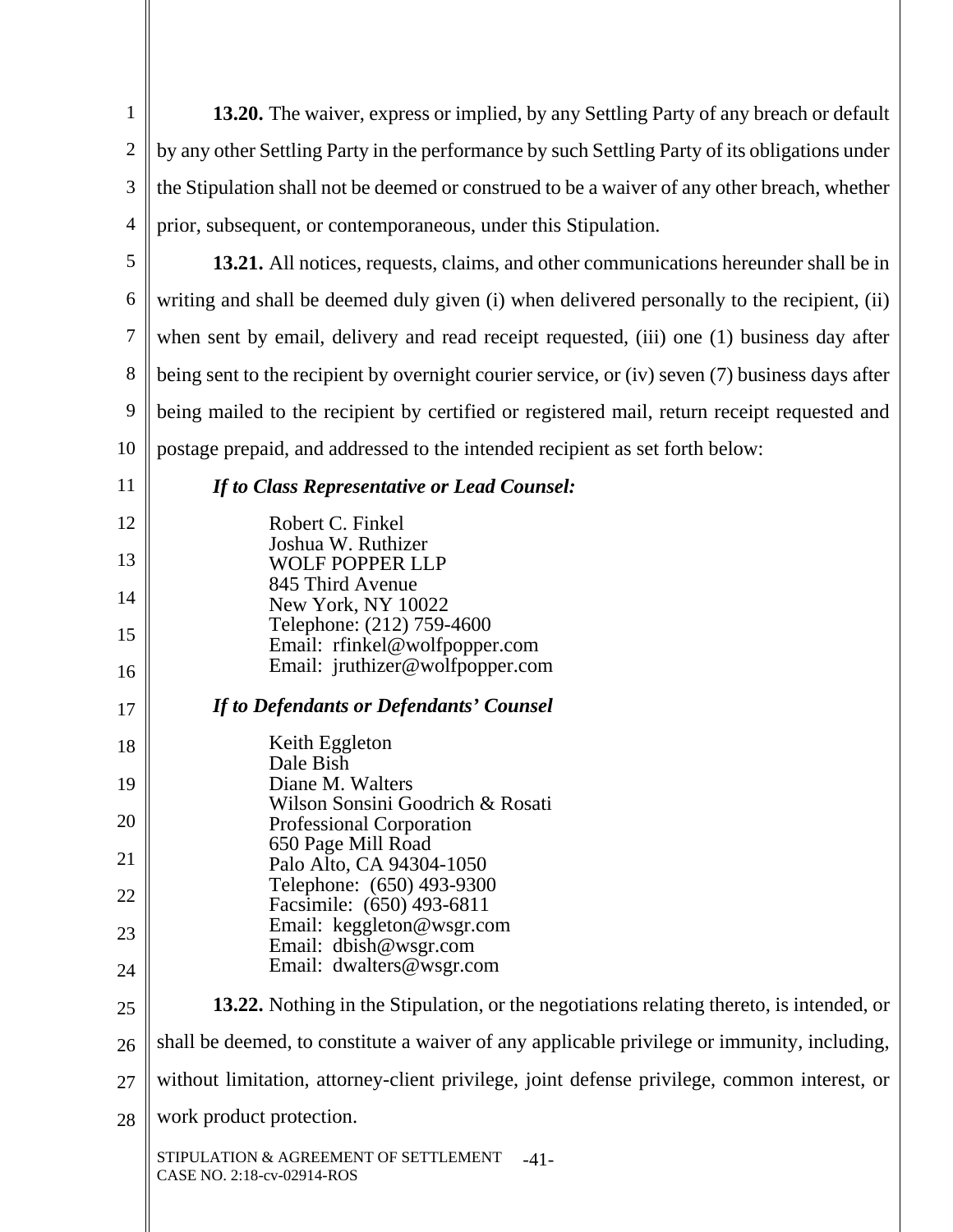| $\mathbf{1}$   | 13.23. This Stipulation shall be binding when signed, but the Settlement shall be         |
|----------------|-------------------------------------------------------------------------------------------|
| $\overline{2}$ | effective as set forth in $\P$ 11.3.                                                      |
| 3              | 13.24. Except as otherwise provided herein, each Party shall bear its own costs.          |
| $\overline{4}$ | 13.25. Unless otherwise provided, the Settling Parties may agree to reasonable            |
| 5              | extensions of time to carry out any of the provisions of this Stipulation without further |
| 6              | order of the Court.                                                                       |
| 7              | <b>IN WITNESS WHEREOF,</b> the Parties hereto have caused this Stipulation to be          |
| 8              | executed by their duly authorized counsel, as of March 7, 2022.                           |
| 9              | [SIGNATURES TO FOLLOW]                                                                    |
| 10             |                                                                                           |
| 11             | <b>WOLF POPPER LLP</b>                                                                    |
| 12             | By:                                                                                       |
| 13             | Robert C. Finkel (admitted Pro Hac Vice)<br>rfinkel@wolfpopper.com                        |
| 14             | Joshua W. Ruthizer (admitted Pro Hac Vice)                                                |
| 15             | jruthizer@wolfpopper.com<br><b>Adam Blander</b>                                           |
| 16             | ablander@wolfpopper.com                                                                   |
| 17             | 845 Third Avenue<br>New York, NY 10022                                                    |
| 18             | Telephone: (212) 759-4600                                                                 |
| 19             | Attorneys for Lead Plaintiff and Class Counsel                                            |
| 20             | <b>BONNETT FAIRBOURN FRIEDMAN</b>                                                         |
| 21             | & BALINT, P.C.                                                                            |
| 22             | $\rm\,By:$                                                                                |
| 23             | Andrew S. Friedman, Esq. (005425)<br>afriedman@bffb.com                                   |
| 24             | Francis J. Balint, Jr. (007669)<br>fbalint@bffb.com                                       |
| 25             | 2325 East Camelback Road, Suite 300                                                       |
| 26             | Phoenix, AZ 85016<br>Telephone: (602) 274-1100                                            |
| 27             |                                                                                           |
| 28             | Attorneys for Lead Plaintiff and Liaison Counsel                                          |
|                | STIPULATION & AGREEMENT OF SETTLEMENT<br>$-42-$<br>CASE NO. 2:18-cv-02914-ROS             |
|                |                                                                                           |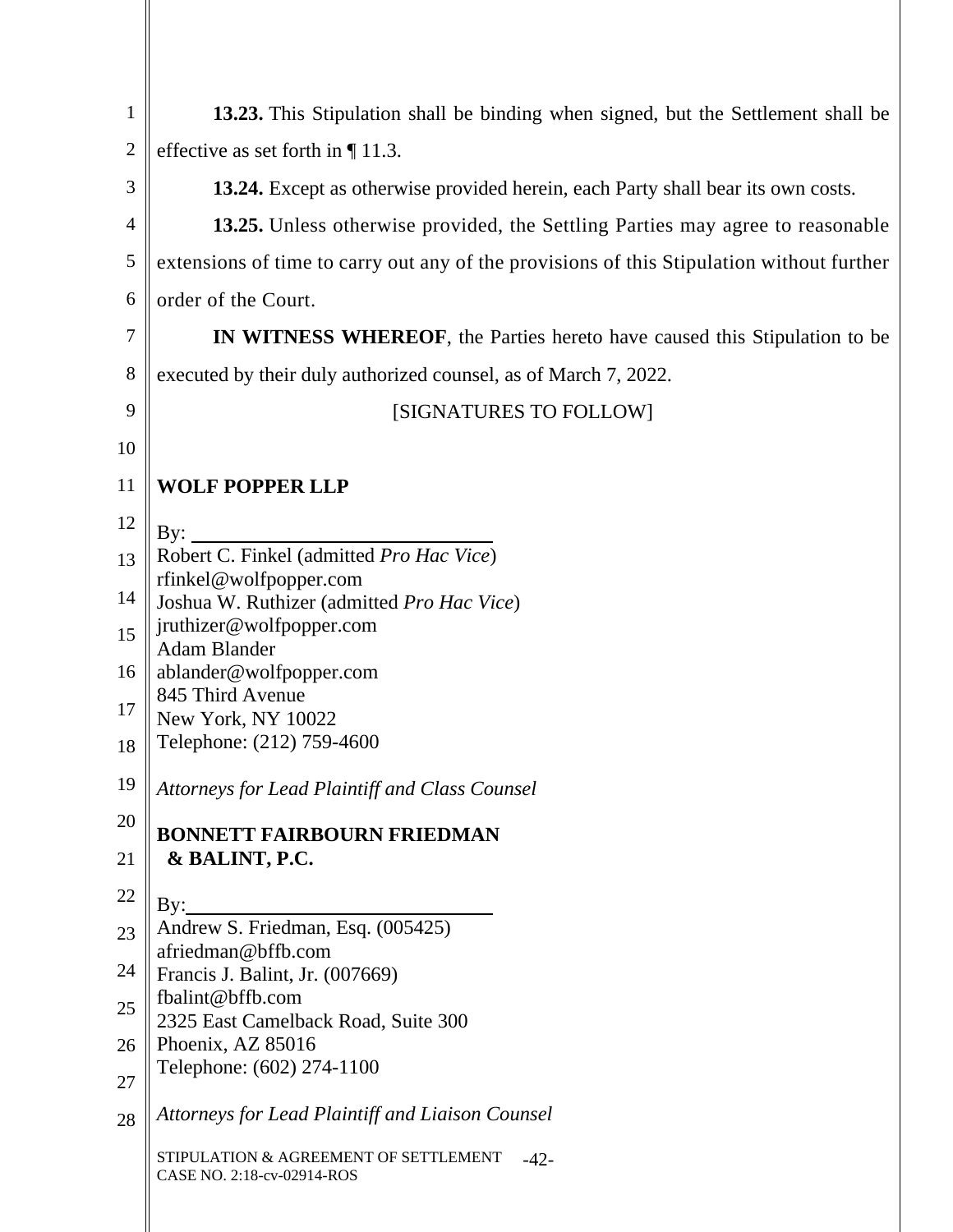| $\mathbf{1}$   | <b>WILSON SONSINI GOODRICH &amp; ROSATI</b>                                                   |
|----------------|-----------------------------------------------------------------------------------------------|
| $\overline{c}$ |                                                                                               |
| $\overline{3}$ | By:<br>Keith E. Eggleton (admitted Pro Hac Vice)                                              |
| $\overline{4}$ | keggleton@wsgr.com                                                                            |
| 5              | Dale Bish<br>dbish@wsgr.com                                                                   |
| 6              | Diane M. Walters                                                                              |
| 7              | dwalters@wsgr.com<br>Diane M. Walters                                                         |
| 8              | Professional Corporation                                                                      |
| 9              | 650 Page Mill Road<br>Palo Alto, CA 94304                                                     |
| 10             | Telephone: (650) 493-9300                                                                     |
| 11             | <b>Attorneys for Defendants</b>                                                               |
| 12             | OSBORN MALEDON, P.A.                                                                          |
| 13             | By:                                                                                           |
| 14             | David B. Rosenbaum (009819)                                                                   |
| 15             | drosenbaum@omlaw.com<br>Joseph N. Roth (025725)                                               |
| 16             | jroth@omlaw.com                                                                               |
| 17             | 2929 North Central Ave., 21st Floor<br>Phoenix, AZ 85012                                      |
| 18             | Telephone: (602) 640-9000                                                                     |
| 19             | <b>Attorneys for Defendants</b>                                                               |
| 20             |                                                                                               |
| 21             |                                                                                               |
| 22             |                                                                                               |
| 23             |                                                                                               |
| 24             |                                                                                               |
| 25             |                                                                                               |
| 26             |                                                                                               |
| 27             |                                                                                               |
| 28             |                                                                                               |
|                | <b>JLATION &amp; AGREEMENT OF SETTLEMENT</b><br>STIPU<br>$-43-$<br>CASE NO. 2:18-cv-02914-ROS |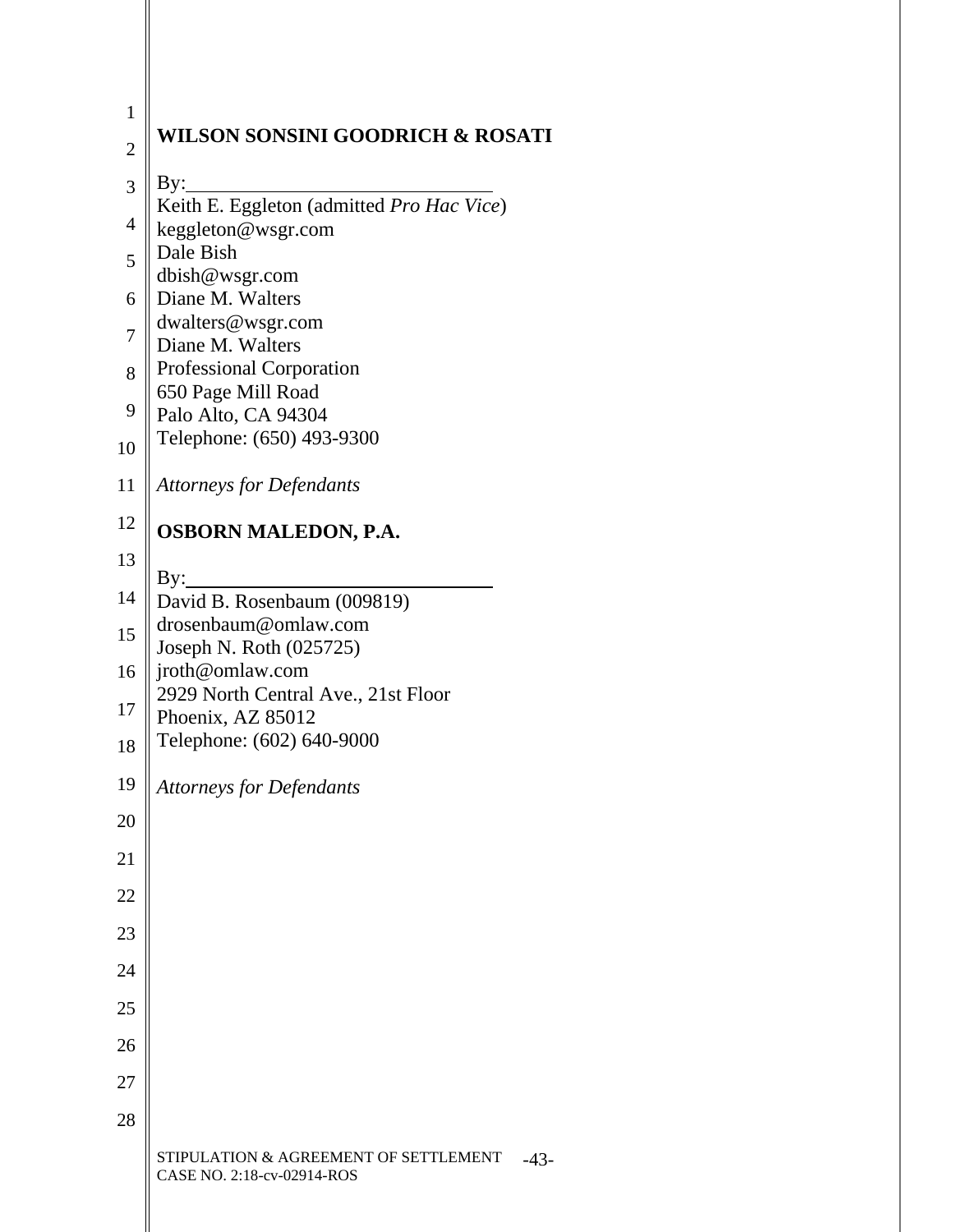|                | <b>EXHIBIT A</b>                                                                   |                                                                |
|----------------|------------------------------------------------------------------------------------|----------------------------------------------------------------|
| $\mathbf{1}$   |                                                                                    |                                                                |
| $\overline{2}$ |                                                                                    |                                                                |
| 3              |                                                                                    |                                                                |
| 4              |                                                                                    |                                                                |
| 5              |                                                                                    |                                                                |
| 6              |                                                                                    |                                                                |
| 7              |                                                                                    |                                                                |
| 8              | UNITED STATES DISTRICT COURT                                                       |                                                                |
| 9              | <b>DISTRICT OF ARIZONA</b>                                                         |                                                                |
| 10<br>11       |                                                                                    |                                                                |
| 12             | Ronald L. Jackson, as Trustee Under<br>Agreement Dated 01/05/2012 by Ronald L.     | CASE NO. 2:18-cv-02914-ROS                                     |
| 13             | Jackson, Individually, and on Behalf of All<br>Others Similarly Situated,          | <b>CLASS ACTION</b>                                            |
| 14             |                                                                                    | [PROPOSED] ORDER                                               |
| 15             | Plaintiff,<br>V.                                                                   | <b>GRANTING PRELIMINARY</b><br><b>APPROVAL OF CLASS ACTION</b> |
| 16             | Microchip Technology Inc.; Steve Sanghi;<br>Ganesh Moorthy; and J. Eric Bjornholt, | <b>SETTLEMENT AND</b><br><b>APPROVING FORM AND</b>             |
| 17             |                                                                                    | <b>MANNER OF NOTICE OF</b>                                     |
| 18             | Defendants.                                                                        | <b>SETTLEMENT</b>                                              |
| 19             |                                                                                    |                                                                |
| 20             |                                                                                    |                                                                |
| 21             |                                                                                    |                                                                |
| 22             |                                                                                    |                                                                |
| 23             |                                                                                    |                                                                |
| 24             |                                                                                    |                                                                |
| 25             |                                                                                    |                                                                |
| 26             |                                                                                    |                                                                |
| 27             |                                                                                    |                                                                |
| 28             |                                                                                    |                                                                |
|                | PRELIMINARY APPROVAL ORDER<br>CASE NO. 2:18-cv-02914-ROS                           |                                                                |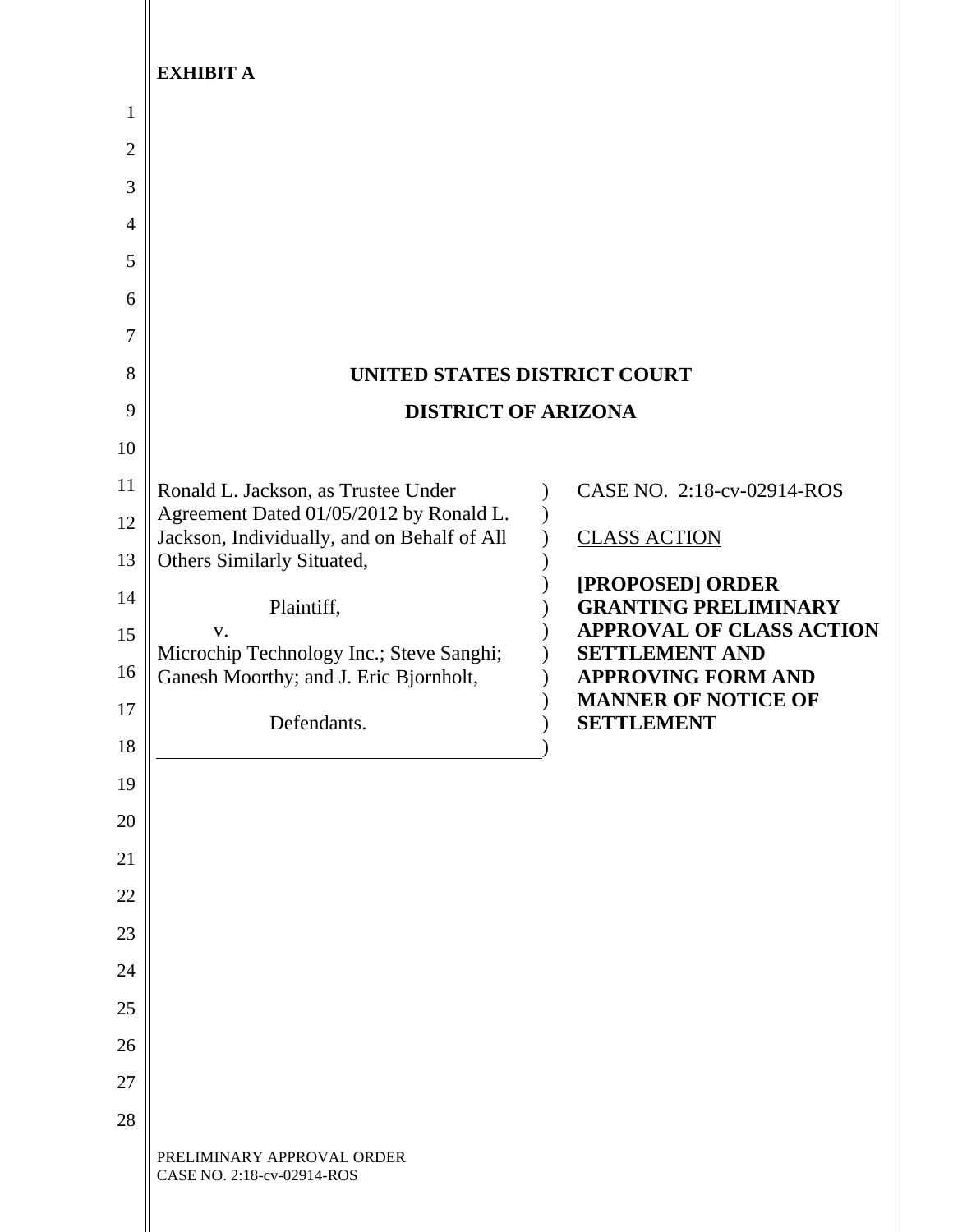1

2

WHEREAS, a securities class action captioned *Jackson v. Microchip Technology, Inc., et al.*, Case No. 18-cv-02914-ROS (the "Action") is pending before this Court;

3 4 5 6 7 8 9 WHEREAS, Lead Plaintiff and Class Representative Ronald L. Jackson ("Lead Plaintiff"), on his own behalf and on behalf of the Class (defined below) and defendants Microchip Technology Incorporated ("Microchip" or the "Company"), Steve Sanghi, J. Eric Bjornholt, and Ganesh Moorthy (collectively, "Defendants") have jointly entered, by and through their respective counsel, into a Settlement of the claims asserted in the Action, the terms of which are set forth in a Stipulation and Agreement of Settlement, dated March 7, 2022 (the "Stipulation"), subject to approval of the Court;

10 11 12 13 WHEREAS, Lead Plaintiff has made a motion pursuant to Rule 23(e) for an order preliminarily approving the Settlement of this Action, in accordance with the Stipulation, which, together with the Exhibits annexed thereto, sets forth the terms and conditions for the proposed Settlement and the dismissal of the Action with prejudice;

14 15 16 WHEREAS, the Court has reviewed and considered the Stipulation, the accompanying exhibits thereto, and the submissions made relating to Class Representative's motion for preliminary approval of the proposed Settlement;

17 18

19

WHEREAS, the Parties to the Stipulation have consented to the entry of this order; NOW, THEREFORE, IT IS HEREBY ORDERED, this \_\_\_\_\_\_\_ day of \_\_\_\_\_\_\_\_\_\_\_\_, 2022 that:

20 21 1. All capitalized terms used in this Order that are not otherwise defined herein have the meanings defined in the Stipulation.

22

23 24 25 26 27 28 PRELIMINARY APPROVAL ORDER CASE NO. 2:18-cv-02914-ROS -1- 2. **The Class**: By Order entered February 22, 2021, the Court certified a Class consisting of: all persons who purchased or otherwise acquired Microchip common stock on a U.S. open market during the class period March 2, 2018 through August 9, 2018, both dates inclusive (the "Class Period"). Excluded from the Class, by definition, are: Defendants, the officers and directors of the Company during the Class Period (the "Excluded D&Os"), members of Defendants' and Excluded D&Os' immediate families, legal representatives, heirs, successors or assigns and any entity in which Defendants or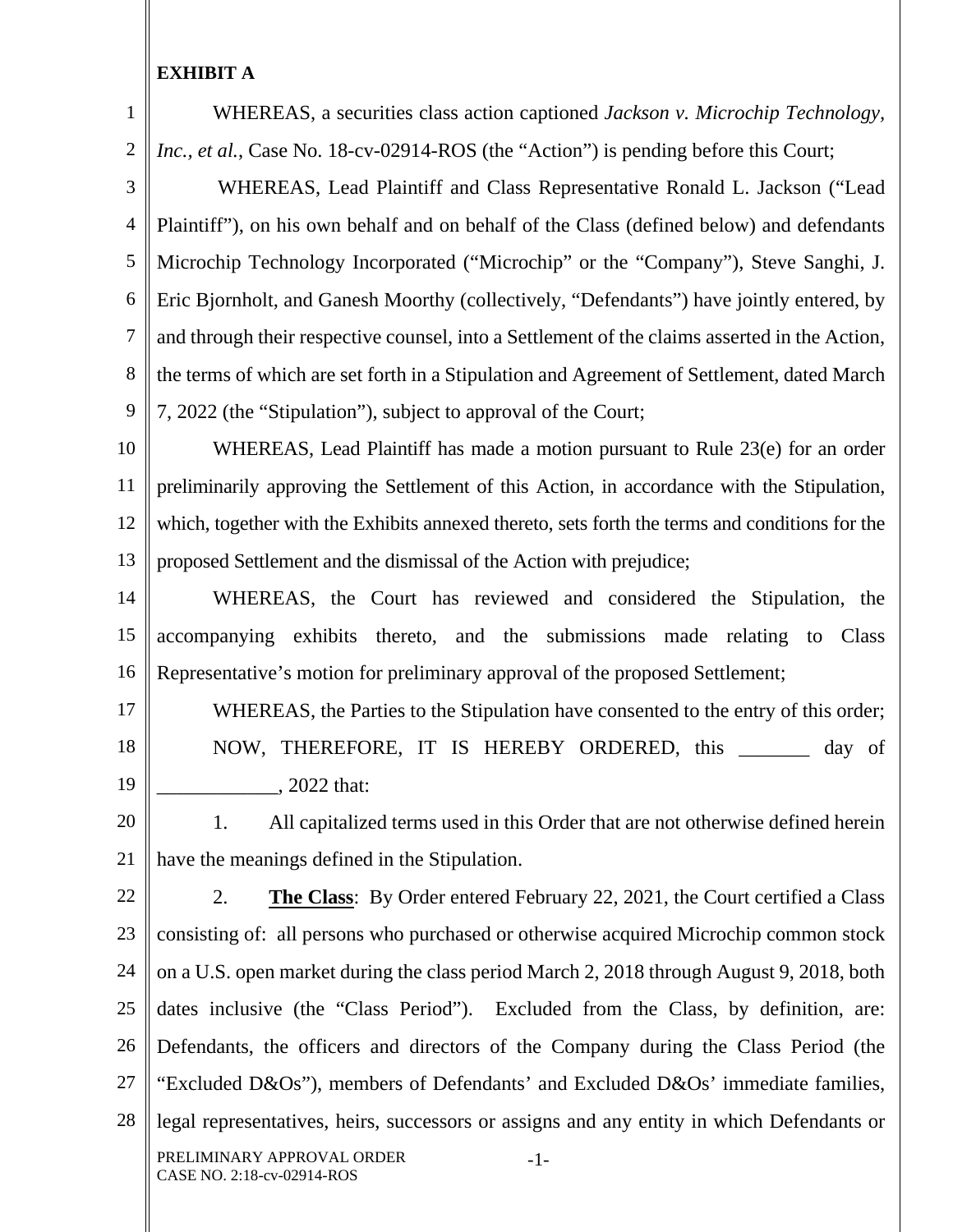1 2 3 4 5 6 7 the Excluded D&Os have or had a controlling interest. Also excluded from the Class are any persons or entities who timely and validly sought exclusion from the Class in connection with the Class Notices that previously were disseminated pursuant to the Court's Order dated August 10, 2021 and the legal representatives, heirs, successors, assigns, or affiliates of any excluded person ("Excluded Class Members"), as set forth in paragraph 1.24 of the Stipulation. A list of Excluded Class Members is attached to this Order as Annex 1.

8 9 10 11 12 13 14 15 16 3. **Preliminary Approval of the Settlement**: The Court has reviewed the Stipulation and does hereby preliminarily approve the Stipulation and the Settlement set forth therein as fair, reasonable and adequate, subject to further consideration at the Settlement Hearing. The Court preliminarily finds that the proposed Settlement should be approved as: (i) it is the result of arm's-length and non-collusive negotiations; (ii) falling within a range of reasonableness warranting final approval; (iii) having no obvious deficiencies; (iv) there is no substantive deviation from the Class previously certified by the Court; and (v) warranting notice of the proposed Settlement to Class Members and further consideration of the Settlement at the Settlement Hearing described below.

17 18 19 20 21 4. **The Settlement Hearing**: A hearing (the "Settlement Hearing") pursuant to Rule 23(e) of the Federal Rules of Civil Procedure is hereby scheduled to be held before the Court at the Sandra Day O'Connor United States Courthouse, United States District Court for the District of Arizona, 401 West Washington Street, Phoenix, AZ, on  $\therefore$  2022, at  $\frac{1}{\cdot}$   $\frac{1}{\cdot}$   $\frac{1}{\cdot}$   $\frac{1}{\cdot}$   $\frac{1}{\cdot}$   $\frac{1}{\cdot}$   $\frac{1}{\cdot}$   $\frac{1}{\cdot}$   $\frac{1}{\cdot}$   $\frac{1}{\cdot}$   $\frac{1}{\cdot}$   $\frac{1}{\cdot}$   $\frac{1}{\cdot}$   $\frac{1}{\cdot}$   $\frac{1}{\cdot}$   $\frac{1}{\cdot}$   $\frac{1}{\cdot}$   $\frac{1}{\cdot}$   $\frac{1}{\cdot$ 

22 23 (a) to determine whether the Settlement is fair, reasonable and adequate, and should be finally approved by the Court;

24 25 (b) to determine whether the Final Judgment or Alternative Judgment ("Judgment"), as provided for by the Stipulation, should be entered;

26 27 28 (c) to determine whether the Plan of Allocation for the distribution of the proceeds of the Settlement is fair, reasonable, and adequate, and should be finally approved by the Court;

PRELIMINARY APPROVAL ORDER CASE NO. 2:18-cv-02914-ROS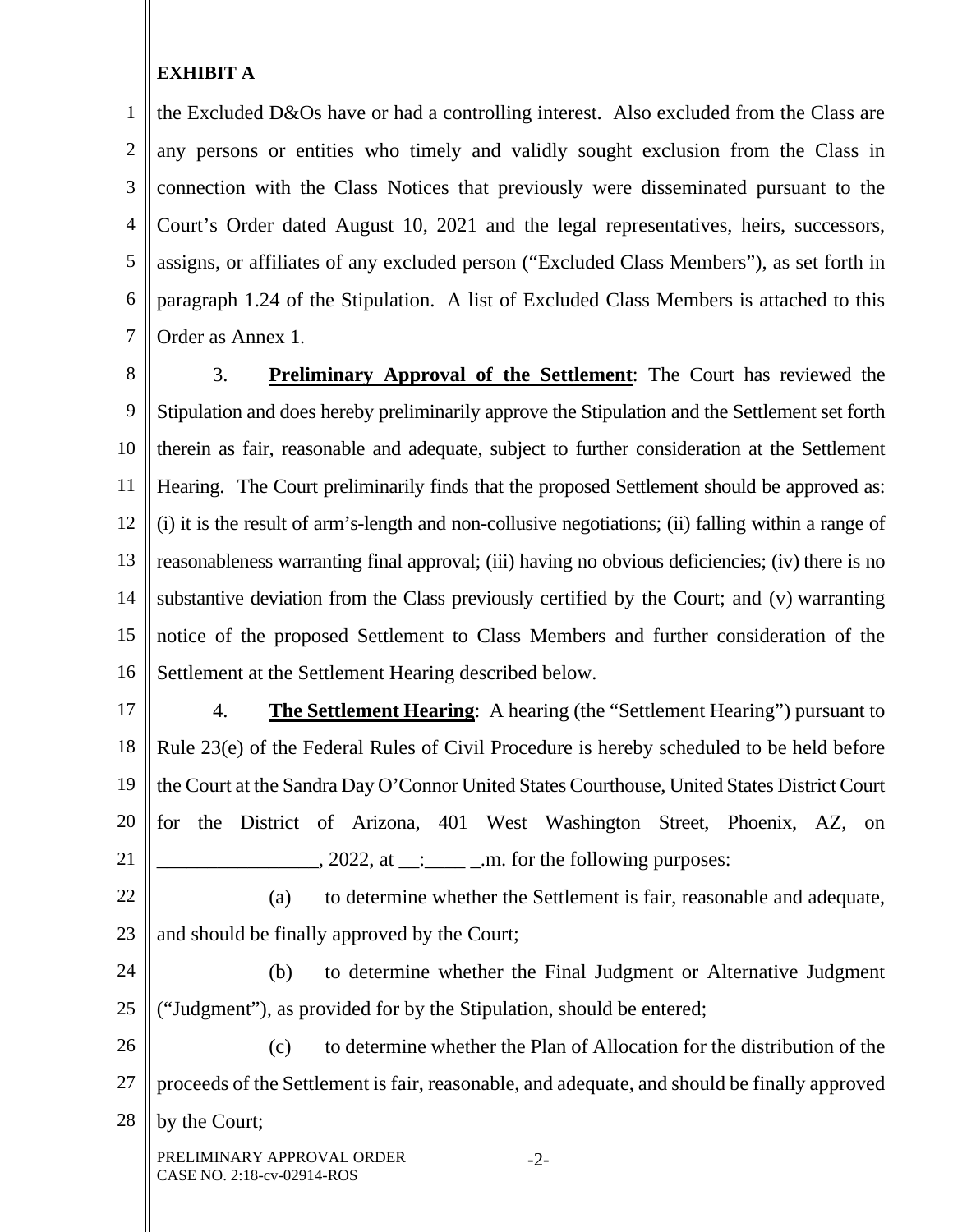1 2 (d) to consider Lead Counsel's motion for an award of Attorneys' Fees and Expenses and a Class Representative Service Award; and

3

7

8

19

20

21

22

(e) to rule upon such other matters as the Court may deem appropriate.

4 5 6 9 5. The Court reserves the right to approve the Settlement with such modifications as may be agreed upon or consented to by the Parties and without further notice to the Class where doing so would not impair Class Members' rights in a manner inconsistent with Rule 23 and due process of law. The Court may enter the Judgment approving the Settlement regardless of whether it has approved the Plan of Allocation or awarded attorneys' fees and/or expenses.

10 11 12 13 14 15 16 17 18 6. The Court reserves the right to alter the time or the date of the Settlement Hearing without further notice to Class Members, and retains jurisdiction to consider all further applications arising out of or connected with the proposed Settlement. The Court may decide to hold the Settlement Hearing by telephone or video conference without further notice to the Class. Any change to the Settlement Hearing will be posted on the Court's docket and the Settlement Website (www.MicrochipTechnologySecuritiesLitigation.com) . Any Class Member (or his, her, or its counsel) who wishes to appear at the Settlement Hearing should consult the Court's docket and/or the Settlement Website for any change in date, time, or format of the hearing.

7. **Retention of Claims Administrator and Provision of Notice of Settlement**: The Court approves the retention of A.B. Data, Ltd., which it previously approved to administer the provision of the Class Notices, as the Claims Administrator and Settlement Notice Administrator.

23 24 25 26 27 28 8. The Court approves the form, substance, and requirements of the Settlement Notice Program to provide notice of the Settlement to the Class, including the Postcard Settlement Notice, the Summary Settlement Notice, the Longform Settlement Notice, Proof of Claim and Release form, and the Settlement Website, substantially in the forms annexed hereto as Exhibits A-1, A-2, A-3, and A-4. Notice of the Settlement and Settlement Hearing shall be given as follows:

-3-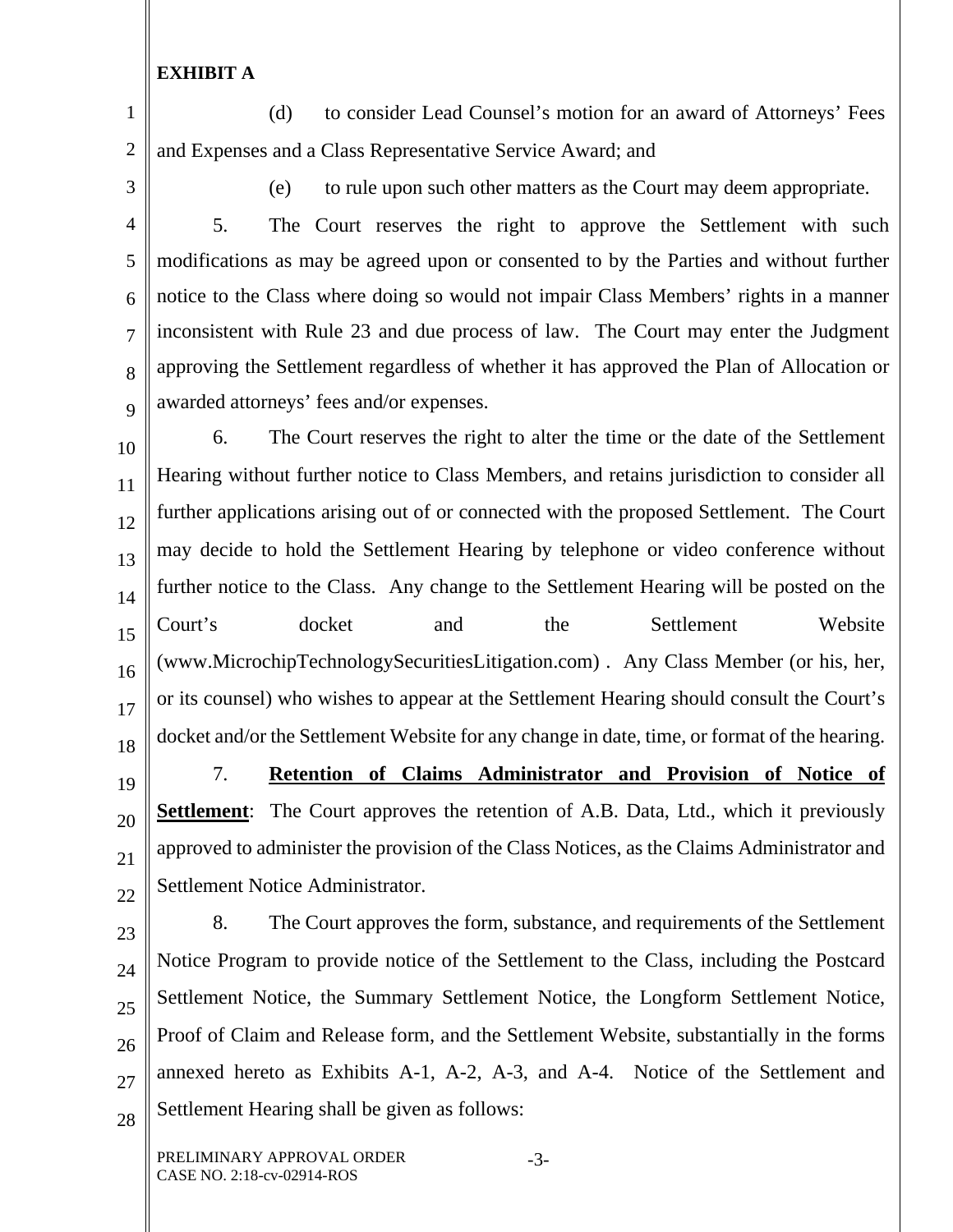1

2

3

4

5

6

7

8

9

10

11

12

13

(a) Not later than  $\lceil \frac{\text{date}}{\text{date}} \rceil$  and  $\text{date}$  twenty-one  $(21)$  calendar days after the Court signs and enters this Preliminary Approval Order] (the "Settlement Notice Date"), the Claims Administrator shall mail, by first-class mail, postage prepaid, a copy of the Postcard Settlement Notice to each Class Member or Nominee who was previously mailed or forwarded the Class Notice or can otherwise be identified by reasonable effort. The Postcard Settlement Notice shall be substantially in the form attached hereto as Exhibit A-1.

 (b) On or before the Settlement Notice Date, the Claims Administrator shall publish the Longform Settlement Notice and Proof of Claim and Release form in a form available for download (*i.e.*, .pdf) on the Settlement Website. In addition, the Claims Administrator shall mail or email a copy of the Longform Settlement Notice and Proof of Claim and Release form to any Class Member that requests one by phone, email, or mail. The Longform Settlement Notice and Proof of Claim and Release shall be substantially in the form attached hereto as Exhibits A-3 and A-4.

14 15

16

17

18

19

20

21

22

23

(c) Not later than *[date] [a date 7 days after the Settlement Notice Date]*, the Claims Administrator shall publish the Summary Settlement Notice substantially in the form of Exhibit A-2 attached hereto once over *PR Newswire* or a similar wire service with similar reach.

 (d) On or before the Settlement Notice Date, the Claims Administrator shall also post the following on the Settlement Website: the Stipulation; the Summary Settlement Notice; the deadlines for Class Members to submit Objections and Proof of Claim and Release forms; Class Representative's motion for preliminary approval of the Settlement; and this Order.

24 25 26 27 28 9. As provided in the Stipulation, before the Effective Date, Class Counsel may fund the Notice and Administration Account and pay the Claims Administrator fees and costs associated with the Settlement Notice Program, the review of Proof of Claim and Release forms, and administration of the Settlement out of the Settlement Fund without further approval from Defendants and without further order of the Court.

PRELIMINARY APPROVAL ORDER CASE NO. 2:18-cv-02914-ROS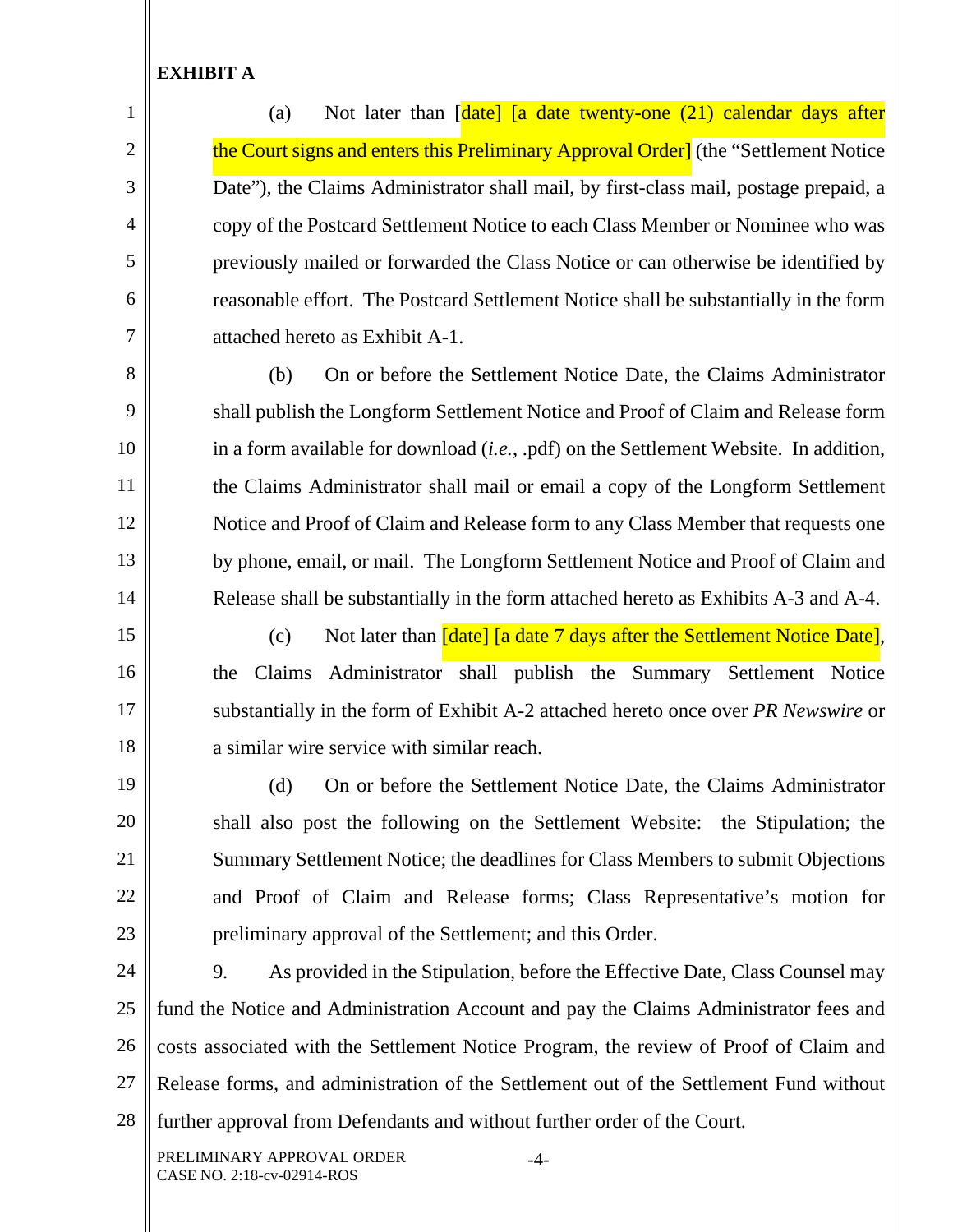1 2 3 4 5 6 7 10. All fees, costs, and expenses incurred in notifying Class Members of the Settlement shall be paid from the Settlement Fund, and in no event shall any of the Defendants' Released Parties bear any responsibility or liability for such fees, costs, or expenses, except that Microchip, on behalf of Defendants, shall cause to be served a CAFA notice within ten (10) calendar days of the filing of the motion for preliminary approval and all costs associated with the CAFA notice shall be paid directly by Defendants and not from the Settlement Fund.

8 9 10 11 12 13 14 11. The form and content of the Settlement Notice Program described herein, and the methods set forth herein of notifying the Class of the Settlement and its terms and conditions, meet the requirements of Rule 23 of the Federal Rules of Civil Procedure, Section 21D(a)(7) of the Securities Exchange Act of 1934, 15 U.S.C. §78u-4(a)(7), as amended by the Private Securities Litigation Reform Act of 1995, and due process, constitute the best notice practicable under the circumstances, and shall constitute due and sufficient notice to all persons and entities entitled thereto.

15

16 17 18 12. At least seven (7) calendar days prior to the Settlement Hearing, Class Counsel shall serve on Defendants' Counsel and file with the Court proof, by affidavit or declaration, of such mailing and publishing of the Settlement Notices in accordance with the Settlement Notice Program.

19

20 21 13. **Participation in the Settlement**: In order to be eligible to receive a distribution from the Net Settlement Fund established by the Settlement, each Claimant shall take the following actions and be subject to the following conditions:

22 23 24 25 26 27 28 (a) Each Claimant shall be required to submit a Proof of Claim and Release form ("Proof of Claim") in paper form, substantially in the form of Exhibit A-4, or in electronic form, in accordance with the instructions for the submission of such Proof of Claim, and supported by such documents as are designated therein and in the Longform Settlement Notice, including proof of the Claimant's loss, or such other documents or proof as the Claims Administrator or Class Counsel, in their discretion, may deem acceptable;

PRELIMINARY APPROVAL ORDER CASE NO. 2:18-cv-02914-ROS

-5-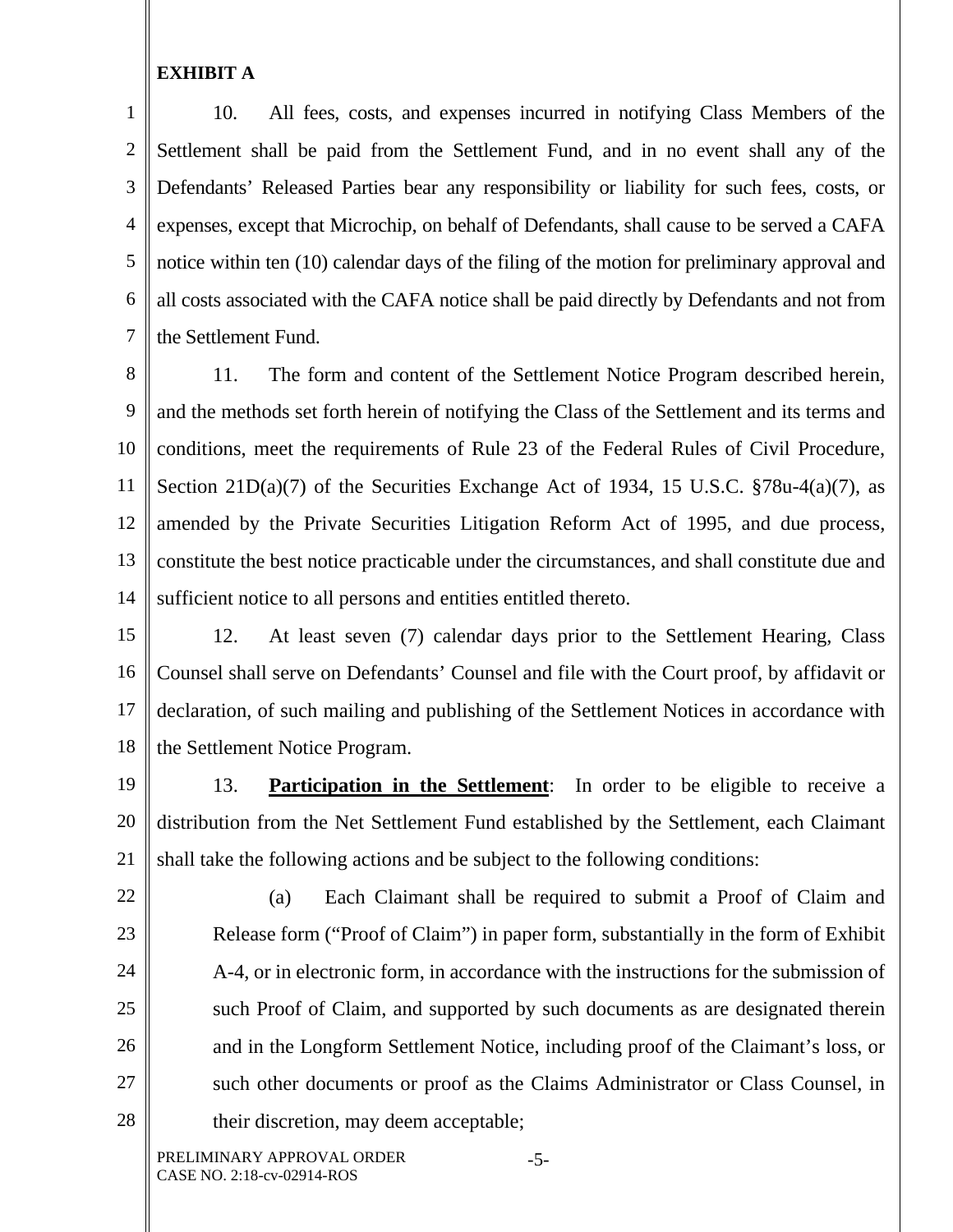1

2

3

4

5

6

7

8

9

10

11

12

13

14

15

16

17

18

19

20

21

22

23

24

25

26

27

28

(b) The executed Proof of Claim must be submitted to the Claims Administrator such that it is postmarked no later than 110 calendar days after the Settlement Notice Date. Such deadline may be further extended by Court order or by Class Counsel in their discretion. Provided that it is mailed by the claimsubmission deadline, a Proof of Claim shall be deemed to be submitted when postmarked, if received with a postmark indicated on the envelope and if mailed by first-class mail and addressed in accordance with the instructions thereon. In all other cases, the Proof of Claim forms shall be deemed to have been submitted on the date when actually received by the Claims Administrator. Any Class Member who fails to submit a Proof of Claim by such date shall be forever barred from receiving any distribution from the Net Settlement Fund (unless by Order of the Court such Class Member's Proof of Claim is accepted), but shall in all other respects be bound by all of the terms of the Stipulation and the Settlement, including the terms of the Judgment, and the Releases provided for in the Stipulation, and will be permanently barred and enjoined from bringing any action, claim, or other proceeding of any kind against any of the Released Defendants' Parties with respect to any Released Claims. Notwithstanding the foregoing, Class Counsel may, at its discretion, accept for processing late Proofs of Claim provided such acceptance does not delay the distribution of the Net Settlement Fund to the Class.

(c) The Proof of Claim submitted by each claimant must satisfy the following conditions, unless otherwise allowed pursuant to the Stipulation: (i) it must be properly completed, signed and submitted in a timely manner in accordance with the provisions of the preceding subparagraph; (ii) it must be accompanied by adequate supporting documentation for the transactions reported therein, in the form of broker confirmation slips, broker account statements, an authorized statement from the broker containing the transactional information found in a broker confirmation slip, or such other documentation as is deemed adequate by the Claims Administrator with such supervision by Class Counsel as necessary; (iii) if the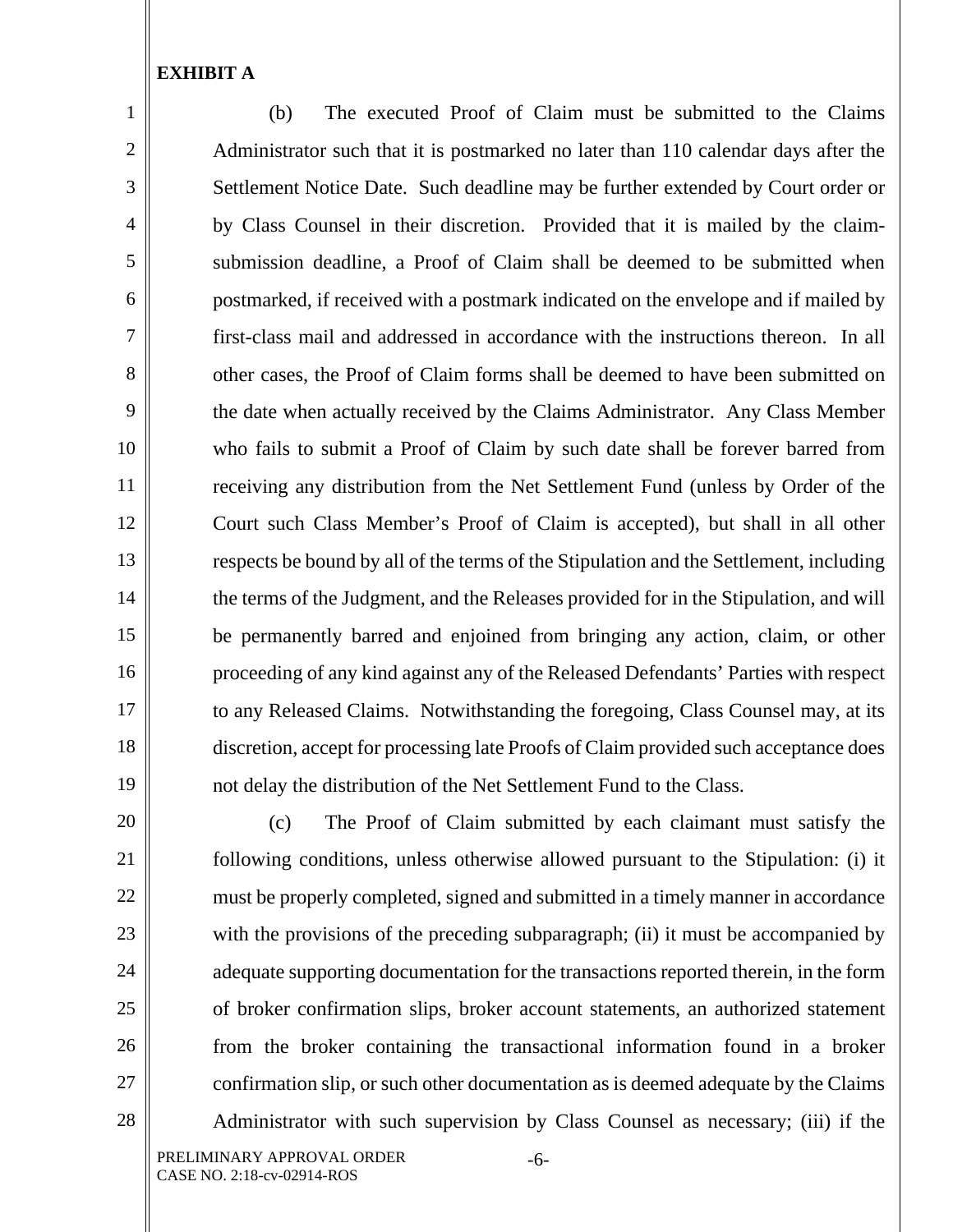person executing the Proof of Claim is acting in a representative capacity, a certification of her current authority to act on behalf of the Class Member must be included in the Proof of Claim; and (iv) the Proof of Claim must be complete and contain no material deletions or modifications of any of the printed matter contained therein and must be signed under penalty of perjury.

6 7

1

2

3

4

5

(d) As part of the Proof of Claim, each claimant shall submit to the jurisdiction of the Court with respect to the claim submitted.

8

9 10 11 14. **Appearance and Objections at Final Settlement Hearing**: Any Class Member may enter an appearance in this Action, at his, her or its own expense, individually or through counsel of his, her or its own choice. If any Class Member does not enter an appearance, he, she or it will be represented by Class Counsel.

12 13 14 15 16 17 18 19 20 21 22 23 24 25 26 27 28 PRELIMINARY APPROVAL ORDER CASE NO. 2:18-cv-02914-ROS -7- 15. Any Member of the Class may appear at the Settlement Hearing and object if he, she, or it has any reason (a) why the proposed Settlement of the Action should not be approved as fair, reasonable and adequate, or why a judgment should not be entered thereon, (b) why the Plan of Allocation should not be approved as fair, reasonable and adequate, (c) why attorneys' fees, together with costs, charges and expenses should not be awarded to Lead Counsel, or (d) why an award to Lead Plaintiff for his service to the Class or pursuant to 15 U.S.C. §78u-4(a)(4) of his reasonable costs and expenses (including lost wages) directly relating to the representation of the Class should not be awarded; provided, however, that no Class Member or any other Person shall be heard at the Settlement Hearing or entitled to contest the approval of the terms and conditions of the proposed Settlement, or, if approved, the Judgment to be entered thereon approving the same, or the order approving the Plan of Allocation, or any attorneys' fees, together with costs and expenses to be awarded to Plaintiff's Counsel or any award to Lead Plaintiff, unless the Person objecting has filed said written objections and copies of any papers and briefs with the Clerk of the United States District Court for the District of Arizona and mailed copies thereof by first-class mail to Wolf Popper LLP, Attn: Joshua Ruthizer, 845 Third Avenue, New York, NY 10022 and Wilson Sonsini Goodrich & Rosati, P.C., Attn: Keith Eggleton, 650 Page Mill Road, Palo Alto, CA 94304, such that they are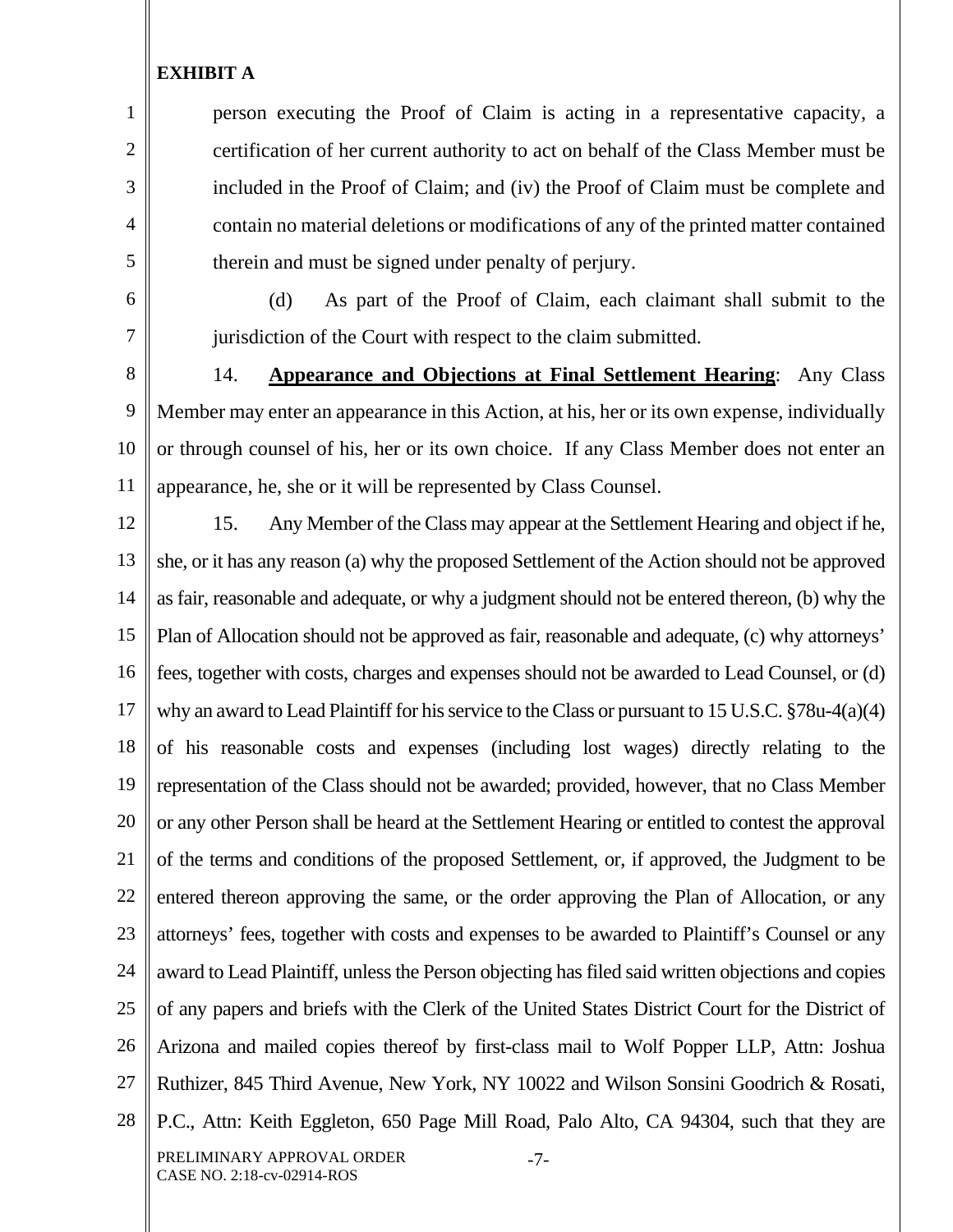1 2 received no later than [date] [a date twenty-one (21) calendar days prior to the Settlement Hearing].

3 4 5 6 7 8 9 10 11 12 13 Any such objection must: (a) clearly indicate the objector's name, mailing address, daytime telephone number and email address; (b) state that the objector is objecting to the proposed Settlement, Plan of Allocation, request for an award of Attorneys' Fees and Expenses, or request for a Class Representative Service Award, in *Jackson v. Microchip Technology Inc.*, No. 2:18-cv-02914-ROS (D. Ariz.); (c) specify the reason(s), if any, for the objection, including any legal support for such objection; (d) state the number of shares of Microchip common stock purchased and sold during the Class Period; (e) list the date(s) and price(s) of Microchip common stock purchased and sold during the Class Period; and (f) provide written documentation (whether from the objector's bank, broker or otherwise) of such trading. In order to be considered, an objection also must be signed personally by the Class Member making the objection.

14 15 16 17 18 19 20 21 22 23 24 25 26 27 28 Any Member of the Class who does not make his, her, or its objection in the manner provided shall be deemed to have waived such objection and shall forever be foreclosed from making any objection to the fairness, reasonableness or adequacy of the proposed Settlement as incorporated in the Stipulation, to the Plan of Allocation, or to the award of fees, costs, charges and expenses to Plaintiff's Counsel or Lead Plaintiff, unless otherwise ordered by the Court. Attendance at the Settlement Hearing is not necessary. However, Persons wishing to be heard orally in opposition to the approval of the Settlement, the Plan of Allocation, and/or the application for an award of fees, costs, charges and expenses are required to indicate in their written objection their intention to appear at the hearing and to include in their written objections the identity of any witnesses they may call to testify and copies of any exhibits they intend to introduce into evidence at the Settlement Hearing. Any Class Member who does not serve notice of his, her, or its intent to appear at the Settlement Hearing pursuant to this paragraph shall not be permitted to appear at the Settlement Hearing to raise any objections. Class Members do not need to appear at the Settlement Hearing or take any other action to indicate their approval.

PRELIMINARY APPROVAL ORDER CASE NO. 2:18-cv-02914-ROS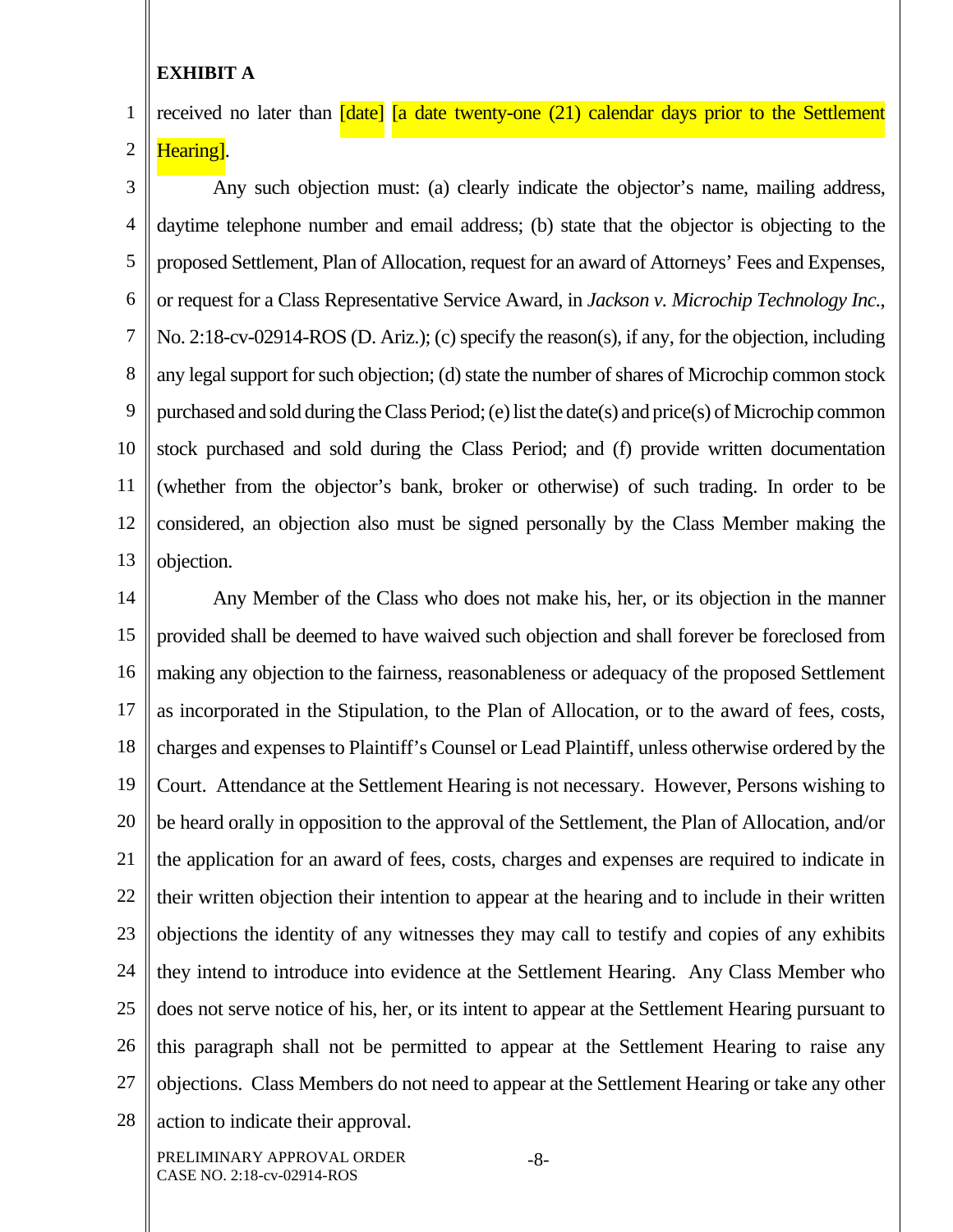1 2 3 4 5 6 16. All Class Members (except Excluded Class Members) shall be bound by all determinations and judgments in the Action concerning the Settlement, including, but not limited to, the Releases provided for therein, whether favorable or unfavorable to the Class, regardless of whether such Persons seek or obtain by any means, including, without limitation, by submitting a Proof of Claim and Release or any similar document, any distribution from the Settlement Fund or the Net Settlement Fund.

7 8 9 10 11 17. **Supporting Papers**: All papers in support of the Settlement, Plan of Allocation, and Class Counsel's request for an award of attorneys' fees and expenses shall be filed with the Court and served on or before thirty-five (35) calendar days before the Settlement Hearing. Any reply papers are to be filed with the Court and served no later than seven (7) calendar days before the Settlement Hearing.

12

13 14 18. **Appointment of Escrow Agent and Escrow Funds**: The Court approves the appointment of Huntington Bank as the Escrow Agent to manage and administer the Settlement Fund for the benefit of the Class.

15 16 17 18 19 19. The passage of title and ownership of the Settlement Fund to the Escrow Agent in accordance with the terms and obligations of the Stipulation is approved. No person who is not a Class Member or Plaintiff's Counsel shall have any right to any portion of, or to any distribution of, the Settlement Fund unless otherwise ordered by the Court or otherwise provided in the Stipulation.

20 21 22 23 20. All funds held in escrow shall be deemed and considered to be in *custodia legis* of the Court, and shall remain subject to the jurisdiction of the Court until such time as such funds shall be disbursed pursuant to the Stipulation and/or further order of the Court.

24 25 26 27 28 PRELIMINARY APPROVAL ORDER CASE NO. 2:18-cv-02914-ROS -9- 21. **Plan of Allocation, Plaintiff's Attorneys' Fees and Expenses, and Class Representative Service Award**: At or after the Settlement Hearing, the Court shall determine whether the Plan of Allocation proposed by Class Counsel, and any application for attorneys' fees, costs, charges and expenses and a Class Representative Service Award, should be approved. The Court reserves the right to enter the Judgment approving the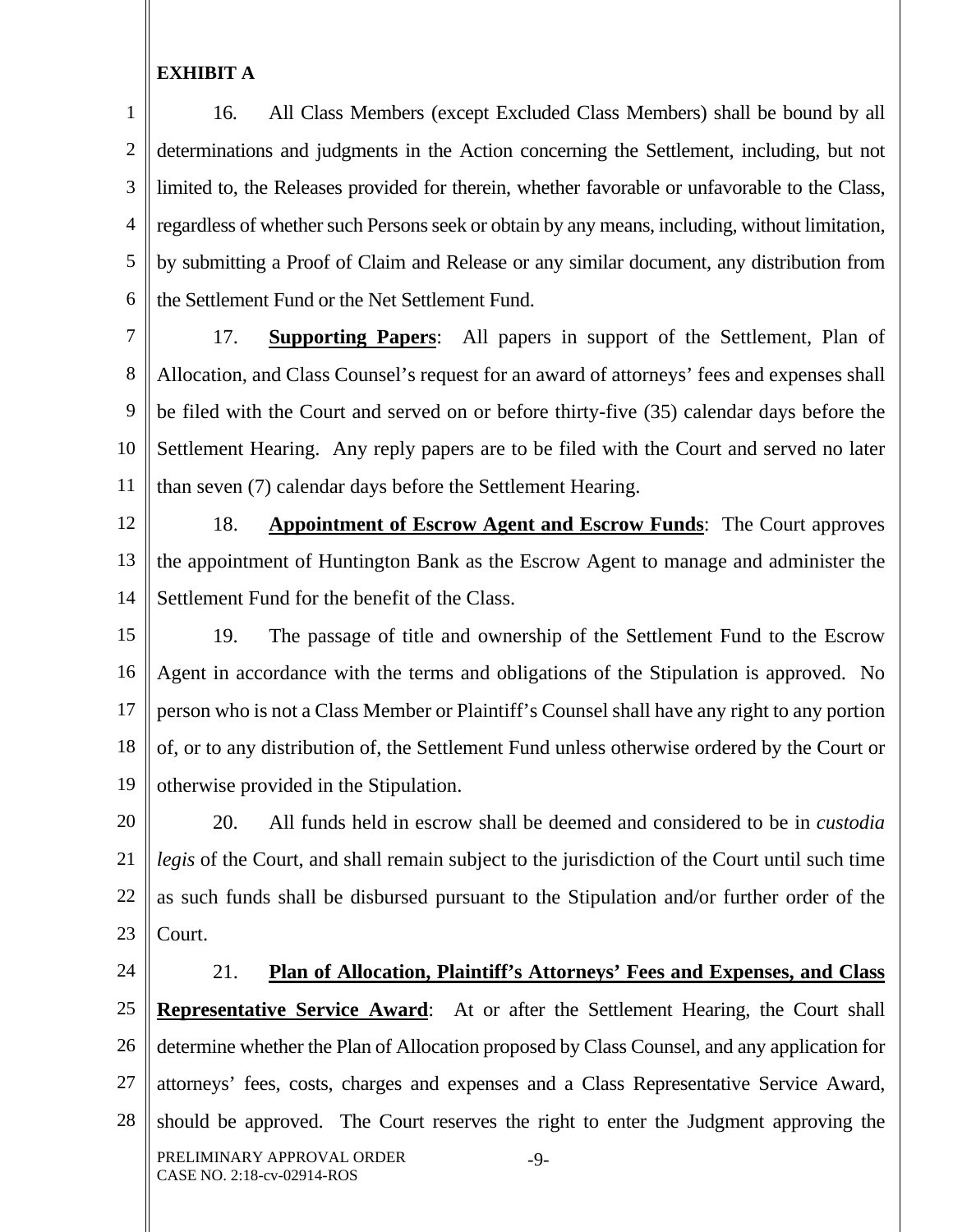1 2 Settlement regardless of whether it has approved the Plan of Allocation or awarded attorneys' fees and/or costs, charges, expenses, or a Class Representative Service Award.

3 4 5 6 7 22. Neither Defendants nor their counsel shall have any responsibility for the Plan of Allocation or any application for attorney's fees or expenses or Class Representative Service Award submitted by Class Counsel or Class Representative, and such matters will be considered by the Court separately from the fairness, reasonableness, and adequacy of the Settlement.

8 9 10 11 12 13 14 15 16 17 18 19 20 21 22 23 23. **Use of this Order**: Neither this Order nor the Stipulation, nor any of their respective terms or provisions, nor any of the negotiations, discussions, proceedings connected with them, nor any act performed or document executed pursuant to or in furtherance of the Stipulation or the Settlement or this Order may be construed (a) as an admission or concession by the Defendants or the Released Defendants' Parties of the truth of any of the allegations in the Action, or of any liability, fault, or wrongdoing of any kind, or offered or received in evidence, or otherwise used by any person in the Action, or in any other action or proceeding, whether civil, criminal, or administrative, in any court, administrative agency, or other tribunal, except in connection with any proceeding to enforce the terms of the Stipulation or this Order, or (b) against Lead Plaintiff or the Class to argue that any of their claims are without merit. Lead Plaintiff and the Released Plaintiff's Parties and Defendants and the Released Defendants' Parties and each of their counsel may file the Stipulation, and/or this Order and/or the Judgment in any action that may be brought against them in order to support a defense or counterclaim based on principles of *res judicata*, collateral estoppel, release, good faith settlement, judgment bar or reduction or any other theory of claim preclusion or issue preclusion or similar defense or counterclaim.

24

25 26 27 28 PRELIMINARY APPROVAL ORDER CASE NO. 2:18-cv-02914-ROS -10- 24. **Termination of Settlement**:If the Settlement fails to become effective as defined in the Stipulation or is terminated, then, in any such event, the Stipulation, including any amendment(s) thereof, except as expressly provided in the Stipulation, and this Preliminary Approval Order shall be null and void, of no further force or effect, and without prejudice to any Party, and may not be introduced as evidence or used in any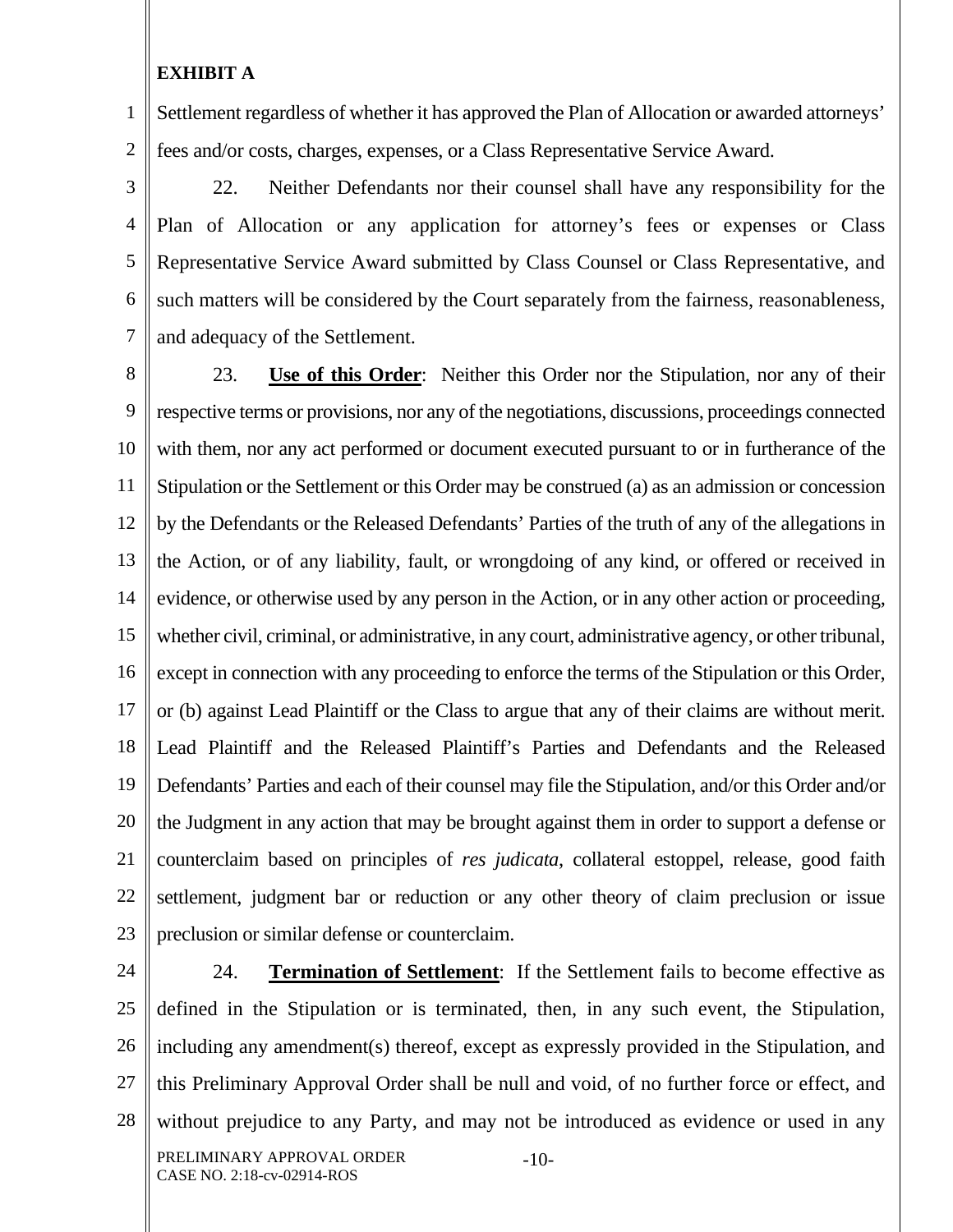| $\mathbf{1}$   | actions or proceedings by any person or entity against the Parties, and the Parties shall be |  |  |  |
|----------------|----------------------------------------------------------------------------------------------|--|--|--|
| $\sqrt{2}$     | deemed to have reverted to their respective litigation positions in the Action as of January |  |  |  |
| 3              | 25, 2022.                                                                                    |  |  |  |
| $\overline{4}$ | The Court retains exclusive jurisdiction over the Action to consider all<br>25.              |  |  |  |
| $\sqrt{5}$     | further matters arising out of or connected with the Settlement.                             |  |  |  |
| 6              |                                                                                              |  |  |  |
| 7              |                                                                                              |  |  |  |
| 8              |                                                                                              |  |  |  |
| 9              |                                                                                              |  |  |  |
| 10             |                                                                                              |  |  |  |
| 11             |                                                                                              |  |  |  |
| 12             |                                                                                              |  |  |  |
| 13             |                                                                                              |  |  |  |
| 14             |                                                                                              |  |  |  |
| 15             |                                                                                              |  |  |  |
| 16             |                                                                                              |  |  |  |
| $17\,$         |                                                                                              |  |  |  |
| 18             |                                                                                              |  |  |  |
| 19             |                                                                                              |  |  |  |
| 20             |                                                                                              |  |  |  |
| 21             |                                                                                              |  |  |  |
| 22             |                                                                                              |  |  |  |
| 23             |                                                                                              |  |  |  |
| 24             |                                                                                              |  |  |  |
| $25\,$         |                                                                                              |  |  |  |
| 26             |                                                                                              |  |  |  |
| 27             |                                                                                              |  |  |  |
| 28             |                                                                                              |  |  |  |
|                | PRELIMINARY APPROVAL ORDER<br>$-11-$<br>CASE NO. 2:18-cv-02914-ROS                           |  |  |  |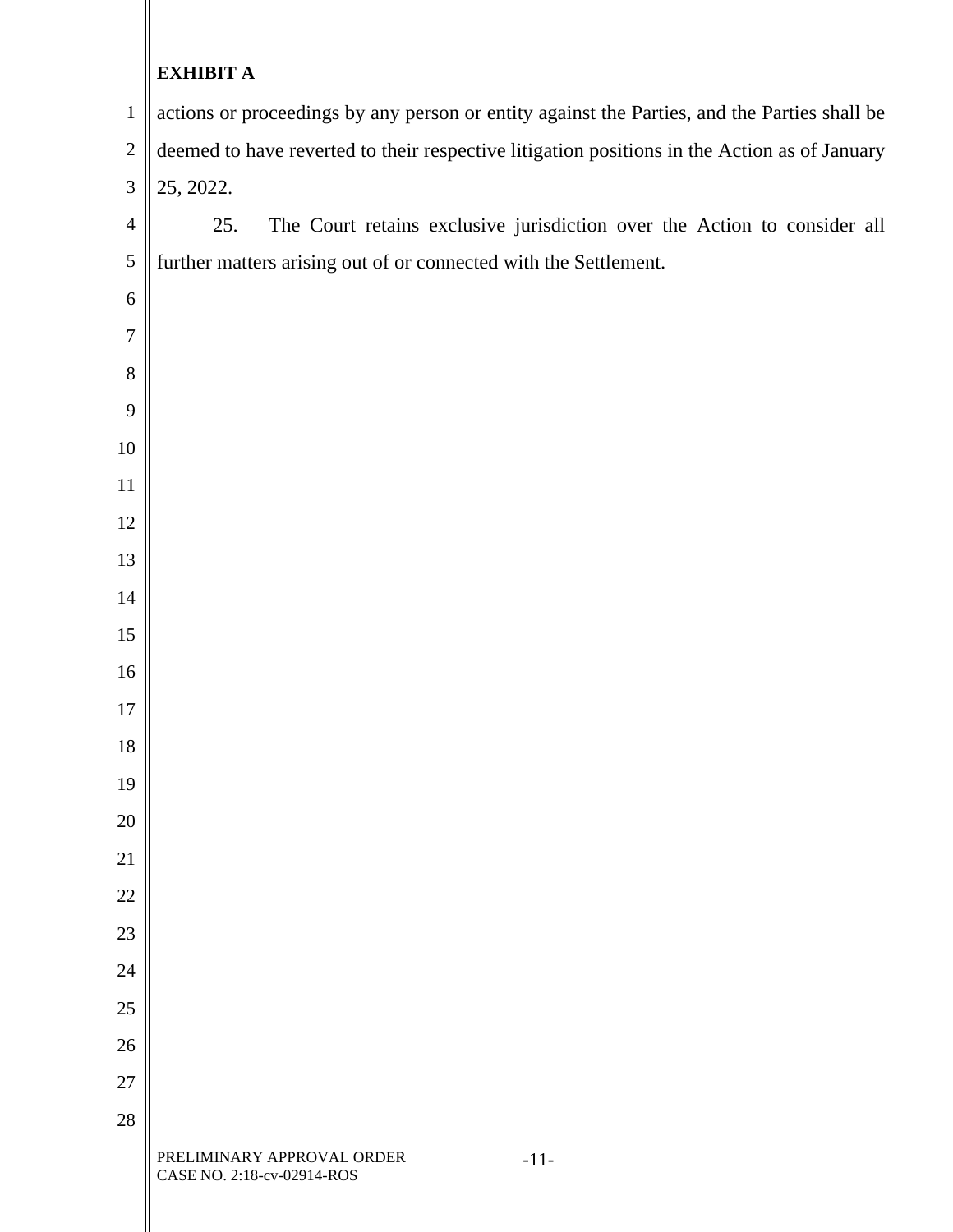II

| <b>Name</b>                                                                 | City, State, Zip        |  |
|-----------------------------------------------------------------------------|-------------------------|--|
| Darold Duerr Estate - James Fankhauser Executor                             | Renwick, IA 50577       |  |
| <b>Yvonne Davis</b>                                                         | Memphis, TN 38111       |  |
| <b>Carol Billings</b>                                                       | Ann Arbor, MI 48103     |  |
| <b>Karen Adams</b>                                                          | Indian Trail, NC 28079  |  |
| <b>Susan Waits</b>                                                          | Woodstock, GA 30188     |  |
| Nina Marie Van Diver                                                        | Carrollton, KY 41008    |  |
| Patricia Veit                                                               | Sawyer, MI 49125        |  |
| Eugene S. Hearl                                                             | Richlands, VA 24641     |  |
| Rex R. Saylor and Nila R. Saylor                                            | Mountain Home, AR 72653 |  |
| Claude T. Lewis                                                             | Lake Oswego, OR 97035   |  |
| Diane Schwartz                                                              | Los Angeles, CA 90034   |  |
| <b>Thomas Duritsa</b>                                                       | Independence, IA 50644  |  |
| Patricia A. Scholle                                                         | Saint Charles, MO 63301 |  |
| Robert Sorenson and Jean Sorenson                                           | Nekoosa, WI 54457       |  |
| John J. Murray Jr. TTEE and Constance M. Murray TTEE;<br>U/A DTD 11/29/2018 | Simpsonville, SC 29680  |  |
| Linda G. Hamm                                                               | Pottsville, AR 72858    |  |
| Roxanne Nina Spencer                                                        | Hawthorne, FL 32640     |  |
| Fnu Naveena                                                                 | San Jose, CA 95124      |  |
| Linda Kennedy                                                               | Bothell, WA 98012       |  |
| Della May Moulson                                                           | Hennessey, OK 73742     |  |
| Mariam L. Foss                                                              | Clifton, CO 81520       |  |
| Carroll B. Lindenman and Kristina S. Lindenman                              | New Braunfels, TX 78132 |  |
| Leigh A. Twa and Deborah C. Twa                                             | Seymour, MO 65746       |  |

CASE NO. 2:18-cv-02914-ROS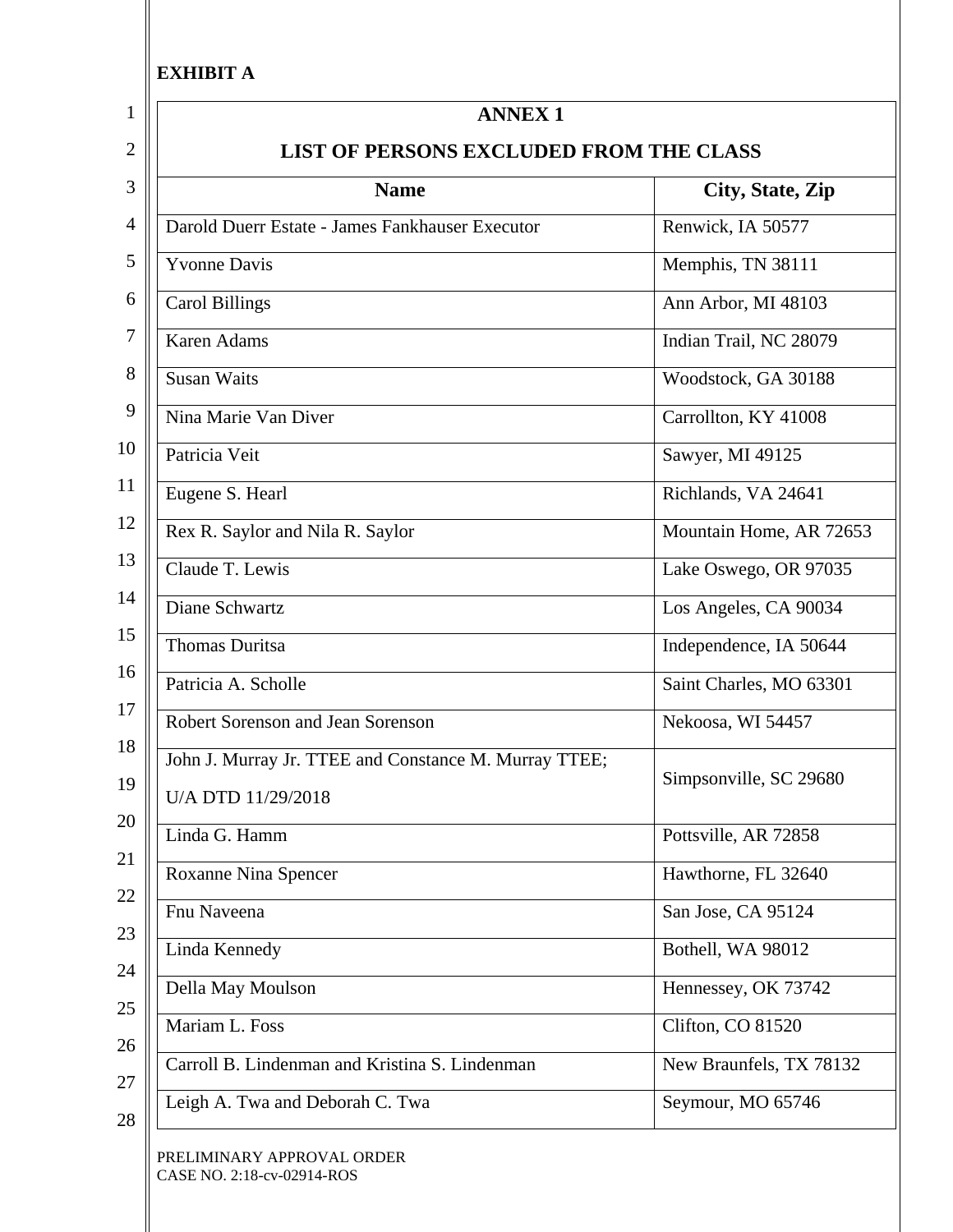| <b>ANNEX 1</b>                                                                      |                       |  |  |
|-------------------------------------------------------------------------------------|-----------------------|--|--|
| LIST OF PERSONS EXCLUDED FROM THE CLASS                                             |                       |  |  |
| <b>Name</b>                                                                         | City, State, Zip      |  |  |
| James M. Richardson and Mary Ellen Richardson                                       | Great Falls, VA 22066 |  |  |
| <b>Karen Downey</b>                                                                 | Montpelier, VA 23192  |  |  |
| Anne M. Pahl                                                                        | Dewey, AZ 86327       |  |  |
| Carol J. Wire                                                                       | Fort Wayne, IN 46807  |  |  |
| Gianna Bolla's Education Trust - Charles Bolla and Mary E.<br><b>Bolla Trustees</b> | Riverside, CA 92508   |  |  |
| Raymond A. Stevenor's Estate - Claudia M. Clontz Executor                           | Haymarket, VA 20169   |  |  |
| and Trustee                                                                         |                       |  |  |
| Nordea Bank S.A.                                                                    | L-1855 Luxembourg     |  |  |
|                                                                                     |                       |  |  |
|                                                                                     |                       |  |  |
|                                                                                     |                       |  |  |
|                                                                                     |                       |  |  |
|                                                                                     |                       |  |  |
|                                                                                     |                       |  |  |
|                                                                                     |                       |  |  |
| PRELIMINARY APPROVAL ORDER<br>$-1-$<br>CASE NO. 2:18-cv-02914-ROS                   |                       |  |  |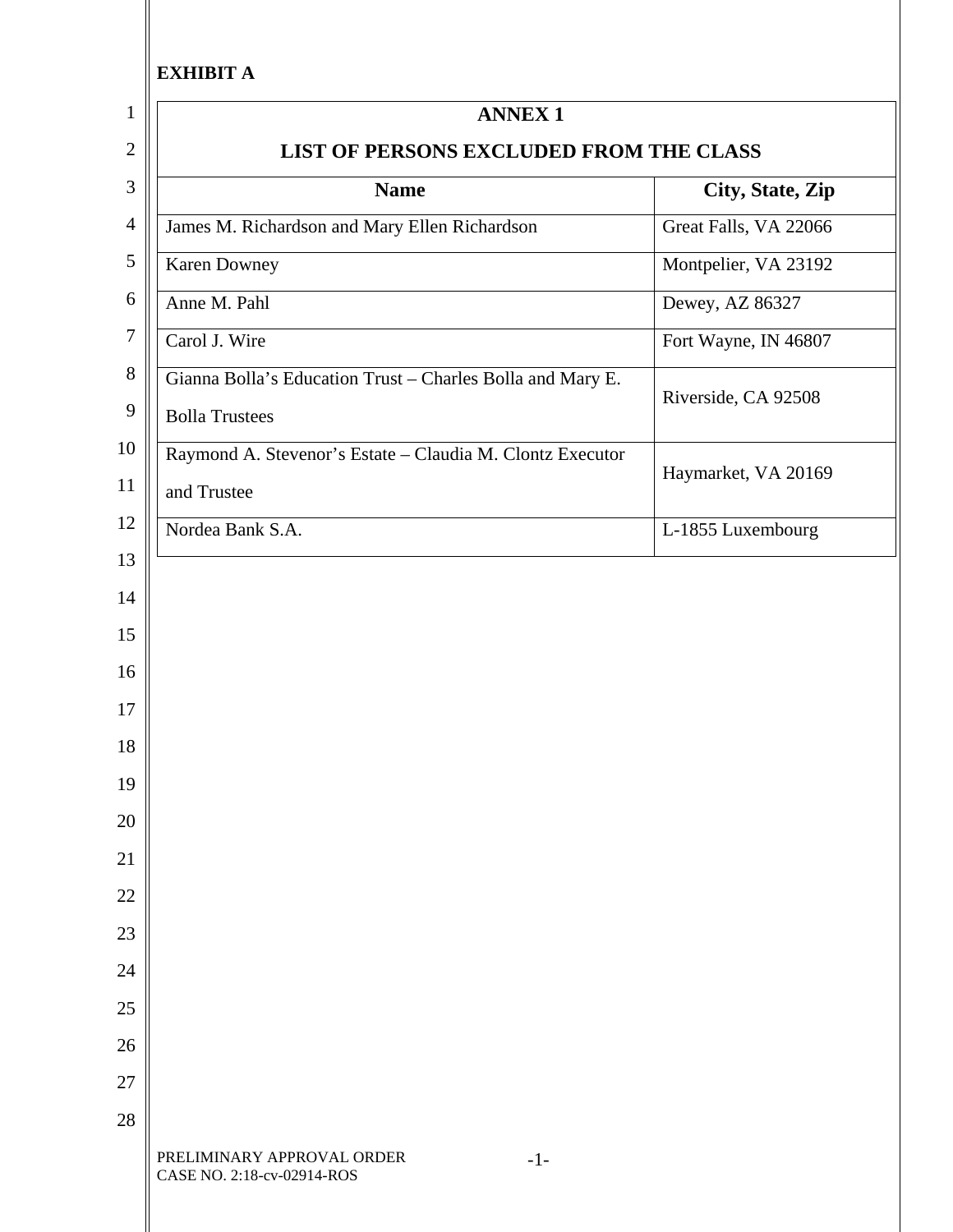### **Court-Ordered Legal Notice of Proposed Class Action Settlement**

## United States District Court for the District of Arizona JACKSON v. MICROCHIP TECH., INC., Case No. 2:18-cv-02914- ROS

**To: All persons who purchased or otherwise acquired Microchip Technology, Inc. ("Microchip") common stock on a U.S. open market during the class period March 2, 2018, through August 9, 2018, both dates inclusive (the "Class").** 

### IMPORTANT NOTICE ABOUT A SECURITIES CLASS ACTION SETTLEMENT

YOU MAY BE ENTITLED TO A **CASH** PAYMENT.

PLEASE READ THIS NOTICE CAREFULLY.

Capitalized terms used in this notice that are not otherwise defined are defined in the Stipulation of Settlement, available at www.MicrochipTechnologySecuritiesLitigation.com.

**Microchip Technology Securities Litigation c/o A.B. Data, Ltd. P.O. Box 173050 Milwaukee, WI 53217 Toll-Free Number: 877-888-4851 Website: www.MicrochipTechnologySecuritiesLitigation.com Email: info@MicrochipTechnologySecuritiesLitigation.com**

NOTICE NUMBER «NoticeID» NoticeID

Postal Service: Please Do Not Mark or Cover Barcode

[NAME1] [ADDR1] [CITY] [ST] [ZIP] [COUNTRY]

PRESORTEDFIRST‐CLASS MAIL U.S. POSTAGE PAIDMILWAUKEE, WI PERMIT NO. 3780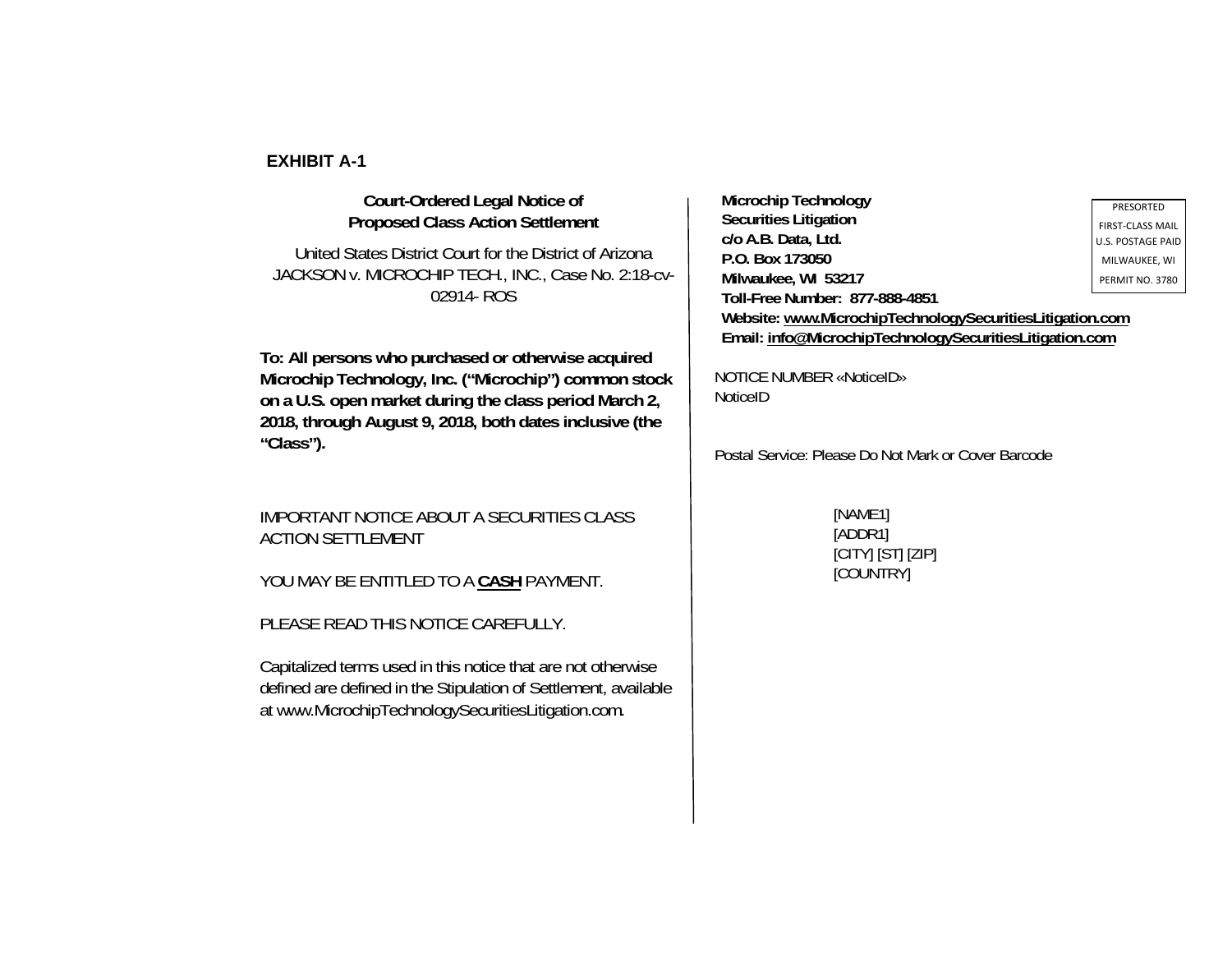There has been a proposed Settlement in the class action *Jackson v. Microchip Technology, Inc.*, No. 2:18-cv-02914-ROS ("Litigation") pending in the U.S. District Court for the District of Arizona ("Court"). The Settlement would resolve the Litigation, in which Plaintiff alleges that Microchip and certain of its officers ("Defendants") violated federal securities laws by making false and misleading statements between March 2, 2018, and August 9, 2018 ("Class Period"), related to Microchip's acquisition of Microsemi Corp. Defendants expressly deny all allegations of wrongdoing or liability whatsoever, and this notice expresses no opinion by the Court as to the Litigation's merits.

This Postcard Settlement Notice ("Postcard") provides only limited information about the Settlement. For more information, review the full Longform Notice of Settlement of Class Action ("Notice"), which can be obtained from www.MicrochipTechnologySecuritiesLitigation.com ("Settlement Website"), or by contacting the Administrator at <u>info@MicrochipTechnologySecuritiesLitigation.com</u>, 877-888-4851 (toll free), or by mail at the address on the front of this Postcard.

You were sent this Postcard because you or someone in your family may have purchased or otherwise acquired Microchip common stock during the Class Period. **What is the Proposed Settlement?** Defendants have agreed to pay a Settlement Amount of \$9,000,000. The proposed Settlement provides that the Settlement Amount, after deduction of any Court-approved attorneys' fees and expenses, notice and administration costs, taxes, and any Court-approved award to Plaintiff for his service to the Class and/or pursuant to 15 U.S.C. § 78u–4(a)(4) for his costs and expenses (including lost wages) directly relating to his representation of the Class ("Plaintiff Award"), is to be divided among all Class Members who submit a valid Claim Form, in exchange for the settlement of this Litigation and the Releases by Class Members of claims related to this case. **For all details of the Settlement, read the Stipulation and Notice, available at the Settlement Website.**

**To qualify for payment, you must submit a Claim Form.** The Claim Form can be downloaded from the Settlement Website, or will be mailed to you upon request to the Claims Administrator. **To be valid, Claim Forms must be postmarked by \_\_\_\_\_\_\_\_\_\_\_\_, 2022.**

**What if I requested exclusion from the Class?** The deadline to request exclusion from the Class was November 2, 2021. A list of requests for exclusion that were received by the Claims Administrator and accepted by the Court can be found on the Settlement Website. If you submitted a request for exclusion that was accepted by the Court, do not submit a Claim Form. You are not a Class Member, and your Claim Form will be rejected.

What is my estimated recovery? Your share of the Settlement proceeds will depend on the size and timing of your transactions in Microchip common stock, and will be determined *pro rata* based on the number of claims submitted.

**Court Settlement Hearing**. **The Court will hold a hearing on this case on \_\_\_\_\_\_\_\_\_\_\_\_\_\_, 2022 at \_\_\_\_\_** to consider whether (1) the Court should approve: (a) the proposed Settlement as fair, reasonable, and adequate; (b) the Plan of Allocation of Settlement proceeds as fair, reasonable, and adequate; (c) the request by the lawyers representing the Class for up to 25% of the Settlement Fund in attorneys' fees, plus actual expenses of up to \$800,000; (d) the request for a Plaintiff Award of up to \$15,000; and (2) the Court should enter the Final Judgment or Alternative Judgment dismissing the Litigation with prejudice. You may attend the hearing and ask to be heard by the Court, but you do not have to. If you wish to object to the terms of the Settlement or the requests for attorneys' fees and expenses or the Plaintiff Award, **your objection must be in writing pursuant to the requirements in the Notice, and be received by \_\_\_\_\_\_\_\_\_\_\_\_, 2022.**

Want more information? Go to the Settlement Website or call or email the Administrator at the contact information listed above and on the front of this Postcard, or contact Class Counsel at the contact information in the Notice. Please do not contact the Court, Defendants, or their counsel with questions.

**Special Notice to Nominees.** If you hold Microchip common stock pursuant to a transaction that took place on a U.S. exchange within the Class Period as nominee for a beneficial owner, then you must, within ten (10) days of receipt of this Postcard, either: (1) send a copy of this Postcard by first-class mail to all such persons or entities; or (2) provide a list of the names and addresses of such persons or entities to the Administrator at the address provided on page \_\_\_ of the Notice. More information about this requirement is available on page \_\_\_ of the Notice.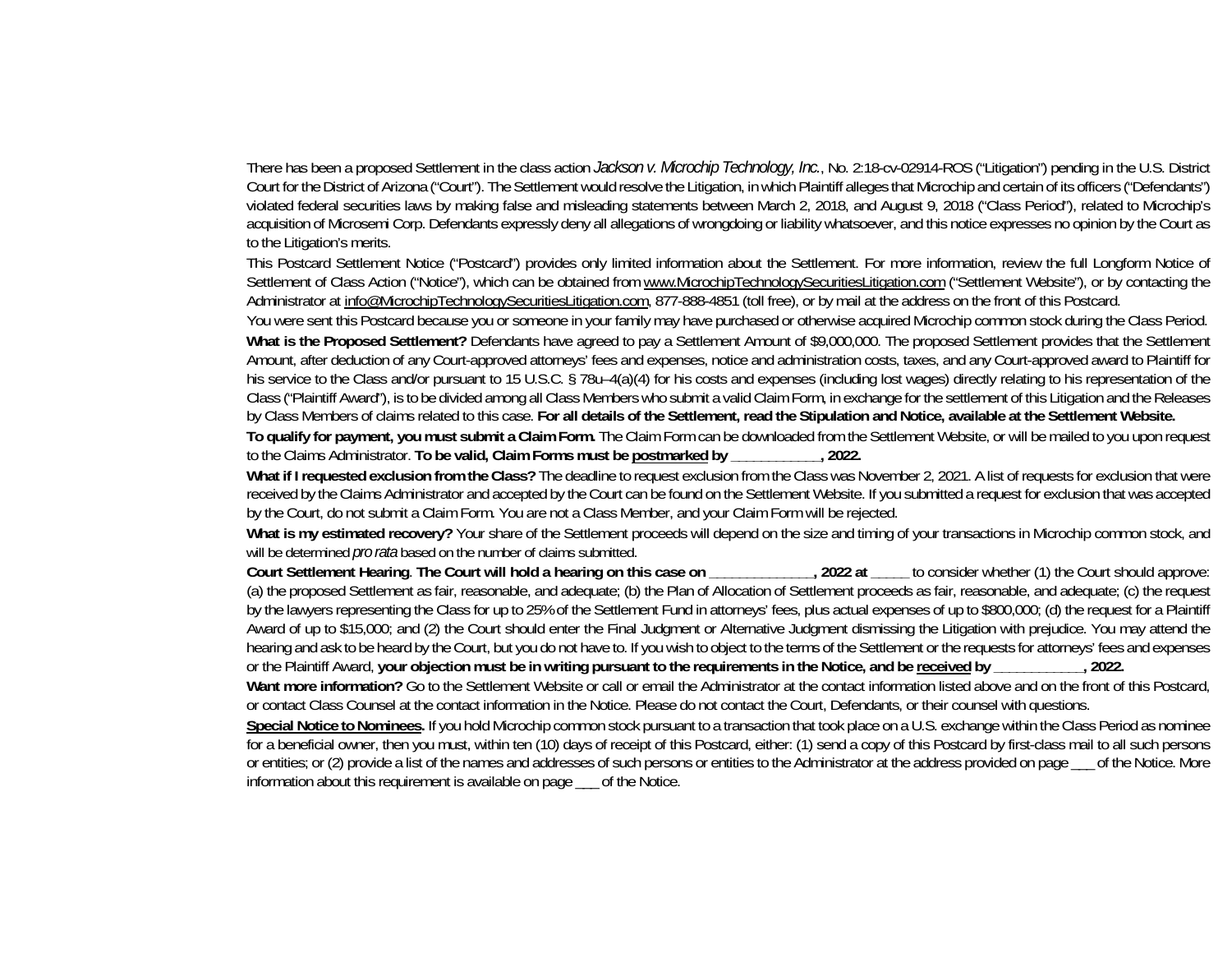### **UNITED STATES DISTRICT COURT DISTRICT OF ARIZONA**

Ronald L. Jackson, as Trustee Under Agreement Dated 01/05/2012 by Ronald L. Jackson, Individually, and on Behalf of All Others Similarly Situated,

Plaintiff,

v.

Microchip Technology Inc.; Steve Sanghi; Ganesh Moorthy; and J. Eric Bjornholt.,

Defendants.

# **SUMMARY NOTICE OF PROPOSED CLASS ACTION SETTLEMENT To: ALL PERSONS WHO PURCHASED OR OTHERWISE ACQUIRED MICROCHIP TECHNOLOGY, INC. COMMON STOCK ON A U.S. OPEN MARKET DURING THE CLASS PERIOD MARCH 2, 2018, THROUGH AUGUST 9, 2018, BOTH DATES INCLUSIVE:**

 There has been a proposed Settlement of the class action titled *Jackson v. Microchip Technology, Inc.*, No. 2:18-cv-02914-ROS ("Litigation") pending in the U.S. District Court for the District of Arizona ("Court").

A hearing will be held at \_\_\_\_\_\_\_ on \_\_\_\_\_\_\_\_\_, 2022, before the Honorable Roslyn O. Silver at the United States District Court for the District of Arizona, Sandra Day O'Connor U.S. Courthouse, 401 West Washington Street, Phoenix, AZ 85003-2158, to determine whether (1) the proposed Settlement of the Litigation for the sum of \$9,000,000 should be approved by the Court as fair, reasonable, and adequate; (2) the Court should approve the Plan of Allocation of Settlement proceeds as fair, reasonable, and adequate; (3) Lead Counsel should be awarded up to \$2,250,000 in attorneys' fees (25% of the \$9,000,000 Settlement Amount) and reimbursed for up to \$800,000 of litigation expenses, (4) Lead Plaintiff should receive an award for his services to the Class and/or

**Case No. 2:18-cv-02914- ROS**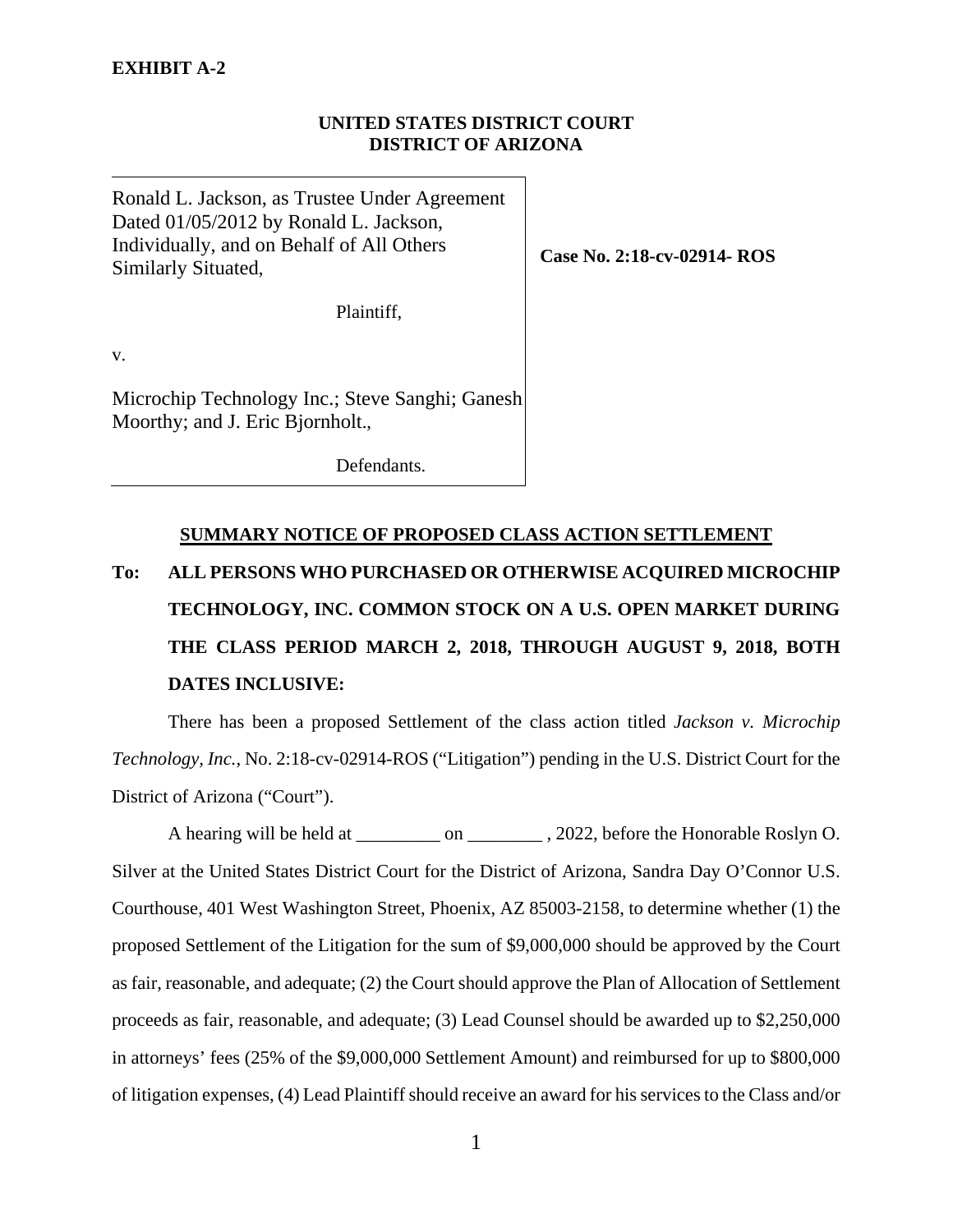pursuant to 15 U.S.C. § 78u–4(a)(4) for his costs and expenses (including lost wages) directly relating to its representation of the Class in an amount not to exceed \$15,000; and (5) the Court should enter the Final Judgment (or, if applicable, Alternative Judgment) dismissing the Litigation with prejudice. The Court may change the hearing date, or order that it be held by telephonic or video conference, without further notice to the Class. However, any changes will be posted on the Settlement Website: www.MicrochipTechnologySecuritiesLitigation.com.

 If you purchased or otherwise acquired Microchip common stock on a U.S. open market between March 2, 2018 and August 9, 2018, inclusive, your rights may be affected by this Settlement. You may obtain, free of charge, a detailed Longform Notice of Proposed Class Action Settlement (the "Notice") and a copy of the Proof of Claim and Release form on the Settlement Website, or by contacting the Claims Administrator at 877-888-4851 (toll-free), at info@MicrochipTechnologySecuritiesLitigation.com, or at Microchip Technology Securities Litigation, c/o A.B. Data, Ltd., P.O. Box 173050, Milwaukee, WI 53217. All capitalized terms not defined herein are defined in the Notice.

 If you are a Class Member and wish to share in the Settlement proceeds, you must complete and submit a Proof of Claim and Release form and required supporting documentation to the Claims Administrator establishing that you are entitled to recovery so that it is **postmarked by** 

**2022.** If you fail to submit a valid Proof of Claim and Release form and supporting documentation by this deadline in accordance with the instructions in the form and Notice, you will not recover from the Net Settlement Fund, but you will nevertheless be bound by the Settlement and releases provided for therein and by the Court's Final Judgment dismissing the Litigation with prejudice. If you are a Member of the Class and did not timely and validly request exclusion from the Class in accordance with the requirements set forth in the Notice of Pendency of Class Action that previously was disseminated, you will be bound by the Settlement and any judgment and releases entered in the Litigation, including, but not limited to, the final Judgment dismissing the Litigation with prejudice and the release of the Released Claims, whether or not you submit a Proof of Claim and Release form.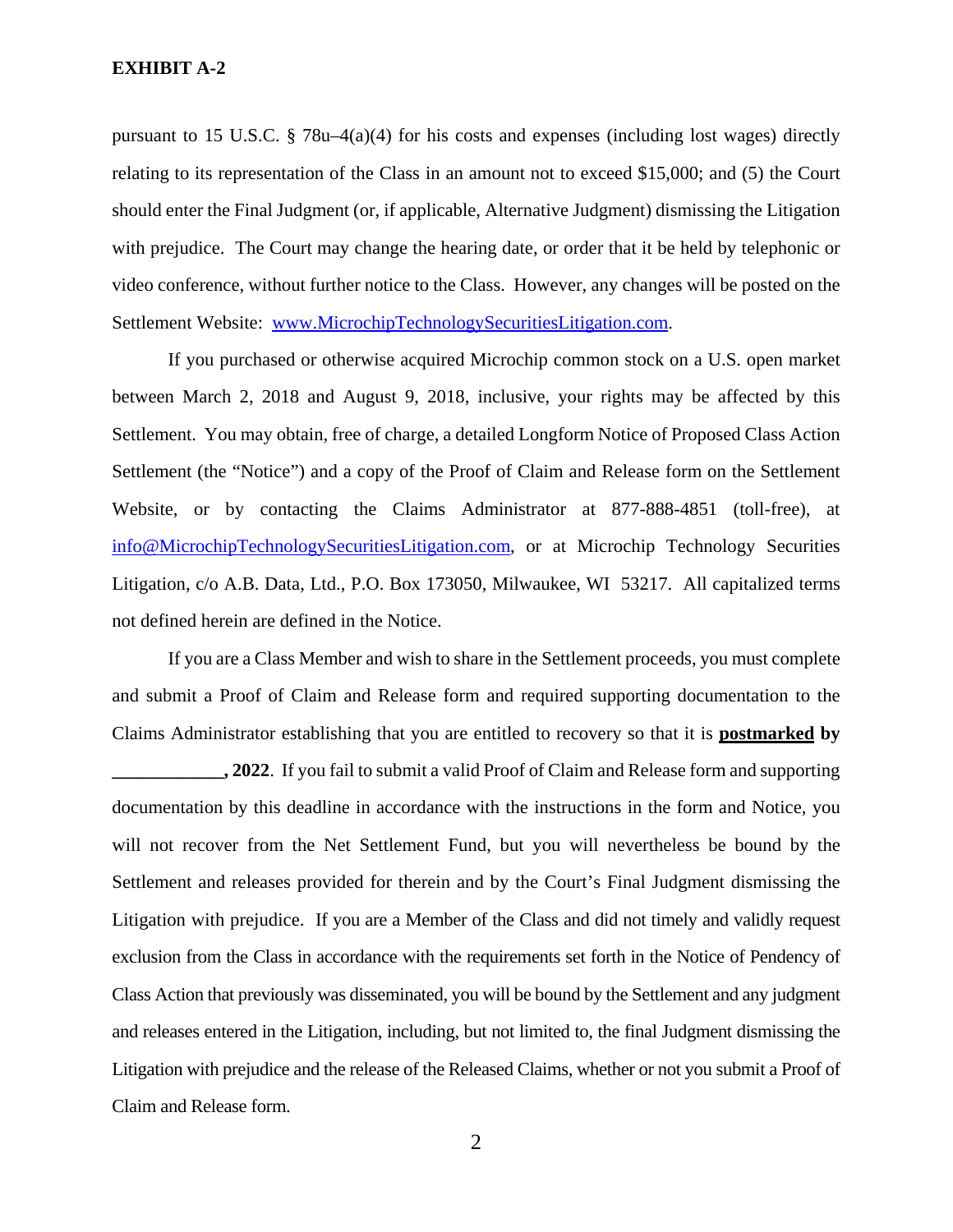The deadline to request exclusion from the Class was November 2, 2021. A list of requests for exclusion that were received by the Claims Administrator and accepted by the Court can be found on the Settlement Website. If you submitted a request for exclusion that was accepted by the Court, do not submit a Claim Form. You are not a Class Member, and your Claim Form will be rejected.

 If you are a Class Member and wish to object to any aspect of the Settlement, the Plan of Allocation, the Lead Plaintiff service award, or Lead Counsel's Attorneys' Fees and Expenses Application, you must submit your written objection in the manner set forth in the Notice so that it is **received no later than \_\_\_\_\_\_\_\_\_\_\_\_, 2022**. Only Class Members who have submitted valid and timely written objections and provided notice of their intent to appear in accordance with the instructions in the Notice will be entitled to be heard at the hearing on \_\_\_\_\_\_\_\_\_\_, 2022.

 Inquiries, other than requests for the Notice, may be made to Lead Counsel for the Class at Wolf Popper LLP, 845 Third Avenue, New York, New York 10022, Tel.: (212) 759-4600.

# **PLEASE DO NOT CONTACT THE COURT, THE CLERK'S OFFICE, DEFENDANTS, OR THEIR COUNSEL REGARDING THIS NOTICE.**

DATED: \_\_\_\_\_\_\_\_\_\_, 2022 BY ORDER OF THE COURT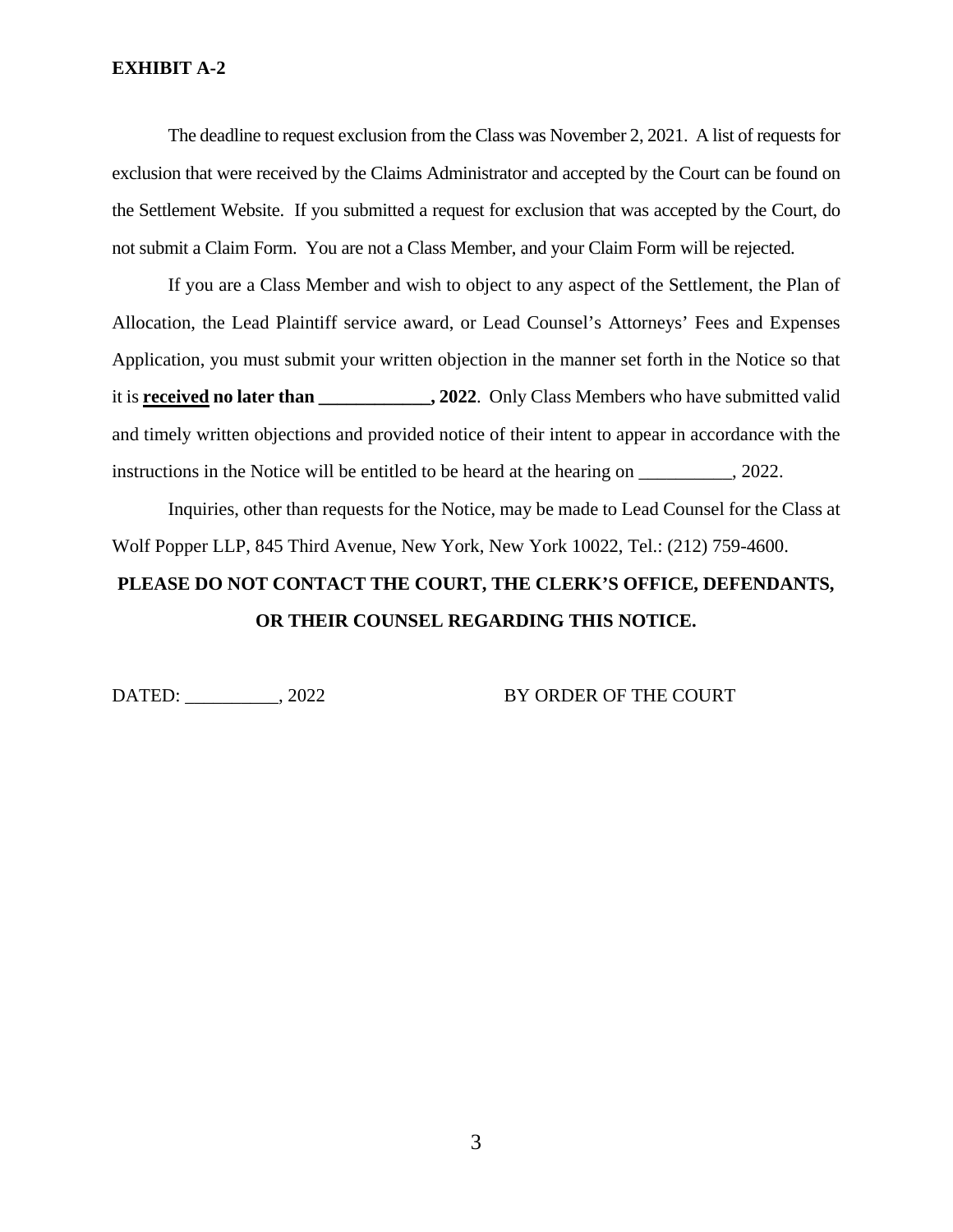### **UNITED STATES DISTRICT COURT DISTRICT OF ARIZONA**

Ronald L. Jackson, as Trustee Under Agreement Dated 01/05/2012 by Ronald L. Jackson, Individually, and on Behalf of All Others Similarly Situated,

Plaintiff,

**Case No. 2:18-cv-02914-ROS** 

v.

1

Microchip Technology Inc.; Steve Sanghi; Ganesh Moorthy; and J. Eric Bjornholt,

Defendants.

# **NOTICE OF PROPOSED CLASS ACTION SETTLEMENT1**

### **If you purchased or otherwise acquired Microchip Technology Inc. ("Microchip") common stock on a U.S. open market between March 2, 2018, and August 9, 2018, inclusive (the "Class Period"), and are not otherwise excluded from the Class (see Question 6 below) you could receive a payment from a class action settlement.**

*A federal court authorized this notice. This is not a solicitation from a lawyer.* 

- This Longform Notice of Proposed Class Action Settlement (the "Longform Settlement Notice") is given pursuant to an order issued by the United States District Court for the District of Arizona (the "Court"). This Longform Settlement Notice serves to inform you of the proposed settlement of the above-captioned class action lawsuit (the "Litigation") for \$9,000,000 in cash (the "Settlement") and the hearing (the "Settlement Hearing") to be held by the Court to consider the fairness, reasonableness, and adequacy of the Settlement, as set forth in the Stipulation by and between Lead Plaintiff Ronald Jackson ("Lead Plaintiff") and the Class (defined herein), on the one hand, and defendants Microchip Technology Incorporated ("Microchip," or the "Company"), Steve Sanghi, Ganesh Moorthy, and J. Eric Bjornholt (collectively, "Defendants"), on the other hand.
- The Settlement resolves a lawsuit in which Lead Plaintiff alleged that Defendants disseminated materially false or misleading statements or omissions concerning Microchip's acquisition of Microsemi Corporation ("Microsemi") during the Class Period. Defendants have expressly denied and continue to deny all charges of wrongdoing or liability against them, and deny that Lead Plaintiff and the Class suffered any damages.
- On February 22, 2021, the Court issued an order that certified the Litigation as a class action pursuant to Rule 23 of the Federal Rules of Civil Procedure. Notice of pendency of the class action (the "Class Notice") was disseminated to Class Members in August and September 2021. The deadline for Class Members to request exclusion from this class action was November 2, 2021.
- This Longform Settlement Notice is intended to inform you of the proposed Settlement and what steps you may take in relation to it. This Longform Settlement Notice is different than the Class Notice you previously received advising you of the pendency of this Litigation. This Longform Settlement Notice is NOT an expression of any opinion by the Court as to the merits of the claims or defenses asserted in the lawsuit or that the Defendants engaged in any wrongdoing.
- Lead Plaintiff estimates that 24,418,150 shares of Microchip common stock are eligible under the Plan of Allocation (described below). If claims are submitted for all of these shares, the estimated distribution per share will be approximately \$0.37 per share *before* deduction of Court-approved administrative costs, any award to Lead Plaintiff, pursuant to 15 U.S.C. § 78u–4(a)(4), of his costs and expenses (including lost wages) directly relating to the representation of the Class, and any attorneys' fees and expenses awarded to Lead Counsel for their representation of the Class. **Class Members should note, however, that these are only estimates**. A Class Member's actual recovery will be a proportion of the Net Settlement Fund determined by that claimant's claims as compared to the total claims of all Class Members who submit acceptable Proofs of Claim and Release forms. An individual Class Member may receive more or less than these estimated average amounts. *See* Plan of Allocation set forth and discussed at pages \_\_\_ below for more information on the calculation of your claim.
- The Parties disagree on both liability and damages and do not agree on the amount of damages per security, if any, that would be recoverable if Lead Plaintiff were to prevail in the Litigation. Defendants deny that they are liable to the Class and deny that the Class has suffered any

<sup>&</sup>lt;sup>1</sup> This Settlement Notice incorporates by reference the definitions in the Stipulation of Settlement dated March 7, 2022 (the "Stipulation"). All capitalized terms used, but not defined herein, shall have the same meaning as in the Stipulation. The Stipulation can be obtained at www.MicrochipTechnologySecuritiesLitigation.com.

QUESTIONS? CALL (877) 888-4851 OR VISIT WWW.MICROCHIPTECHNOLOGYSECURITIESLITIGATION.COM. PAGE 1 OF 11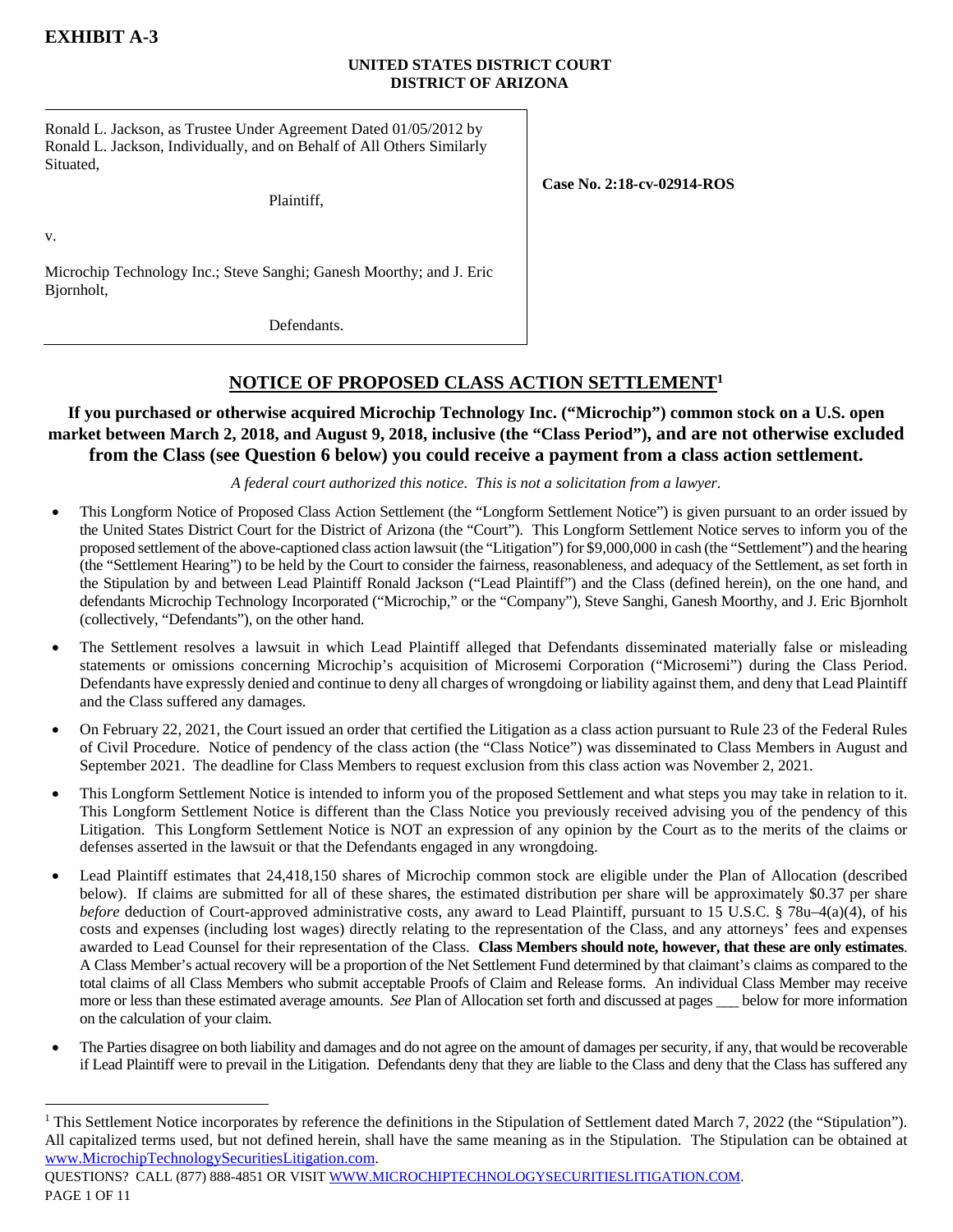injury or damages.

- Lead Counsel have litigated this matter on a contingent basis and advanced all expenses incurred on behalf of the Class. They will ask the Court for attorneys' fees of \$2,250,000 (25% of the Settlement Fund) and reimbursement for expenses of up to \$800,000 for their work litigating the case and negotiating the Settlement, and an award to Lead Plaintiff for his service to the Class and/or pursuant to 15 U.S.C. § 78u–4(a)(4) of his costs and expenses (including lost wages) directly relating to the representation of the Class in an amount not to exceed \$15,000. If approved, these amounts will be deducted from the \$9,000,000 settlement (totaling \$0.13 per share assuming claims are submitted based on 24,418,150 shares).
- After deducting for any attorneys' fees and expenses and administration costs, the estimated average recovery from the Settlement is \$0.24 per share (assuming claims are submitted on behalf of 24,418,150 shares).
- The Court has not yet approved the Settlement. Payments will be made only if the Court approves the Settlement and after any appeals are resolved. Please be patient.
- **Your legal rights are affected whether you act or don't act. Read this Longform Settlement Notice carefully.**

| YOUR LEGAL RIGHTS AND OPTIONS IN THIS SETTLEMENT                                                 |                                                                                                                                                                                                                                                                                                                                                                                                                                                                                                                                                              |  |
|--------------------------------------------------------------------------------------------------|--------------------------------------------------------------------------------------------------------------------------------------------------------------------------------------------------------------------------------------------------------------------------------------------------------------------------------------------------------------------------------------------------------------------------------------------------------------------------------------------------------------------------------------------------------------|--|
| <b>SUBMIT A PROOF OF CLAIM AND RELEASE</b><br>FORM, POSTMARKED NO LATER THAN<br>.2022            | The only way to get a payment if you have a Recognized Loss.                                                                                                                                                                                                                                                                                                                                                                                                                                                                                                 |  |
| <b>OBJECT TO THE SETTLEMENT OR ANY</b><br><b>RELATED ASPECT, RECEIVED NO LATER</b><br>THAN .2022 | Write to the Court about why you do not like the Settlement.<br>You may, but are not required to, appear at the Final Settlement<br>Hearing.                                                                                                                                                                                                                                                                                                                                                                                                                 |  |
| <b>GO TO A HEARING</b>                                                                           | You may ask to speak in Court about the fairness of the<br>Settlement.                                                                                                                                                                                                                                                                                                                                                                                                                                                                                       |  |
| <b>DO NOTHING</b>                                                                                | Get no payment. Give up all legal rights relating to the<br>claims at issue in the Litigation. You will still be a Class<br>Member, which means that you give up your right to ever be<br>part of any other lawsuit against the Defendants or any other<br>Released Defendants' Parties about the claims being<br>resolved and released by this Settlement, and you will be<br>bound by any judgments or orders entered by the Court in<br>the Litigation, including the Final Judgment or Alternative<br>Judgment dismissing the Litigation with prejudice. |  |

For more information, you may contact the Claims Administrator or Lead Counsel:

Lead Counsel: WOLF POPPER LLP 845 Third Avenue, New York, New York 10022 Tel: (212) 759-4600; fax: (212) 486-2093

Claims Administrator: *Microchip Technology Securities Litigation c/o A.B. Data, Ltd. P.O. Box 173050 Milwaukee, WI 53217 Toll-Free Number: 877-888-4851 Website: www.MicrochipTechnologySecuritiesLitigation.com Email: info@MicrochipTechnologySecuritiesLitigation.com* 

### **WHAT THIS SETTLEMENT NOTICE CONTAINS**

### **TABLE OF CONTENTS PAGE**

### **Basic Information**

- 1. Why did I get this Settlement Notice package?
- 2. What is this lawsuit about?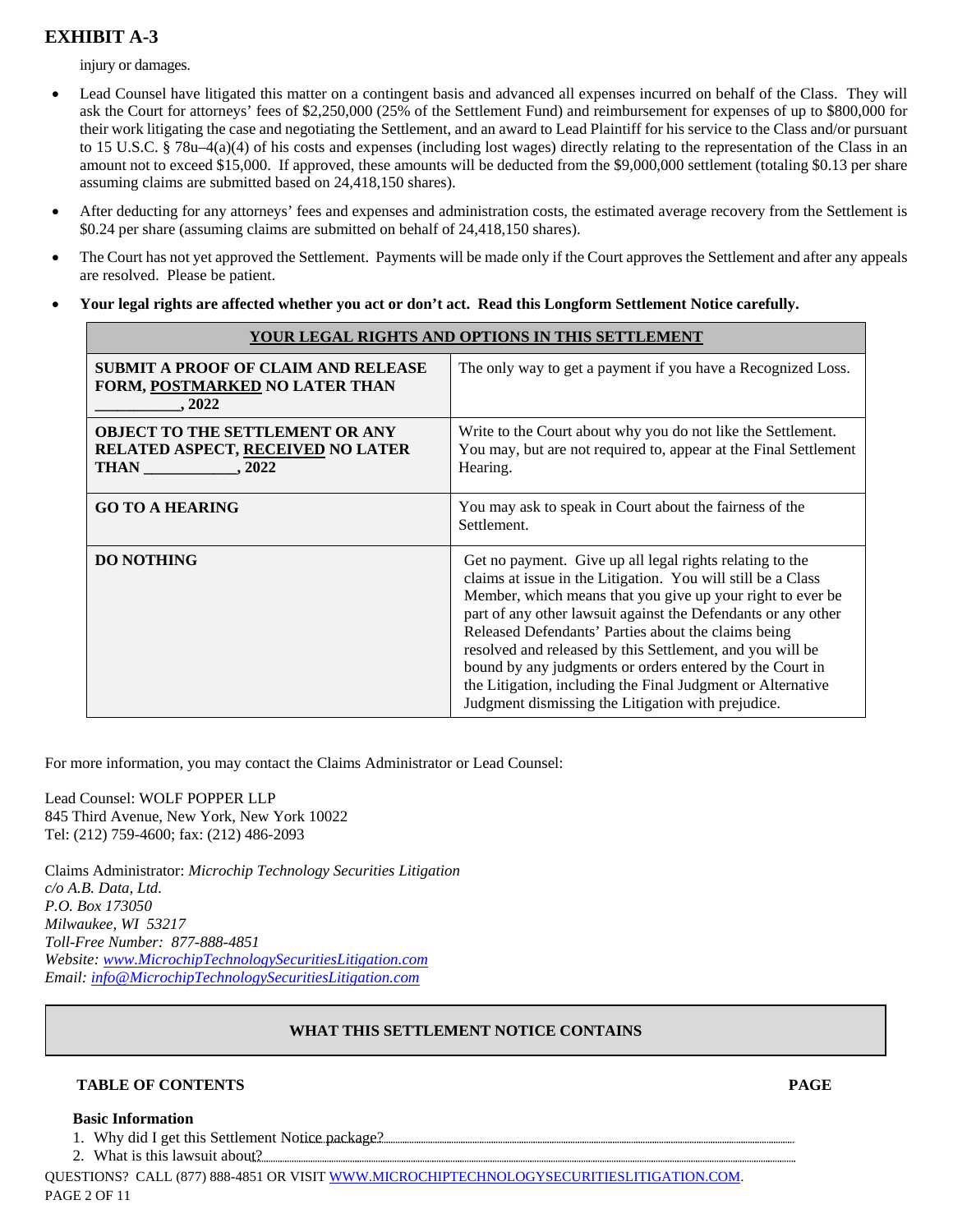| 4. Why is there a Settlement?                                     |
|-------------------------------------------------------------------|
| Who Is Part of the Settlement?                                    |
|                                                                   |
| <b>What Are the Settlement Benefits?</b>                          |
| <b>Plan of Allocation</b>                                         |
|                                                                   |
| <b>How Can You Receive a Payment?</b>                             |
|                                                                   |
| 13. What am I giving up to get a payment or stay in the Class?    |
| <b>The Lawyers Representing You</b>                               |
|                                                                   |
| The Court's Settlement Hearing<br>20. May I speak at the hearing? |
| If You Do Nothing                                                 |
| <b>Getting More Information</b>                                   |

### **BASIC INFORMATION**

### **1. Why did I get this Settlement Notice package?**

You or someone in your family may have purchased or otherwise acquired Microchip common stock during the Class Period. The Court directed that this Settlement Notice be sent to Class Members because they have a right to know about a proposed settlement of this class action lawsuit, and about all of their options, before the Court decides whether to approve the Settlement. If the Court approves the Settlement and any appeals are resolved, an administrator appointed by the Court will make the payments that the Settlement allows.

### **2. What is this lawsuit about?**

This is a class action against Defendants Microchip and Steve Sanghi, Ganesh Moorthy, and J Eric Bjornholt (Microchip's Chief Executive Officer and Chairman of the Board, Chief Operating Officer, and Chief Financial Officer, respectively, during the Class Period) for alleged violations of federal securities laws, specifically Sections 10(b) and 20(a) of the Securities Exchange Act of 1934, 15 U.S.C. §§ 78j, 78t (the "Exchange Act") and U.S. Securities and Exchange Commission Rule 10b-5 promulgated thereunder (17 CFR § 240.10b-517).

The Court in charge of the case is the United States District Court for the District of Arizona, and the case is titled *Ronald L. Jackson, as Trustee under Agreement Dated 01/05/2012 by Ronald L. Jackson, Individually, and on Behalf of All Others Similarly Situated v. Microchip Technology Inc., et al.,* No. 2:18-cv-02914-ROS (the "Litigation"). The Litigation was initially assigned to United States District Judge John J. Tuchi. On April 22, 2021, the Litigation was re-assigned to Senior United States District Roslyn O. Silver. Judge Silver is currently overseeing the Litigation.

On December 11, 2018, the Court appointed Ronald J. Jackson as "Lead Plaintiff" under the Private Securities Litigation Reform Act of 1995.

Lead Plaintiff's Amended Complaint for Violation of the Federal Securities Laws (the "Complaint"), filed on February 22, 2019, alleges that Defendants made materially false or misleading statements or omissions during the Class Period related to Microchip's acquisition of Microsemi. Among other things, the Complaint alleges that Defendants knew, or were deliberately reckless in not knowing, that Microsemi had higher inventory levels in its product distribution channel than what Defendants believed were appropriate, and that Defendants' statements concerning the combined company's expected revenue figures, cash flow, and net debt leverage were materially false or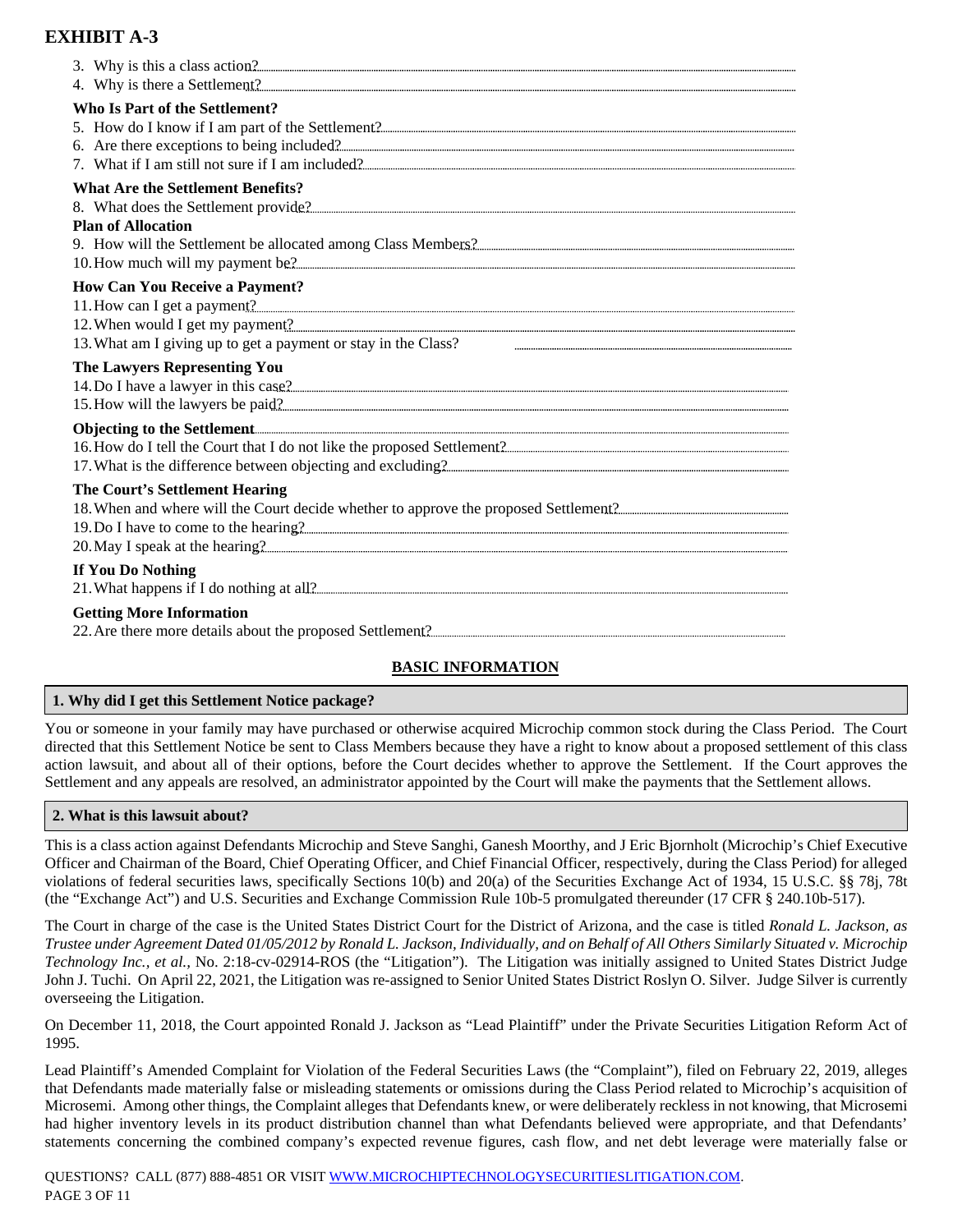### misleading.

The Complaint alleges that, after the market for Microchip common stock closed on August 9, 2018, Defendants disclosed, among other things, that they had "found that Microsemi management was extremely aggressive in shipping inventory into the distribution channel," and, Microchip had "shipped close to \$100 million less in the month of June than Microsemi ex-management would have shipped," representing "nearly half the inventory correction," and that Defendants "expect[ed] to achieve the balance of the distribution inventory correction in the next two quarters and nearly complete the correction by the end of this calendar year." The Complaint alleges that Defendants' disclosures on August 9, 2018 revealed to the market the truth concerning Defendants' allegedly materially false and misleading statements during the Class Period, and as a result of these disclosures, on August 10, 2018, Microchip common stock fell \$10.67, or 10.9%, per share. Lead Plaintiff seeks to recover money and other relief for the Class.

Defendants expressly have denied and continue to deny all charges of wrongdoing or liability against them arising out of any of the conduct, statements, acts, or omissions alleged in the Litigation. Defendants also have denied and continue to deny the allegations that Lead Plaintiff or Members of the Class have suffered damages.

The Court has not decided whether Defendants or Lead Plaintiff are correct. By ordering that this Notice be issued, the Court is not suggesting that Lead Plaintiff will win or lose this case. The Litigation is ongoing.

### **3. Why is this a class action?**

In a class action, one or more people called "Class Representatives" (in this case, Ronald Jackson) sue on behalf of people who have similar claims. All persons with similar claims are called a "class" or "class members." Bringing a case, such as this one, as a class action allows the collective adjudication of many similar claims that might be economically too small to bring in individual actions. One Court resolves the issues for all class members, except for those who exclude themselves from the class. The Court certified the Class in this Litigation on February 21, 2021.

### **4. Why is there a Settlement?**

The Court did not decide in favor of Lead Plaintiff or Defendants. Instead, the lawyers for both sides have negotiated a Settlement with the aid of a professional mediator that they believe is in the best interests of their respective clients. The Settlement allows both sides to avoid the risks and cost of lengthy and uncertain litigation, trial, and appeals, and permits Class Members to participate in the proposed Settlement, and sooner than if the case had proceeded through trial and appeals.

Lead Plaintiff's Reasons for Settlement: Lead Plaintiff's Complaint alleged that Defendants made 53 statements or omissions that were materially false or misleading in violation of the Exchange Act. On March 11, 2020, the Court issued an Order granting in part and denying in part Defendants' motion to dismiss the Complaint. In that Order, the Court denied Defendants' motion to dismiss with respect to 13 of the 53 alleged false or misleading statements or omissions, finding that Lead Plaintiff had sufficiently alleged falsity and scienter at the pleading stage. The Court dismissed claims premised on the remaining false statements or omissions, finding that they were forward looking and protected by the Private Securities Litigation Reform Act ("PSLRA") safe harbor, non-actionable puffery, or of a general nature and not misleading, and therefore not actionable under the Exchange Act.

In order to succeed at trial, Lead Plaintiff would have to prove, among other things, all essential elements of a violation of Section 10(b) of the Exchange Act and Rule 10b-5 with respect to the remaining 13 false statements or omissions, including that (a) the alleged false statements or omissions were materially false or misleading; (b) Defendants acted with actual knowledge or deliberate recklessness (*i.e.*  scienter) when making the statements or omissions; (c) Defendants' disclosure on August 9, 2018 concerning Microsemi caused damages to Microchip investors.

Lead Plaintiff anticipates that at the summary judgment stage and at trial, Defendants would seek to prove that Lead Plaintiff and the Class were not damaged by any violation of the Exchange Act, including that the alleged statements or omissions were not materially false or misleading, that Defendants did not act with the required scienter, and that the disclosure on August 9, 2018 did not cause Microchip investors damages (or that actual damages were significantly less than any damages claimed by Lead Plaintiff).

Lead Plaintiff believes that he would be successful at summary judgment and at trial. However, there is a risk that the Defendants would be partially or fully successful at summary judgment or at trial in proving that the remaining 13 false statements or omissions were not materially false or misleading or were not made with the requisite scienter, that Defendants would be successful in proving that the Class was not damaged or that damages were significantly less than what Lead Plaintiff claims, or that Defendants would appeal the Court's decisions in favor of Lead Plaintiff to the Ninth Circuit Court of Appeals, injecting further delay and risk in this litigation. Accordingly, and as explained below, Lead Plaintiff and Lead Counsel think that the Settlement is best for all Class Members.

**Defendants' Denial of Wrongdoing and Liability**: Defendants are entering into this Settlement solely to avoid the burden, inconvenience, and expense associated with continuing the Litigation. Defendants expressly have denied and continue to deny all charges of wrongdoing or liability against them arising out of any of the conduct, statements, acts, and/or omissions alleged in the Litigation. Defendants also have denied and continue to deny the allegations that Lead Plaintiff or Class Members have suffered damage or were otherwise harmed by the conduct alleged in the Litigation. Defendants have asserted and continue to assert that, at all times, they acted in good faith and in a manner reasonably believed to be in accordance with all applicable rules, regulations and laws. Accordingly, the Settlement may not be construed as an admission of any wrongdoing by Defendants.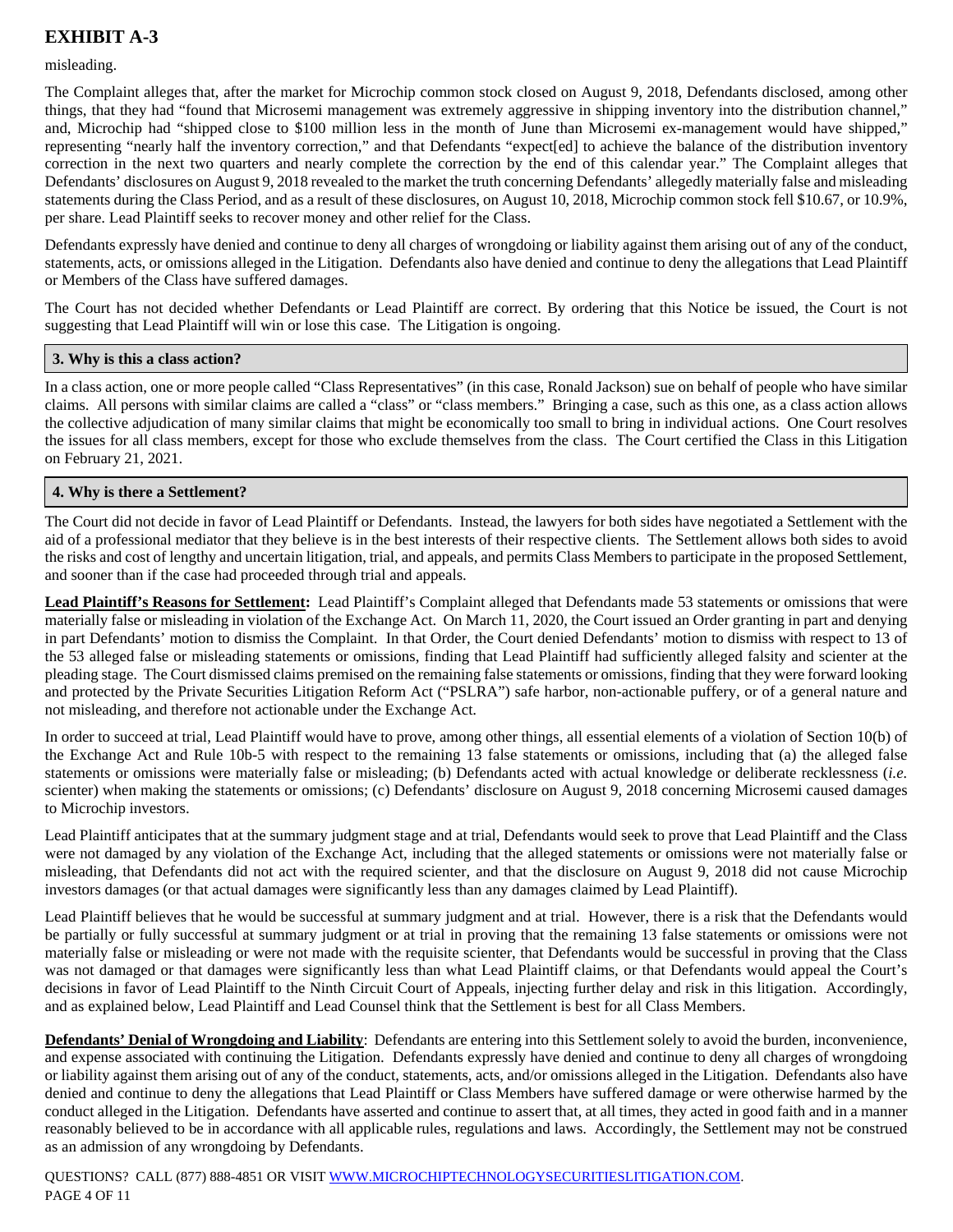### **WHO IS PART OF THE SETTLEMENT?**

### **5. How do I know if I am a Class Member and part of the Settlement?**

On February 22, 2021, the Court entered an order certifying the following plaintiff class (the "Class")

All persons who purchased or otherwise acquired Microchip Technology, Inc. ("Microchip") common stock on a U.S. open market during the class period March 2, 2018, through August 9, 2018, both dates inclusive (the "Class Period"). Excluded from the Class are defendants in this Litigation, Microchip, Steve Sanghi, Ganesh Moorthy, and J. Eric Bjornholt (collectively, "Defendants"), the officers and directors of the Company during the Class Period (the "Excluded D&Os"), members of Defendants' and Excluded D&Os' immediate families, legal representatives, heirs, successors, or assigns, and any entity in which Defendants or the Excluded D&Os have or had a controlling interest.

The Court also appointed Lead Plaintiff's counsel Wolf Popper LLP as Class Counsel and Bonnett, Fairbourn, Friedman & Balint, P.C. as Liaison Counsel.

On August 10, 2021, the Court entered an order approving the Parties proposed form and procedure to disseminate notice of the class certification order to potential Class Members. Notice of the class certification Order and of Class members' rights to request exclusion from the Class was disseminated to potential Class Members starting in August and September 2021 through publication of the Summary Class Notice on *PR Newswire*, mailing of a Postcard Class Notice to Potential Class Members and their Nominees, and a Class Notice Website that contained copies of the full Longform Class Notice available for download in PDF format. The Summary Class Notice and Postcard Class Notice directed potential Class members to the Settlement Website and the Longform Class Notice. In addition, copies of the Longform Class Notice were available to potential Class Members by contacting the Notice Administrator at the phone number, mailing address, or email provided in the Summary Class Notice, the Postcard Class Notice, and Settlement Website.

The deadline for Class Members to request exclusion from the Class was November 2, 2021. A list of requests for exclusion received by the Claims Administrator and accepted by the Court can be found on the Settlement Website, www.MicrochipTechnologySecuritiesLitigation.com.

Everyone who is a Class Member and did not request exclusion from the Class by November 2, 2021 pursuant to the instructions in the Longform Class Notice is a part of the Settlement.

If one of the mutual funds in which you are invested purchased or otherwise acquired Microchip common stock during the Class Period, that does not make you a Class Member. You are a Class Member only if you purchased or otherwise acquired Microchip common stock on a U.S. open market during the Class Period. Contact your broker to see if you fall within the definition of a Class Member.

If you **sold** but did not purchase or otherwise acquire Microchip common stock during the Class Period, you are not a Class Member. You are a Class Member only if you **purchased or otherwise acquired** Microchip common stock on a U.S. open market during the Class Period.

### **6. Are there exceptions to being included?**

Yes. Excluded from the Class and the Settlement are Defendants; the officers, directors, and employees of Microchip during the Class Period (the Excluded D&Os); members of the Defendants' and Excluded D&Os' immediate families, legal representatives, heirs, successors, or assigns, and any entity in which Defendants or the Excluded D&Os have or had a controlling interest.

Also excluded from the Class and the Settlement are those Persons who timely and validly requested exclusion from the Class in accordance with the instructions provided in the Longform Class Notice.

### **7. What if I am still not sure if I am included?**

If you are still not sure whether you are included, you can ask for free help. You can contact the Claims Administrator by writing to the address provided on p. \_\_\_ above for more information or calling Lead Counsel at the telephone number provided on p. \_\_ above.

## **WHAT ARE THE SETTLEMENT BENEFITS?**

## **8. What does the Settlement provide?**

Defendants have agreed to pay, or cause to be paid, \$9,000,000 in cash (the "Settlement Amount"). The Settlement Amount, plus interest earned from the date it is established (the "Settlement Fund"), less costs, fees, and expenses (the "Net Settlement Fund"), will be divided among all eligible Class Members who send in valid and timely Proof of Claim and Release forms ("Authorized Claimants"). Costs, fees, and expenses include Court-approved Attorneys' Fees and Expenses; certain Notice and Administration Costs, including the costs of printing and mailing the Postcard Settlement Notice and this Longform Settlement Notice, the cost of publishing the Summary Settlement Notice, and the costs of claims administration; Taxes and Tax Expenses on the Settlement Amount; and any Court-approved award to Lead Plaintiff for his service to the Class and/or pursuant to 15 U.S.C. § 78u–4(a)(4), of his costs and expenses (including lost wages) directly relating to the representation of the Class in an amount not to exceed \$15,000.

In return, the Parties have agreed to dismiss the Litigation and Lead Plaintiff and all Class Members who did not exclude themselves from the Class agree to release, relinquish, and discharge all Released Claims against (i) each Defendant; (ii) each of their respective family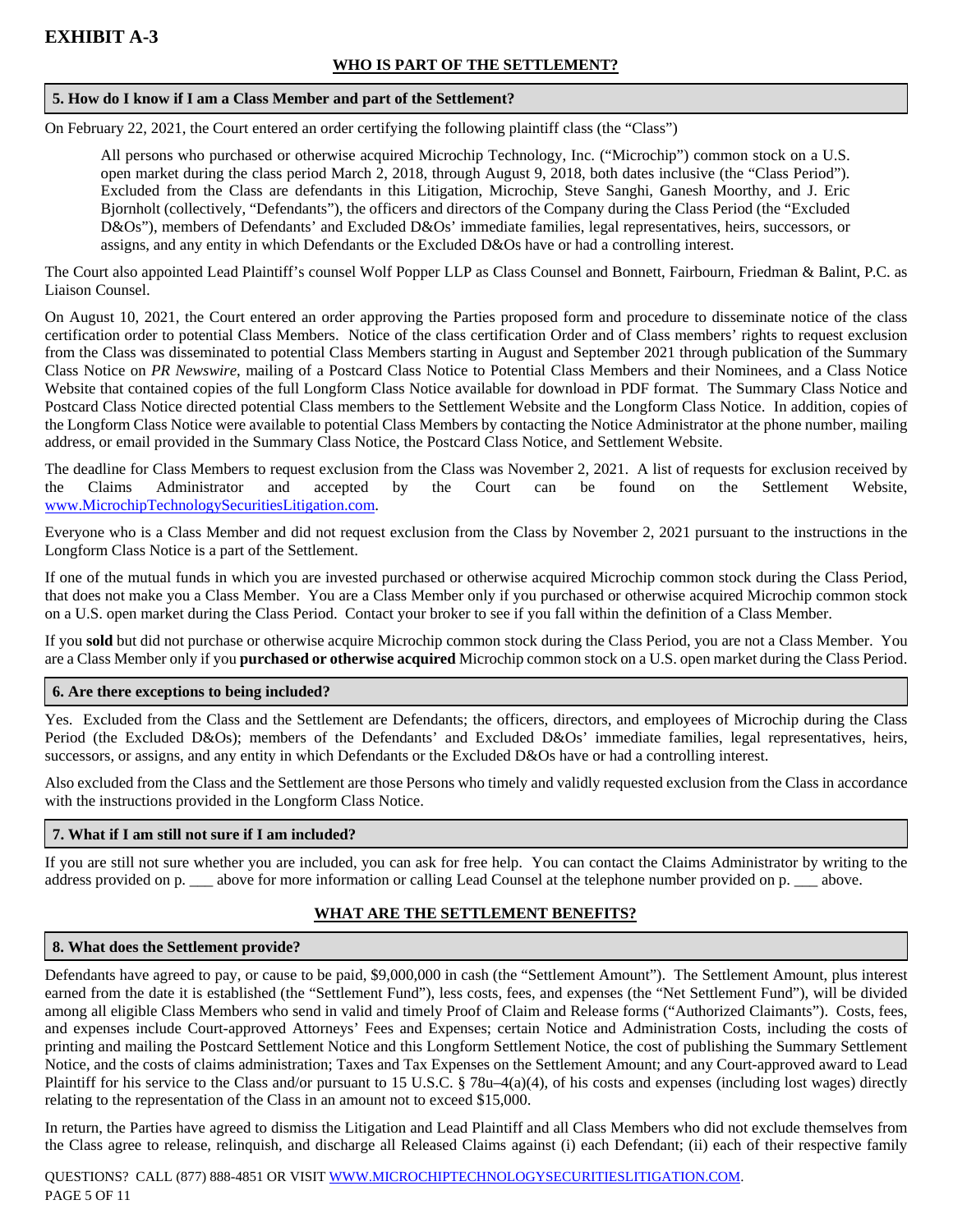members (for individuals) and each of their direct or indirect parent entities, subsidiaries, and related entities and affiliates (including Microsemi); and (iii) for any of the entities listed in parts (i) or (ii), their respective past and present general partners, limited partners, principals, shareholders, joint venturers, members, officers, directors, managers, managing directors, supervisors, employees, contractors, consultants, auditors, accountants, financial advisors, professional advisors, investment bankers, representatives, insurers, trusts, trustees, trustors, agents, attorneys, professionals, predecessors, successors, assigns, heirs, executors, administrators, and any controlling person thereof, in their capacities as such (collectively, the "Released Defendants' Parties"), whether or not Class Members execute and deliver Proof of Claim and Release forms. Further information concerning the Released Claims is available at page  $\_\_$ below and in the Stipulation, available from the Settlement Website.

### **PLAN OF ALLOCATION**

### **9. How will the Settlement be allocated among Class Members?**

If the Settlement becomes Effective, the Net Settlement Fund will be distributed to the Class according to a Plan of Allocation to be approved by the Court. As discussed above, the Settlement provides \$9,000,000 in cash for the benefit of the Class. The Settlement Amount and any interest it earns constitute the "Settlement Fund." The Settlement Fund, after deduction of Court-approved Attorneys' Fees and Expenses, Notice and Administration Costs, Taxes and Tax Expenses, any Court-approved award to Lead Plaintiff, and any other fees or expenses approved by the Court, is the "Net Settlement Fund." If the Settlement is approved by the Court, the Net Settlement Fund will be distributed to eligible Authorized Claimants—*i.e.*, members of the Class who timely submit valid Proof of Claim and Release forms that are accepted for payment by the Court in accordance with this proposed Plan of Allocation ("Plan of Allocation" or "Plan") or such other plan of allocation as the Court may approve. The Court may approve this proposed Plan of Allocation, or modify it, without additional notice to the Class. Any order modifying the Plan of Allocation will be posted on the Settlement Website, www.MicrochipTechnologySecuritiesLitigation.com.

The objective of the Plan of Allocation is to distribute the Settlement proceeds equitably among those Class Members who allegedly suffered economic losses as a proximate result of the alleged wrongdoing. The Plan of Allocation is not a formal damage analysis and the calculations made in accordance with the Plan of Allocation are not intended to be estimates of, or indicative of, the amounts that Class Members might have been able to recover after a trial. Nor are the calculations in accordance with the Plan of Allocation intended to be estimates of the amounts that will be paid to Authorized Claimants under the Settlement. The computations under the Plan of Allocation are only a method to weigh, in a fair and equitable manner, the claims of Authorized Claimants against one another for the purpose of making *pro rata* allocations of the Net Settlement Fund.

The Plan of Allocation was developed based on Lead Plaintiff's damages consultant's estimated amount of alleged artificial inflation in the per share prices of Microchip common stock that was caused by Defendants' alleged false or misleading statements or omissions. In calculating the estimated artificial inflation allegedly caused by those statements or omissions, Plaintiff's damages consultant considered the price change in Microchip common stock in reaction to the public disclosures that allegedly corrected the alleged omissions, adjusting the price change for factors that were attributable to market or industry forces, and for non-fraud related Microchip-specific information.

In this case, Lead Plaintiff alleges that Defendants' allegedly false statements or omissions during the period from March 1, 2018, through and including August 9, 2018, had the effect of artificially inflating the price of Microchip common stock.<sup>2</sup>

In order to have a "Recognized Loss" under the Plan of Allocation, shares of Microchip common stock must have been purchased or otherwise acquired during the Class Period and not sold before August 10, 2018.

Based on the formulas stated below, a "Recognized Loss Amount" will be calculated for each purchase or acquisition of Microchip common stock on a U.S. open market during the Class Period that is listed on the Proof of Claim and Release form and for which adequate documentation is provided. If a Recognized Loss Amount calculates to a negative number or zero under the formula below, that Recognized Loss Amount will be zero. Such "Recognized Loss Amounts" will be aggregated across all of an Authorized Claimant's purchases or acquisitions of Microchip common stock during the Class Period to determine the total "Recognized Loss" for each Authorized Claimant.

For shares of Microchip common stock purchased or otherwise acquired between March 2, 2018 and August 9, 2018, and:

- (a) Sold within the same period, the Recognized Loss Amount per share is zero.
- (b) Held at the end of trading on November 7, 2018, the Recognized Loss Amount is that number of shares multiplied by the lesser of:
	- a. \$6.27 per share; or
	- b. the difference between the purchase or acquisition price per share and \$76.8251 per share.
- (c) Sold between August 10, 2018, and November 7, 2018, the Recognized Loss Amount shall be the lesser of:
	- a. \$6.27 per share; or

1

- b. the difference between the purchase or acquisition price per share and the sales price per share; or
- c. the difference between the purchase or acquisition price per share and the average closing price between August 10, 2018, and

 $2$  Any transactions in Microchip common stock executed outside of regular trading hours for the U.S. financial markets shall be deemed to have occurred during the next regular trading session.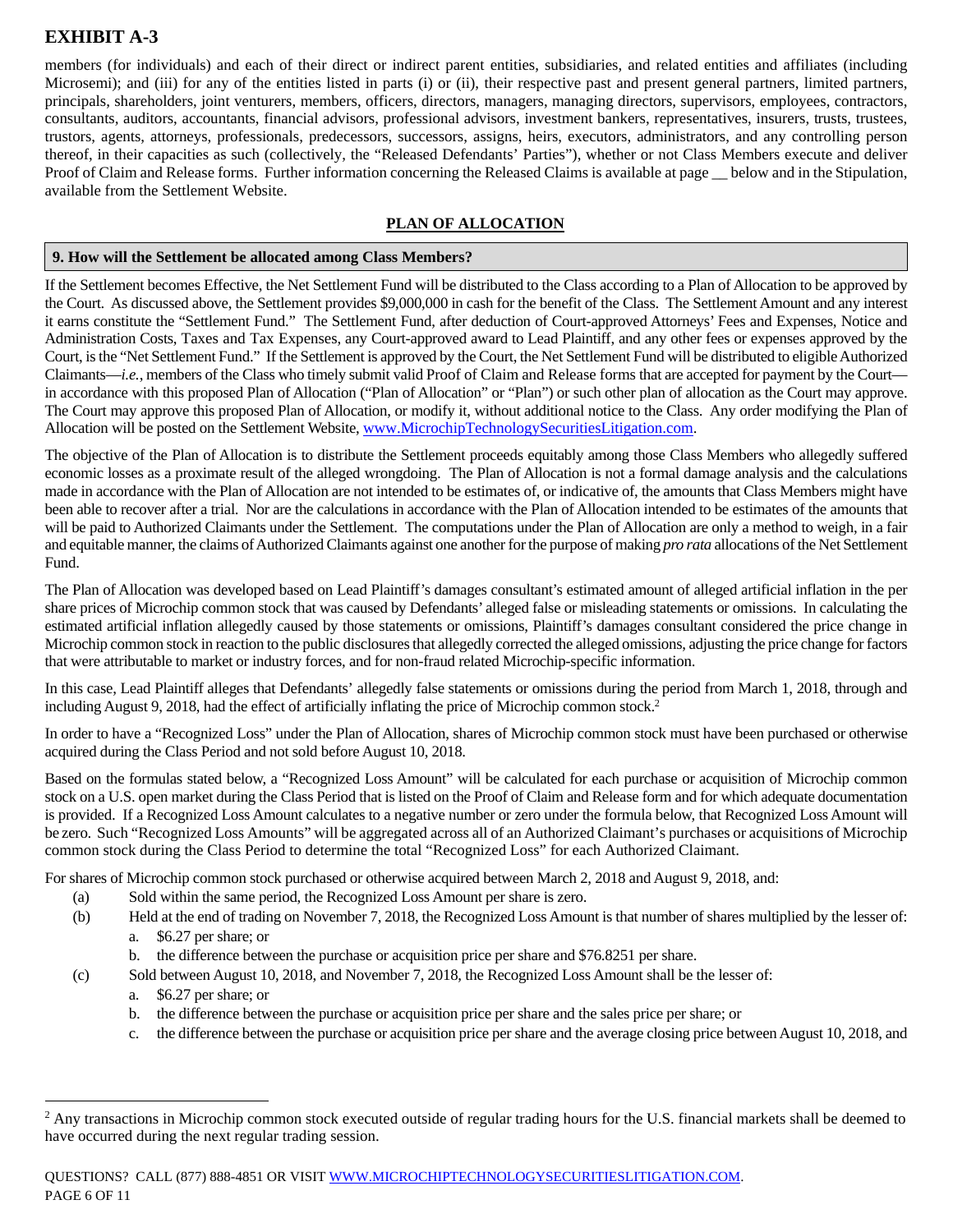the date of sale, as found in Table A.3

|              | 1 adie A<br><b>Average Closing</b><br><b>Price Between</b><br>8/10/2018 and |              | <b>Average Closing</b><br><b>Price Between</b><br>8/10/2018 and |
|--------------|-----------------------------------------------------------------------------|--------------|-----------------------------------------------------------------|
| Date of Sale | Date of Sale                                                                | Date of Sale | Date of Sale                                                    |
| 8/10/2018    | \$87.41                                                                     | 9/25/2018    | \$84.1134                                                       |
| 8/13/2018    | \$87.22                                                                     | 9/26/2018    | \$83.9521                                                       |
| 8/14/2018    | \$86.1733                                                                   | 9/27/2018    | \$83.795                                                        |
| 8/15/2018    | \$85.215                                                                    | 9/28/2018    | \$83.6554                                                       |
| 8/16/2018    | \$84.53                                                                     | 10/1/2018    | \$83.475                                                        |
| 8/17/2018    | \$84.2767                                                                   | 10/2/2018    | \$83.3176                                                       |
| 8/20/2018    | \$84.0229                                                                   | 10/3/2018    | \$83.1018                                                       |
| 8/21/2018    | \$84.1475                                                                   | 10/4/2018    | \$82.8026                                                       |
| 8/22/2018    | \$84.2889                                                                   | 10/5/2018    | \$82.4645                                                       |
| 8/23/2018    | \$84.427                                                                    | 10/9/2018    | \$81.7538                                                       |
| 8/24/2018    | \$84.6591                                                                   | 10/10/2018   | \$81.3977                                                       |
| 8/27/2018    | \$84.9683                                                                   | 10/11/2018   | \$81.0864                                                       |
| 8/28/2018    | \$85.1631                                                                   | 10/12/2018   | \$80.8013                                                       |
| 8/29/2018    | \$85.2814                                                                   | 10/15/2018   | \$80.5278                                                       |
| 8/30/2018    | \$85.2993                                                                   | 10/16/2018   | \$80.2857                                                       |
| 8/31/2018    | \$85.345                                                                    | 10/17/2018   | \$80.0517                                                       |
| 9/4/2018     | \$85.3888                                                                   | 10/18/2018   | \$79.7965                                                       |
| 9/5/2018     | \$85.375                                                                    | 10/19/2018   | \$79.5412                                                       |
| 9/6/2018     | \$85.2974                                                                   | 10/22/2018   | \$79.292                                                        |
| 9/7/2018     | \$85.185                                                                    | 10/23/2018   | \$79.0598                                                       |
| 9/10/2018    | \$85.1295                                                                   | 10/24/2018   | \$78.7247                                                       |
| 9/11/2018    | \$85.0432                                                                   | 10/25/2018   | \$78.4244                                                       |
| 9/12/2018    | \$84.9748                                                                   | 10/26/2018   | \$78.1325                                                       |
| 9/13/2018    | \$84.9246                                                                   | 10/29/2018   | \$77.8496                                                       |
| 9/14/2018    | \$84.8716                                                                   | 10/30/2018   | \$77.6216                                                       |
| 9/17/2018    | \$84.7181                                                                   | 10/31/2018   | \$77.4174                                                       |
| 9/18/2018    | \$84.5578                                                                   | 11/1/2018    | \$77.298                                                        |
| 9/19/2018    | \$84.4439                                                                   | 11/2/2018    | \$77.172                                                        |
| 9/20/2018    | \$84.4072                                                                   | 11/5/2018    | \$77.0434                                                       |
| 9/21/2018    | \$84.352                                                                    | 11/6/2018    | \$76.9303                                                       |
| 9/24/2018    | \$84.2858                                                                   | 11/7/2018    | \$76.8251                                                       |

**Table A**

QUESTIONS? CALL (877) 888-4851 OR VISIT WWW.MICROCHIPTECHNOLOGYSECURITIESLITIGATION.COM. PAGE 7 OF 11 <u>.</u> <sup>3</sup> Under Section  $21(D)(e)(1)$  of the Exchange Act, "in any private action arising under this Act in which the plaintiff seeks to establish damages by reference to the market price of a security, the award of damages to the plaintiff shall not exceed the difference between the purchase or sale price paid or received, as appropriate, by the plaintiff for the subject security and the mean trading price of that security during the 90-day period beginning on the date on which the information correcting the misstatement or omission that is the basis for the action is disseminated to the market." Consistent with the requirements of the statute, Recognized Loss Amounts are reduced to an appropriate extent by taking into account the closing prices of Microchip common stock during the 90-day look-back period. The mean (average) closing price for Microchip common stock during this 90-day look-back period was \$\_\_\_\_\_\_\_ as shown in Table A.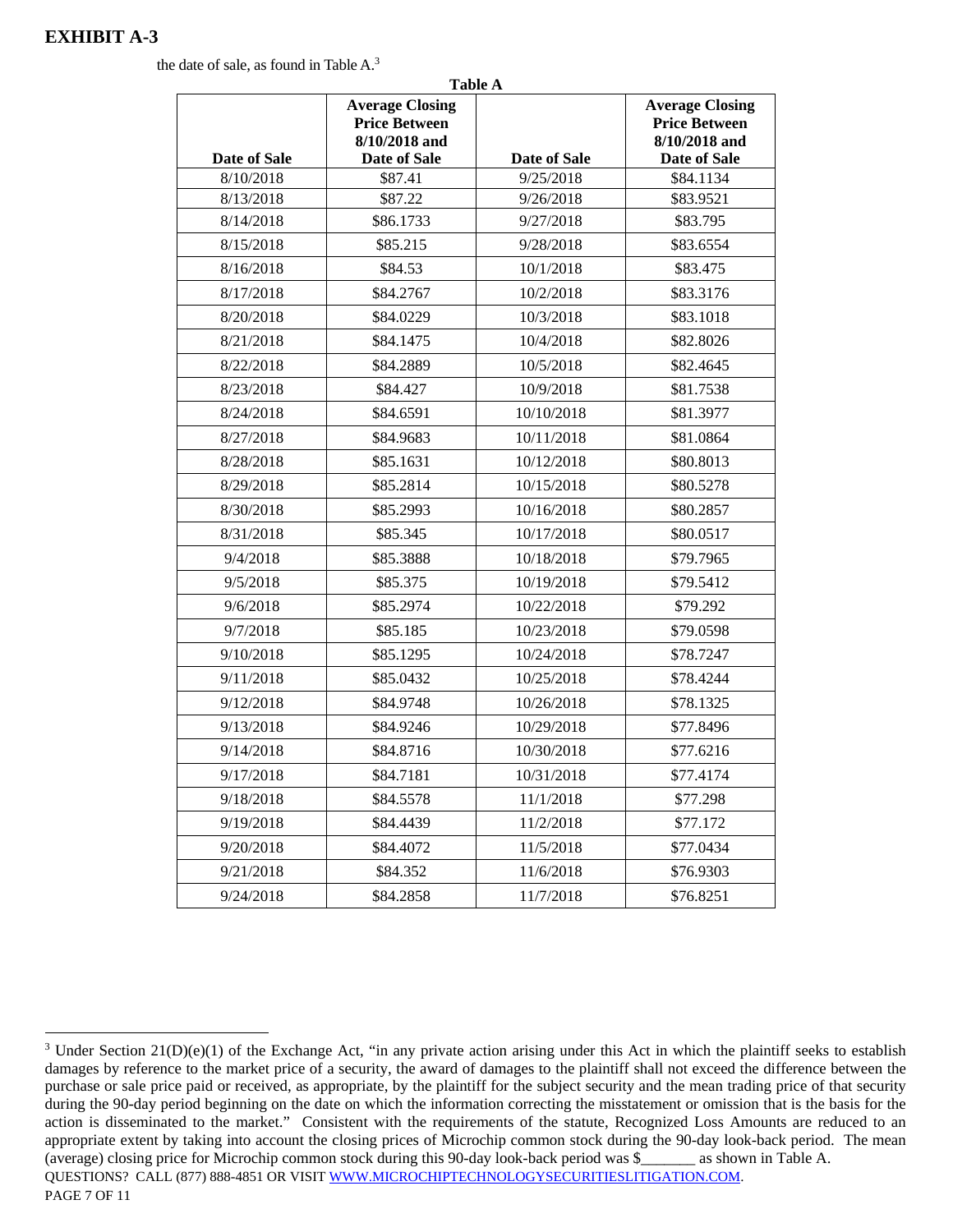The Plan of Allocation also includes the following provisions:

- 1. There shall be no Recognized Loss Amount attributed to any Microchip common stock purchased on a foreign (non-U.S.) exchange.
- 2. Purchases or acquisitions and sales of Microchip common stock shall be deemed to have occurred on the "contract" or "trade" date as opposed to the "settlement" or "payment" date. The receipt or grant by gift, inheritance, or operation of law of Microchip common stock during the Class Period shall not be deemed a purchase, acquisition, or sale of Microchip common stock for the calculation of a Recognized Loss Amount, unless (i) the donor or decedent purchased or otherwise acquired such shares of Microchip common stock during the Class Period; (ii) no Proof of Claim and Release form was submitted by or on behalf of the donor, on behalf of the decedent, or by anyone else with respect to such shares of Microchip common stock; and (iii) it is specifically so provided in the instrument of gift or assignment.
- 3. The following matching principle will be applied if you have both purchases/acquisitions and sales of Microchip common stock during the Class Period. If a Class Member made multiple purchases, acquisitions, or sales of Microchip common stock during or after the Class Period, the Microchip common stock sold will be matched, in chronological order (including shares sold prior to any purchase or other acquisition of common stock), against the first Microchip common stock purchased or acquired during the Class Period (First-in, First-Out, or "FIFO").
- 4. Class Members who do not submit a valid and timely Proof of Claim and Release form will not share in the Settlement proceeds, but will nevertheless be bound by the Settlement, the Final Judgment or Alternative Judgment (if applicable) of the Court dismissing this Litigation, and the Releases provided therein.
- 5. If you did not incur a Recognized Loss as defined in the Plan of Allocation, you will not receive a cash distribution from the Net Settlement Fund, but you will be bound by all determinations and judgments of the Court in connection with the Settlement, including being barred from asserting any of the Released Claims against the Released Defendants' Parties.
- 6. If the sum total of Recognized Losses of all Authorized Claimants who are entitled to receive payment out of the Net Settlement Fund is greater than the Net Settlement Fund, each Authorized Claimant shall receive his, her, or its *pro rata* share of the Net Settlement Fund. The *pro rata* share shall be the Authorized Claimant's Recognized Loss divided by the total of the Recognized Losses of all Authorized Claimants, multiplied by the total amount in the Net Settlement Fund. Given the costs of distribution, the Net Settlement Fund will be allocated among all Authorized Claimants whose Distribution Amount (defined below) is \$10.00 or greater. Consequently, no cash payment will be made on a claim where the potential distribution amount is less than \$10.00.
- 7. If the Net Settlement Fund exceeds the sum total amount of the Recognized Losses of all Authorized Claimants entitled to receive payment out of the Net Settlement Fund, the excess amount in the Net Settlement Fund shall be distributed *pro rata* to all Authorized Claimants entitled to receive payment.

### **10. How much will my payment be?**

If you are entitled to a payment, your share of the Net Settlement Fund will depend on the number of Authorized Claimants. Payments will be calculated on a *pro rata* basis, meaning that the Net Settlement Fund will be divided among the Authorized Claimants and distributed accordingly (the "Distribution Amount") after the deadline for submission of Proof of Claim and Release Forms has passed.

To the extent that any amount of the Net Settlement Fund remains after the Claims Administrator has caused distributions to be made to all Authorized Claimants, whether by reason of uncashed distributions or otherwise, then, after the Claims Administrator has made reasonable and diligent efforts to have Authorized Claimants cash their distributions, any balance remaining in the Net Settlement Fund six (6) months after the initial distribution of such funds shall be redistributed to Authorized Claimants who have cashed their initial distributions, after payment of any unpaid costs or fees incurred in administering the Net Settlement Fund, if Lead Counsel, in consultation with the Claims Administrator, determines that additional redistributions, after deduction of any additional fees and expenses that would be incurred with respect to such redistribution, would be cost effective. If it is determined that the redistribution of funds remaining in the Net Settlement Fund is not cost effective, the small remaining balance in the Net Settlement Fund shall be contributed to non-sectarian, not-for-profit 501(c)(3) organization(s) to be recommended by Lead Counsel and approved by the Court.

### **HOW CAN YOU RECEIVE A PAYMENT?**

### **11. How can I get a payment?**

QUESTIONS? CALL (877) 888-4851 OR VISIT WWW.MICROCHIPTECHNOLOGYSECURITIESLITIGATION.COM. PAGE 8 OF 12 To qualify for a payment, you must be an eligible Class Member and send in a valid and timely Proof of Claim and Release form. You may download a Proof of Claim and Release form from the Settlement Website, www.MicrochipTechnologySecuritiesLitigation.com, or by contacting the Claims Administrator at the phone number, mailing address, or email address on page \_\_ of this Notice. Read the instructions carefully, fill out the Proof of Claim and Release form, include all the documents the form asks for, sign it, and mail it so it is **postmarked no later than \_\_\_\_\_\_\_\_\_\_\_, 2022**, to the Claims Administrator (address provided on page \_\_\_). Any Class Member who fails to submit a Proof of Claim and Release form by such date shall be forever barred from receiving any distribution from the Net Settlement Fund (unless by order of the Court the deadline is extended or such Class Member's Proof of Claim and Release form is accepted), but otherwise shall be bound by all of the terms of the Stipulation and the Final Judgment or Alternative Judgment (if applicable), including the Releases therein, and will be permanently barred and enjoined from asserting any of the Released Claims against any of the Released Defendants'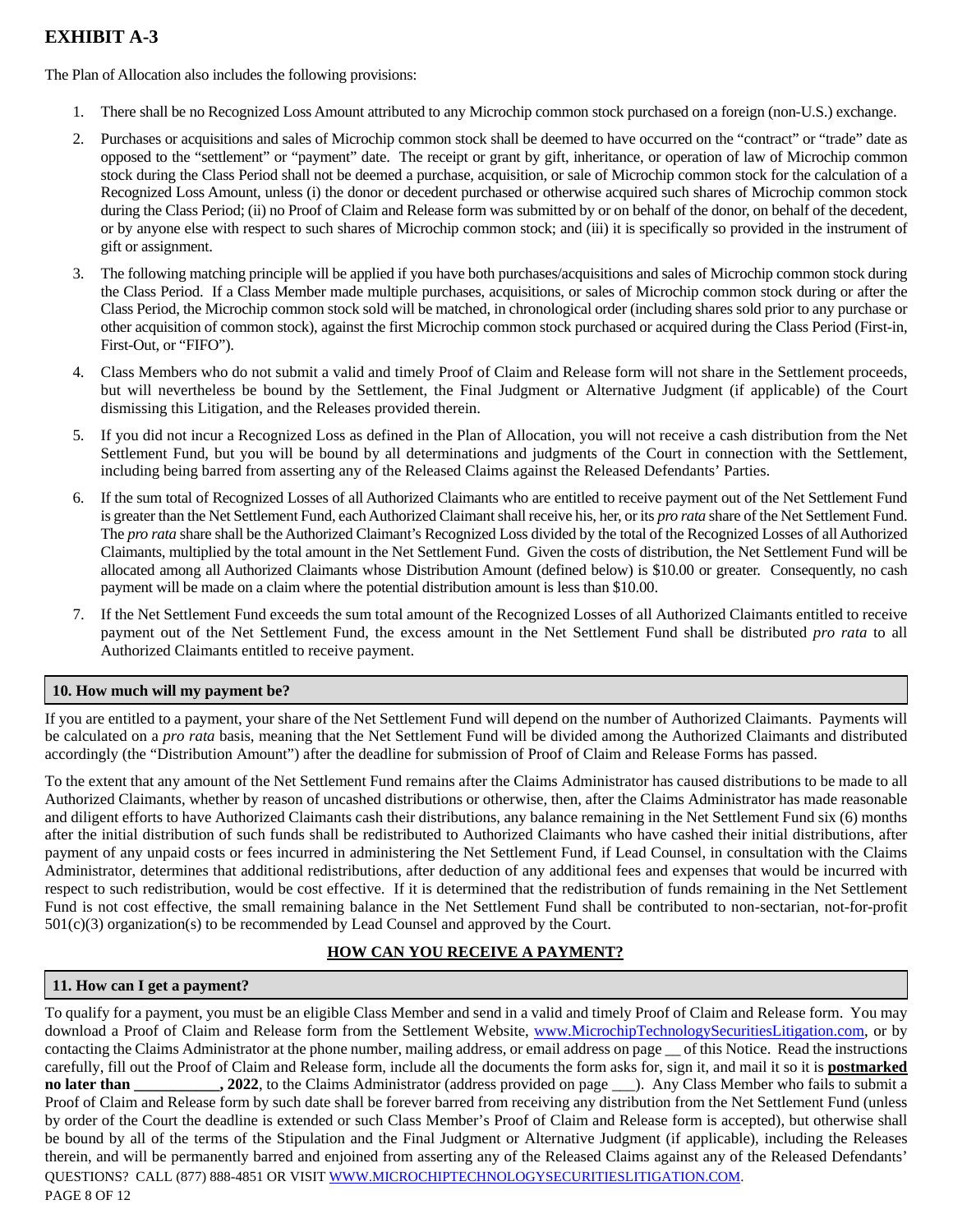### Parties. **You cannot submit your Proof of Claim and Release form by telephone, fax, or email.**

If you submitted a request for exclusion and it was accepted by the Court, do not submit a Claim Form. You are not a Class Member, and your Claim Form will be rejected. A list of requests for exclusion that were received by the Claims Administrator and accepted by the Court can be found on the Settlement Website, www.MicrochipTechnologySecuritiesLitigation.com.

### **12. When would I get my payment?**

The Court will hold a hearing on 2022, to decide whether to approve the Settlement. The Court may change the date and time of the Final Settlement Hearing without notice or hold the Final Settlement Hearing by telephonic or video conference. Any change to the Final Settlement Hearing will be posted on the Settlement Website. Please check the Settlement Website before attending to be sure that the date and/or time has not changed. If the Settlement is approved, the Claims Administrator will complete the administration process and determine how much each Authorized Claimant is entitled to receive. Lead Counsel will then seek permission from the Court to distribute the Net Settlement Fund on a *pro rata* basis to Authorized Claimants. This is necessarily a long process.

### **13. What am I giving up as a Class Member?**

Unless you excluded yourself, you are a Class Member. That means that you may receive your *pro rata* share of the Net Settlement Fund if you fill out and submit a valid Proof of Claim and Release Form and that, upon the "Effective Date," you will release all "Released Claims" against the "Released Parties."

"Released Claims" means all claims (including but not limited to Unknown Claims as defined below), rights, demands, obligations, damages, actions or causes of action, or liabilities whatsoever, of every nature and description, whether known or unknown, that have been or could have been asserted in the Action or in any other action or could in the future be asserted in any forum, whether federal or state, foreign or domestic, whether arising under federal, state, common, or foreign law, by Class Representative, any member of the Class, or their successors, assigns, executors, administrators, representatives, attorneys, and agents, in their capacities as such, whether brought directly or indirectly, individually or on behalf of a class, against any of the Released Defendants' Parties, which (a) arise out of, are based on, or relate in any way to any of the allegations, acts, transactions, facts, events, matters, occurrences, statements, representations or omissions involved, set forth, alleged or referred to, in the Action, or which could have been alleged in the Action, and (b) arise out of, are based on, or relate to the purchase, acquisition, holding, disposition, or sale of any shares of Microchip stock during the Class Period. "Released Claims" does not include: (i) any claims relating to the enforcement of the Settlement; (ii) the derivative claims asserted in *Dutrisac v. Sanghi, et al.*, Case No. CV2021-012459 (Ariz. Super. Ct.) and *Reid v. Sanghi, et al.*, Case No. CV2019-002389 (Ariz. Super. Ct.); or (iii) the claims of Excluded Class Members.

"Released Defendants' Claims" means all claims (including but not limited to Unknown Claims as defined below), rights, demands, obligations, damages, actions or causes of action, or liabilities whatsoever, of every nature and description, whether known or unknown, that have been or could have been asserted in the Action or in any other action or could in the future be asserted in any forum, whether federal or state, foreign or domestic, whether arising under federal, state, common, or foreign law, by Defendants or their successors, assigns, executors, administrators, representatives, attorneys, and agents, in their capacities as such, whether brought directly or indirectly, individually or on behalf of a class, against any of the Released Plaintiff's Parties, which arise out of, are based on, or relate in any way to the institution, prosecution, or Settlement of this Action or the Released Claims, including but not limited to all claims for malicious prosecution or sanctions. Released Defendants' Claims do not include any claims to enforce the terms of this Stipulation, the Final Judgment, or an Alternative Judgment, any claims that could be asserted in response to such a claim to enforce, and any claims against Excluded Class Members.

"Released Defendants' Parties" means (i) each Defendant; (ii) each of their respective family members (for individuals) and each of their direct or indirect parent entities, subsidiaries, and related entities and affiliates (including Microsemi); and (iii) for any of the entities listed in parts (i) or (ii), their respective past and present general partners, limited partners, principals, shareholders, joint venturers, members, officers, directors, managers, managing directors, supervisors, employees, contractors, consultants, auditors, accountants, financial advisors, professional advisors, investment bankers, representatives, insurers, trusts, trustees, trustors, agents, attorneys, professionals, predecessors, successors, assigns, heirs, executors, administrators, and any controlling person thereof, in their capacities as such.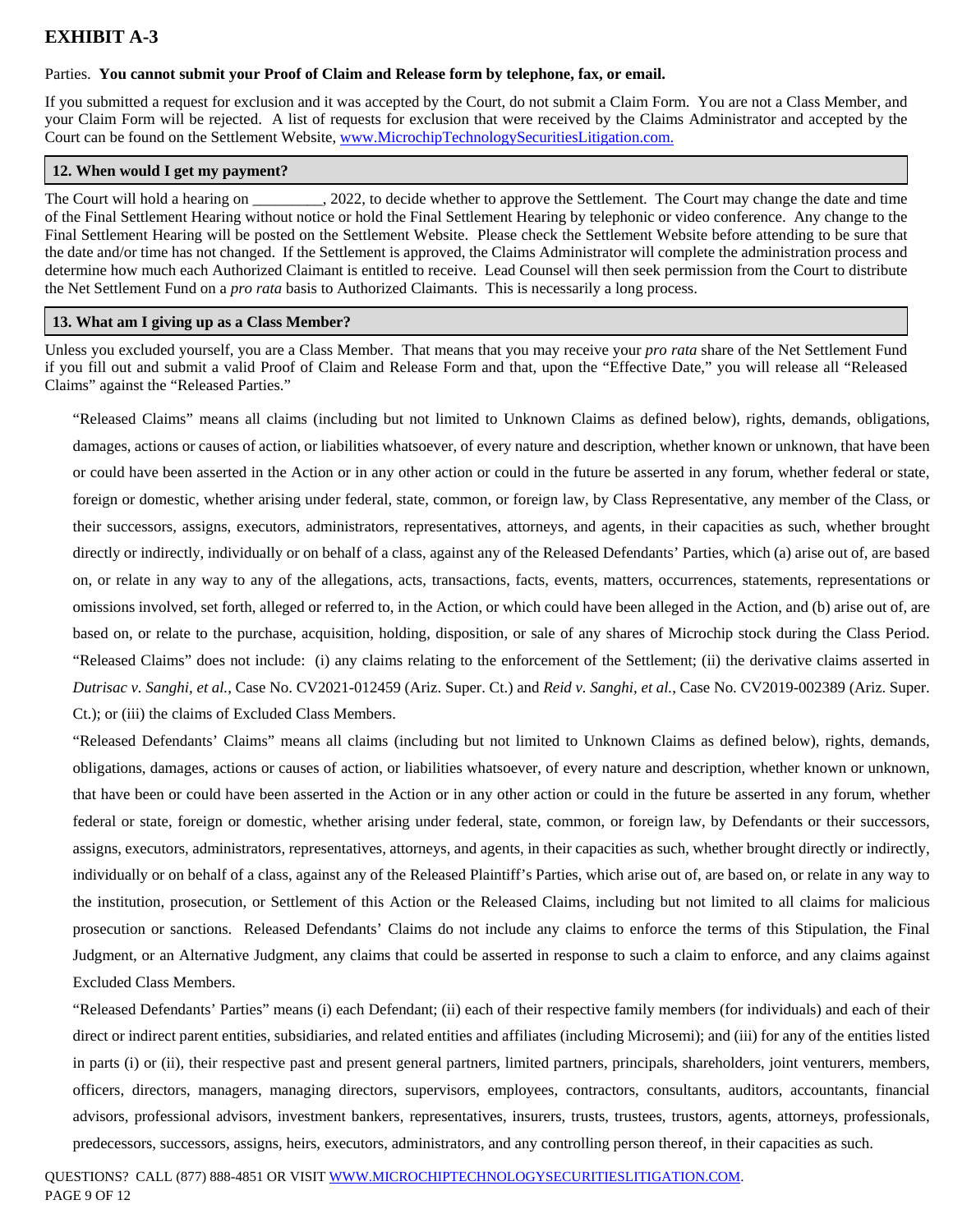"Released Parties" means the Released Defendants' Parties and Released Plaintiff's Parties.

"Released Plaintiff's Parties" means (i) Class Representative and the Members of the Class; and (ii) each of their respective family members and their respective general partners, limited partners, principals, shareholders, joint venturers, members, officers, directors, managers, managing directors, supervisors, employees, contractors, consultants, auditors, accountants, financial advisors, professional advisors, investment bankers, representatives, insurers, trusts, trustees, trustors, agents, attorneys, professionals, predecessors, successors, assigns, heirs, executors, administrators, and any controlling person thereof, in their capacities as such. Released Plaintiff's Parties includes Plaintiff's Counsel. Released Plaintiff's Parties does not include Excluded Class Members.

"Unknown Claims" shall mean any and all Released Claims of every nature and description whatsoever which Class Representative or any Member of the Class does not know or suspect to exist in his, her, or its favor at the time of the release of the Released Defendants' Parties, which if known by him, her, or it might have affected his, her, or its decision(s) with respect to settlement, including the decision to object to the terms of the Settlement, and any and all Released Defendants' Claims that any Defendant does not know or suspect to exist in his or its favor at the time of the release of the Released Plaintiff's Parties, which if known by him or it might have affected his, her, or its decision(s) with respect to settlement. With respect to any and all Released Claims and Released Defendants' Claims, the Parties agree that, upon the Settlement becoming final and effective, Class Representative and Defendants shall expressly, and each other Class Member shall be deemed to have, and by operation of the Final Judgment or Alternative Judgment shall have, to the fullest extent permitted by law, expressly waived and relinquished any and all provisions, rights and benefits conferred by any law of any state or territory of the United States or foreign law, or principle of common law, which is similar, comparable, or equivalent to Cal. Civ. Code § 1542, which provides:

#### **A general release does not extend to claims that the creditor or releasing party does not know or suspect to exist in his or her favor at the time of executing the release and that, if known by him or her, would have materially affected his or her settlement with the debtor or released party.**

Class Representative, other Class Members, or Defendants may hereafter discover facts, legal theories, or authorities in addition to or different from those which any of them now knows or believes to be true with respect to the subject matter of the Released Claims and the Released Defendants' Claims, but Class Representative and Defendants shall expressly, fully, finally, and forever settle and release, and each member of the Class shall be deemed to have settled and released, and upon the Effective Date and by operation of the Final Judgment or Alternative Judgment shall have settled and released, fully, finally, and forever, any and all Released Claims and Released Defendants' Claims as applicable, known or unknown, suspected or unsuspected, contingent or non-contingent, disclosed or undisclosed, matured or unmatured, whether or not concealed or hidden, which now exist, or heretofore have existed, upon any theory of law or equity now existing or coming into existence in the future, including but not limited to conduct which is negligent, intentional, with or without malice, or a breach of any duty, law or rule, without regard to the subsequent discovery or existence of such different or additional facts, legal theories, or authorities. Class Representative and Defendants acknowledge, and other members of the Class by operation of law shall be deemed to have acknowledged, that the inclusion of "Unknown Claims" in the definition of Released Claims and Released Defendants' Claims was separately bargained for and was a material element of the settlement.

#### **THE LAWYERS REPRESENTING YOU**

#### **14. Do I have a lawyer in this case?**

The Court appointed the law firm of Wolf Popper LLP to represent all Class Members. These lawyers are called "Lead Counsel." The Court also appointed the law firm of and Bonnett, Fairbourn, Friedman & Balint, P.C. as Liaison Counsel to represent all Class Members. You will **not** be separately charged for these lawyers. If you want to be represented by your own lawyer, you may hire one at your own expense.

#### **15. How will the lawyers be paid?**

Lead Counsel will ask the Court to award attorneys' fees from the Settlement Fund in an amount not to exceed \$2,250,000 (25% of the Settlement Fund and for reimbursement of their expenses of up to \$800,000, plus interest on such fees and expenses at the same rate as earned by the Settlement Fund).

QUESTIONS? CALL (877) 888-4851 OR VISIT WWW.MICROCHIPTECHNOLOGYSECURITIESLITIGATION.COM. PAGE 10 OF 12 The Attorneys' Fees and Expenses requested will be the only payment to Lead Counsel for their efforts in achieving the Settlement and for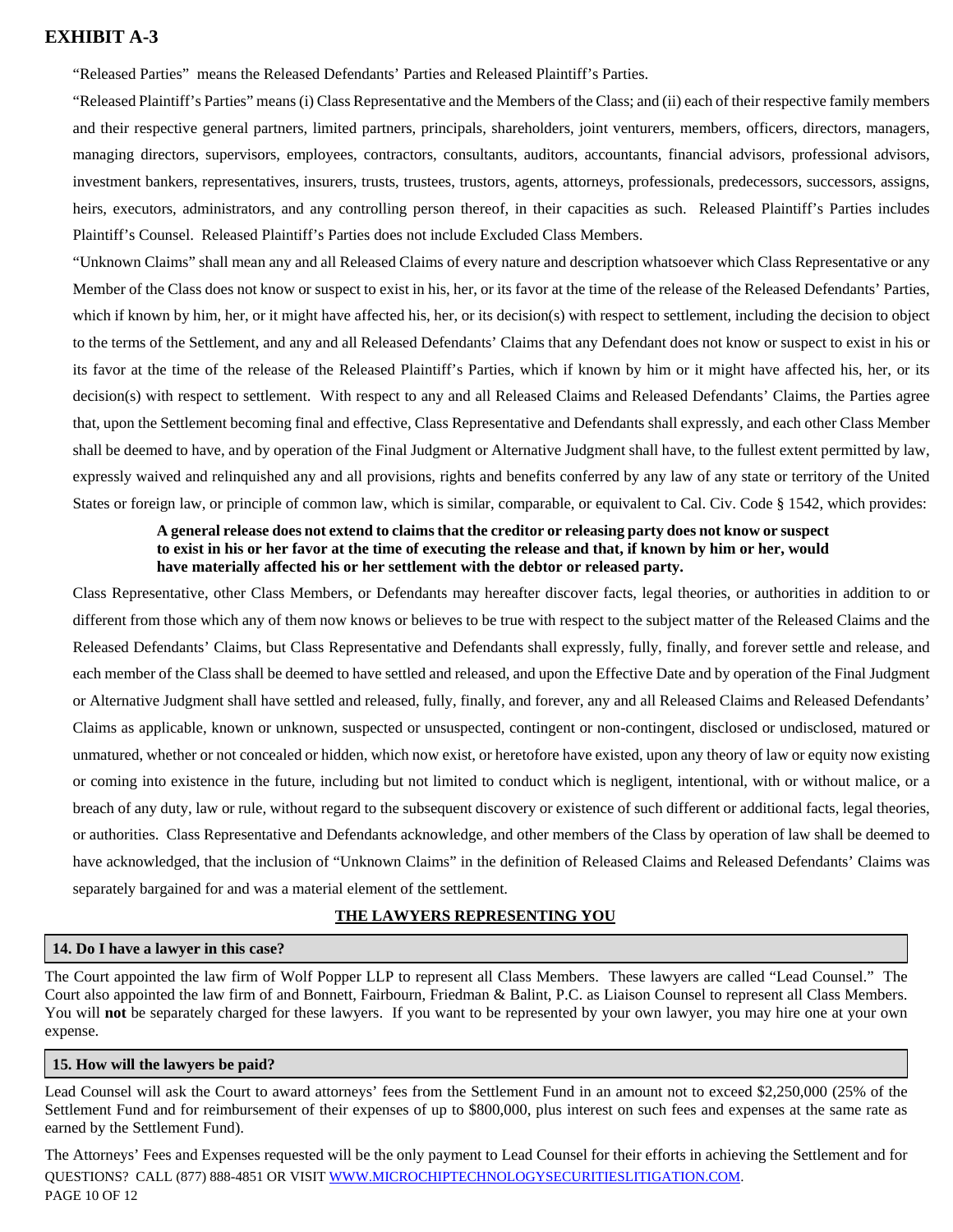their risk in undertaking this representation on a wholly contingent basis. To date, Lead Counsel have not been paid for their services in conducting this Litigation on behalf of Lead Plaintiff and the Class or for their substantial out-of-pocket expenses. The fees and expenses requested will compensate Lead Counsel for their work in obtaining the Settlement Amount for the Class. The Court may, however, award less than this amount. In that case, the difference will remain in the Net Settlement Fund. Lead Counsel will also seek a payment of up to \$15,000 for Lead Plaintiff for his service to the Class and/or pursuant to 15 U.S.C. § 78u–4(a)(4) to compensate Lead Plaintiff for his costs and expenses (including lost wages) directly relating to the representation of the Class.

#### **OBJECTING TO THE SETTLEMENT**

#### **16. How do I tell the Court that I do not like the proposed Settlement?**

If you are a Class Member, you can object to the Settlement or any of its terms, the proposed Plan of Allocation, the application by Lead Counsel for an award of fees and reimbursement of expenses, or the application for an award to Lead Plaintiff for his service to the Class and/or pursuant to 15 U.S.C. § 78u–4(a)(4) of his costs and expenses (including lost wages) directly relating to the representation of the Class. You may write to the Court setting out your objections. You may give reasons why you think the Court should not approve any or all of the Settlement terms or arrangements and submit any documentation you believe is appropriate. The Court will only consider your views if you file a proper objection within the deadline identified and according to the following procedures.

To object, you must send a signed letter or other court submission stating that you object to the proposed Settlement in *Jackson v. Microchip Technology Inc., et al.,* No. 2:18-cv-02914-ROS (D. Ariz.). You must include your name, mailing address, daytime telephone number, email address, and signature. The objection must be signed under penalty of perjury personally by the objecting Microchip stockholder. In addition, your objection must be accompanied by documentation showing the date(s), price(s) and number(s) of shares of all purchases, acquisitions, and sales of Microchip common stock you made during the Class Period. Further, your objection should state the reasons why you object to the Settlement and be accompanied by any legal support or evidence that you wish the Court to consider. Your objection must be filed with the Court at the following address so that it is **received on or before \_\_\_\_\_\_\_\_\_\_\_, 2022**:

> Clerk of the Court United States District Court District of Arizona Sandra Day O'Connor United States Courthouse 401 W. Washington Street, SPC 1 Phoenix, AZ 85003

Copies of any such objections or other court submissions must also be mailed by first-class mail to Wolf Popper LLP, Attn: Joshua Ruthizer, 845 Third Avenue, New York, NY 10022 and Wilson Sonsini Goodrich & Rosati, P.C., Attn: Keith Eggleton, 650 Page Mill Road, Palo Alto, CA 94304.

#### **THE COURT'S SETTLEMENT HEARING**

#### **17. When and where will the Court decide whether to approve the proposed Settlement?**

The Court will hold a Final Settlement Hearing at \_\_\_\_\_\_\_\_\_\_\_\_ on \_\_\_\_\_\_\_\_\_, 2022, before the Honorable Roslyn O. Silver in Courtroom \_\_\_\_ of the United States District Court for the District of Arizona, Sandra Day O'Connor United States Courthouse, 401 W. Washington Street, Phoenix, Arizona, 85003. At this hearing, the Court will consider whether the Settlement is fair, reasonable, and adequate. At the Final Settlement Hearing, the Court also will consider the proposed Plan of Allocation for the proceeds of the Settlement, the application of Lead Counsel for attorneys' fees and reimbursement of expenses, and the application for an award to Lead Plaintiff for his service to the Class and/or pursuant to 15 U.S.C. § 78u–4(a)(4) of his costs and expenses (including lost wages) directly relating to the representation of the Class. The Court will take into consideration any written objections and will listen to Class Members who have asked to speak at the hearing. The Court may change the date and time of the Final Settlement Hearing without notice or hold the Final Settlement Hearing by telephonic or video conference. Any change to the Final Settlement Hearing will be posted on the Settlement Website. Please check the Settlement Website before attending to be sure that the date and/or time has not changed.

#### **18. Do I have to come to the hearing?**

No. Lead Counsel will answer questions the Court may have, but you are welcome to come at your own expense. If you send an objection, you do not have to come to Court to talk about it. As long as you filed your written objection on time, the Court will consider it. You may also pay your own lawyer to attend, but attendance is not mandatory. Class Members do not need to appear at the Final Settlement Hearing or take any other action to indicate their approval.

#### **24. May I speak at the hearing?**

If you object to the Settlement, you may ask the Court for permission to speak at the Final Settlement Hearing. To do so, you must indicate in writing that it is your "Intention to Appear in *Jackson v. Microchip Technology Inc., et al.,* No. 2:18-cv-02914-ROS (D. Ariz.)." Class Members who object to the Settlement, the Plan of Allocation, Lead Counsel's application for an award of attorneys' fees and reimbursement of expenses, or an award to Lead Plaintiff for his service to the Class and/or pursuant to 15 U.S.C. § 78u–4(a)(4) and desire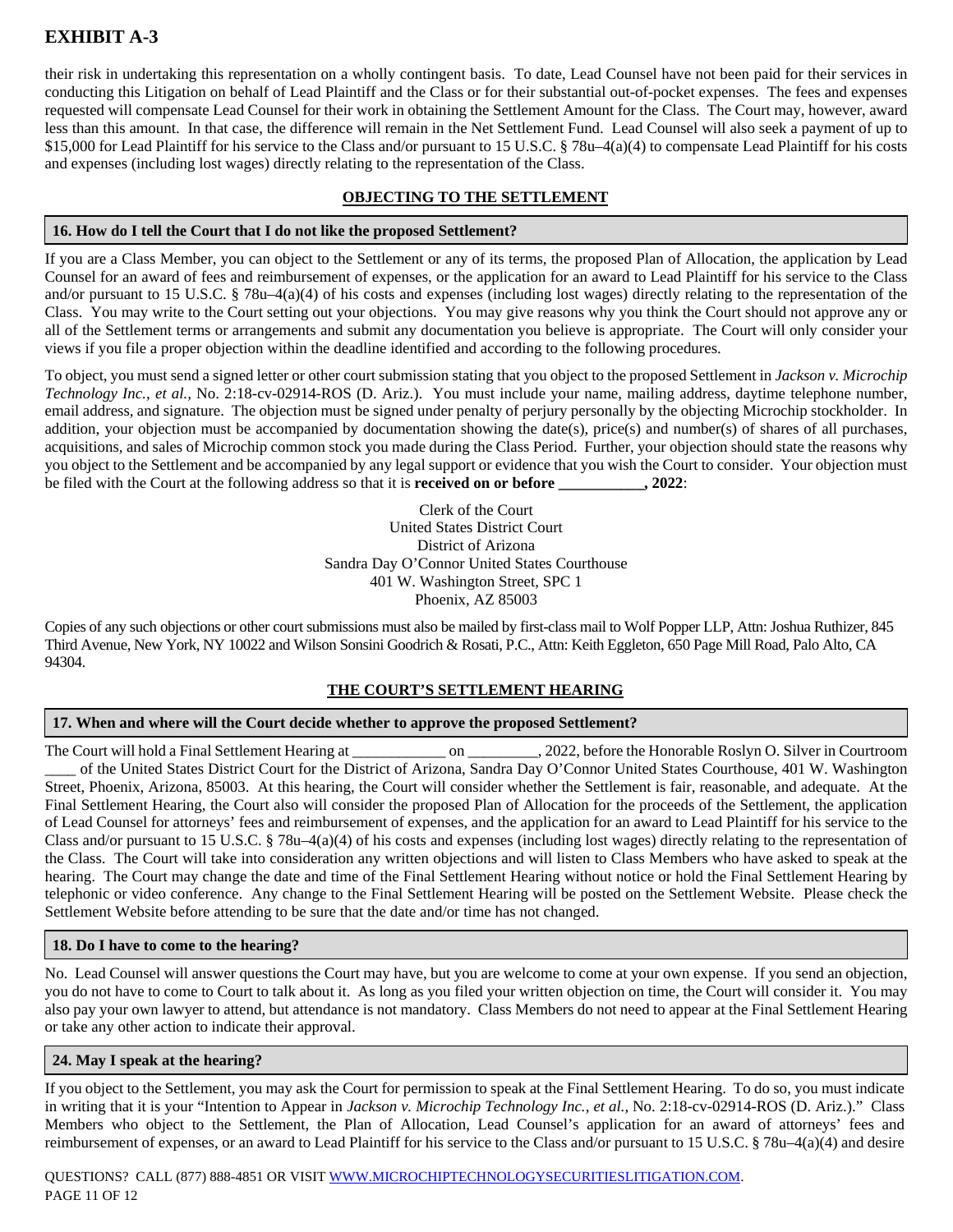to present evidence at the Final Settlement Hearing must include in their written objections the identity of any witnesses they propose to call to testify and any exhibits they intend to offer into evidence at the Final Settlement Hearing. You cannot speak at the hearing if you excluded yourself from the Class or if you fail to provide a written objection and notice of your intention to speak at the Final Settlement Hearing by the deadline identified.

#### **IF YOU DO NOTHING**

#### **25. What happens if I do nothing at all?**

If you do nothing, you will get no money from this Settlement and, unless you excluded yourself, you will not be able to start a lawsuit, continue with a lawsuit, or be part of any other lawsuit against Defendants or the Released Defendants' Parties about the claims being released in the Settlement. All Class Members who do not submit valid and timely Proof of Claim and Release forms shall be forever barred from receiving any payments from the Settlement, but will in all other respects be subject to and bound by the provisions of the Stipulation and any Final Judgment or Alternative Judgment (if applicable) entered, including the Releases set forth above.

#### **GETTING MORE INFORMATION**

#### **26. Are there more details about the proposed Settlement?**

This Notice summarizes the proposed Settlement. More details are in the Stipulation. You may obtain a copy of the Stipulation, and other documents related to the Settlement, as well as other information about the Settlement by visiting the settlement website www.MicrochipTechnologySecuritiesLitigation.com. You may also contact the Claims Administrator by email or mail at the address and website provided on page <sub>\_\_\_</sub>, above. The pleadings and other court filings in the Litigation are available for inspection during regular business hours at the Office of the Clerk of the United States District Court for the District of Arizona, Sandra Day O'Connor United States Courthouse, 401 W. Washington Street, Phoenix, AZ, 85003. Pleadings and certain other Court documents are also available on the Settlement Website.

#### **DO NOT TELEPHONE THE COURT REGARDING THIS NOTICE.**

#### **SPECIAL NOTICE TO NOMINEES**

If you hold Microchip common stock pursuant to a transaction that took place within the United States within the Class Period as nominee for a beneficial owner, then you must either: (1) send a copy of the Postcard Settlement Notice by first-class mail to all such persons or entities within ten (10) days of receipt of this Longform Settlement Notice; or (2) provide a list of the names and addresses of such persons or entities to the Claims Administrator at the address provided on page \_\_\_, above, within ten (10) days of receipt of this Longform Settlement Notice.

If you choose to mail the Postcard Settlement Notice yourself, you may obtain from the Claims Administrator (without cost to you) as many additional copies of the Postcard Settlement Notice documents as you will need to complete the mailing.

Regardless of whether you choose to complete the mailing yourself or elect to have the mailing performed for you, you may obtain reimbursement for, or advancement of, reasonable administrative costs (not to exceed \$0.\_\_\_\_\_ per unit) actually incurred or expected to be incurred in connection with forwarding the Postcard Settlement Notice, and which would not have been incurred but for the obligation to forward the Postcard Settlement Notice, upon submission of appropriate documentation to the Claims Administrator.

Dated: \_\_\_\_\_\_\_\_\_\_\_\_\_, 2022 BY ORDER OF THE COURT UNITED STATES DISTRICT COURT DISTRICT OF ARIZONA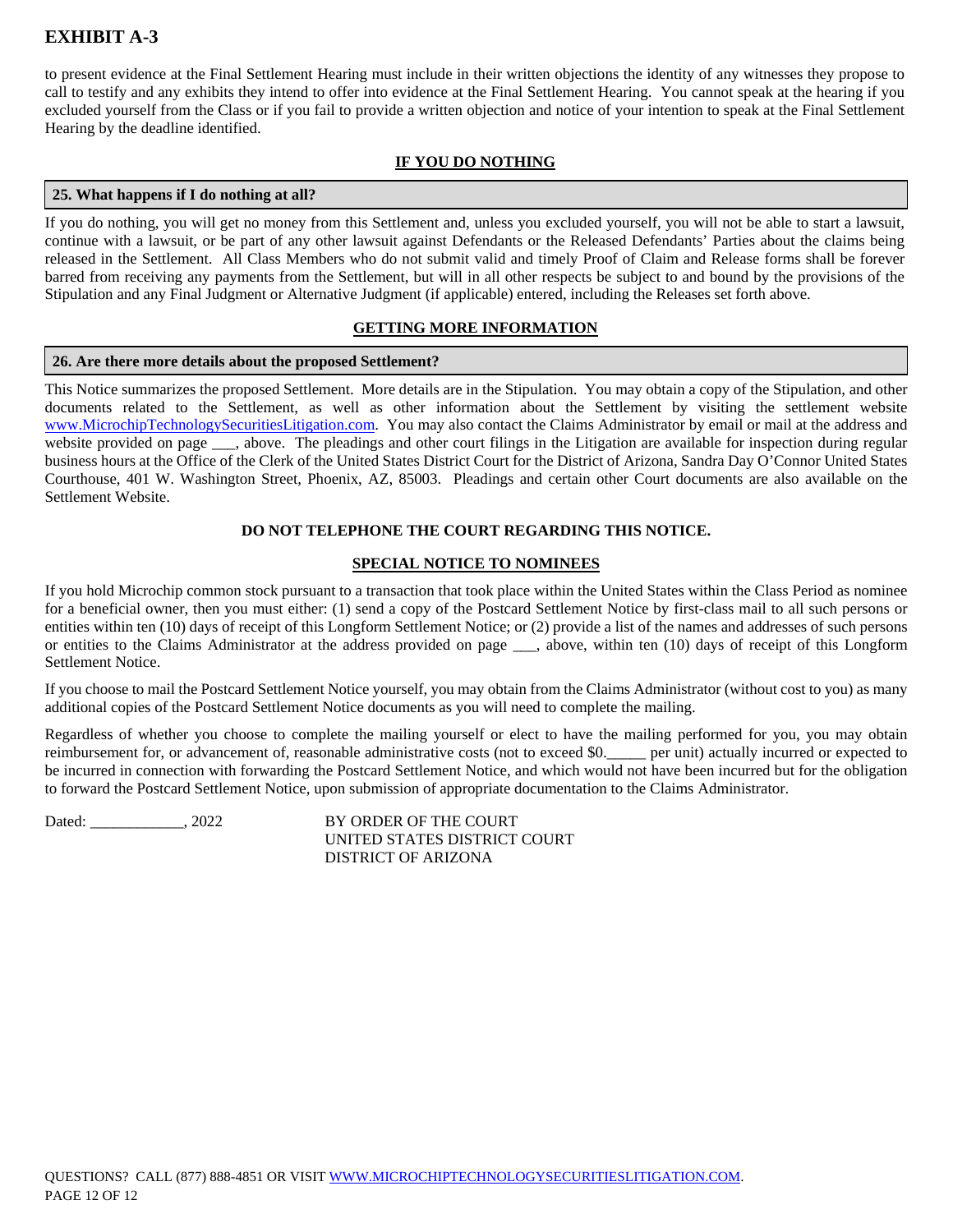# **UNITED STATES DISTRICT COURT DISTRICT OF ARIZONA**

Ronald L. Jackson, as Trustee Under Agreement Dated 01/05/2012 by Ronald L. Jackson, Individually, and on Behalf of All Others Similarly Situated,

Plaintiff,

**Case No. 2:18-cv-02914-ROS** 

v.

Microchip Technology Inc.; Steve Sanghi; Ganesh Moorthy; and J. Eric Bjornholt,

**Defendants** 

# **PROOF OF CLAIM AND RELEASE FORM1** *THIS FORM MUST BE POSTMARKED BY \_\_\_\_\_\_\_\_, 2022.*

**If you purchased or otherwise acquired Microchip Technology Inc. ("Microchip") common stock on a U.S. open market between March 2, 2018, and August 9, 2018, inclusive ("Class Period"), you may be entitled to recover a portion of a Settlement Fund established in connection with a proposed Settlement of the action captioned** *Jackson v. Microchip Technology Inc.***, No. 2:18-cv-02914-ROS (D. Ariz.) (the "Litigation").** 

#### **I. GENERAL INSTRUCTIONS**

*It is important that you completely read and understand the Notice of Proposed Class Action Settlement, available at www.MicrochipTechnologySecuritiesLitigation.com or by contacting the Claims Administrator, including the Plan of Allocation of the Net Settlement Fund set forth in the Notice. The Notice describes the proposed Settlement, how Class Members are affected by the Settlement, and the manner in which the Net Settlement Fund will be distributed if the Settlement and Plan of Allocation are approved by the Court. The Notice also contains the definitions of many of the defined terms (which are indicated by initial capital letters) used in this Proof of Claim and Release Form. By signing and submitting this Proof of Claim and Release Form, you will be certifying that you have read and that you understand the Notice, including the terms of the releases described therein and provided for herein.*

A. To recover as a member of the Class, you must complete, sign, and submit this Proof of Claim and Release Form in accordance with the instructions provided herein. If you fail to submit a valid and timely Proof of Claim and Release Form in accordance with these instructions, your claim may be rejected and you may be precluded from any recovery from the Settlement Fund created in connection with the proposed Settlement of the Litigation.

B. Submission of this Proof of Claim and Release Form, however, does not ensure that you will share in the proceeds of Settlement of the Litigation.

C. YOU MUST MAIL YOUR COMPLETED AND SIGNED PROOF OF CLAIM AND RELEASE FORM SO THAT IT IS **POSTMARKED ON OR BEFORE \_\_\_\_\_\_\_\_\_\_\_, 2022**, ADDRESSED TO THE CLAIMS ADMINISTRATOR AS FOLLOWS: Microchip Technology Securities Litigation, c/o A.B. Data, Ltd., P.O. Box 173050, Milwaukee, WI, 53217.

### **You will bear all risks of delay or non-delivery of your Proof of Claim and Release Form**.

D. If you are a member of the Class (as certified by the Court and defined in the Notice of Proposed Class Action Settlement (hereinafter, "Notice") and Stipulation, you will be bound by the terms of any order of dismissal or judgment entered in the Litigation, including the releases provided herein, WHETHER OR NOT YOU SUBMIT A PROOF OF CLAIM AND RELEASE FORM.

E. The deadline to request exclusion from the Class was November 2, 2021. A list of requests for exclusion that were

 <sup>1</sup> This Proof of Claim and Release Form incorporates by reference the definitions in the Stipulation of Settlement (the "Stipulation"). Unless otherwise specified, all capitalized terms used, but not defined herein, shall have the same meanings as in the Stipulation. The Stipulation can be obtained at www.MicrochipTechnologySecuritiesLitigation.com.

QUESTIONS? CALL 877-888-4851 OR VISIT WWW.MICROCHIPTECHNOLOGYSECURITIESLITIGATION.COM. PAGE 1 OF 7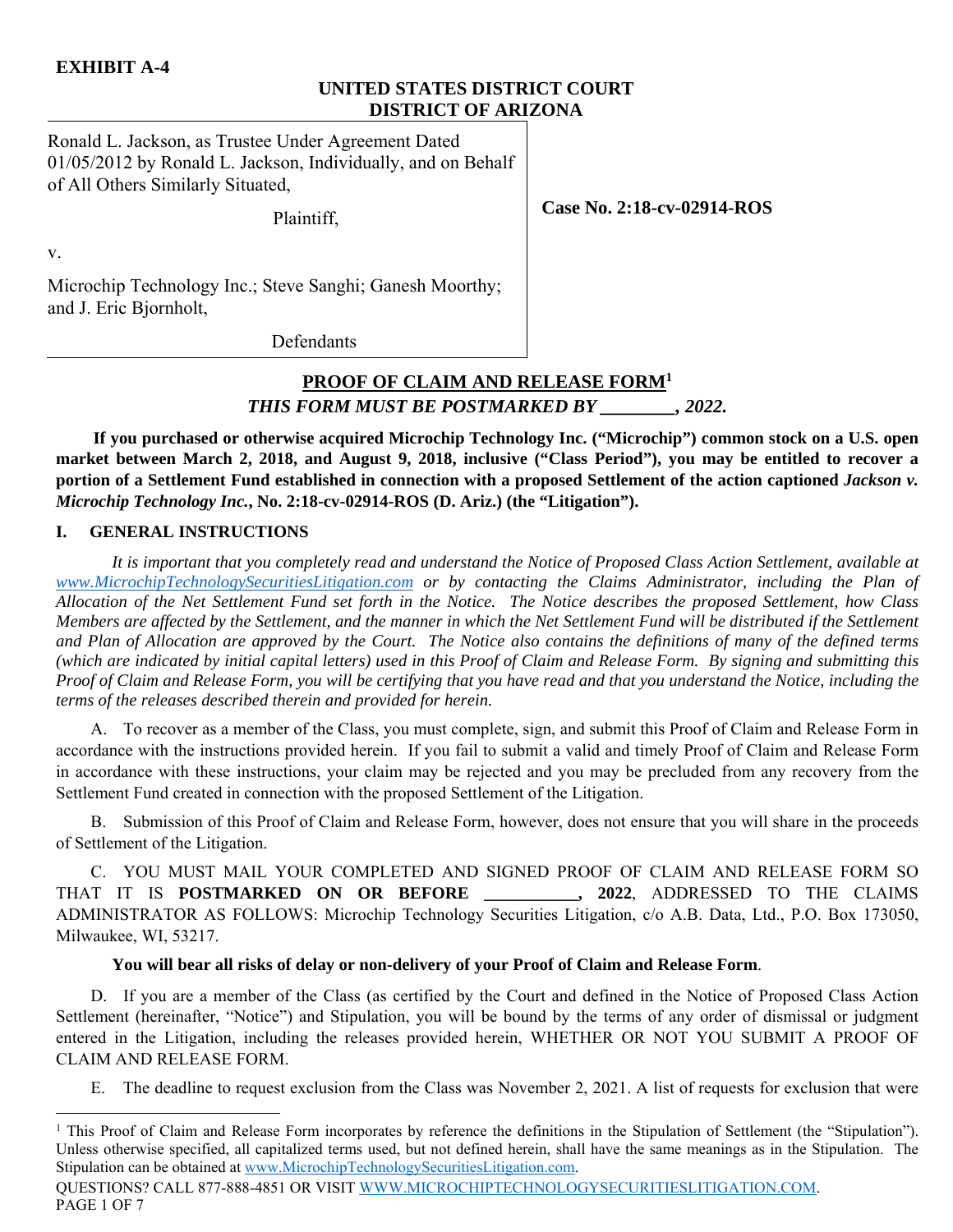received by the Claims Administrator and accepted by the Court can be found on the Settlement Website. If the Court accepted your request for exclusion, do not submit a Claim Form. You are not a Class Member, and your Claim Form will be rejected.

### **II. CLAIMANT IDENTIFICATION INSTRUCTIONS**

A. If you purchased or otherwise acquired Microchip common stock and held the certificate(s) in your own name, you are the beneficial owner as well as the record owner. If, however, the certificate(s) were registered in the name of a third party, such as a nominee or brokerage firm, you are the beneficial owner and the third party is the record owner.

 B. Use Section IV of this form entitled "Claimant Information" to identify each owner of record ("nominee"), if different from the beneficial owner of Microchip common stock which forms the basis of this claim.

 C. THIS PROOF OF CLAIM AND RELEASE FORM MUST BE FILED BY THE ACTUAL BENEFICIAL OWNERS OF THE MICROCHIP COMMON STOCK UPON WHICH THIS CLAIM IS BASED, OR BY THEIR LEGAL REPRESENTATIVES.

 D. A separate Proof of Claim and Release Form must be filed for each type of account or ownership (*i.e.*, individual account, IRA account, joint account, custodial account, etc.). Joint tenants or UGMA custodians should file a single claim.

 E. All joint owners must sign this Proof of Claim and Release Form. Executors, administrators, guardians, conservators, and trustees must complete and sign this Proof of Claim and Release Form on behalf of persons represented by them. Documentation establishing their authority must accompany this Proof of Claim and Release Form and their titles or capacities must be stated.

 F. The Social Security or Taxpayer Identification Number and telephone number of the beneficial owner may be used in verifying the claim. Failure to provide the foregoing information could delay verification of your claim or result in rejection of the claim.

#### **III. TRANSACTION SCHEDULE INSTRUCTIONS**

 A. Use Section V of this form entitled "Schedule of Transactions in Microchip Common Stock" to supply all required details of your transaction(s) in Microchip common stock. If you need more space or additional schedules, attach separate sheets giving all of the required information in substantially the same form. Sign and print or type your name and Social Security or Taxpayer Identification Number on each additional sheet.

 B. List each transaction during the Class Period separately and in chronological order, by trade date (not the "settlement" date), beginning with the earliest. You must accurately provide the month, day, and year of each transaction you list.

C. The price per share, paid or received, should be exclusive of all commissions, taxes, fees, and other charges.

D. **Copies of broker confirmation slips or monthly statements of your transactions in Microchip common stock must be attached to your Proof of Claim and Release Form**. If such documents are not in your possession, please obtain equivalent contemporaneous documents from your broker or financial advisor. A complete list of acceptable supporting documentation can be found at the Claims Administrator's website: www.MicrochipTechnologySecuritiesLitigation.com. Failure to provide this documentation could delay verification of your claim or result in rejection of your claim.

E. NOTICE REGARDING ELECTRONIC FILES: Certain Claimants with large numbers of transactions may request, or may be requested, to submit information regarding their transactions in electronic files. To obtain the mandatory electronic filing requirements and file layout, you may visit the website at www.MicrochipTechnologySecuritiesLitigation.com or you may email the Claims Administrator's electronic filing department at info@MicrochipTechnologySecuritiesLitigation.com. Any file not in accordance with the required electronic filing format will be subject to rejection. Only one claim should be submitted for each separate legal entity (*see* Section II.D. above) and the complete name(s) of the beneficial owner(s) of the securities must be entered where called for (*see* Section II.E. above). No electronic files will be considered to have been submitted unless the Claims Administrator issues an email to that effect. Do not assume that your file has been received until you receive this email. If you do not receive such an email within 10 days of your submission, you should contact the electronic filing department at  $\inf_{\Omega}$  MicrochipTechnologySecuritiesLitigation.com to inquire about your file and confirm it was received.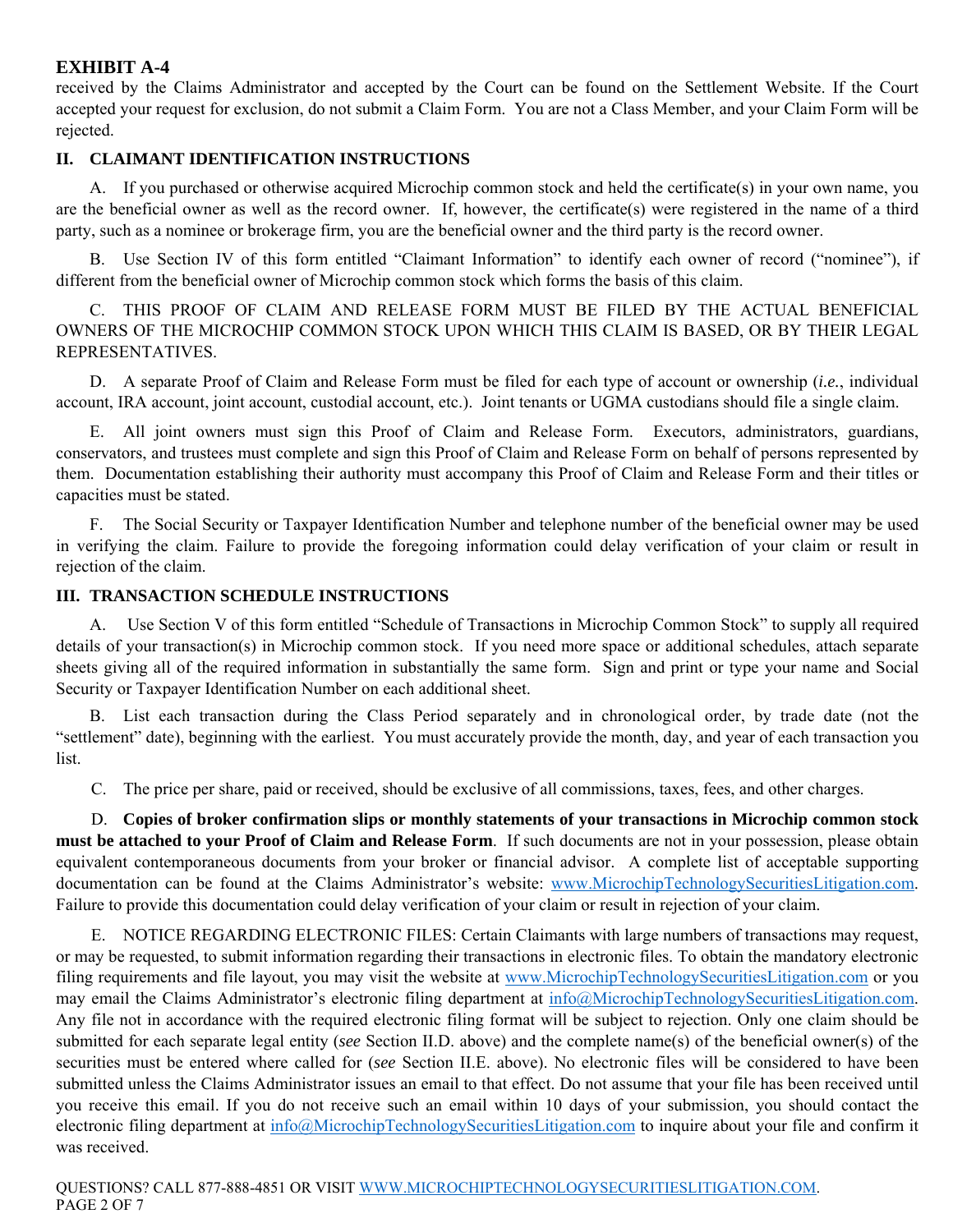#### **PART IV – CLAIMANT INFORMATION**

(Please read General Instructions above before completing this page.)

The Claims Administrator will use this information for all communications regarding this Proof of Claim and Release Form. If this information changes, you MUST notify the Claims Administrator in writing at the address above.

Beneficial Owner's Name *(as it appears on your brokerage statement)*

Joint Beneficial Owner's Name *(as it appears on your brokerage statement)*

Entity Name (if Beneficial Owner is not an individual)

Representative or Custodian Name (if different from Beneficial Owner(s) listed above)

Address 1 (street name and number)

Address 2 (apartment, unit, or box number)

| City                                                                                                                                                                               | State                      | Zip Code |                  |  |
|------------------------------------------------------------------------------------------------------------------------------------------------------------------------------------|----------------------------|----------|------------------|--|
|                                                                                                                                                                                    |                            |          |                  |  |
| Foreign Country (only if not USA)                                                                                                                                                  |                            |          |                  |  |
|                                                                                                                                                                                    |                            |          |                  |  |
| Social Security Number or Taxpayer Identification Number                                                                                                                           |                            |          |                  |  |
| Telephone Number (day)                                                                                                                                                             | Telephone Number (evening) |          |                  |  |
|                                                                                                                                                                                    |                            |          |                  |  |
| Email address (Email address is not required, but if you provide it you authorize the Claims Administrator to use it in providing you<br>with information relevant to this claim.) |                            |          |                  |  |
|                                                                                                                                                                                    |                            |          |                  |  |
| Account Number (account(s) through which the securities were traded)                                                                                                               |                            |          |                  |  |
|                                                                                                                                                                                    |                            |          |                  |  |
| Claimant Account Type (check appropriate box):                                                                                                                                     |                            |          |                  |  |
| Individual (includes joint owner accounts)                                                                                                                                         | Pension Plan               | Trust    |                  |  |
| Corporation                                                                                                                                                                        | Estate                     |          |                  |  |
| <b>IRA/401K</b>                                                                                                                                                                    | Other                      |          | (please specify) |  |

QUESTIONS? CALL 877-888-4851 OR VISIT WWW.MICROCHIPTECHNOLOGYSECURITIESLITIGATION.COM. PAGE 3 OF 7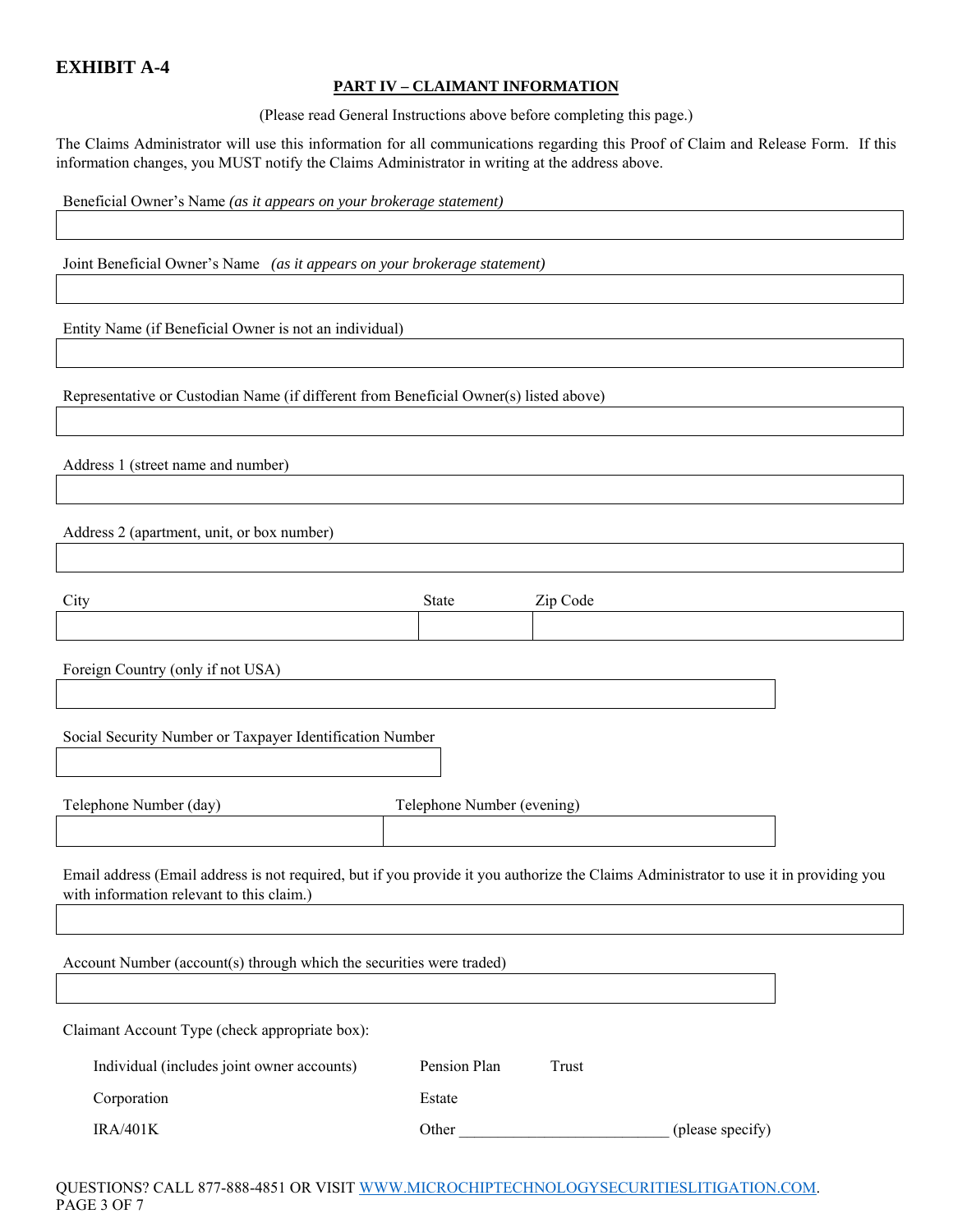#### **PART V – SCHEDULE OF TRANSACTIONS IN MICROCHIP COMMON STOCK**

**A. PURCHASES/ACQUISITIONS FROM MARCH 2, 2018, THROUGH AUGUST 9, 2018** – Separately list **each and every purchase or acquisition** of Microchip common stock during the period March 2, 2018, **through and including** August 9, 2018, and provide all of the following information (*must be documented*):

| <b>Trade Date</b><br>(list chronologically)<br>Month/Day/Year | <b>Number of Shares of</b><br><b>Common Stock</b><br><b>Purchased or Acquired</b> | <b>Price Per Share</b><br>(excluding commissions,<br>taxes, and other fees) | <b>Total Purchase or</b><br><b>Acquisition Price</b><br>(excluding commissions,<br>taxes, and other fees) | Purchased on U.S.<br><b>Exchnage?</b><br>Yes or No |
|---------------------------------------------------------------|-----------------------------------------------------------------------------------|-----------------------------------------------------------------------------|-----------------------------------------------------------------------------------------------------------|----------------------------------------------------|
|                                                               |                                                                                   |                                                                             | ה.                                                                                                        |                                                    |
|                                                               |                                                                                   |                                                                             |                                                                                                           |                                                    |
|                                                               |                                                                                   |                                                                             | S                                                                                                         |                                                    |
|                                                               |                                                                                   |                                                                             | S                                                                                                         |                                                    |
|                                                               |                                                                                   | S                                                                           | S                                                                                                         |                                                    |
|                                                               |                                                                                   | S                                                                           | \$                                                                                                        |                                                    |
|                                                               |                                                                                   |                                                                             |                                                                                                           |                                                    |

**B. PURCHASES/ACQUISITIONS FROM AUGUST 10, 2018 THROUGH NOVEMBER 7, 2018 – State the total number of** shares of Microchip common stock during the period August 10, 2018, **through and including** November 7, 2018 (*must be documented; if none, enter "0"*):

**C. SALES FROM MARCH 2, 2018, THROUGH NOVEMBER 7, 2018** – Separately list **each and every sale** of Microchip common stock during the period March 2, 2018, **through and including** November 7, 2018, (*must be documented*):

| <b>Trade Date</b><br>(list chronologically)<br>Month/Day/Year                                                                                                                                                                                                                                                                                                                                                                                                                                                                                                                                                              | <b>Number of Shares of</b><br><b>Common Stock Sold</b> | <b>Price Per Share</b><br>(excluding commissions,<br>taxes, and other fees) | <b>Total Sale Price</b><br>(excluding taxes,<br>commissions, and fees) |
|----------------------------------------------------------------------------------------------------------------------------------------------------------------------------------------------------------------------------------------------------------------------------------------------------------------------------------------------------------------------------------------------------------------------------------------------------------------------------------------------------------------------------------------------------------------------------------------------------------------------------|--------------------------------------------------------|-----------------------------------------------------------------------------|------------------------------------------------------------------------|
|                                                                                                                                                                                                                                                                                                                                                                                                                                                                                                                                                                                                                            |                                                        | S                                                                           | S                                                                      |
|                                                                                                                                                                                                                                                                                                                                                                                                                                                                                                                                                                                                                            |                                                        | S                                                                           | \$                                                                     |
|                                                                                                                                                                                                                                                                                                                                                                                                                                                                                                                                                                                                                            |                                                        | \$                                                                          | \$                                                                     |
|                                                                                                                                                                                                                                                                                                                                                                                                                                                                                                                                                                                                                            |                                                        | S                                                                           | S                                                                      |
|                                                                                                                                                                                                                                                                                                                                                                                                                                                                                                                                                                                                                            |                                                        | S                                                                           | \$                                                                     |
|                                                                                                                                                                                                                                                                                                                                                                                                                                                                                                                                                                                                                            |                                                        | \$                                                                          | \$                                                                     |
|                                                                                                                                                                                                                                                                                                                                                                                                                                                                                                                                                                                                                            |                                                        |                                                                             | S                                                                      |
| <b>D. HOLDINGS AS OF NOVEMBER 7, 2018</b> – State the total number of shares of Microchip common stock owned at the close of<br>$\blacksquare$ $\blacksquare$ $\blacksquare$ $\blacksquare$ $\blacksquare$ $\blacksquare$ $\blacksquare$ $\blacksquare$ $\blacksquare$ $\blacksquare$ $\blacksquare$ $\blacksquare$ $\blacksquare$ $\blacksquare$ $\blacksquare$ $\blacksquare$ $\blacksquare$ $\blacksquare$ $\blacksquare$ $\blacksquare$ $\blacksquare$ $\blacksquare$ $\blacksquare$ $\blacksquare$ $\blacksquare$ $\blacksquare$ $\blacksquare$ $\blacksquare$ $\blacksquare$ $\blacksquare$ $\blacksquare$ $\blacks$ |                                                        |                                                                             |                                                                        |

trading on November 7, 2018 (*must be documented*; *if none, enter "0"*):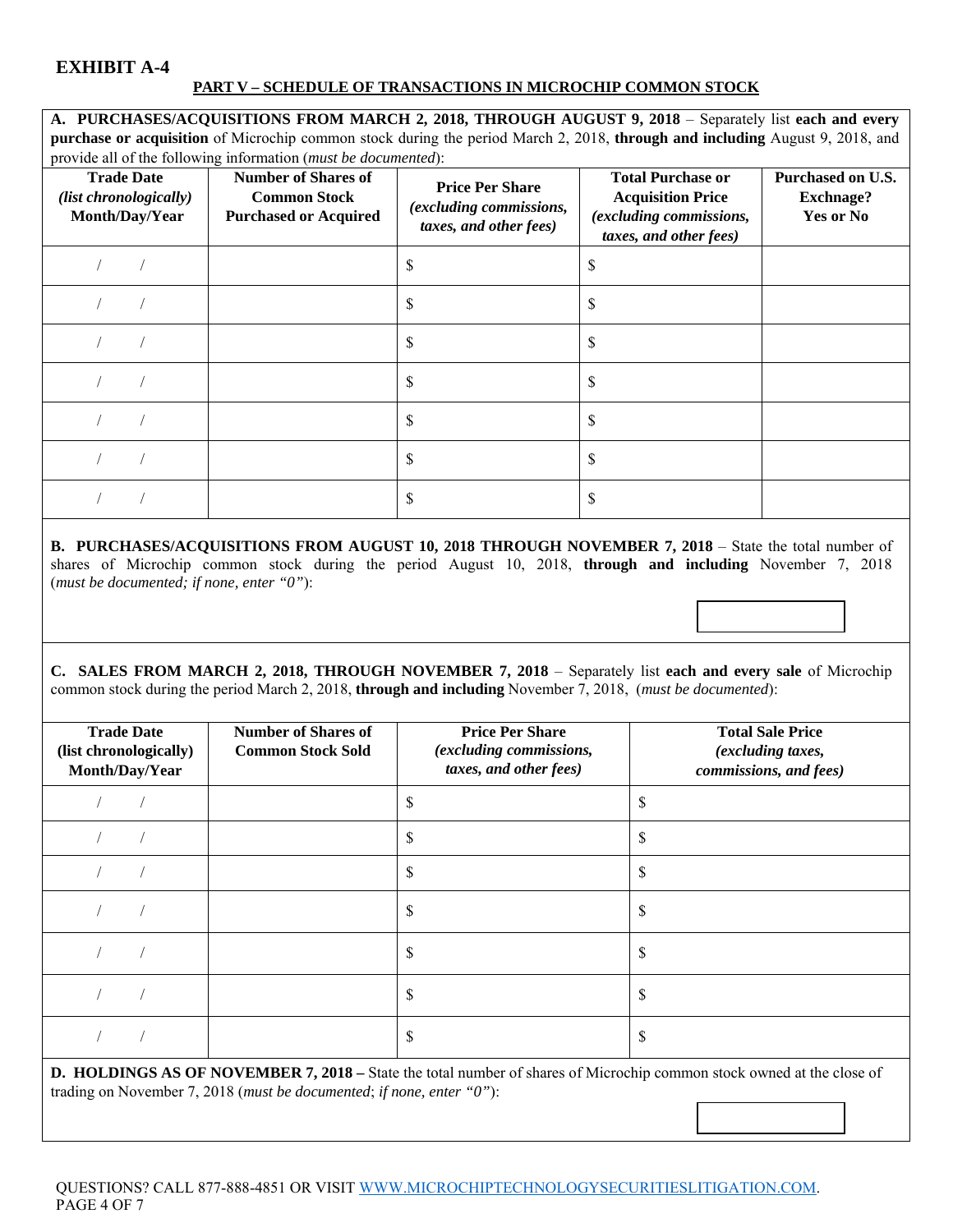**E.** Please check applicable box:

I certify that the submitting party is **not** an ERISA plan.

I/We certify that the submitting party is an ERISA plan and has complied with the applicable ERISA exemption.

*If you need more space, attach the required information on separate, numbered sheets in the same format as above and sign and print your name and Social Security or Taxpayer Identification Number at the top of each additional sheet.* 

**IF YOU DO NOT CHECK THIS BOX THESE ADDITIONAL PAGES WILL NOT BE REVIEWED.** 

#### **YOU MUST READ AND SIGN THE RELEASE. FAILURE TO SIGN THE RELEASE MAY RESULT IN A DELAY IN PROCESSING OR THE REJECTION OF YOUR CLAIM.**

#### **VI. SUBMISSION TO JURISDICTION OF COURT AND ACKNOWLEDGMENTS**

I/We submit this Proof of Claim and Release Form under the terms of the Stipulation of Settlement described in the Notice. I/We also submit to the jurisdiction of the United States District Court for the District of Arizona with respect to my/our claim as a Class Member and for purposes of enforcing the release set forth herein. I/We further acknowledge that I/we am/are bound by and subject to the terms of any judgment that may be entered in the Litigation. I/we agree to furnish additional information to Lead Counsel or the Claims Administrator to support this claim if requested to do so. I/we have not submitted any other claim covering the same purchases, acquisitions, or sales of Microchip common stock during the Class Period and know of no other person having done so on my/our behalf. I/we have not requested exclusion from the Settlement.

#### **VII. RELEASE**

A. On behalf of the claimant listed above and any other individual or business or legal entity claiming (now or in the future) through or on behalf of the claimant, directly or indirectly (collectively, the "Releasing Parties"), as of the date the Settlement becomes effective, I/we hereby acknowledge full and complete satisfaction of, and do hereby fully, finally, and forever release, relinquish, discharge, and dismiss from each and all of the Released Claims, each and all of the Released Parties, and covenant not to sue any Released Party with respect to any Released Claim.

"Released Claims" means all claims (including but not limited to Unknown Claims as defined below), rights, demands, obligations, damages, actions or causes of action, or liabilities whatsoever, of every nature and description, whether known or unknown, that have been or could have been asserted in the Action or in any other action or could in the future be asserted in any forum, whether federal or state, foreign or domestic, whether arising under federal, state, common, or foreign law, by Class Representative, any member of the Class, or their successors, assigns, executors, administrators, representatives, attorneys, and agents, in their capacities as such, whether brought directly or indirectly, individually or on behalf of a class, against any of the Released Defendants' Parties, which (a) arise out of, are based on, or relate in any way to any of the allegations, acts, transactions, facts, events, matters, occurrences, statements, representations or omissions involved, set forth, alleged or referred to, in the Action, or which could have been alleged in the Action, and (b) arise out of, are based on, or relate to the purchase, acquisition, holding, disposition, or sale of any shares of Microchip stock during the Class Period. "Released Claims" does not include: (i) any claims relating to the enforcement of the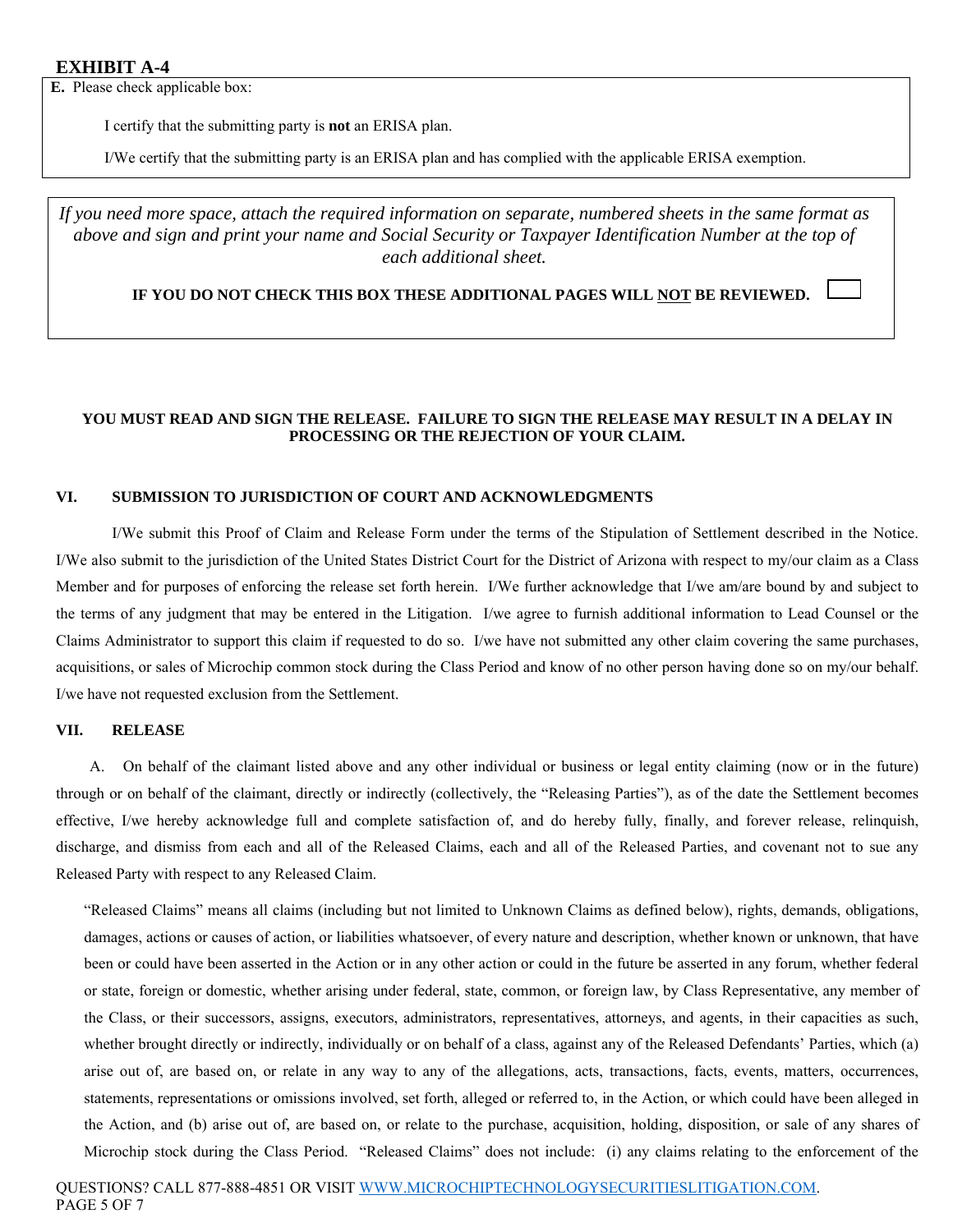Settlement; (ii) the derivative claims asserted in *Dutrisac v. Sanghi, et al.*, Case No. CV2021-012459 (Ariz. Super. Ct.) and *Reid v. Sanghi, et al.*, Case No. CV2019-002389 (Ariz. Super. Ct.); or (iii) the claims of Excluded Class Members.

"Released Defendants' Claims" means all claims (including but not limited to Unknown Claims as defined below), rights, demands, obligations, damages, actions or causes of action, or liabilities whatsoever, of every nature and description, whether known or unknown, that have been or could have been asserted in the Action or in any other action or could in the future be asserted in any forum, whether federal or state, foreign or domestic, whether arising under federal, state, common, or foreign law, by Defendants or their successors, assigns, executors, administrators, representatives, attorneys, and agents, in their capacities as such, whether brought directly or indirectly, individually or on behalf of a class, against any of the Released Plaintiff's Parties, which arise out of, are based on, or relate in any way to the institution, prosecution, or Settlement of this Action or the Released Claims, including but not limited to all claims for malicious prosecution or sanctions. Released Defendants' Claims do not include any claims to enforce the terms of this Stipulation, the Final Judgment, or an Alternative Judgment, any claims that could be asserted in response to such a claim to enforce, and any claims against Excluded Class Members.

"Released Defendants' Parties" means (i) each Defendant; (ii) each of their respective family members (for individuals) and each of their direct or indirect parent entities, subsidiaries, and related entities and affiliates (including Microsemi); and (iii) for any of the entities listed in parts (i) or (ii), their respective past and present general partners, limited partners, principals, shareholders, joint venturers, members, officers, directors, managers, managing directors, supervisors, employees, contractors, consultants, auditors, accountants, financial advisors, professional advisors, investment bankers, representatives, insurers, trusts, trustees, trustors, agents, attorneys, professionals, predecessors, successors, assigns, heirs, executors, administrators, and any controlling person thereof, in their capacities as such.

"Released Parties" means the Released Defendants' Parties and Released Plaintiff's Parties.

"Released Plaintiff's Parties" means (i) Class Representative and the Members of the Class; and (ii) each of their respective family members and their respective general partners, limited partners, principals, shareholders, joint venturers, members, officers, directors, managers, managing directors, supervisors, employees, contractors, consultants, auditors, accountants, financial advisors, professional advisors, investment bankers, representatives, insurers, trusts, trustees, trustors, agents, attorneys, professionals, predecessors, successors, assigns, heirs, executors, administrators, and any controlling person thereof, in their capacities as such. Released Plaintiff's Parties includes Plaintiff's Counsel. Released Plaintiff's Parties does not include Excluded Class Members.

"Unknown Claims" shall mean any and all Released Claims of every nature and description whatsoever which Class Representative or any Member of the Class does not know or suspect to exist in his, her, or its favor at the time of the release of the Released Defendants' Parties, which if known by him, her, or it might have affected his, her, or its decision(s) with respect to settlement, including the decision to object to the terms of the Settlement, and any and all Released Defendants' Claims that any Defendant does not know or suspect to exist in his or its favor at the time of the release of the Released Plaintiff's Parties, which if known by him or it might have affected his, her, or its decision(s) with respect to settlement. With respect to any and all Released Claims and Released Defendants' Claims, the Parties agree that, upon the Settlement becoming final and effective, Class Representative and Defendants shall expressly, and each other Class Member shall be deemed to have, and by operation of the Final Judgment or Alternative Judgment shall have, to the fullest extent permitted by law, expressly waived and relinquished any and all provisions, rights and benefits conferred by any law of any state or territory of the United States or foreign law, or principle of common law, which is similar, comparable, or equivalent to Cal. Civ. Code § 1542, which provides:

#### **A general release does not extend to claims that the creditor or releasing party does not know or suspect to exist in his or her favor at the time of executing the release and that, if known by him**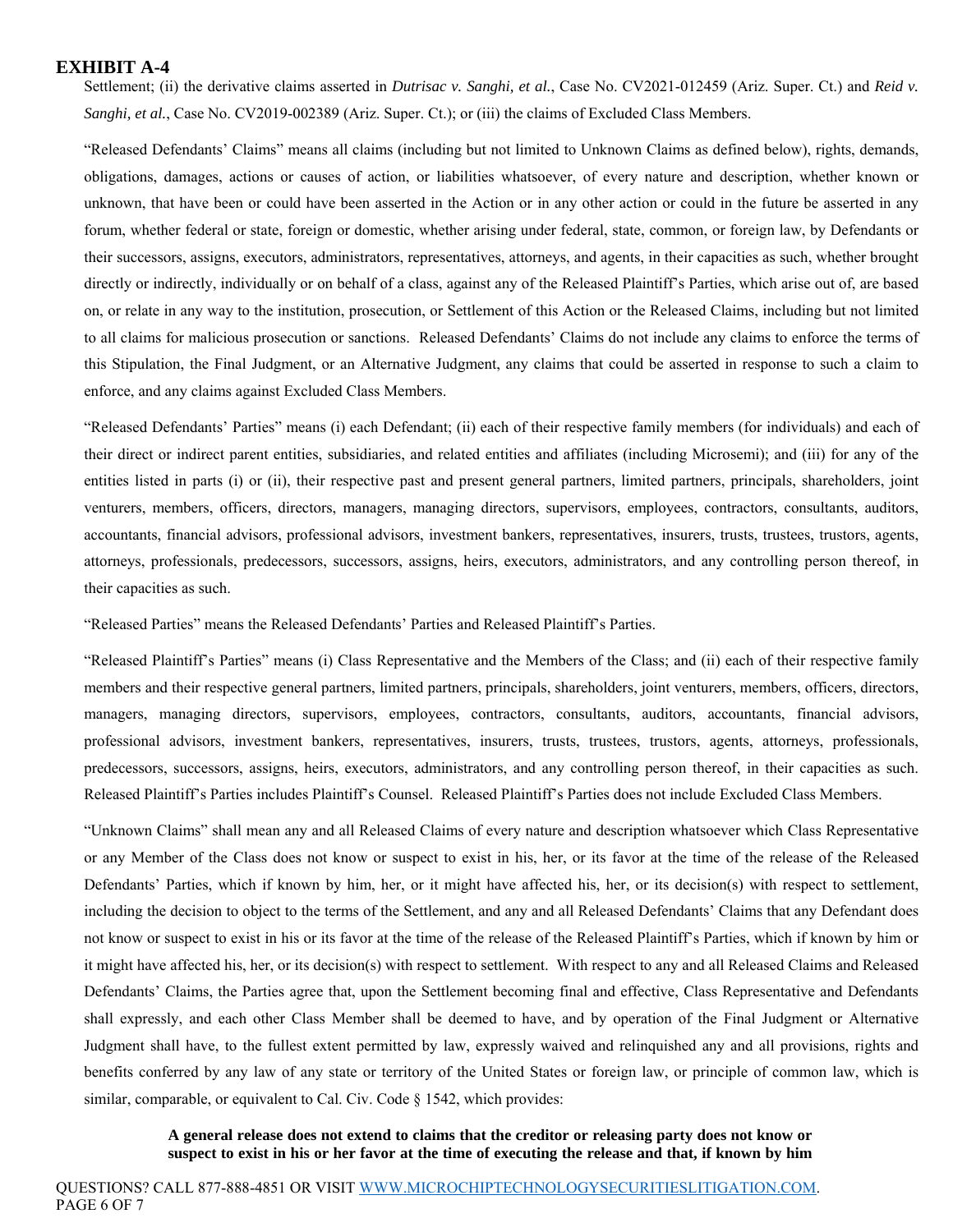#### **or her, would have materially affected his or her settlement with the debtor or released party.**

Class Representative, other Class Members, or Defendants may hereafter discover facts, legal theories, or authorities in addition to or different from those which any of them now knows or believes to be true with respect to the subject matter of the Released Claims and the Released Defendants' Claims, but Class Representative and Defendants shall expressly, fully, finally, and forever settle and release, and each member of the Class shall be deemed to have settled and released, and upon the Effective Date and by operation of the Final Judgment or Alternative Judgment shall have settled and released, fully, finally, and forever, any and all Released Claims and Released Defendants' Claims as applicable, known or unknown, suspected or unsuspected, contingent or non-contingent, disclosed or undisclosed, matured or unmatured, whether or not concealed or hidden, which now exist, or heretofore have existed, upon any theory of law or equity now existing or coming into existence in the future, including but not limited to conduct which is negligent, intentional, with or without malice, or a breach of any duty, law or rule, without regard to the subsequent discovery or existence of such different or additional facts, legal theories, or authorities. Class Representative and Defendants acknowledge, and other members of the Class by operation of law shall be deemed to have acknowledged, that the inclusion of "Unknown Claims" in the definition of Released Claims and Released Defendants' Claims was separately bargained for and was a material element of the settlement.

B. On behalf of the Releasing Parties, as of the date the Settlement becomes effective, I/we hereby agree that the Releasing Parties are permanently barred, enjoined, and restrained from commencing, instituting, asserting, maintaining, enforcing, prosecuting, or otherwise pursuing, either directly or in any other capacity, any of the Released Claims against any Released Party.

C. The foregoing releases shall be of no force or effect unless and until the Court approves the Stipulation of Settlement and the Stipulation becomes effective on the Effective Date.

D.I/We hereby warrant and represent that I/we have not assigned or transferred or purported to assign or transfer, voluntarily or involuntarily, in whole or in part, any matter released herein**.** 

E. I/We hereby warrant and represent that I/we have included information about all of my/our transactions in Microchip common stock during the Class Period.

#### **VIII. DECLARATION**

#### UNDER THE PENALTY OF PERJURY, I/WE CERTIFY THAT:

- A. The number shown on this form is my correct Social Security or Taxpayer Identification Number.
- B. I am/We are NOT subject to backup withholding under the provisions of Section 3406 (a)(1)(C) of the Internal Revenue Code.

**NOTE:** If you have been notified by the Internal Revenue Service that you are subject to backup withholding, you must cross out the word "NOT" in the sentence above.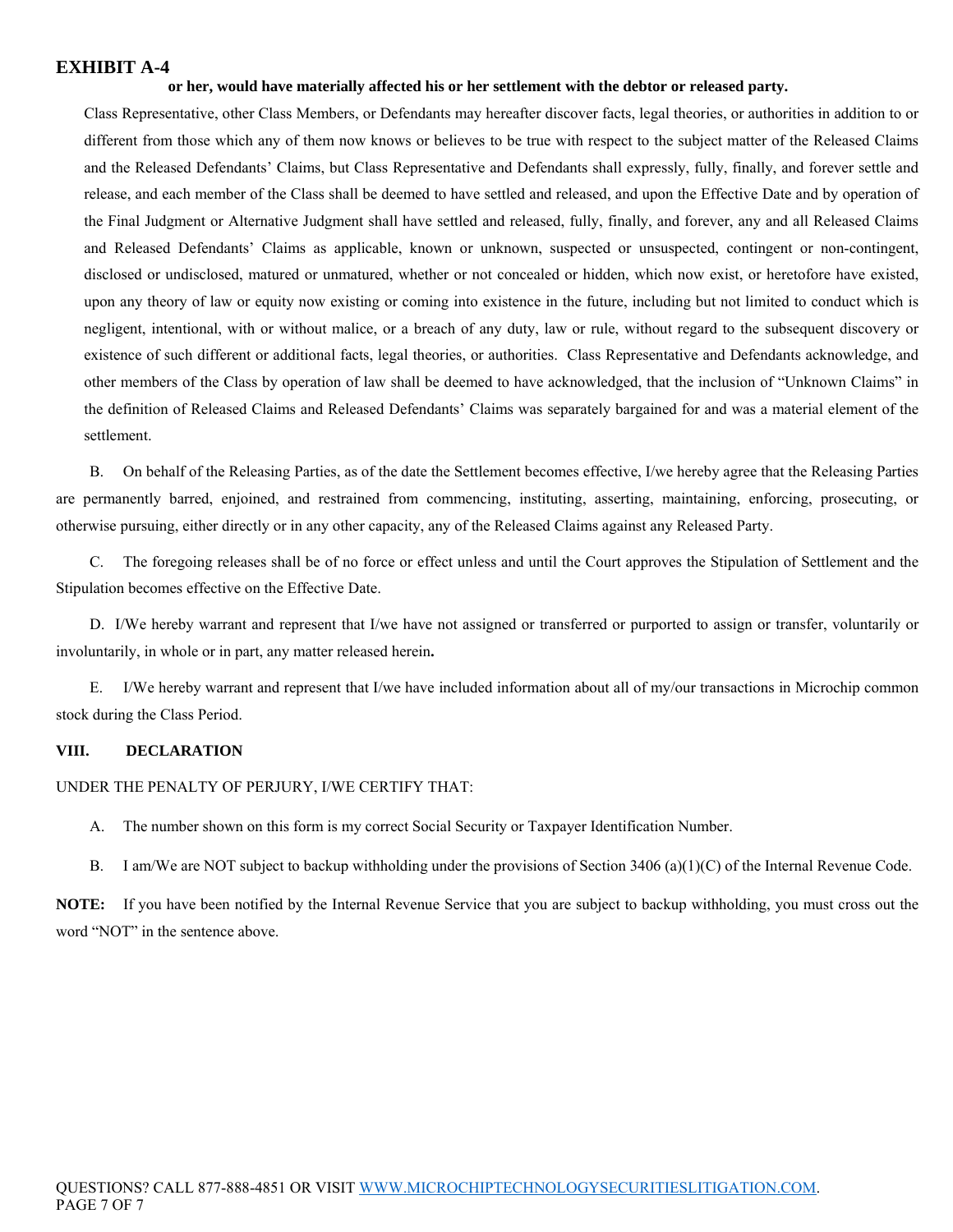C. I/We declare under penalty of perjury under the laws of the United States of America that the foregoing information supplied by the undersigned and any supporting documents attached hereto are true, correct, and complete to the best of my/our knowledge, information, and belief, and that this Proof of Claim and Release Form was executed this \_\_\_\_\_\_ day of \_\_\_\_\_\_\_\_\_\_\_\_\_\_\_, 2022 in

(City/State/Country)

 $\mathcal{L}_\text{max}$  and  $\mathcal{L}_\text{max}$  and  $\mathcal{L}_\text{max}$  and  $\mathcal{L}_\text{max}$ 

Signature of Claimant

(Print your name here)

Signature of Joint Claimant, if any

(Print your name here)

 $\mathcal{L}_\mathcal{L}$  , and the set of the set of the set of the set of the set of the set of the set of the set of the set of the set of the set of the set of the set of the set of the set of the set of the set of the set of th Signature of person signing on Claimant's behalf

 $\mathcal{L}_\mathcal{L}$  , and the set of the set of the set of the set of the set of the set of the set of the set of the set of the set of the set of the set of the set of the set of the set of the set of the set of the set of th

 $\mathcal{L}_\mathcal{L}$  , and the set of the set of the set of the set of the set of the set of the set of the set of the set of the set of the set of the set of the set of the set of the set of the set of the set of the set of th

 $\mathcal{L}_\mathcal{L}$  , and the set of the set of the set of the set of the set of the set of the set of the set of the set of the set of the set of the set of the set of the set of the set of the set of the set of the set of th

 $\mathcal{L}_\mathcal{L}$  , and the set of the set of the set of the set of the set of the set of the set of the set of the set of the set of the set of the set of the set of the set of the set of the set of the set of the set of th

 $\mathcal{L}_\mathcal{L}$  , and the set of the set of the set of the set of the set of the set of the set of the set of the set of the set of the set of the set of the set of the set of the set of the set of the set of the set of th

 Capacity of person signing on Claimant's behalf, if other than an individual, (*e.g.*, Executor, President, Custodian, etc.)

#### **ACCURATE CLAIMS PROCESSING TAKES A SIGNIFICANT AMOUNT OF TIME. THANK YOU FOR YOUR PATIENCE.**

#### **Reminder Checklist:**

- 1. Remember to sign the above release and declaration.
- 2. Remember to attach only **copies** of acceptable supporting documentation, a complete list of which can be found on the Claims Administrator's website.
- 3. Do not send originals of common stock certificates.
- 4. Keep copies of the completed Proof of Claim and Release Form and documentation for your own records.
- 5. If you desire an acknowledgment of receipt of your Proof of Claim and Release Form, please send it Certified Mail, Return Receipt Requested, or its equivalent. **You will bear all risks of delay or non-delivery of your claim.**
- 6. If your address changes in the future, or if these documents were sent to an old or incorrect address, please send us **written** notification of your new address.
- 7. Do not use highlighter on the Proof of Claim and Release Form or supporting documentation.
- 8. If you have any questions or concerns regarding your claim or how to complete and submit this Proof of Claim and Release Form, please contact the Claims Administrator at: info@MicrochipTechnologySecuritiesLitigation.com.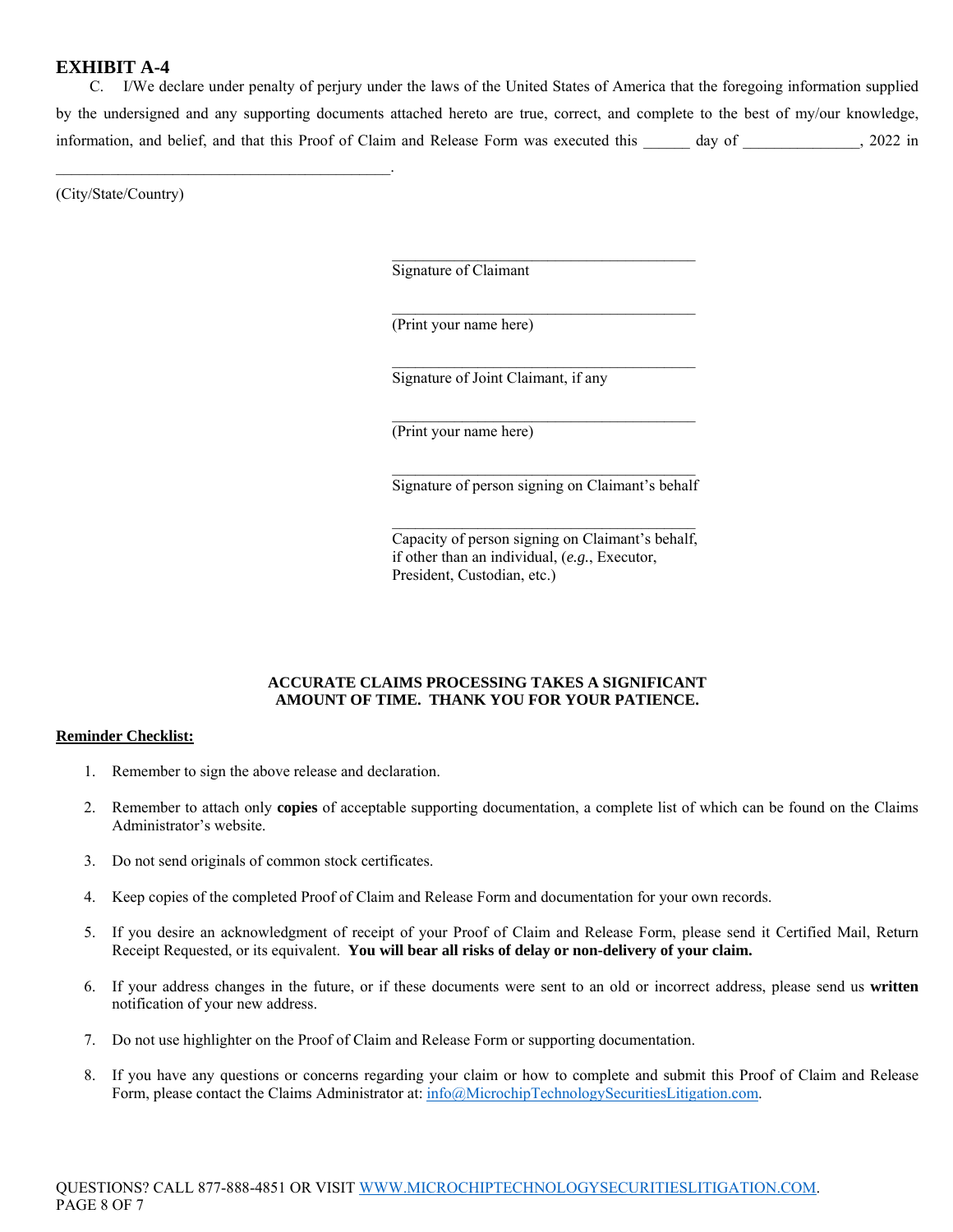|              | <b>EXHIBIT B</b>                                                                   |                                     |
|--------------|------------------------------------------------------------------------------------|-------------------------------------|
| 1            |                                                                                    |                                     |
| $\mathbf{2}$ |                                                                                    |                                     |
| 3            |                                                                                    |                                     |
| 4            |                                                                                    |                                     |
| 5            |                                                                                    |                                     |
| 6            |                                                                                    |                                     |
| 7<br>8       | UNITED STATES DISTRICT COURT                                                       |                                     |
| 9            | <b>DISTRICT OF ARIZONA</b>                                                         |                                     |
| 10           |                                                                                    |                                     |
| 11           | Ronald L. Jackson, as Trustee Under                                                | CASE NO. 2:18-cv-02914-ROS          |
| 12           | Agreement Dated 01/05/2012 by Ronald L.                                            |                                     |
| 13           | Jackson, Individually, and on Behalf of All<br>Others Similarly Situated,          | <b>CLASS ACTION</b>                 |
| 14           | Plaintiff,                                                                         | [PROPOSED] FINAL<br><b>JUDGMENT</b> |
| 15           | V.                                                                                 |                                     |
| 16           | Microchip Technology Inc.; Steve Sanghi;<br>Ganesh Moorthy; and J. Eric Bjornholt, |                                     |
| 17           | Defendants.                                                                        |                                     |
| 18           |                                                                                    |                                     |
| 19           |                                                                                    |                                     |
| 20           |                                                                                    |                                     |
| 21           |                                                                                    |                                     |
| $22\,$       |                                                                                    |                                     |
| 23           |                                                                                    |                                     |
| 24           |                                                                                    |                                     |
| 25           |                                                                                    |                                     |
| 26           |                                                                                    |                                     |
| $27\,$       |                                                                                    |                                     |
| 28           | [PROPOSED] FINAL JUDGMENT<br>CASE NO. 2:18-cv-02914-ROS                            |                                     |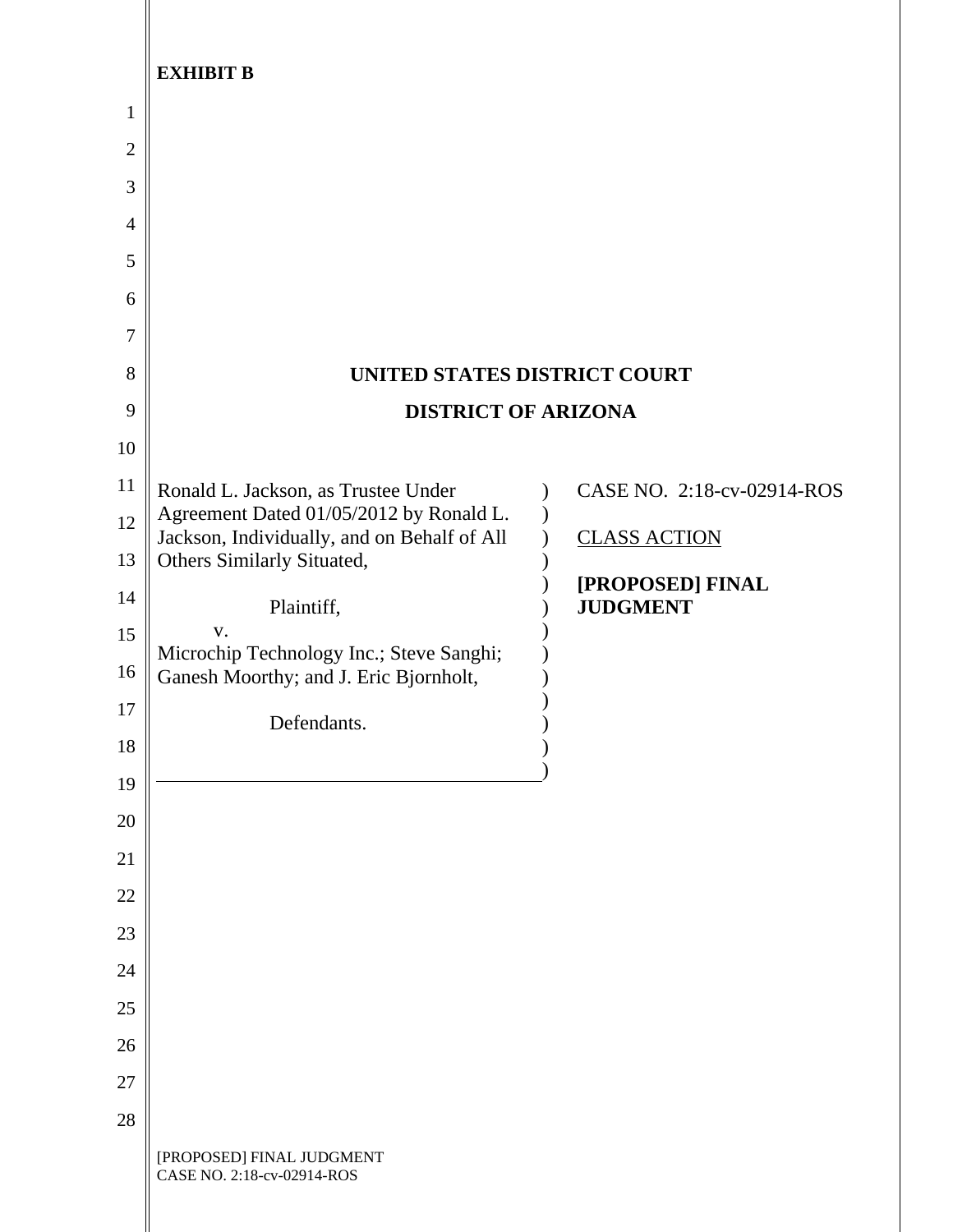1

2

WHEREAS, a securities class action captioned *Jackson v. Microchip Technology, Inc., et al.*, Case No. 18-cv-02914-ROS (the "Action") is pending before this Court;

3 4 5 6 7 8 WHEREAS, by Order entered February 22, 2021, the Court certified the Action to proceed as a class action on behalf of a "Class" of all persons who purchased or otherwise acquired Microchip common stock on a U.S. open market during the class period March 2, 2018 through August 9,2018, both dates inclusive (the "Class Period")<sup>1</sup>, appointed Lead Plaintiff Ronald L. Jackson as Class Representative, and appointed Wolf Popper LLP as Lead Class Counsel ("Class Counsel");

9 10 11 12 13 14 15 WHEREAS, Lead Plaintiff and Class Representative Ronald L. Jackson ("Lead Plaintiff"), on his own behalf and on behalf of the Class and defendants Microchip Technology Incorporated ("Microchip" or the "Company"), Steve Sanghi, J. Eric Bjornholt, and Ganesh Moorthy (collectively, "Defendants") have jointly entered, by and through their respective counsel, into a Settlement of the claims asserted in the Action, the terms of which are set forth in a Stipulation and Agreement of Settlement, dated March 7, 2022 (the "Stipulation");

16 17 18 19 WHEREAS, by Order dated \_\_\_\_\_\_\_\_ \_\_, 2022 (the "Preliminary Approval Order"), this Court: (a) preliminarily approved the Settlement; (b) ordered that notice of the proposed Settlement be provided to Class Members; and (c) scheduled a hearing regarding final approval of the Settlement;

WHEREAS, due and adequate notice has been given to the Class;

21 22 23 24 WHEREAS, the Court conducted a hearing on \_\_\_\_\_\_\_\_\_\_\_\_\_\_\_, 2022 (the "Settlement Hearing") to consider, among other things, (a) whether the terms and conditions of the Stipulation are fair, reasonable and adequate for the Settlement of all claims asserted by the Class against the Defendants in the Action; and (b) whether a judgment should be entered

25

 $\overline{a}$ 

20

26 27 28 <sup>1</sup> Excluded from the Class, by definition, are: Defendants, the officers and directors of the Company during the Class Period (the "Excluded D&Os"), members of Defendants' and Excluded D&Os' immediate families, legal representatives, heirs, successors or assigns and any entity in which Defendants or the Excluded D&Os have or had a controlling interest.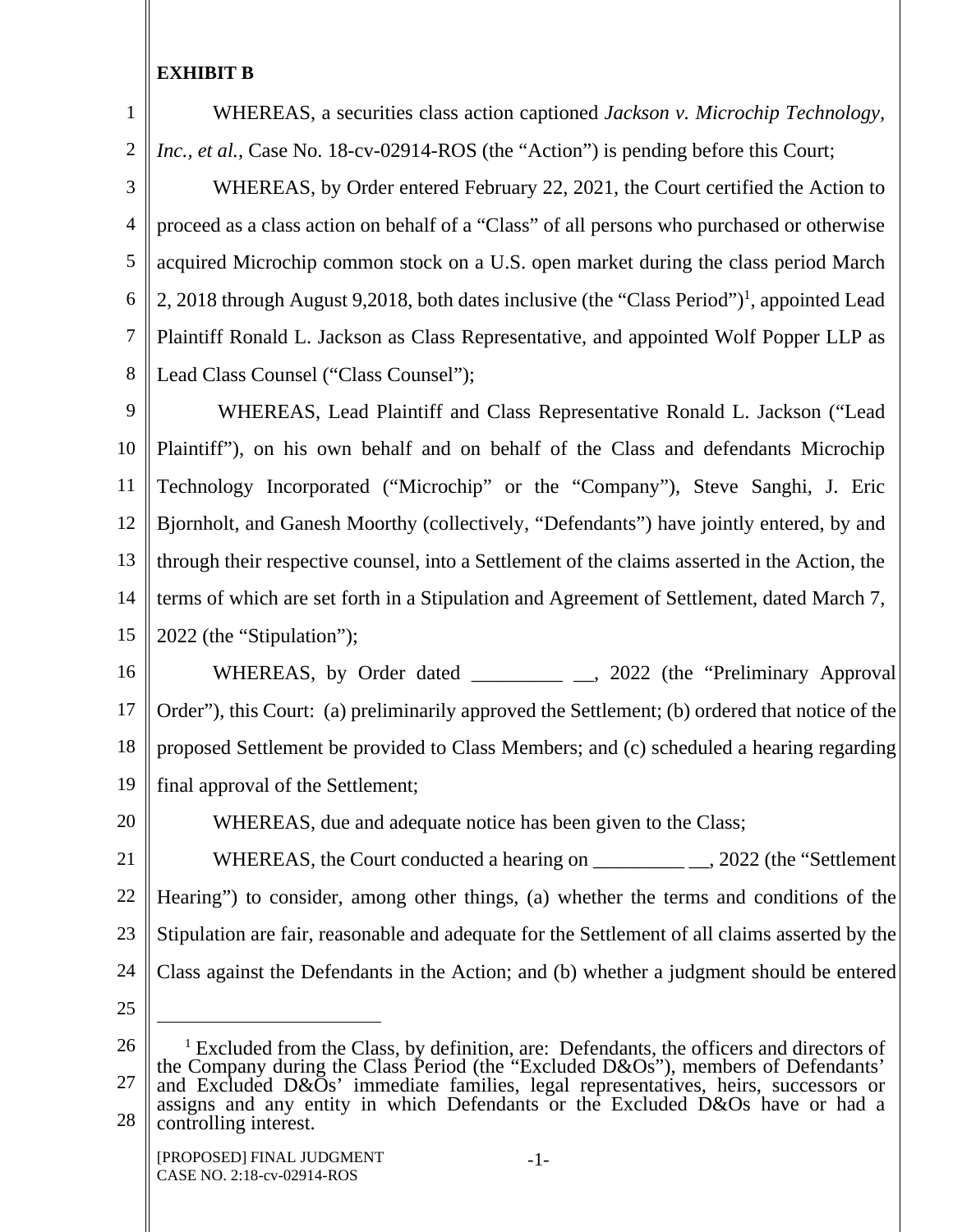1 dismissing the Action with prejudice as against the Defendants; and

2 3 4 5 WHEREAS, the Court having reviewed and considered the Stipulation, all papers filed and proceedings held herein in connection with the Settlement, all oral and written comments received regarding the Settlement, and the record in the Action, and good cause appearing therefor;

6

# NOW, THEREFORE, IT IS HEREBY ORDERED THAT:

7 8 9 10 11 1. This Final Judgment incorporates and makes a part hereof: (a) the Stipulation filed with the Court on \_\_\_\_\_\_\_\_\_\_\_\_\_, 2022; and (b) the Settlement Notices, which were filed with the Court on \_\_\_\_\_\_\_\_\_\_\_\_, 2022. This Final Judgment incorporates by reference the definitions in the Stipulation, and all terms used herein shall have the same meanings as set forth in the Stipulation, unless otherwise set forth herein.

12

13

2. The Court has jurisdiction over the subject matter of this Action, Lead Plaintiff, all Class Members, and Defendants.

14 15 3. Excluded from the Class is any Class Member that validly and timely requested exclusion, which Class Members are identified in Exhibit 1 hereto.

16 17 18 19 20 21 22 23 24 25 26 27 28 [PROPOSED] FINAL JUDGMENT 4. Notice of the proposed Settlement was given to all Class Members who could be identified with reasonable effort. The form and method of notifying the Class of the terms and conditions of the proposed Settlement were implemented in accordance with the Preliminary Approval Order, met the requirements of Rule 23 of the Federal Rules of Civil Procedure, the Private Securities Action Reform Act of 1995 (the "PSLRA"), due process, and any other applicable law, constituted the best notice practicable under the circumstances, and constituted due and sufficient notice to all individuals and entities entitled thereto of: (i) the pendency of the Litigation; (ii) the effect of the proposed Settlement (including the releases to be provided thereunder); (iii) Class Counsel's request for fees, expenses, and a Class Representative Service Award; (iv) Class Members' right to object to any aspect of the Settlement, the Plan of Allocation, and/or Class Counsel's request for fees and expenses a Class Representative Service Award; and (v) their right to appear at the Settlement Hearing. No Class Member is relieved from the terms of the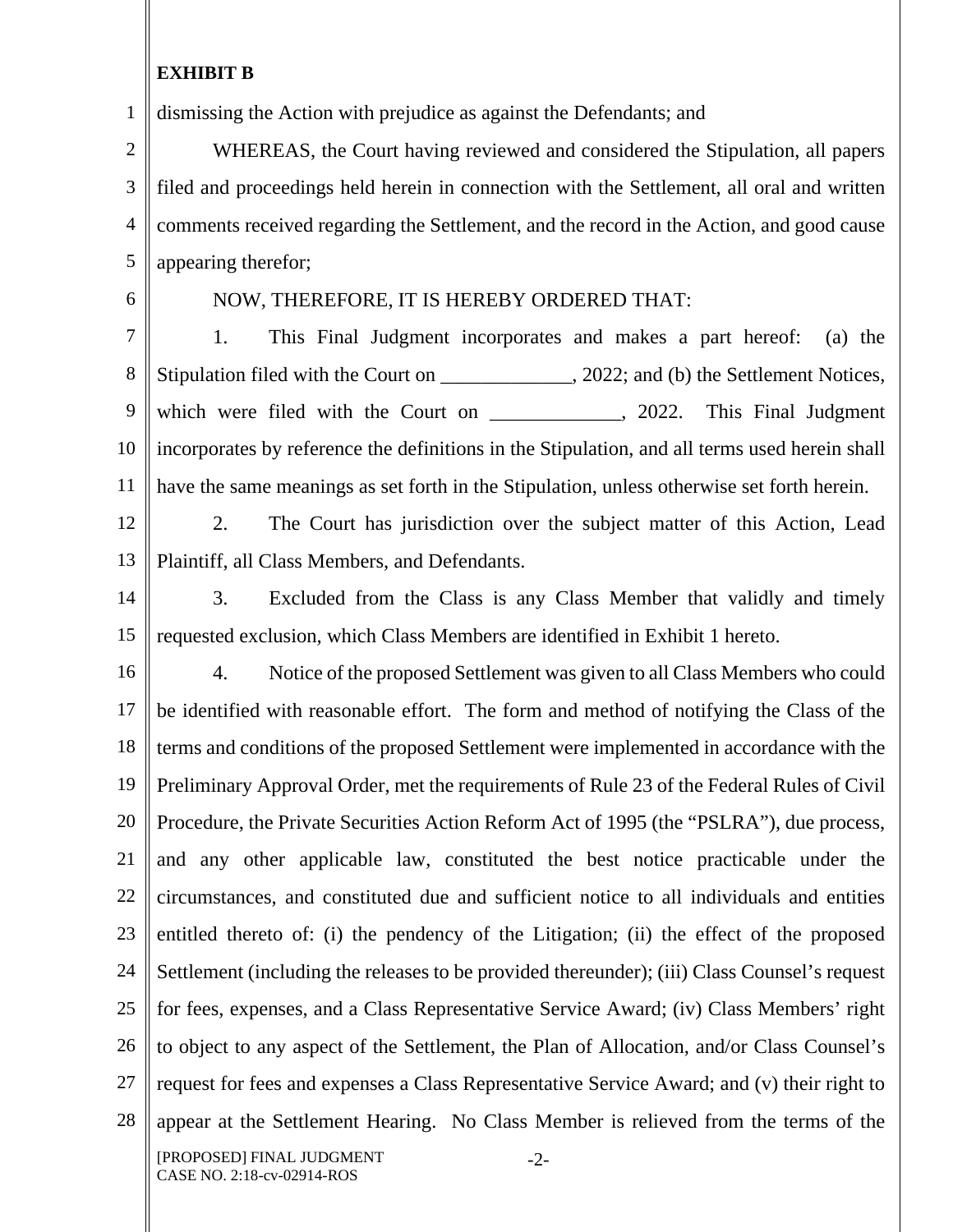1 2 3 4 5 6 7 Settlement, including the releases provided for therein, based upon the contention or proof that such Class Member failed to receive actual or adequate notice. A full opportunity has been offered to the Class Members to object to the Settlement and to participate in the hearing thereon. The Court further finds that the notice provisions of the Class Action Fairness Act, 28 U.S.C. § 1715, were fully discharged. Thus, it is hereby determined that all Class Members are bound by this Final Judgment except those persons listed on Exhibit 1 to this Final Judgment

8 9 10 11 12 13 14 15 16 5. Pursuant to, and in accordance with, Rule 23 of the Federal Rules of Civil Procedure, this Court hereby fully and finally approves the Settlement set forth in the Stipulation in all respects (including, without limitation: the amount of the Settlement; the Releases provided for therein; and the dismissal with prejudice of the claims asserted against Defendants in the Action), and finds that the Settlement is the result of arm's-length negotiations between experienced counsel representing the interests of the settling parties and is, in all respects, fair, reasonable, and adequate to the Class. The Parties are directed to implement, perform, and consummate the Settlement in accordance with the terms and provisions contained in the Stipulation.

17 18 19 20 21 6. The Action and all of the claims asserted against Defendants in the Action by Lead Plaintiff and the other Class Members are hereby dismissed with prejudice. The Parties shall bear their own costs and expenses, except as otherwise expressly provided in the Stipulation or other Order of this Court concerning Attorneys' Fees and Expenses or a Class Representative Service Award.

22 23 24 25 26 27 28 7. Lead Plaintiff and each and every other Member of the Class, on behalf of themselves and each of their respective heirs, executors, trusts, trustees, administrators, predecessors, successors, assigns, representatives, agents, and attorneys, in their capacities as such, are forever barred and enjoined from commencing, instituting, prosecuting, or continuing to prosecute the Released Claims in any action or other proceeding in any court of law or equity, arbitration tribunal, or administrative forum against any of the Released Defendants' Parties.

[PROPOSED] FINAL JUDGMENT CASE NO. 2:18-cv-02914-ROS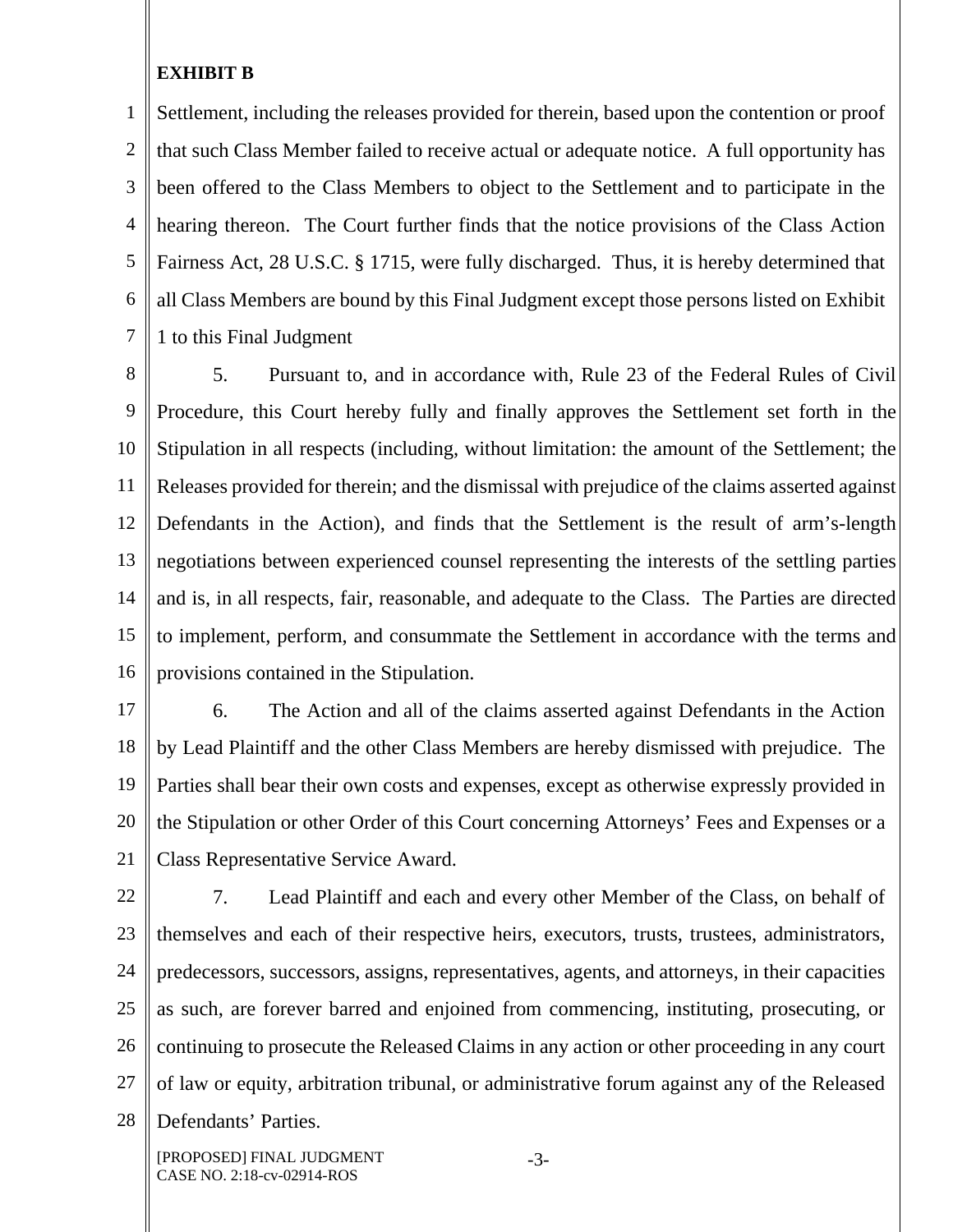1 2 3 4 5 6 7 8 9 10 11 12 13 14 15 16 17 8. Lead Plaintiff and each and every other Member of the Class, on behalf of themselves and each of their respective heirs, executors, trusts, trustees, administrators, predecessors, successors, assigns, representatives, agents, and attorneys, in their capacities as such, shall be deemed to have, and by operation of this Final Judgment shall have, fully, finally, and forever waived, released, relinquished, discharged and dismissed each and every one of the Released Claims (including Unknown Claims) against each and every one of the Released Defendants' Parties and shall forever be barred and enjoined from commencing, instituting, prosecuting, or maintaining any and all of the Released Claims against any and all of the Released Defendants' Parties, whether or not Lead Plaintiff or such Class Member executed the Proof of Claim and Release or shared in the Net Settlement Fund. Lead Plaintiff, Class Members, and each of their respective heirs, executors, trusts, trustees, administrators, predecessors, successors, assigns, representatives, agents, and attorneys are bound by this Final Judgment, including, without limitation, the Releases set forth in the Stipulation. The Released Claims are hereby compromised, settled, released, discharged, and dismissed as against the Released Defendants' Parties on the merits and with prejudice by virtue of the proceedings herein and this Final Judgment.

18 19 20 21 22 23 9. Defendants, on behalf of themselves and each of their respective heirs, executors, trusts, trustees, administrators, predecessors, successors, assigns, representatives, agents, and attorneys, shall be deemed to have, and by operation of this Final Judgment shall have, fully, finally, and forever released, relinquished, and discharged Lead Plaintiff, the Class, and Plaintiff's Counsel from all Released Defendants' Claims (including Unknown Claims).

24 25 26 27 10. In accordance with 15 U.S.C. § 78u-4(f)(7) and any other applicable law or regulation, any and all claims which are brought by any Person or entity against Defendants for contribution or indemnification arising out of any Released Claim are hereby permanently barred and discharged. Any such claims brought by Defendants against any

28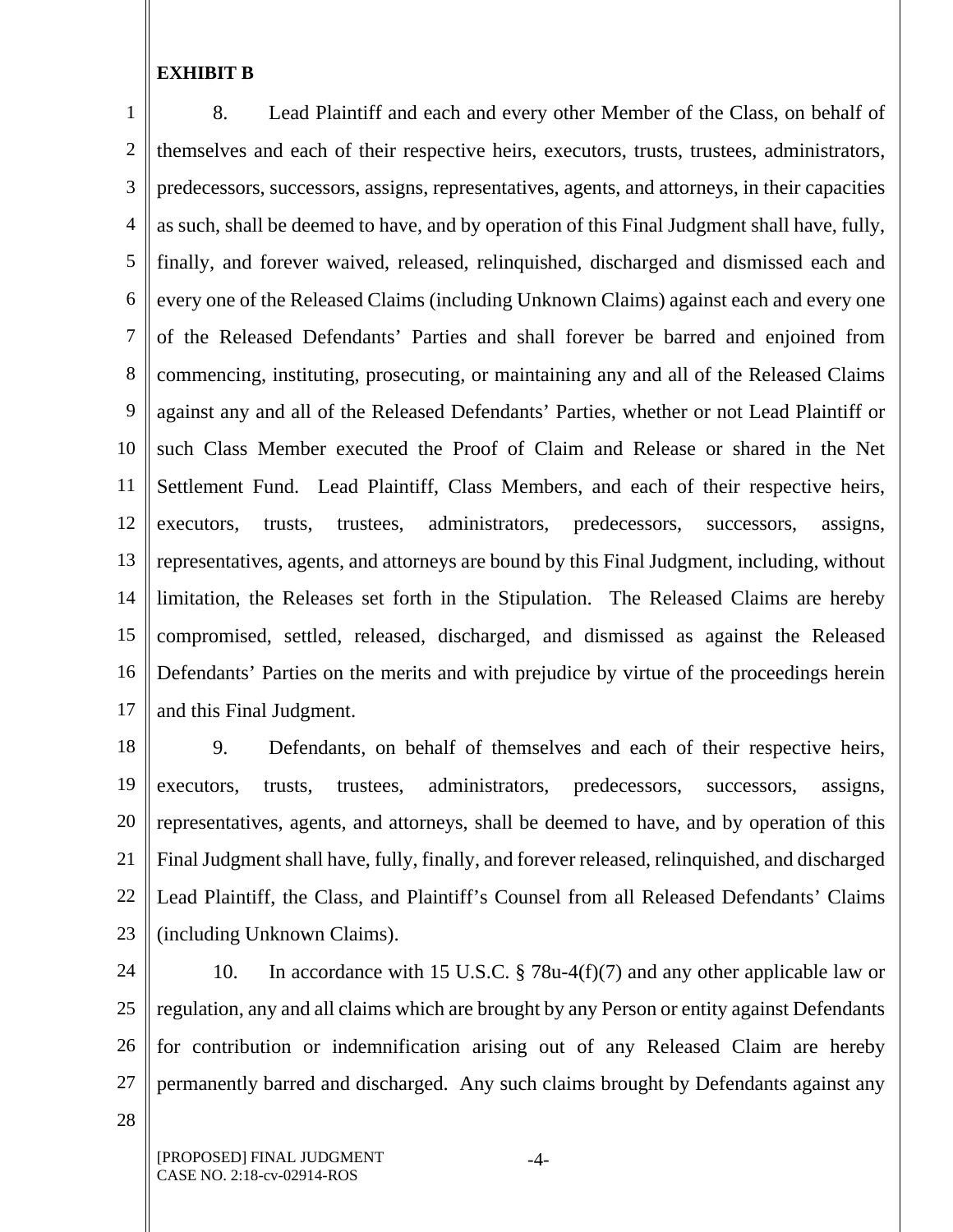1 2 Person or entity (other than Persons or entities whose liability to Plaintiffs or the Class is extinguished by this Final Judgment) are likewise permanently barred and discharged.

- 3 4 5 6 7 8 9 10 11. Defendants have denied, and continue to deny, any and all allegations and claims asserted in the Action, and Defendants have represented that they entered into the Settlement solely to eliminate the uncertainties, burden, and expense of further litigation. Neither this Final Judgment, the Stipulation, nor any of their respective terms and provisions, nor any of the negotiations, discussions, or proceedings connected with them, nor any act performed or document executed pursuant to or in furtherance of the Stipulation or the Settlement, nor any of the documents or statements referred to therein, nor any payment or consideration provided for therein, shall be:
- 11 12 13 14 15 16 17 18 (a) offered or received against Defendants or the Released Defendants' Parties as evidence of, or construed as, or deemed to be evidence of any presumption, concession, or admission by Defendants or the Released Defendants' Parties, with respect to the truth of any allegation by Lead Plaintiff and the Class, or the validity of any claim that has been or could have been asserted in the Action or in any other litigation, including, but not limited to, the Released Claims, or of any liability, damages, negligence, fault, or wrongdoing of Defendants or the Released Defendants' Parties or any Person or entity whatsoever;
- 19 20 21 22 (b) offered or received against Defendants or the Released Defendants' Parties as evidence of a presumption, concession, or admission of any fault, misrepresentation, or omission, with respect to any statement or written document approved or made by Defendants or the Released Defendants' Parties;
- 23

24

25

26

(c) offered or received against any of the Defendants, the Released Defendants' Parties, Lead Plaintiff, or the Class as an admission or concession that the consideration to be given hereunder represents the amount that could be, or would have been, recovered after trial, if any;

27 28 [PROPOSED] FINAL JUDGMENT CASE NO. 2:18-cv-02914-ROS -5- (d) offered or received against Defendants or the Released Defendants' Parties as evidence of a presumption, concession, or admission with respect to any liability,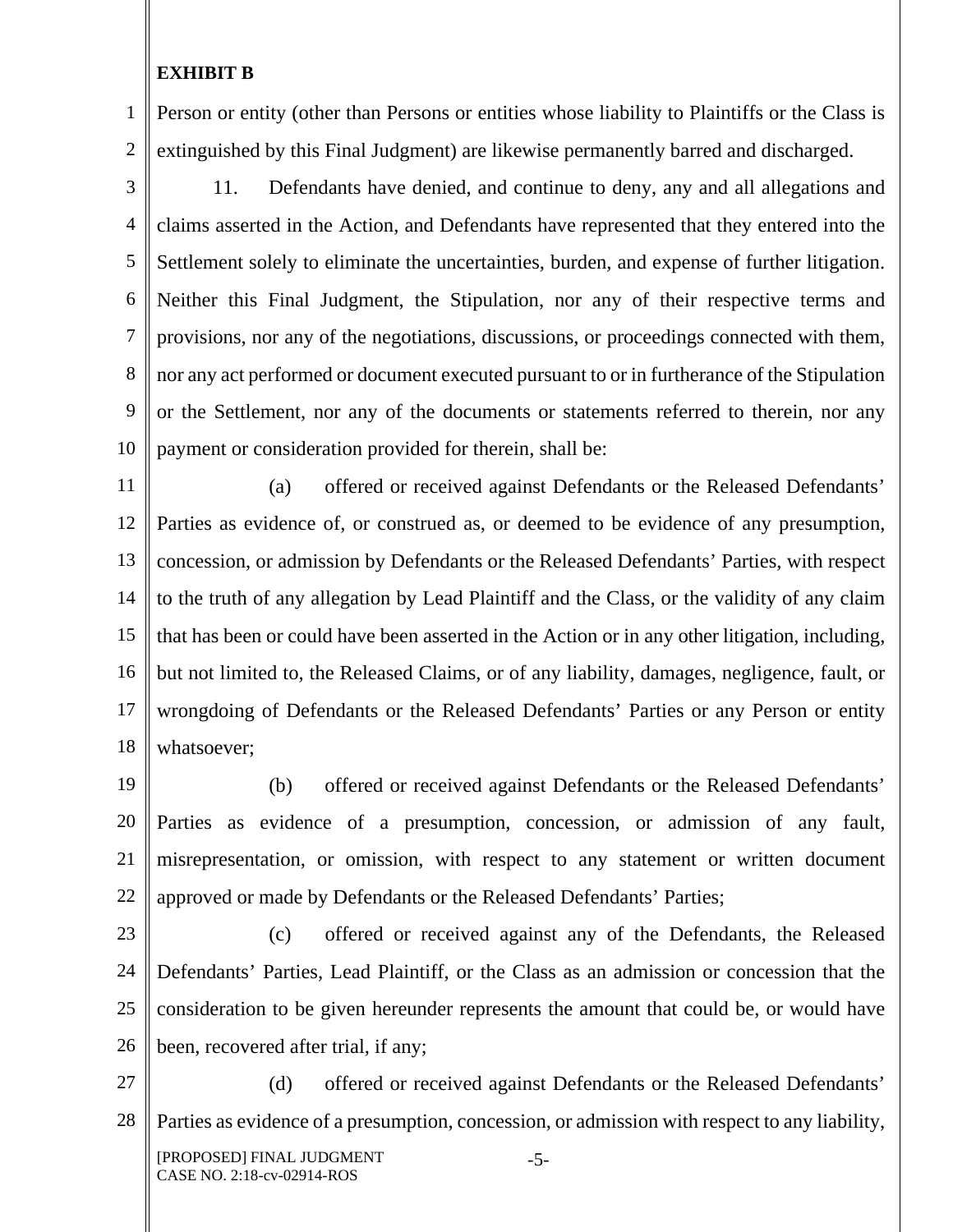1 2 3 4 5 6 damages, negligence, fault, infirmity, or wrongdoing, or in any way referred to for any other reason against, or to the prejudice of, any of the Defendants or the Released Defendants' Parties in any civil, criminal or administrative proceeding in any court, administrative agency or other tribunal, other than such proceedings as may be necessary to effectuate the provisions of the Stipulation or as set forth in ¶ 12.2 of the Stipulation and paragraph 12 herein;

7 8 9 10 11 (e) construed as or offered or received in evidence as an admission, concession or presumption against Class Representative, Class Members, or Released Plaintiff Parties that any of their claims are without merit, or that any defenses asserted by the Defendants have any merit, or that damages recoverable in the Action would not have exceeded the Settlement Amount; or

12 13 14 (f) offered or received against, or used for the prejudice of, the Parties or their respective counsel for any purpose other than in an action to enforce the terms hereof, as provided for in Paragraph 12.1 of the Settlement Agreement.

15 16 17 18 19 12. The Released Defendants' Parties may file the Stipulation and/or this Final Judgment in any action in order to support a defense, claim, or counterclaim based on principles of res judicata, collateral estoppel, release, good faith settlement, judgment bar or reduction, or any other theory of claim preclusion or issue preclusion or similar defense or counterclaim.

20 21 22 23 24 13. The Court finds and concludes that the Parties and their respective counsel complied with the requirements of Rule 11 of the Federal Rules of Civil Procedure. Class Representative and Plaintiff's Counsel adequately represented the Class under Rules 23(a)(4) and (g) of the Federal Rules of Civil Procedure for purpose of negotiating, entering into, and implementing the Settlement and at all times during the pendency of this Action.

25 26 27 28 [PROPOSED] FINAL JUDGMENT -6- 14. Any Plan of Allocation submitted by Lead Counsel or any order entered regarding any attorneys' fee and expense application or awards to Lead Plaintiff shall in no way disturb or affect this Final Judgment and shall be considered separate from this Final Judgment. Separate orders shall be entered regarding approval of a Plan of Allocation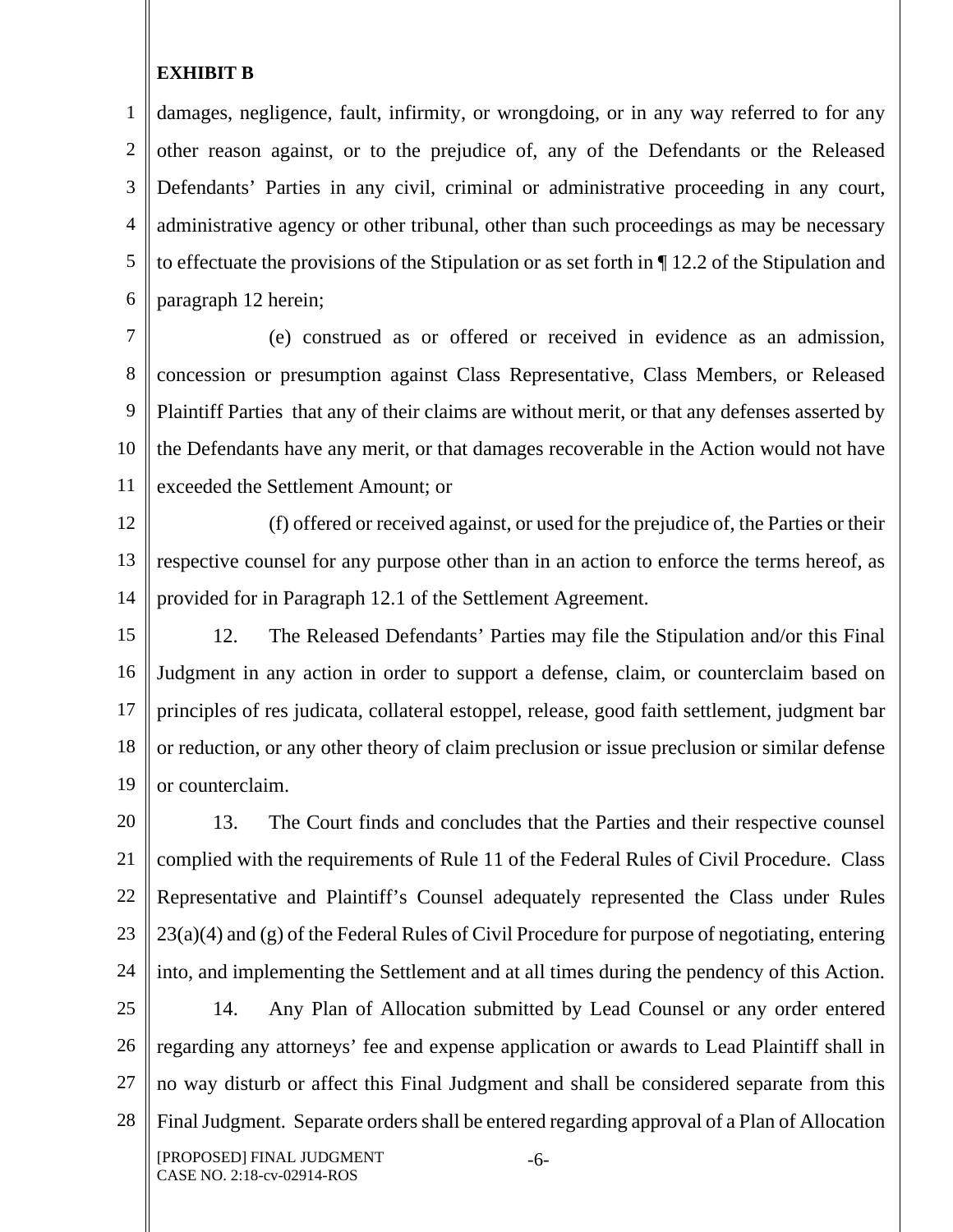1 2 and Lead Counsel's application for an award of attorneys' fees and expenses to Plaintiff's Counsel and an award to Lead Plaintiff.

3 4 5 6 7 15. The Parties are hereby authorized, without further approval of the Court, to unanimously agree to and adopt in writing amendments, modifications, and expansions of the Stipulation, provided that such amendments, modifications, and expansions of the Stipulation are not materially inconsistent with this Final Judgment, and do not materially limit the rights of the Members of the Class under the Stipulation.

8 9 10 11 12 16. Any appeal or any challenge affecting the approval of (a) the Plan of Allocation submitted by Lead Counsel and/or (b) this Court's approval regarding any attorneys' fee and expense applications, including any awards to Lead Plaintiff, shall in no way disturb or affect the finality of the other provisions of this Final Judgment nor the Effective Date of the Settlement.

13 14 15 16 17 18 19 20 21 22 17. Without affecting the finality of this Final Judgment in any way, jurisdiction is hereby retained over Defendants, Lead Plaintiff and Class Members for all matters relating to the administration, interpretation, effectuation or enforcement of the Stipulation and this Final Judgment, including (a) administering and distributing the settlement proceeds to the Members of the Class, (b) hearing and determining the motion for approval of the Plan of Allocation, (c) hearing and determining the applications for attorneys' fees, costs, interest, reimbursement of expenses in the Action, and a Class Representative Service Award; (d) hearing and determining any application for fees and expenses incurred in connection with administering and distributing the Settlement proceeds to Class Members; and (e) for the purpose of construing, enforcing and administering the Settlement.

23

24 25 26 27 18. In the event that the Effective Date does not occur in accordance with the terms of the Stipulation, or is terminated pursuant to ¶¶ 11.1 or 11.2 of the Stipulation, ¶¶ 11.4-11.7 and ¶ 9.3 of the Stipulation shall apply, and this Final Judgment shall be rendered null and void to the extent provided by and in accordance with the Stipulation and shall be vacated and may not be introduced as evidence or reflected in any action or proceeding by any person or entity,

28

-7-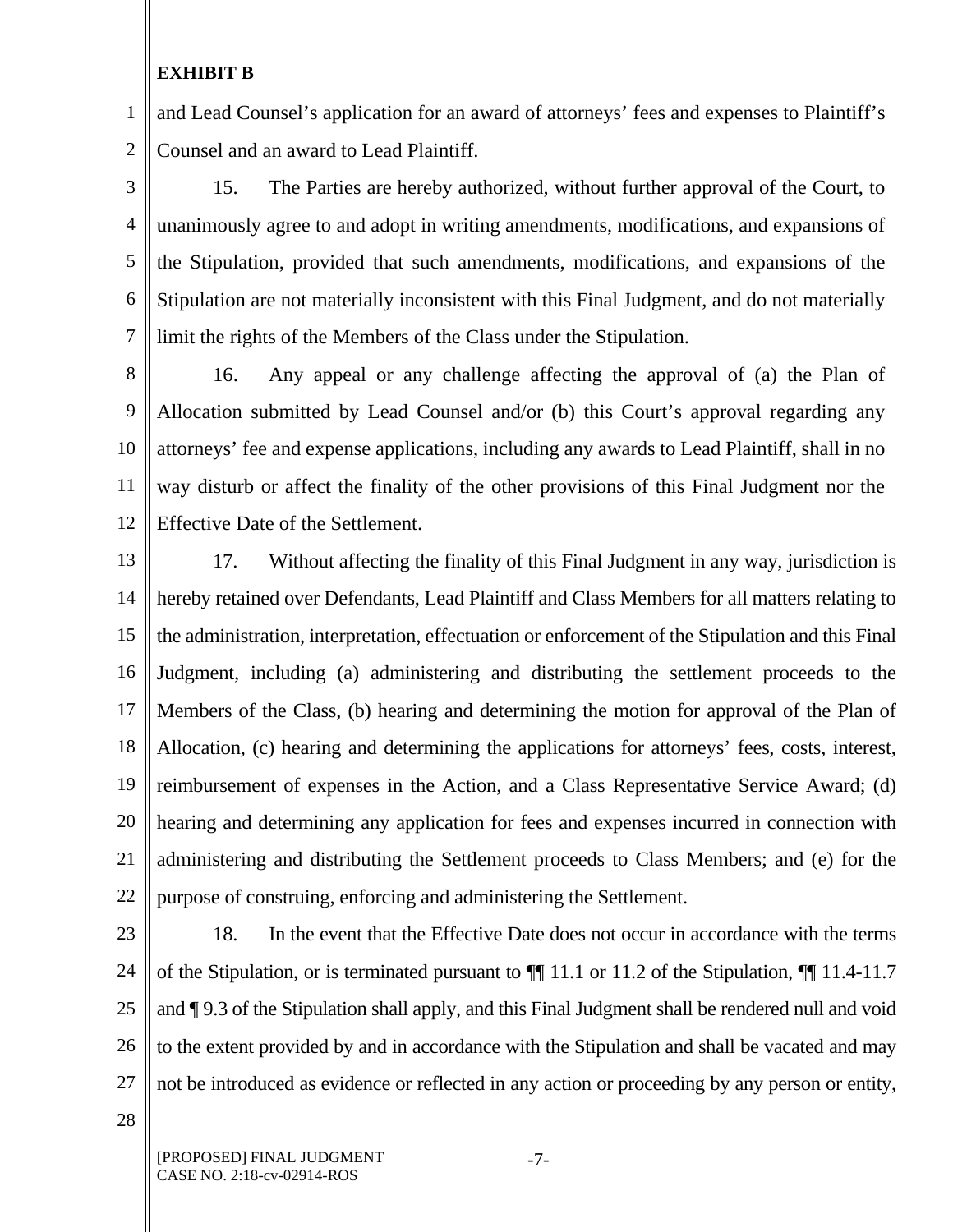and each party shall be restored to his, her or its respective position as it existed prior to January 25, 2022.

 19. Without further order of the Court, the parties may agree to reasonable extensions of time to carry out any of the provisions of the Stipulation.

 20. There is no just reason for delay in the entry of this Final Judgment and immediate entry by the Clerk of the Court is expressly directed.

# **IT IS SO ORDERED.**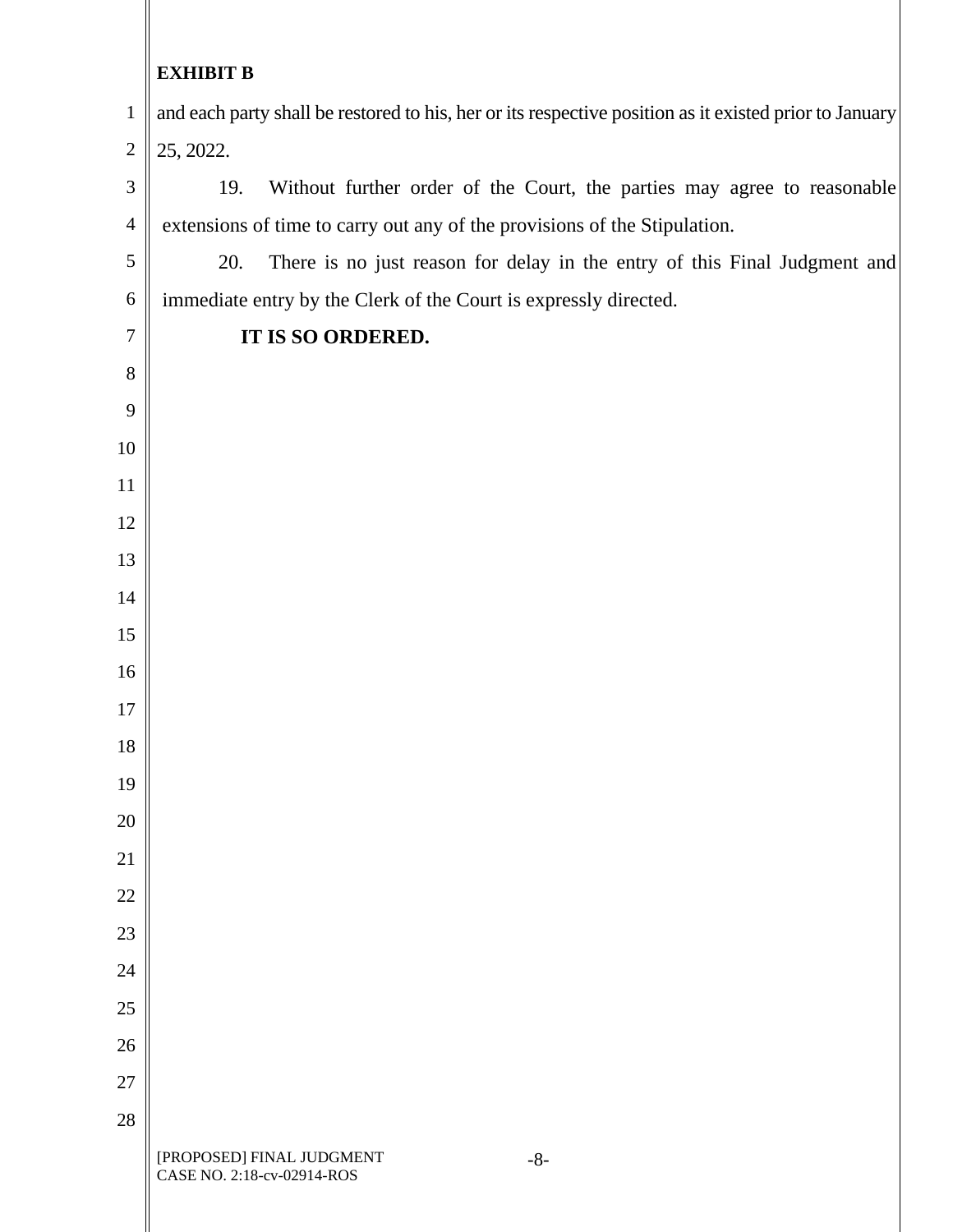Ш

| <b>Name</b>                                                                 | City, State, Zip        |
|-----------------------------------------------------------------------------|-------------------------|
| Darold Duerr Estate - James Fankhauser Executor                             | Renwick, IA 50577       |
| <b>Yvonne Davis</b>                                                         | Memphis, TN 38111       |
| <b>Carol Billings</b>                                                       | Ann Arbor, MI 48103     |
| <b>Karen Adams</b>                                                          | Indian Trail, NC 28079  |
| <b>Susan Waits</b>                                                          | Woodstock, GA 30188     |
| Nina Marie Van Diver                                                        | Carrollton, KY 41008    |
| Patricia Veit                                                               | Sawyer, MI 49125        |
| Eugene S. Hearl                                                             | Richlands, VA 24641     |
| Rex R. Saylor and Nila R. Saylor                                            | Mountain Home, AR 72653 |
| Claude T. Lewis                                                             | Lake Oswego, OR 97035   |
| Diane Schwartz                                                              | Los Angeles, CA 90034   |
| <b>Thomas Duritsa</b>                                                       | Independence, IA 50644  |
| Patricia A. Scholle                                                         | Saint Charles, MO 63301 |
| Robert Sorenson and Jean Sorenson                                           | Nekoosa, WI 54457       |
| John J. Murray Jr. TTEE and Constance M. Murray TTEE;<br>U/A DTD 11/29/2018 | Simpsonville, SC 29680  |
| Linda G. Hamm                                                               | Pottsville, AR 72858    |
| <b>Roxanne Nina Spencer</b>                                                 | Hawthorne, FL 32640     |
| Fnu Naveena                                                                 | San Jose, CA 95124      |
| Linda Kennedy                                                               | Bothell, WA 98012       |
| Della May Moulson                                                           | Hennessey, OK 73742     |
| Mariam L. Foss                                                              | Clifton, CO 81520       |
| Carroll B. Lindenman and Kristina S. Lindenman                              | New Braunfels, TX 78132 |
| Leigh A. Twa and Deborah C. Twa                                             | Seymour, MO 65746       |

CASE NO. 2:18-cv-02914-ROS